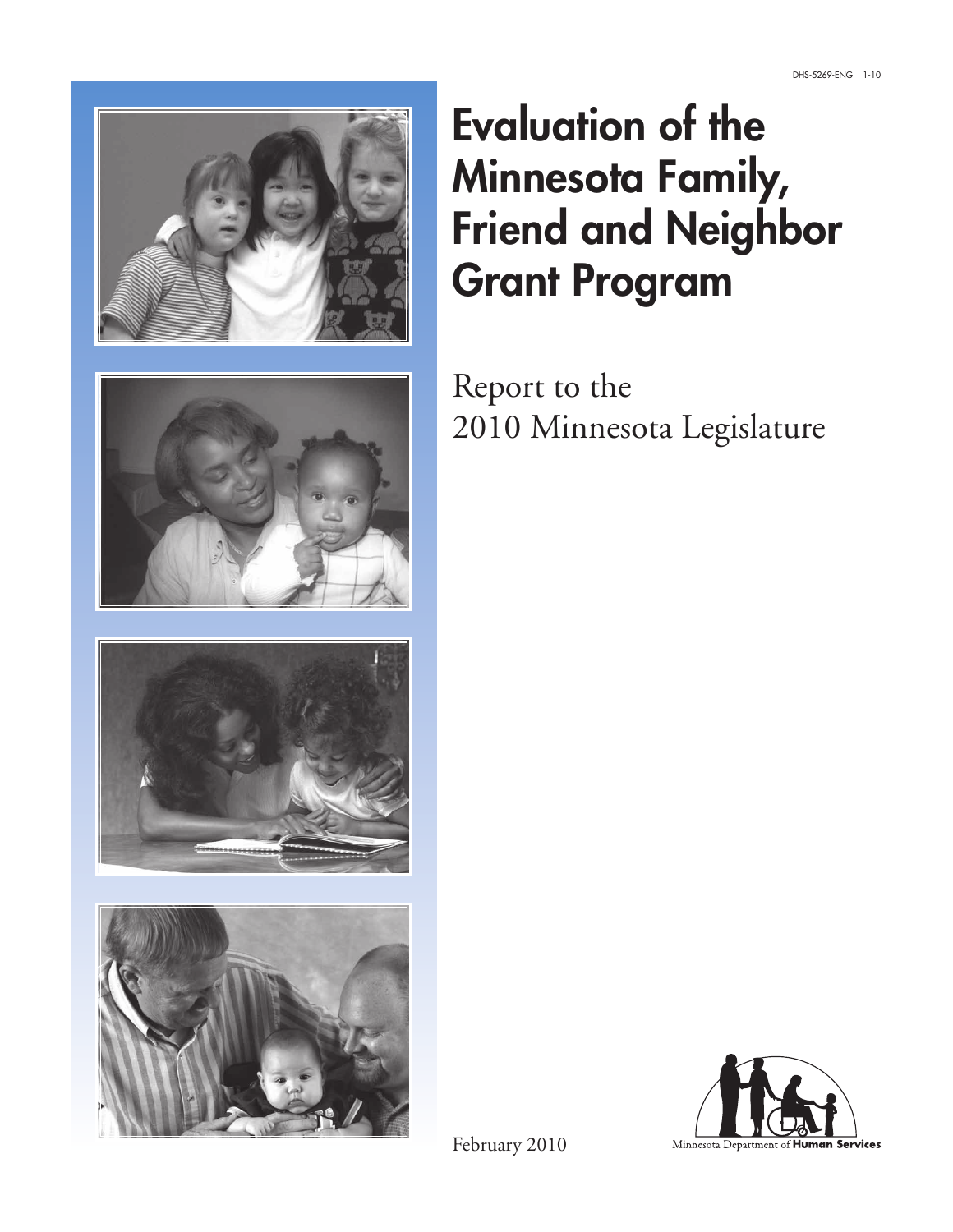ADA4 (5-09)

This information is available in alternative formats to individuals with disabilities by calling (651) 431-4671. TTY users can call through Minnesota Relay at (800) 627-3529. For Speech-to-Speech, call (877) 627-3848. For additional assistance with legal rights and protections for equal access to human services programs, contact your agency's ADA coordinator.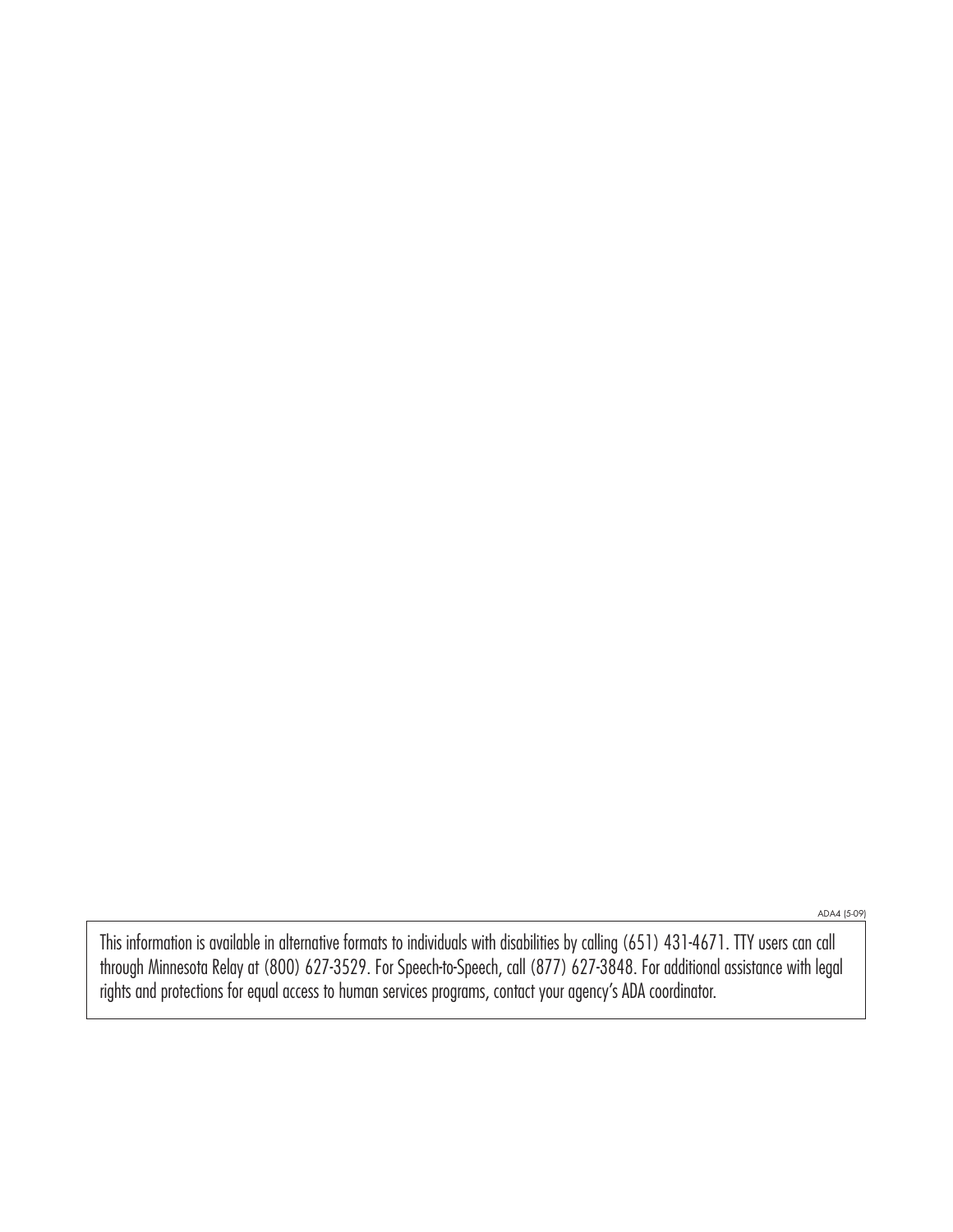# **Prepared for the**

# Minnesota Department of Human Services

# **December 15, 2009 Amy Susman-Stillman and Karen Stout**



**Center for Early Education and Development** 

**COLLEGE OF EDUCATION** + HUMAN DEVELOPMENT

**UNIVERSITY OF MINNESOTA** Driven to Discover<sup>54</sup>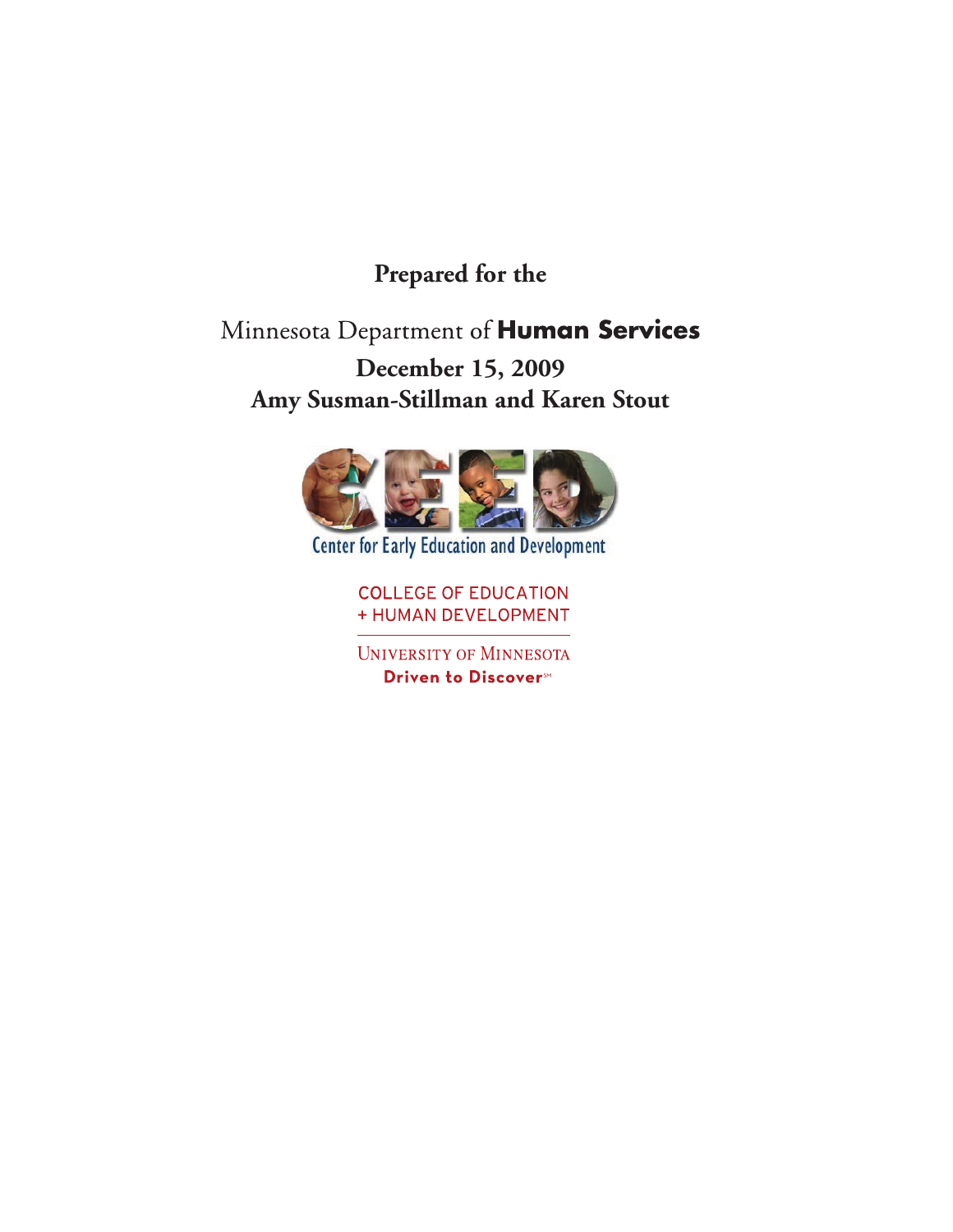**Report to the Legislature** 

# **Evaluation of the Minnesota Family, Friend and Neighbor Grant Program**

**Laws 2007, Chapter 147, Article 2, Section 48**

Estimated cost of conducting the evaluation and preparing the report is \$102,890\*

\* These costs include the contract for \$100,000 with the Center for Early Education and Development at the University of Minnesota for designing and conducting the evaluation and preparation of the report and \$2,890 for DHS staff time spent participating in meetings, designing the cover, editing and formatting the report and preparing the fiscal summary.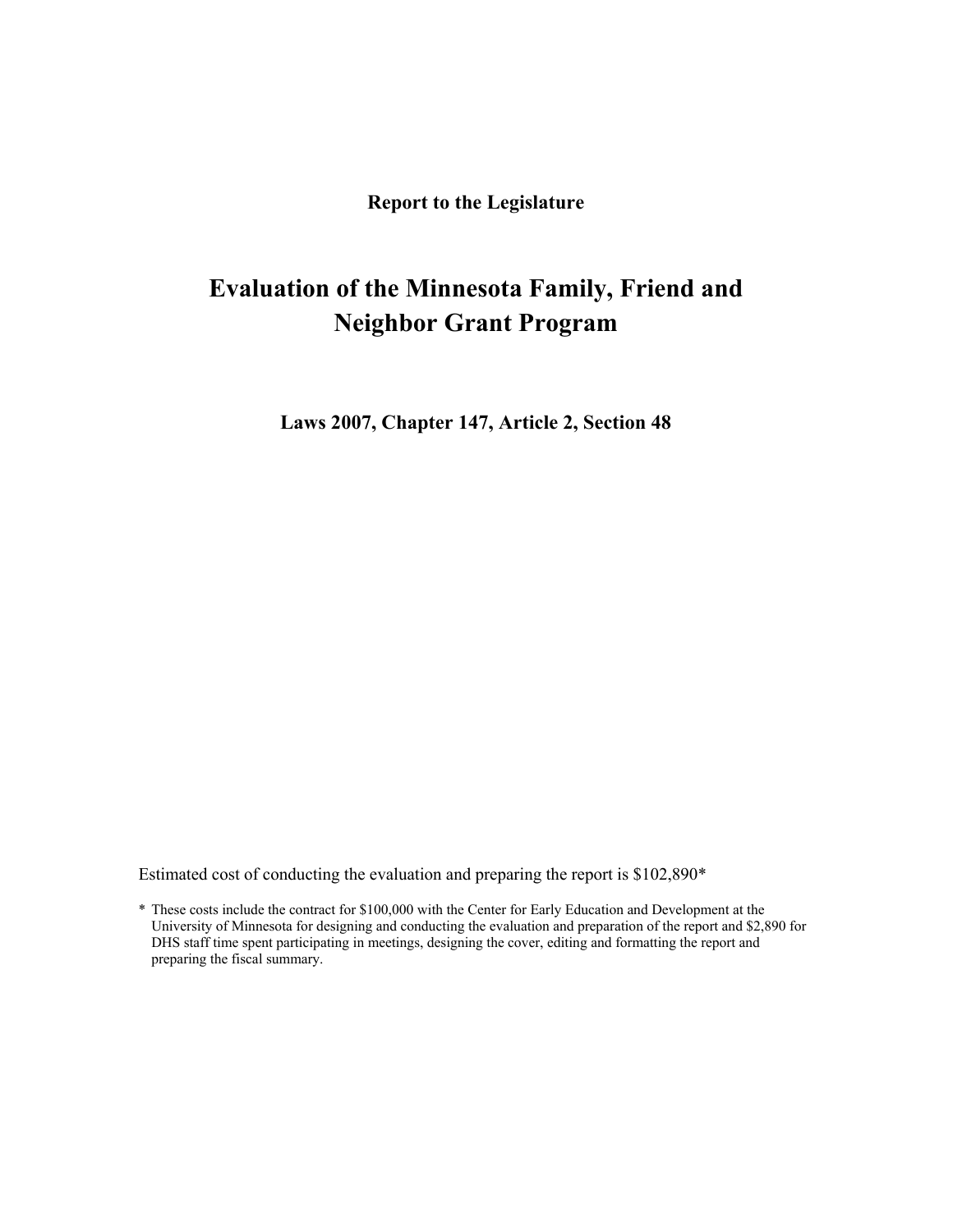# **Acknowledgements**

We would like to offer our thanks and appreciation to the project staff from all the Minnesota Family, Friend and Neighbor (FFN) Grant Programs for their assistance in helping us conduct this evaluation. We greatly respect their efforts to build relationships with FFN caregivers and deeply appreciate their support to encourage FFN caregiver participation in the evaluation. We also want to extend our thanks for the FFN caregivers who participated in the evaluation. We understand that participating in an evaluation was not necessarily a familiar activity, and we appreciate their contributions to inform the State about these programs.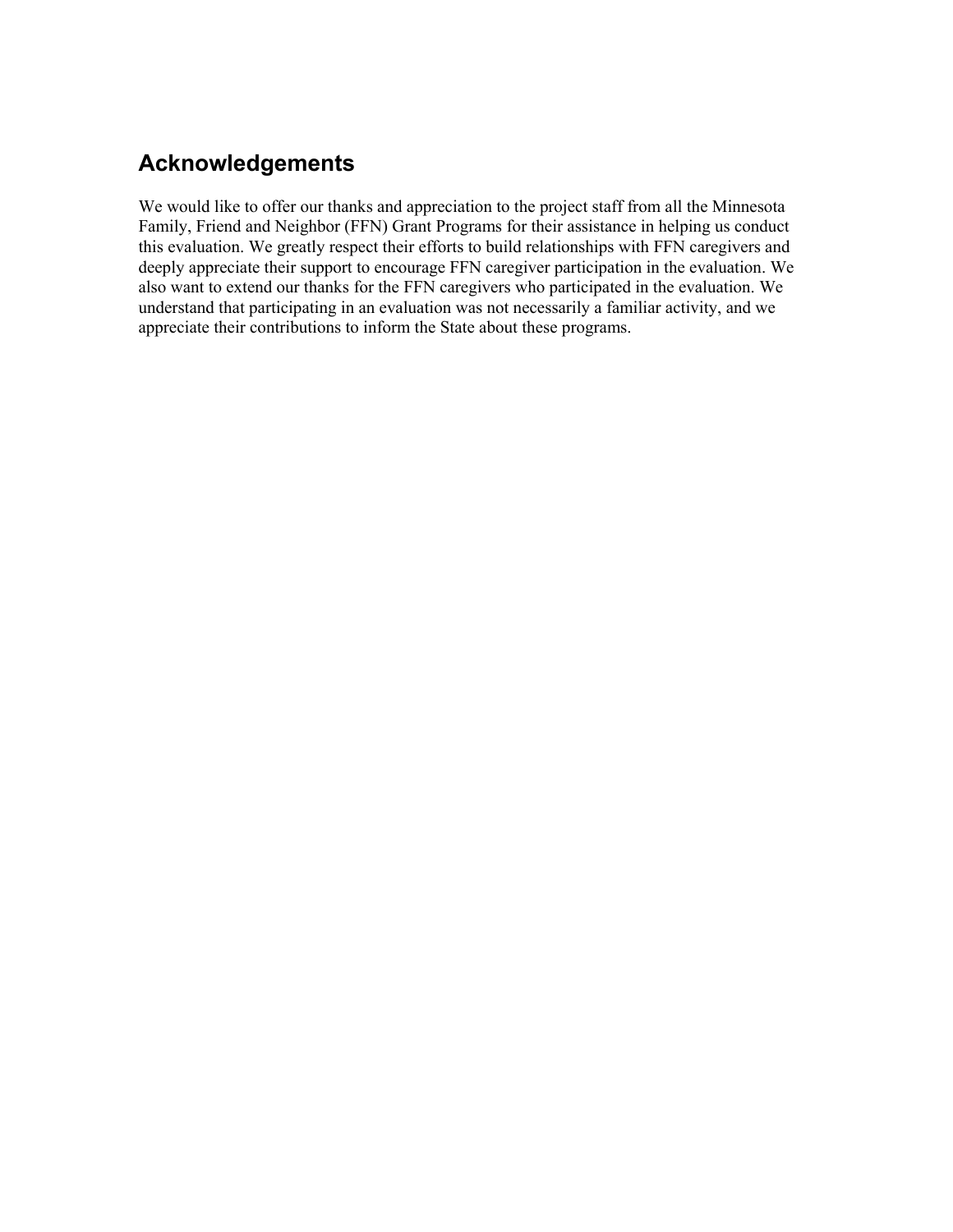# **Contents**

| Appendices |  |
|------------|--|
|            |  |
|            |  |
|            |  |
|            |  |
|            |  |
|            |  |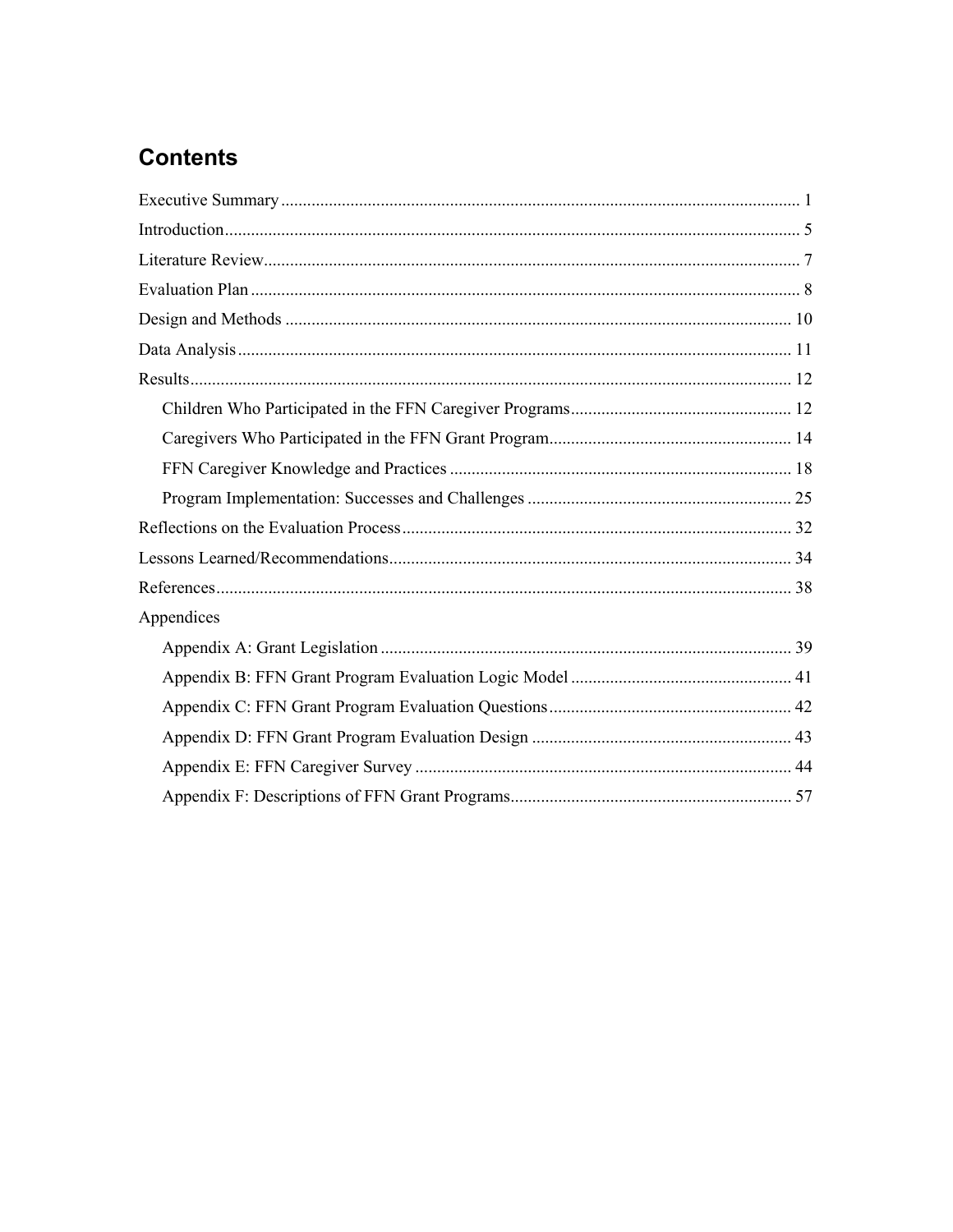# **Executive Summary**

The Family, Friend and Neighbor (FFN) Grant Program was established in 2007 by the Minnesota Legislature to promote early literacy, healthy development, and school readiness for children cared for by FFN providers, and to foster community partnerships to promote school readiness. Six community-based organizations, non-profit organizations and American Indian tribes, chosen via a competitive request for proposal process, were awarded a total of \$750,000 over 2 years to implement new, innovative programs for FFN providers and in some cases, the children for whom they care. The organizing agencies for the six collaborative projects were: the Early Childhood Resource and Training Center in Minneapolis; Neighborhood House in St. Paul; the Library Foundation of Hennepin County; the Northland Foundation in Duluth; Thorson Memorial Library in Elbow Lake, and the White Earth Reservation.

A program evaluation required by the legislation was conducted by the Center for Early Education and Development (CEED) at the University of Minnesota. The evaluation was designed and adapted as the programs developed and implemented their program components, reached out to FFN providers, and cultivated consistent participant involvement. Four main questions were addressed in the evaluation:

- To what extent do children participating in the project demonstrate age-appropriate developmental skills?
- What are the characteristics of FFN caregivers who participated in the FFN grant programs?
- To what extent do caregivers demonstrate knowledge or practice about early child development and school readiness?
- Were the programs delivered as intended? What successes and challenges were encountered?

Caregivers responded to a survey, designed for this evaluation, that covered information about themselves and activities in which they engage with children. They also answered questions about the development of children in their care. Program staff participated in individual interviews, site visits, and a group session to discuss program implementation successes and challenges.

Key findings about children and FFN caregivers:

- Children whose caregivers consistently participated in the FFN program evaluation demonstrated age-appropriate developmental skills that did not require further screening or evaluation.
- FFN caregivers who participated in the caregiver survey were diverse in terms of their immigrant status, languages spoken and educational levels. Most caregivers are related to the children they care for, the majority being grandparents.
- FFN caregivers engaged in a range of activities with children, with some indication that they do not get outside the home often, other than going to local parks. They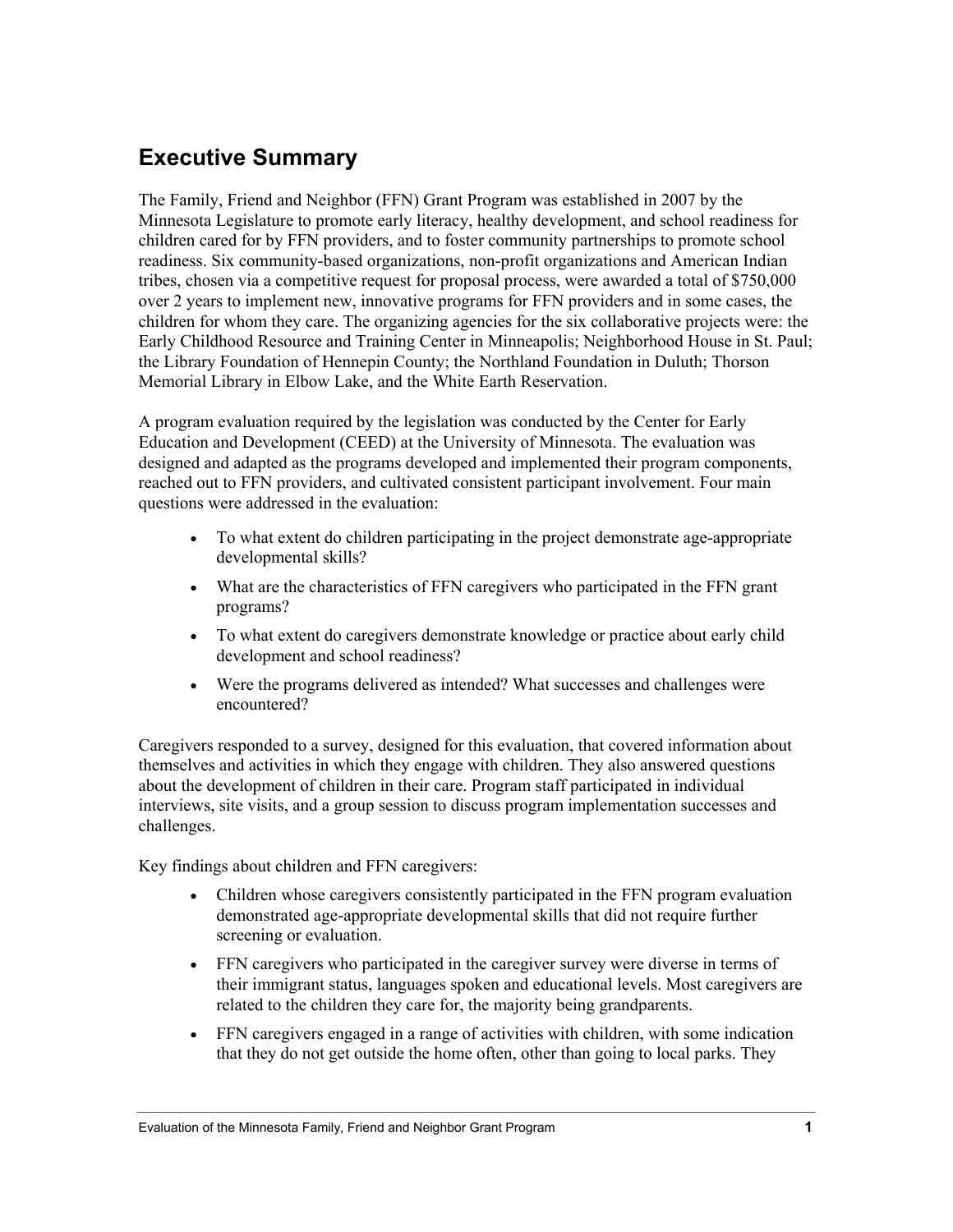reported engaging in everyday learning activities with children on a regular basis, although some small numbers report little to no participation. The high numbers of respondents who participated in activities with children indicate the interest of caregivers in engaging with children, reinforcing the need for programs that teach strategies for fostering early learning.

• Family, friend and neighbor caregivers also reported good relationships with the parents they help; almost 100 percent rated their relationships as "good" or higher. There are a couple of areas where they indicated potential differences of opinion or practice.

Overall, programs made solid progress as they implemented these new, innovative services with caregivers who are not generally offered education and support services. Five themes describe the successes and challenges of program implementation:

- Raising awareness
- Building trust and community
- Connecting and collaborating
- Responding to context for program planning and delivery
- Teaching/training grounded in experience and knowledge of local context.

### **Recommendations**

As a result of the evaluation findings, defining, creating and supporting a community of FFN practitioners and creating networks of support and information for FFN caregivers emerge as central recommendations of this evaluation. In our role as evaluators from the Center for Early Education and Development, we recommend efforts that continue to broadly support FFN work, both for providers and for program development, including staff development.

- 1. Foster learning and support opportunities, such as an FFN provider network for providers. Findings from the survey and interviews reveal a motivated, eager FFN populace. Providers desire and need multiple kinds of supports, including:
	- Information about child development and school readiness
	- Methods for strengthening their community connections
	- Education about family-friend relationship issues and communication.
- 2. Clearly define and effectively target both program implementation and policy. This is important because there are limited resources and a vast FFN population. Developing strategic understanding and targeting of groups of FFN providers (e.g., grandparents, those receiving subsidies) will likely result in greater uptake of programs, higher quality implementation, greater program effectiveness, and more effective use of funds. These programs identified whom they would serve but noted that there were other, equally needy groups who wanted to participate (e.g., African Americans).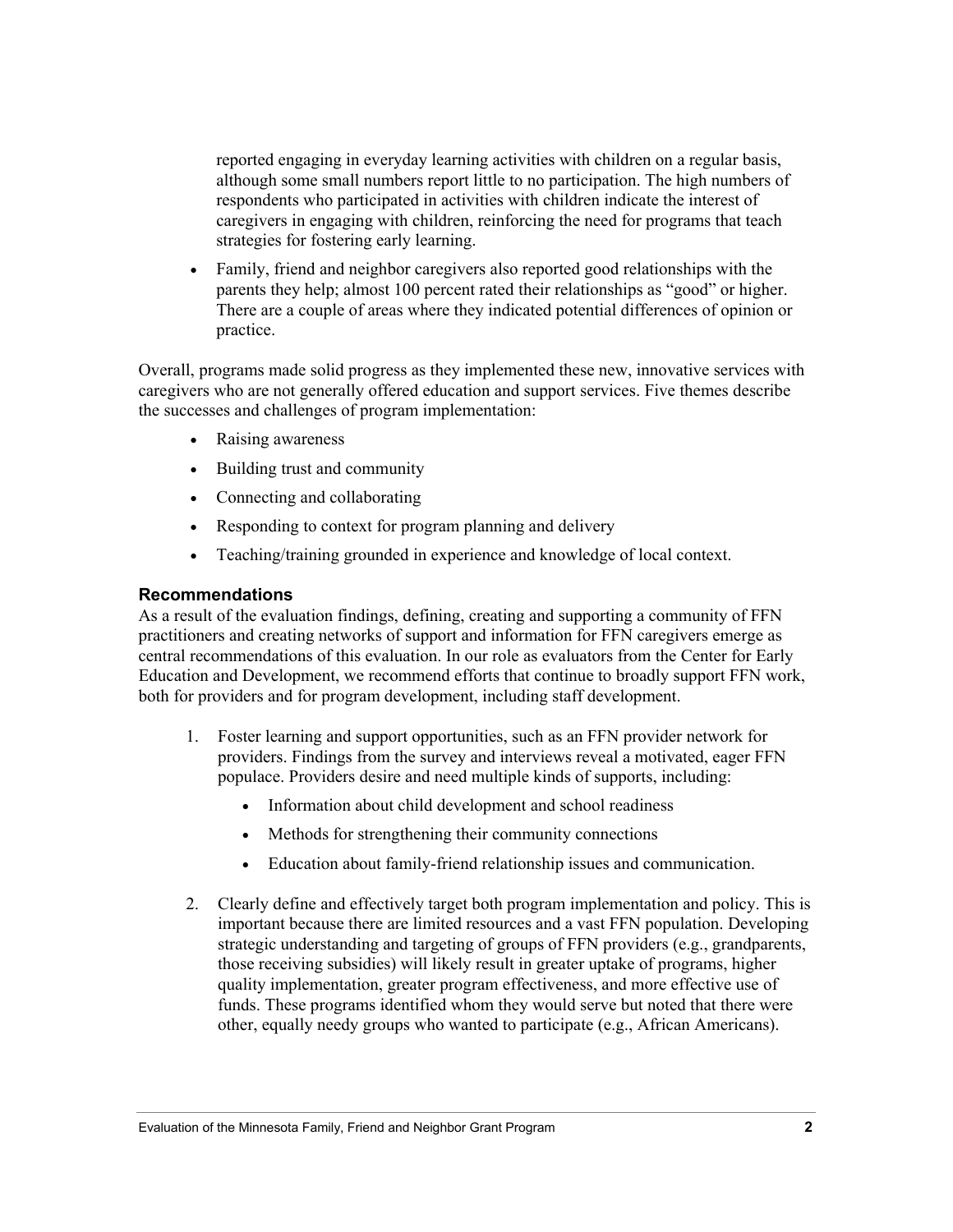Clarity of definition and targeting of groups will also help the State as it implements its strategic initiatives for FFN caregiving.

- 3. Continue program development with attention to program goals, content and effectiveness. Largely, the programs delivered an eclectic curriculum based on identified needs at the delivery site. Initially, programs realized that their main goal was participation and worked to build a stable group of participants by responding to needs.
	- Clarify program goals around child development and caregiver-family support and ensure coherence with program content and services offered (e.g., perhaps primary and then secondary services).
	- Examine more closely the extent to which the content that formed the basis for program information matched and met the goals of the program and of the caregivers.
	- Explore connections between program goals and cultural perspectives. Respondents in this evaluation may have been reluctant for a variety of reasons to raise issues about the cultural appropriateness of some of the curricula and practices being taught. Subsequent evaluations should examine this issue more closely.
- 4. Develop education and support for professionals working with FFN providers. This will accomplish at least two purposes: apply lessons learned from Minnesota FFN initiatives and national initiatives to improve program implementation, and create a community of practice for professionals working with FFN providers. We now have a substantial body of knowledge about what works to engage and sustain FFN caregivers in programs; there is consistency with the Minnesota themes and the themes from the national review conducted by Porter, et al., and it is time to act on that knowledge.
	- Create and disseminate materials to guide successful program implementation and develop trainings so that programs can start at a higher level of implementation. Programs will be more efficient, needing to do less adapting at the delivery level, and will likely increase their quality and effectiveness.
	- Cultivate a community of practice for professionals working with FFN providers. Offer staff development specific to issues around working with FFN caregivers, and cultivate the multiple competencies required to successfully support FFN caregivers.
- 5. Continue to evaluate program implementation and effectiveness.
	- Future evaluation should examine findings against the community context (e.g., educational level, employment data, etc.). Finding what works for whom in what setting is a critical need for FFN program development and implementation.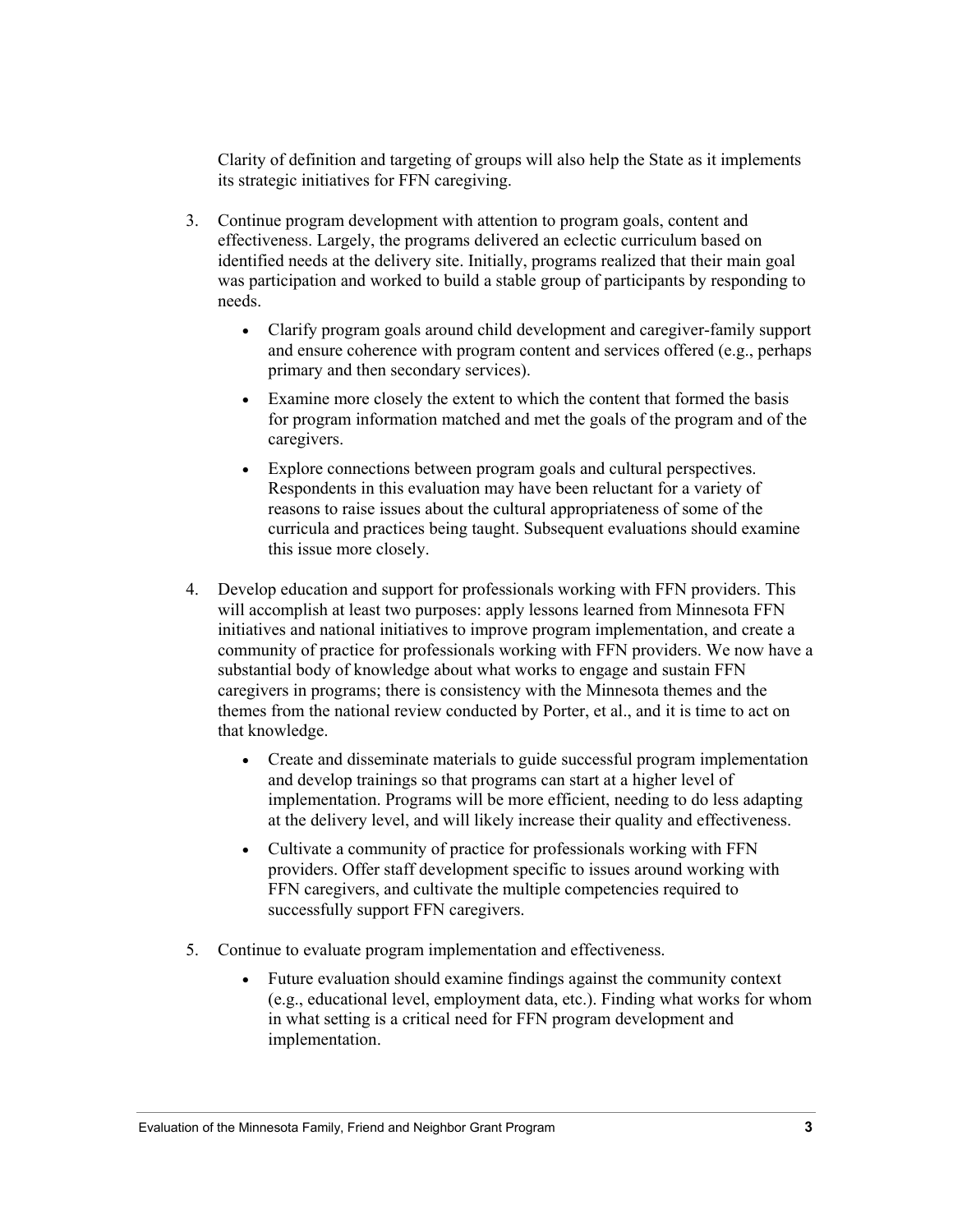- The programs examined in this evaluation are beginning a second round of funding. Programs are in a better position with this second phase of program implementation to collect data at earlier stages of program participation, making it more appropriate and feasible to examine changes over time.
- Provide support to organizations delivering FFN programs to improve their internal capacity to track aspects of program implementation. Required collection of program implementation data with a clear format will provide structure and accountability to the programs.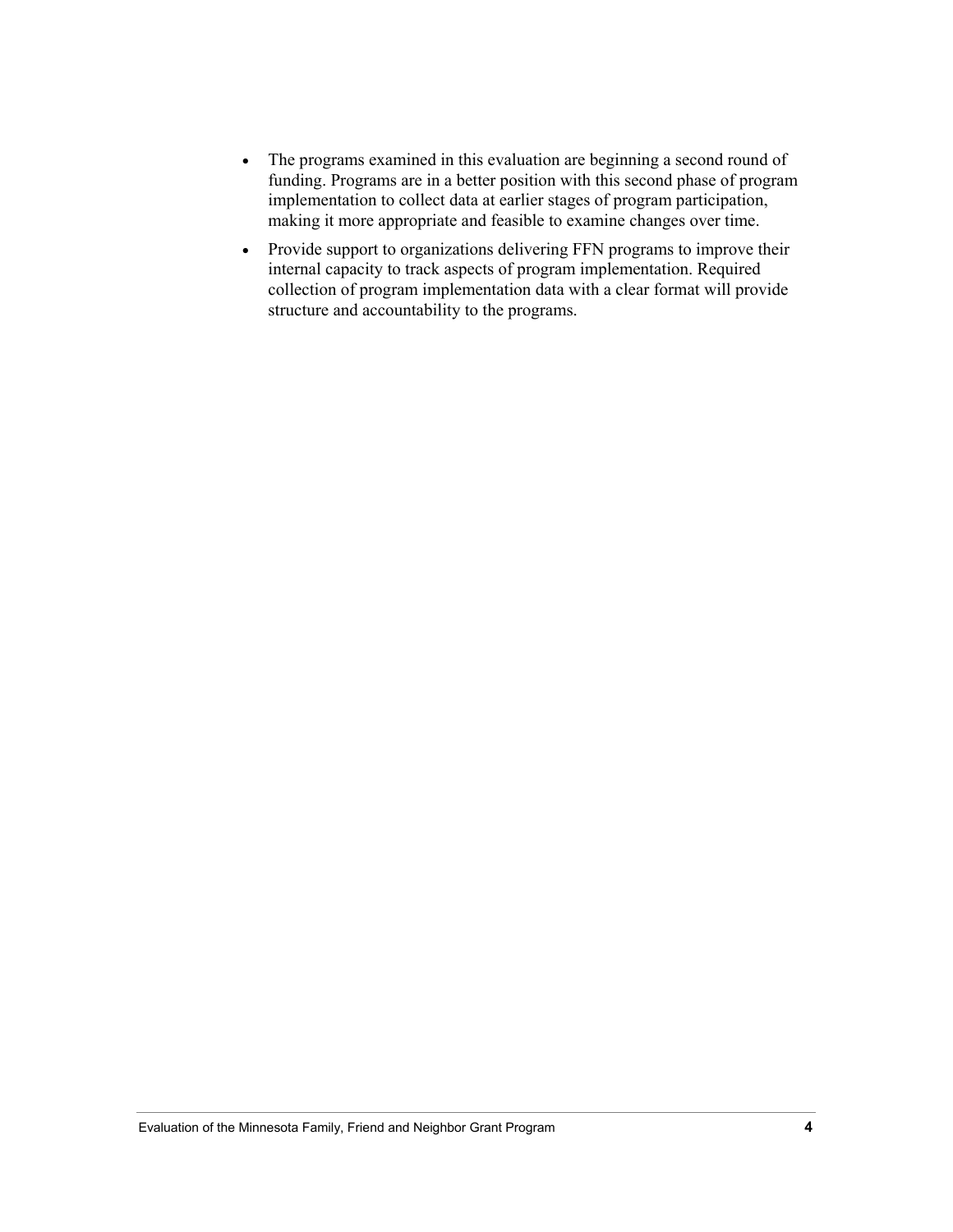# **Introduction**

*"Birikti" is a typical Somali mother who cares for her neighbors' children in her north Minneapolis home. Last fall she participated in the Community Ambassador program at the Brookdale Hennepin County Library. At a meeting about resources for children, she shared that her own 3-year-old son was having trouble speaking and was behaving badly. She learned from the other caregivers in the group that she could get help from Early Childhood and Family Education (ECFE) in the community. Her son was subsequently screened and referred for services before he started school developmentally behind.* 

*A grandmother living on a reservation had home visits through the local Family, Friend, and Neighbor program. She pressed the social worker for materials on child development that she could give to parents and books to read to her granddaughter to get a start on early literacy skills. The social worker helped her get the materials she needed, and the grandmother was able to share them with her grandchildren, other children in her care, and their parents.* 

Those are just two examples of how the Family, Friend, and Neighbor legislation, passed in 2007 by the Minnesota Legislature, is bringing early literacy to hard-to-reach communities across Minnesota.

Seventy-four percent of households with children under the age of 13 in Minnesota use child care. Of that number, 46 percent rely on unlicensed family, friends, and neighbors for care, with grandmothers constituting the majority of these caregivers [Chase, Arnold, Schauben, & Shardlow, 2006]. Family, friend, and neighbor (FFN) care is a relatively new term in the early care and education field that describes the network of relatives, close friends, and neighbors who are involved with parents in the early care and education of young children. In Minnesota, FFN providers are considered to be caregivers who are over the age of 18 and who care for children during the day, in the evenings or overnight, or on the weekends, and who care for either related or unrelated children, with some degree of regularity. They may or may not receive payment for providing care. FFN caregivers may be registered or be considered legally unlicensed caregivers. They make up a significant proportion of caregivers in Minnesota.

To "promote children's early literacy, healthy development, and school readiness and to foster community partnerships to promote school readiness" in FFN settings, the Minnesota Legislature established the Family, Friend, and Neighbor (FFN) grant program in 2007. The legislation was historic, as this was the first piece of legislation in the nation specifically focused on providing education and support to FFN caregivers. These grants, totaling \$750,000, were awarded through a competitive grant process administered by the Minnesota Department of Human Services.<sup>1</sup> Community-based organizations, non-profit organizations and American Indian tribes received funds to implement early literacy programs and to support families' health, mental health, economic, and developmental needs. The grant also encouraged collaboration with communitybased organizations that support early childhood development and learning (see Appendix A).

 $\overline{\phantom{a}}$ 

<sup>&</sup>lt;sup>1</sup> Grants ran for 18 months and in 2009, the grant program was appropriated an additional \$750,000 from the federal child care development ARRA funds targeted for quality and expansion and infant/toddler for fiscal years 2010-11 to continue existing projects or fund new ones.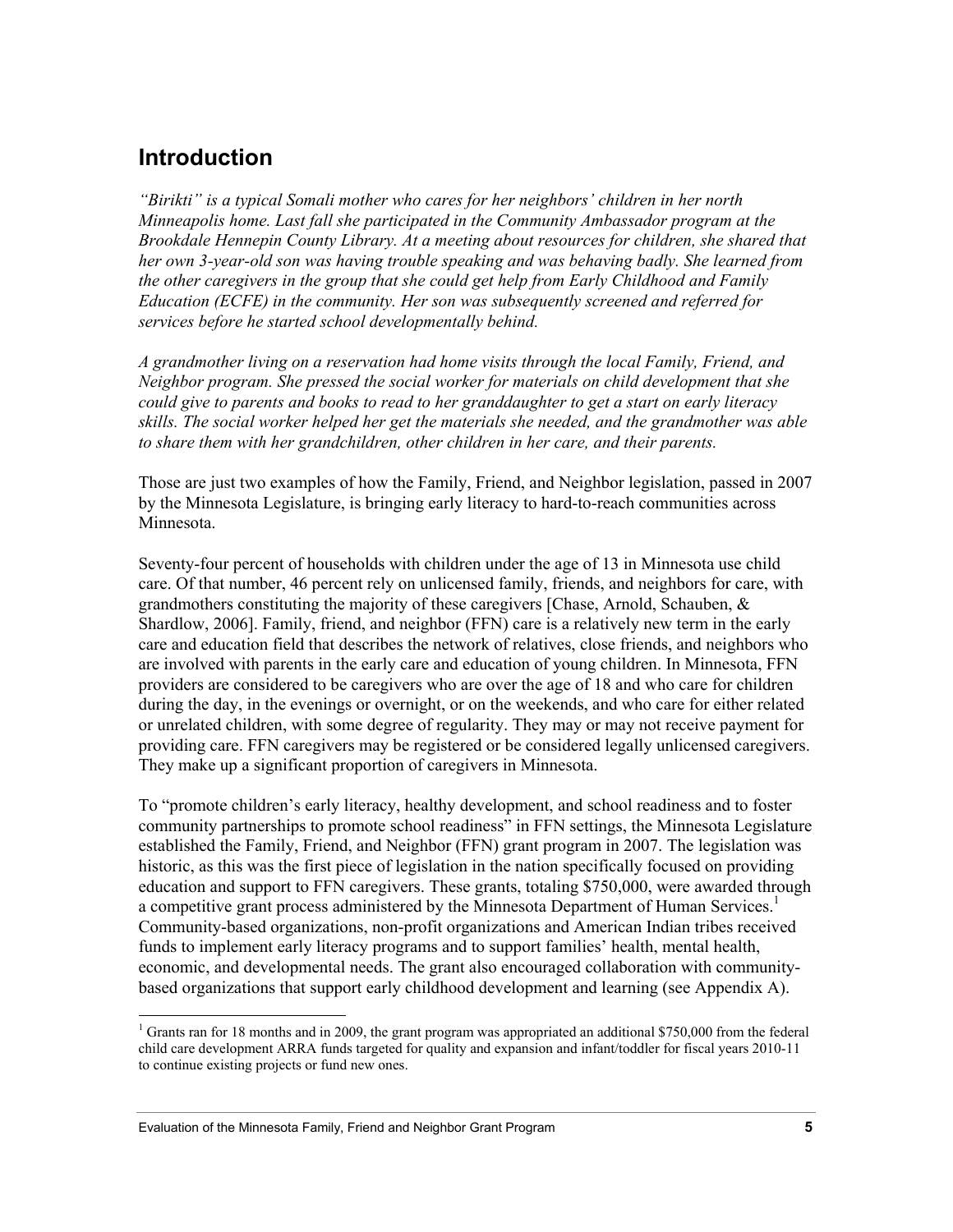Six collaborative projects across the state were funded, including the following (see appendix D for more detailed descriptions of the individual programs):

- One project in the metro area, **Neighborhood House** in St. Paul, collaborated with Common Bond Communities, Prevent Child Abuse Minnesota, the Children's Museum, and Resources for Child Caring to develop culturally relevant services, interactive activities, outreach, and on-site programming and support group meeting opportunities at low income housing sites.
- **The Early Childhood Resource and Training Center** (ECRTC) in Minneapolis focused on American Indian providers and the children they care for using trainers who spoke specifically to American Indian issues and who visited homes to deliver participant-driven services. This program connected participants with urban centers, clinics and libraries. Its partners included the All Nations Early Education Center, Franklin Library, Native American Community Clinic, a University of Minnesota pediatrician, and the Minnesota Indian Women's Resource Center.
- The other metro project was the **Library Foundation of Hennepin County**. This project developed and implemented a community outreach model utilizing current immigrant care providers and their families as community "ambassadors" to connect with other members of their community. Partners included the Alliance for Early Childhood Professionals, Minneapolis Public Schools, Northwest Hennepin Family Services Collaborative, City of Minneapolis Department of Health and Family Support, Hennepin County Child Care Licensing, and the Hennepin County Medical Center.
- In the Duluth area, the **Northland Foundation** received a grant to fund a collaborative project in five communities. These include the Duluth Public Schools Early Childhood Programs, Carlton County Prenatal/Early Childhood Coalition, Hermantown/Proctor Early Childhood Programs and Coalition, and the Lake Superior School District, along with the Lake County and Silver Bay Early Childhood Coalitions. These groups worked in partnership support with the Northland Foundation as well as Child Care Resource & Referral–Region 3, the Duluth Public Library, Arrowhead Library System, United Way of Greater Duluth, Arrowhead Area Agency on Aging, and the University of Minnesota Duluth. Strategies included home visits, sharing of educational materials, a public awareness campaign, and training opportunities to help FFN providers gain access to a wealth of child development information and other resources.
- The program in Elbow Lake, Minnesota, at **Thorson Memorial Library**, had as partners ECFE educators, Head Start, Public Health, Lakes & Prairies Child Care Resource & Referral, ELEAH Medical Center, University of Minnesota Extension and The Child & Youth Council. This project developed Caregiver Toolkits, provided Play and Learn groups with training for caregivers and activities for children, and created Ready to Learn backpacks that were made available through the library system.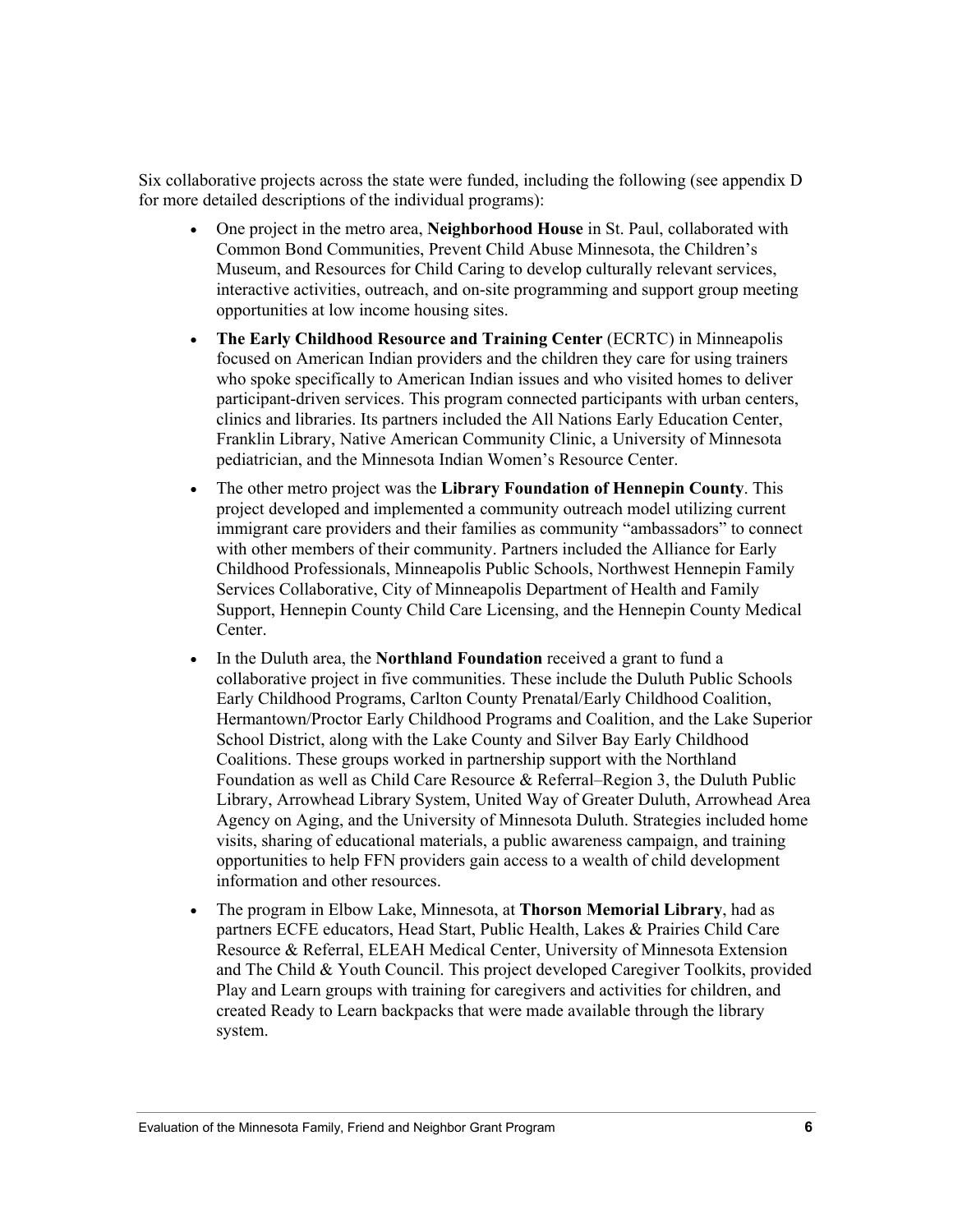- Home visits and monthly trainings characterized the project on the **White Earth Indian Reservation**. Totes with materials on seasonal topics were assembled and checked out by FFN providers through the Bookmobile system. Local collaborators included organizations such as Even Start and White Earth Early Childhood Initiative, White Earth Home Health, Mahnomen/Becker/Clearwater Counties, White Earth Head Start, Shooting Star Casino/HR, Indian Health Service, White Earth Child Care Assistance Program, and White Earth Child Care Program/Early Childhood Training.
- The grant program also called for an evaluation to be completed by the University of Minnesota Center for Early Education and Development (CEED). CEED personnel provided evaluation support to sites and also conducted the overall evaluation of all participating sites. Findings from that evaluation are reported below.

# **Literature Review**

Two aspects of the literature on FFN care are particularly relevant for the purposes of the FFN grant program and this report: the conceptual frameworks that give shape to programming and evaluation, and the current evidence base. Two conceptual frameworks initially emerged to guide efforts in this arena — a child developmental perspective and a family support perspective. The child developmental perspective emphasizes a focus on children's development and outcomes in the context of FFN care but views the FFN context more from the conditions of licensed, regulated care than from the realities of providing and receiving FFN care. While there continues to be an appreciation for a focus on children's development, a family support perspective has been gaining backing as an appropriate framework because it more aptly captures unique components of FFN care, such as the nature of close family and community relationships, as well as the role FFN caregivers play in daily family life. Both of these perspectives are useful in thinking about the FFN grant program, especially implications related to children's growth and development, FFN relationships with parents and children, and caregiving practices and supports for families.

At the time Minnesota's 2007 legislation was passed, there were fewer than a handful of welldesigned studies examining the implementation and impact of education and support programs targeted at FFN providers. However, since that time, greater knowledge about education and support programs for family, friend and neighbor providers has accumulated and is cohering to provide some clear messages about what works and what does not work. That said, more is known from reports of effective practices than empirical studies of best practices; we have more collective wisdom than well-designed evaluations of program implementation and impact [Powell, 2008; Porter, Pausell, Del Grosso, Avellar, Hass, & Vuong, forthcoming].

Variety in service strategy is a clear theme across the programs that serve FFN caregivers [Powell, 2008; Porter, et al*.,* forthcoming]. Programs differ in their approaches, and some include multiple strategies to serve FFN providers: reaching them in-home via home visiting or group activities in an apartment complex, via community-wide events, by group activities focused just on the adult caregivers, or by group activities that focus on the caregivers and children together.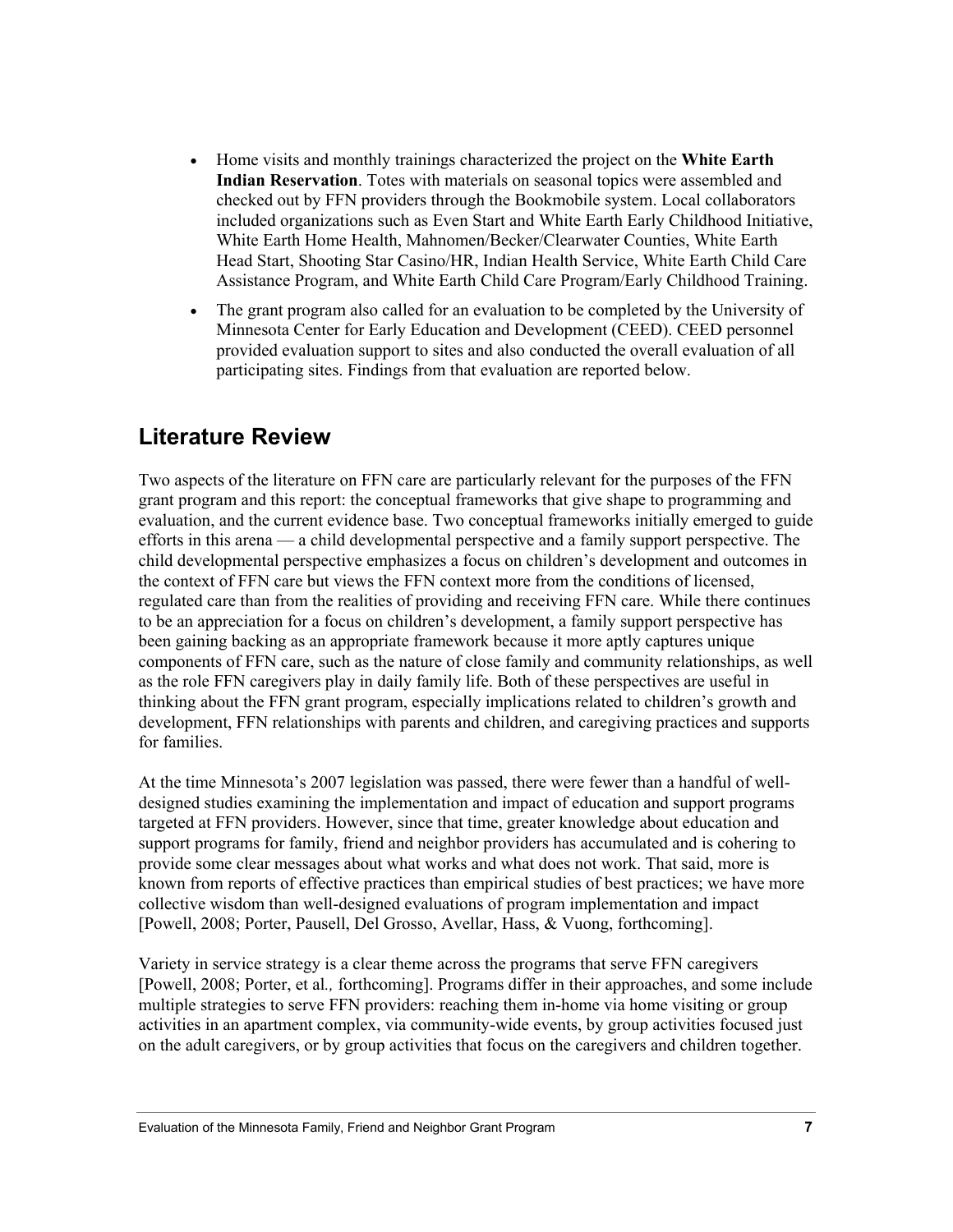Some have a specified curriculum [McCabe & Cochran, 2008], and others piece it together as they assess the interest, needs and wants of their particular group of FFN providers [Powell, 2008]. Intensity of service also varies greatly across projects, from weekly drop-in programs to biweekly home visits to monthly community events. The Minnesota FFN Grant Program grantees are similar to other FFN programs in that they developed their programs based on assessments of the needs and interests in the local community.

Findings from reports and studies of program implementation reveal similar themes. A major finding is that working with FFN providers engenders unique challenges that can be met, but there is a learning curve for program implementers. Recruitment and engagement of providers is an enormous challenge but one that can be overcome by use of targeted techniques, patient, timeintensive outreach and relationship building, community members, and consistency in program offerings [Porter, et al*.,* under review]. Program content is another challenge, as FFN providers who have been surveyed ask for information and activities on a wide range of subjects, including community resources, health, child development, school readiness, discipline, etc. [Susman-Stillman, 2004] Some experts recommend a needs assessment for each group of FFN providers, as the providers' interests and needs tend to vary based on their own characteristics (e.g., grandparents, ELL, etc.). Rather than a "one size fits all" model, flexibility across program offerings and service delivery for FFN providers is an essential characteristic of FFN education and support programs.

While programs may use multiple strategies to serve FFN providers, the three evaluations most recently made available via report or journal publication evaluate the impact of a specific service strategy on certain outcomes — quality of care, caregiver-child interactions, and child growth and development [McCabe & Cochran, 2008; Maher, Kelly & Scarpa, 2008; Porter & Vuong, 2008]. They generally demonstrate positive findings — small growth in the quality of the child care setting, some improvements in the quality of interactions between caregiver and child, greater knowledge about play and other aspects of child development — when the program was clearly developed and implemented, when program participation was consistent over time, and when staff were experienced with FFN providers.

In sum, the literature briefly reviewed provides some useful context and guidance for expectations regarding the nature, intent, and implementation of FFN programs. The Minnesota programs, in their initial two years of development and implementation, will be able to contribute constructive information regarding how to understand and address the challenges and highlight the successes that lead to consistently high quality education and support for this critical group of caregivers in the state.

# **Evaluation Plan**

The grant program legislation included a request for an evaluation of the grant program with a focus on the school readiness of the children. To shape the legislation into an evaluation framework and design, the evaluation team met with from Department of Human Services staff to develop a logic model and research questions. Staff also expressed an interest in learning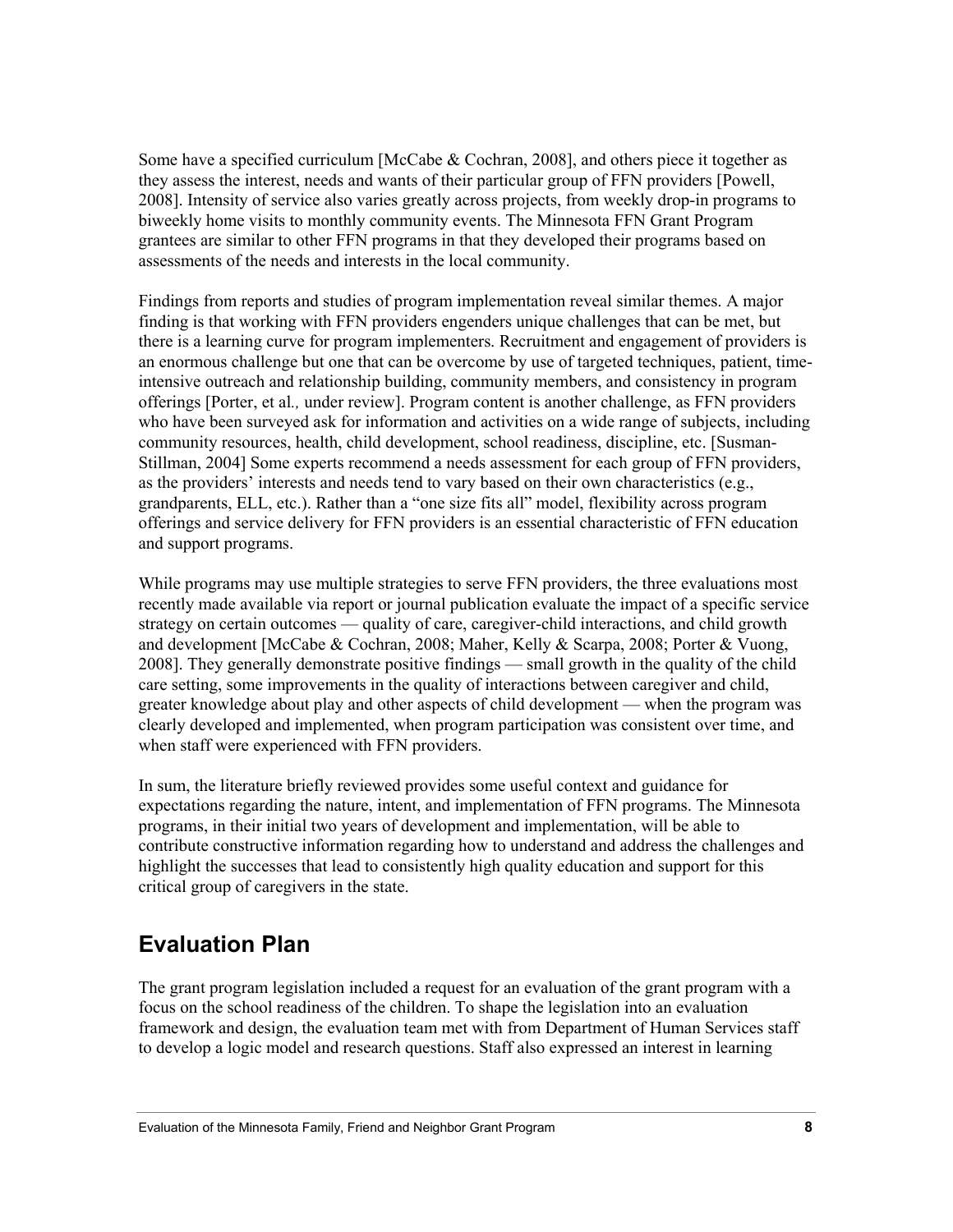about the caregivers, their practices with children, and program implementation. As a result, the logic model illustrates the three levels the evaluation was designed to address: program, caregiver, and child (see Appendix B). Initially, a set of research questions and an evaluation design were developed (see Appendix C). Both the questions and evaluation design were revised as the development, launch, and implementation of these pilot projects took more time and, in some cases, evolved somewhat differently than initially anticipated.

Initial design included pre- and post-questionnaires to be given to participants, the Ages and Stages Questionnaire (ASQ) to be administered to children, and fidelity of implementation descriptions to be developed from early observations of program implementation. As soon as the programs began, it was clear that enrolling participants would be a significant challenge. Most programs reported *at least* a three-month effort both to locate FFN providers and to motivate them to participate. Initial participation was sporadic, and programs needed ongoing outreach to build a stable group. Trust seemed to be the overriding issue, but defining FFN also influenced the difficulty of starting these programs. The participants that did attend voiced concerns about getting involved in a group that wouldn't continue. Some were concerned about earning money that they should be reporting, some were concerned about their immigrant status, and some had generalized suspicions about any public program. Because of trust issues, the collection of preliminary data was not possible. Asking a wary provider to participate in a program and an evaluation right away would have threatened the fragile relationships the programs were trying to build.

As the programs began, addressing challenges in recruiting and serving a consistent population of FFN providers became a priority. Once caregivers had been consistently participating, it made sense in the evaluation of these pilot programs to describe the caregivers and the kinds of activities in which they engaged with the children under their care, rather than assess change in caregivers or children over time without consistent program participation. Thus, the evaluation questions were revised. It is typical that evaluation designs are modified once actual implementation occurs, as it is often the case that program implementation in practice differs from the program intentions [Fixsen, Naoom, Blase, Friedman, & Wallace, 2005].

The following questions were addressed in the evaluation:

### **Evaluation Questions:**

- 1. To what extent do children participating in the project demonstrate age-appropriate developmental skills?
- 2. What are the characteristics of FFN caregivers who participated in the FFN grant programs?
- 3. To what extent do caregivers demonstrate knowledge or practice about early child development and school readiness?
- 4. Were the programs delivered as intended? What successes and challenges were encountered?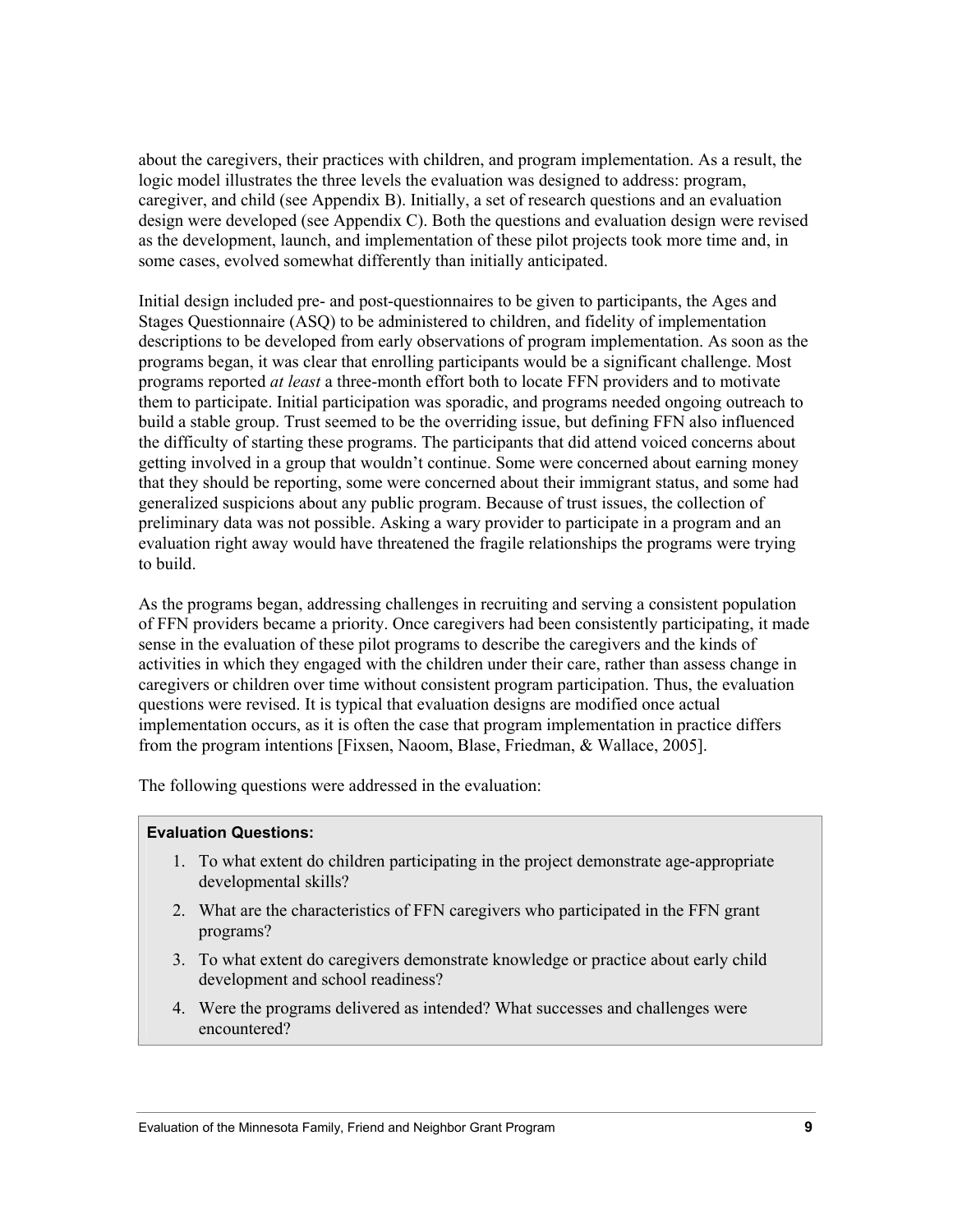# **Design and Methods**

Along with the evaluation questions, the evaluation design was also appropriately revised for the same reasons. The initial plan for a pre-post evaluation was revised to focus on describing program implementation, caregiver activities with children, and children's development. Because it was unrealistic to collect baseline data from FFN providers and children at program inception, evaluation findings are based on data collected towards the end of the implementation of the programs, although descriptions of the implementations based on site visits were collected midprogram and at other times. As the funding cycle came to an end, four sources of data were collected:

- Participants were asked to respond to a comprehensive survey about their caregiving practices and experiences with children
- Some children were administered the ASQ
- Field notes were collected at a final meeting of program directors held in June 2009
- Interviews were conducted with program directors and at least one teacher from each program (added as part of the revised evaluation plan; see Appendix D).

# **Site visits**

Site visits were made in November and December 2008 to connect with the program implementation team, and to learn about some of the initial implementation successes and challenges. During the site visits, the evaluation team asked questions about the local context and program alignment with local needs and resources, recruitment, program design and activities, participation, data that sites themselves were collecting, challenges and how they were addressing these, and strategies that might be helpful to other sites. These visits guided the revision of the evaluation design.

# **Caregiver survey**

The evaluation team developed a survey for FFN caregivers specifically for the purposes of this evaluation as we were not aware of any validated surveys addressing the questions of interest that have been used with FFN caregivers. The evaluation team reviewed surveys used in different early literacy programs targeted at licensed child care providers and parents and parenting programs and selected questions that appeared to be both relevant and appropriate for FFN caregivers. The caregiver survey included questions about the FFN caregivers' backgrounds and activities with children (see Appendix E). The caregiver questionnaire was translated into Spanish, Oromo, Somali, Hmong and Amharic. Questionnaires were administered during program meetings with translators available and were also made available online to some rural participants.

The survey asked caregivers about activities they could do with children that supported four areas of development: social-emotional, learning and creativity, language and literacy, and cognitive development. Respondents were asked to select "Never," "Rarely," "Sometimes," or "Frequently" for each item. A Cronbach's alpha was run to measure the reliability of these items within each developmental activity group: Social-Emotional, Cronbach's  $\alpha_c$ =.764; Learning and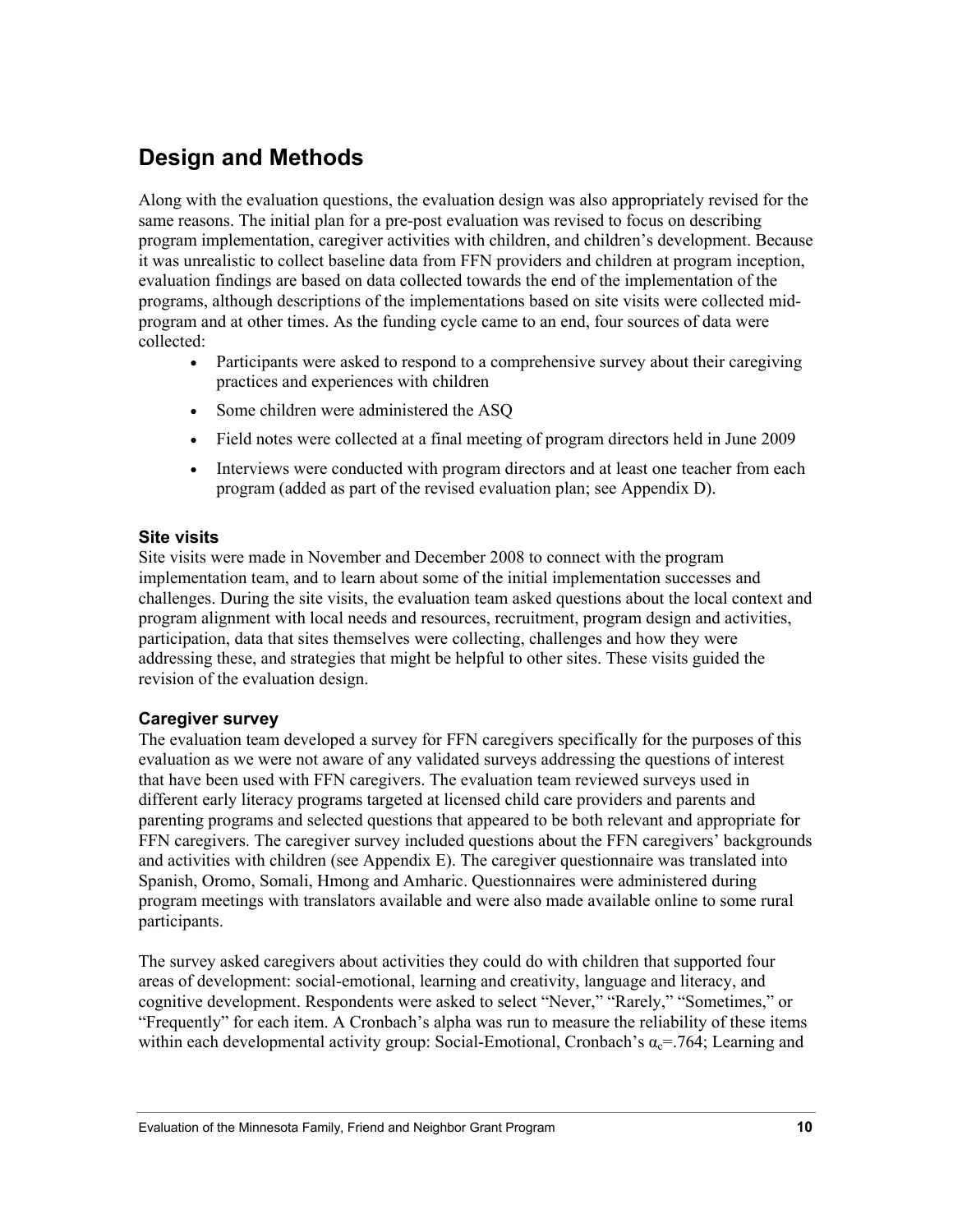Creativity,  $\alpha_c$ =.764; Language and Literacy,  $\alpha_c$ =.877; and Cognitive,  $\alpha_c$ =.840. All the groups fell above .70, which is widely considered acceptable.

# **Ages and Stages Questionnaire-3 (ASQ-3)**

The ASQ is a tool designed to screen young children for developmental delays in the first 5 years of life (Squires, Trombly, Bricker & Potter, 2009). It was developed for parents and other caregivers to serve as respondents about children's development. The ASQ-3 focuses on five key areas of development: communication skills, gross motor skills, fine motor skills, problem solving skills, and personal-social skills. FFN caregivers answered questions about the extent to which the child for whom they cared exhibited age-appropriate skills in these areas. The ASQ-3 was made available in English and Spanish. Other non-English speakers completed the questionnaire with the help of translators. Caregivers answered the questions during a home visit or in a group setting, with assistance from appropriate program and/or evaluation staff as needed. Because the measure was administered as a research tool, results were not shared with respondents. In some cases, on-site project personnel knew how to score the questionnaire and may have shared results with respondents.

# **Program staff interviews**

A semi-structured interview for program directors and other direct service staff was developed by the evaluation team to focus on implementation successes and challenges including outreach, cultural factors, program content, and suggestions for change in the future. Interviews with program directors, project personnel, and home visitors who responded to a request to participate in a phone interview were conducted by telephone in July 2009. At least two people from five of the six programs participated, and more people participated from programs that had larger numbers of staff (N=16).

# **Data Analysis**

Survey findings, interviews, meeting notes, site visits and field notes were analyzed and synthesized using a *bricolage* approach [Kvale & Brinkmann, 2009]. Bricolage is similar to the ad hoc methods of Miles and Huberman (1984), which involve such tactics as noting patterns and themes, counting, making contrasts and comparisons, and looking to see "what goes with what" (pp. 245-246). Analysis moves "roughly from the descriptive to the explanatory" [Kvale & Brinkmann, 2009, p. 234] and from the concrete to more conceptual understandings. No particular epistemology determines the analysis; rather, in bricolage, the approach is eclectic.

This strategy was appropriate for this evaluation as it facilitated our ability to describe consistent patterns and themes across the various projects. Two evaluators worked individually with the data and then met to compare, challenge, and deepen the interpretations. Reliability was robust throughout the analysis.

The caregiver survey and ASQ-3 were analyzed separately to yield percentages of caregiver responses and developmental cut-offs for the children. Because of widely varying participation rates in the various programs and within programs, small sample size for the ASQ, and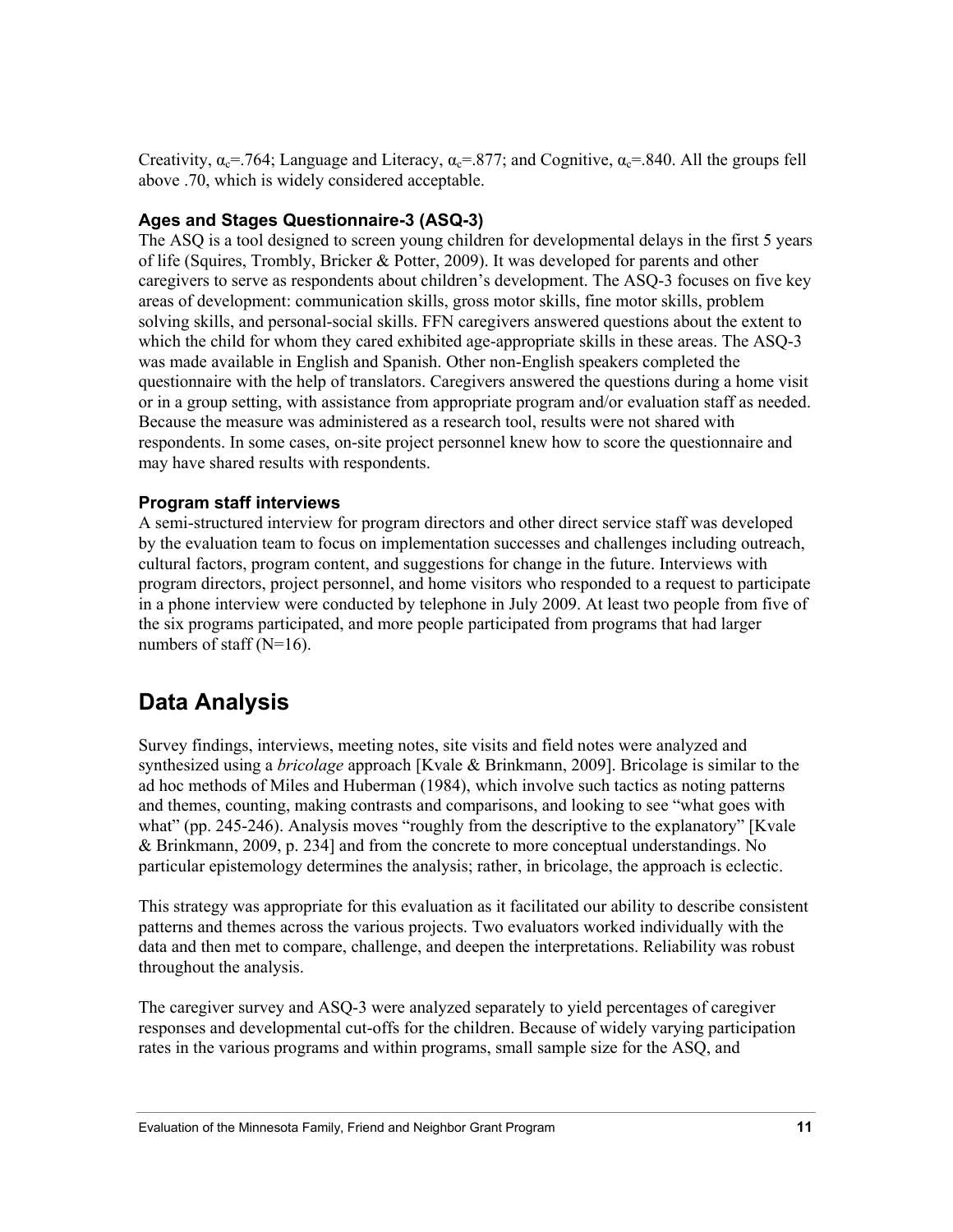programmatic differences, evaluation findings about FFN caregivers and children cannot be generalized to all participants. The survey participants were more consistent participants, so findings are likely most characteristic of providers who were more consistently participating in the programs.

# **Results**

In what follows, we report the answers to the evaluation questions based on multiple data sources. In some cases, survey, field notes, and interviews inform the findings. In other cases, one method alone informs them.

# **Evaluation Question #1: To what extent do children participating in the FFN projects demonstrate ageappropriate developmental skills?**

Across the six projects, approximately 978 children, ranging in age from approximately 4 months to 5 years, participated in FFN activities offered by the grantees.<sup>1</sup> Projects varied in the number of children who participated, generally as a function of the services they provided, their target FFN populations (e.g., FFN providers on the reservation, FFN providers connected with a community organization) and the scope of their activities (e.g., home visiting for providers vs. practice preschool vs. community events). For detailed program descriptions, see Appendix E.

| <b>Project</b>                                         | <b>Approximate Number</b><br>of Children Who<br><b>Participated</b> | <b>Program Activities Directly Involving</b><br><b>Children or Caregivers and Children</b><br><b>Together</b>                                                                                                                                               |
|--------------------------------------------------------|---------------------------------------------------------------------|-------------------------------------------------------------------------------------------------------------------------------------------------------------------------------------------------------------------------------------------------------------|
| Neighborhood House                                     | 90                                                                  | Early literacy group activities (Para Los<br>Ninos). Caregiver-child learning and<br>playtime with early childhood teacher or<br>with staff from Minnesota Children's<br>Museum and Resources for Child Caring<br>(Together Time and Play and Learn groups) |
| Early Childhood Resource and<br><b>Training Center</b> | 20                                                                  | Classroom-based experience three times<br>per week                                                                                                                                                                                                          |
| Library Foundation of Hennepin<br>County               | 49                                                                  | Preschool experience through Minneapolis<br>Public Schools (Practice Preschool)                                                                                                                                                                             |
| Northland Foundation (across)<br>all four programs)    | 120 Home Visits<br>$\bullet$<br>624 Play and Learn<br>٠<br>Groups   | Home visits<br>$\bullet$<br>Play and Learn groups<br>$\bullet$<br>Home visits<br>$\bullet$<br>Community events                                                                                                                                              |

 $\overline{\phantom{a}}$ <sup>1</sup> Data on child participation came from grantee semi-annual reports to the Department of Human Services. Please note that these numbers do not reflect the consistency of child participation, but likely provide an overall estimate of the number of children who participated in at least one program activity on one occasion. It is likely that projects defined participation differently across projects and also within projects. In some instances, projects estimated the number of child attendees, and on occasion, some double-counting may have occurred.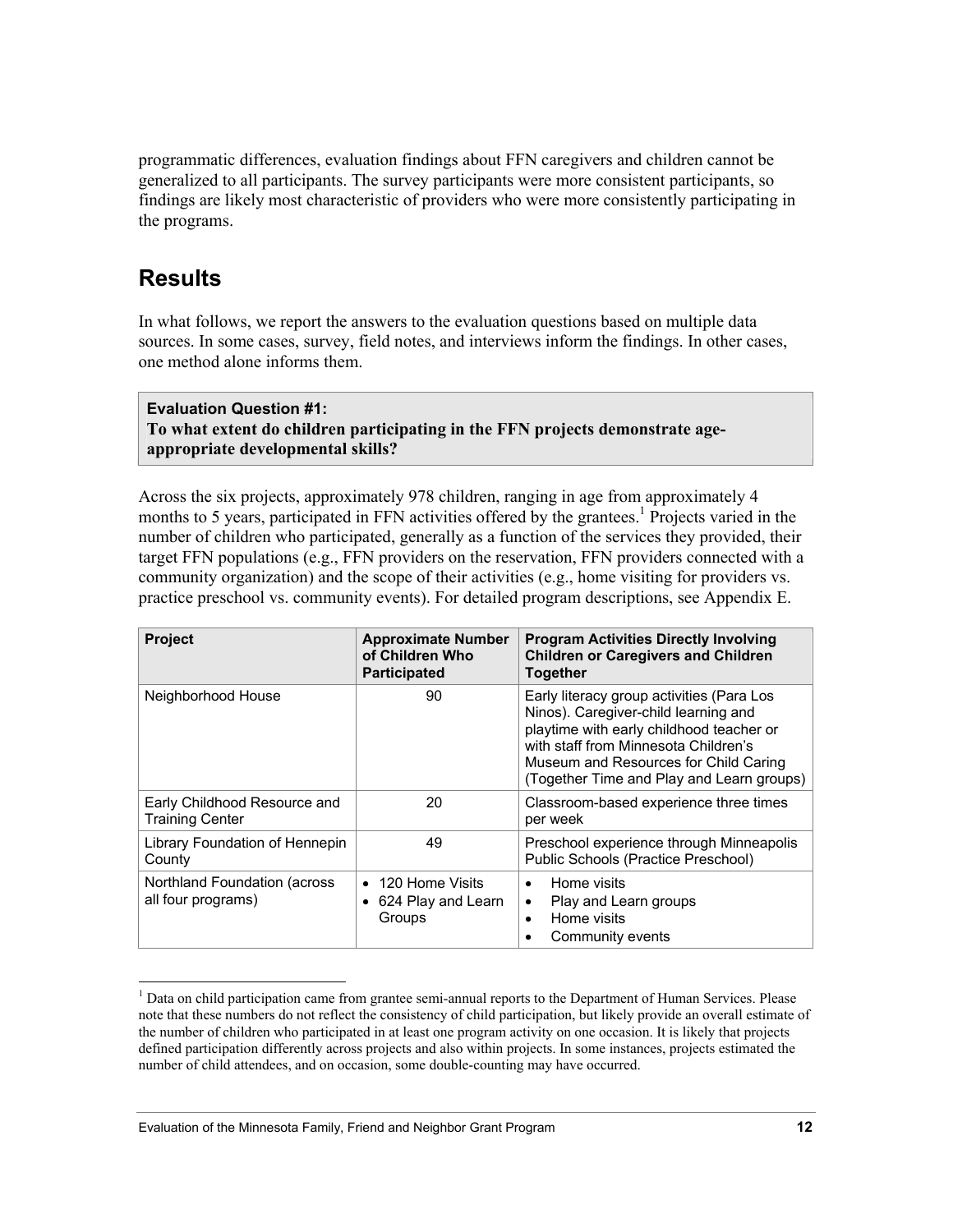| <b>Project</b>                 | <b>Approximate Number</b><br>of Children Who<br><b>Participated</b> | <b>Program Activities Directly Involving</b><br><b>Children or Caregivers and Children</b><br><b>Together</b>                            |
|--------------------------------|---------------------------------------------------------------------|------------------------------------------------------------------------------------------------------------------------------------------|
| Thorson Memorial Library       | 48                                                                  | Ready to Learn bags with<br>$\bullet$<br>developmentally appropriate materials<br>for preschoolers<br>Play and Learn Groups<br>$\bullet$ |
| White Earth Indian Reservation | 27                                                                  | Home visits<br>$\bullet$<br>Community resource fair<br>٠<br>Readmobile                                                                   |

After completing participation in FFN activities, program staff worked to recruit FFN caregivers to answer questions about the development of the children for whom they cared. The evaluators asked program staff to recruit FFN providers who were more consistently involved in the program over time (e.g., regular pattern of attendance). For most of the FFN providers, this was the first time they had ever been asked to respond to a questionnaire asking about children's development, and some were reluctant. Ultimately, FFN caregivers of 57 children completed the  $ASQ-3$ .

Overall, the majority of children received scores that fell into the normal range, indicating no need for further screening or evaluation in each of the five categories (see Table 1). Within each of the five age groups, no less than 80 percent of children fell into the normal range for a single area of development. At most, three children in the 14- to 24-month age group did not meet the criteria for gross motor skills, and three children in the 27- to 36-month group did not fall into the normal range for problem-solving skills. In general, this subsample of children whose caregivers participated in the FFN programs demonstrated age-appropriate developmental skills that did not require further screening or evaluation.

| н<br>. .<br>۰,<br>٠<br>× |
|--------------------------|
|--------------------------|

Number of children at or above the normal range cutoff in each of the five ASQ categories by age group

|                  | Number of<br><b>Participants</b> | Communication | <b>Gross</b><br><b>Motor</b> | <b>Fine</b><br><b>Motor</b> | <b>Problem</b><br><b>Solving</b> | <b>Personal-</b><br><b>Social</b> |
|------------------|----------------------------------|---------------|------------------------------|-----------------------------|----------------------------------|-----------------------------------|
| $4 - 12$ months  | 10                               | 10            | 10                           | 9                           | 9                                | 10                                |
| $14 - 24$ months | 18                               | 17            | 15                           | 18                          | 17                               | 17                                |
| $27 - 36$ months | 15                               | 13            | 15                           | 13                          | 12                               | 14                                |
| $42 - 48$ months | 10                               | 10            | 9                            | 10                          | 10                               | 10                                |
| $54 - 60$ months | 4                                | 4             | 4                            | 4                           | 4                                |                                   |

Total N: 57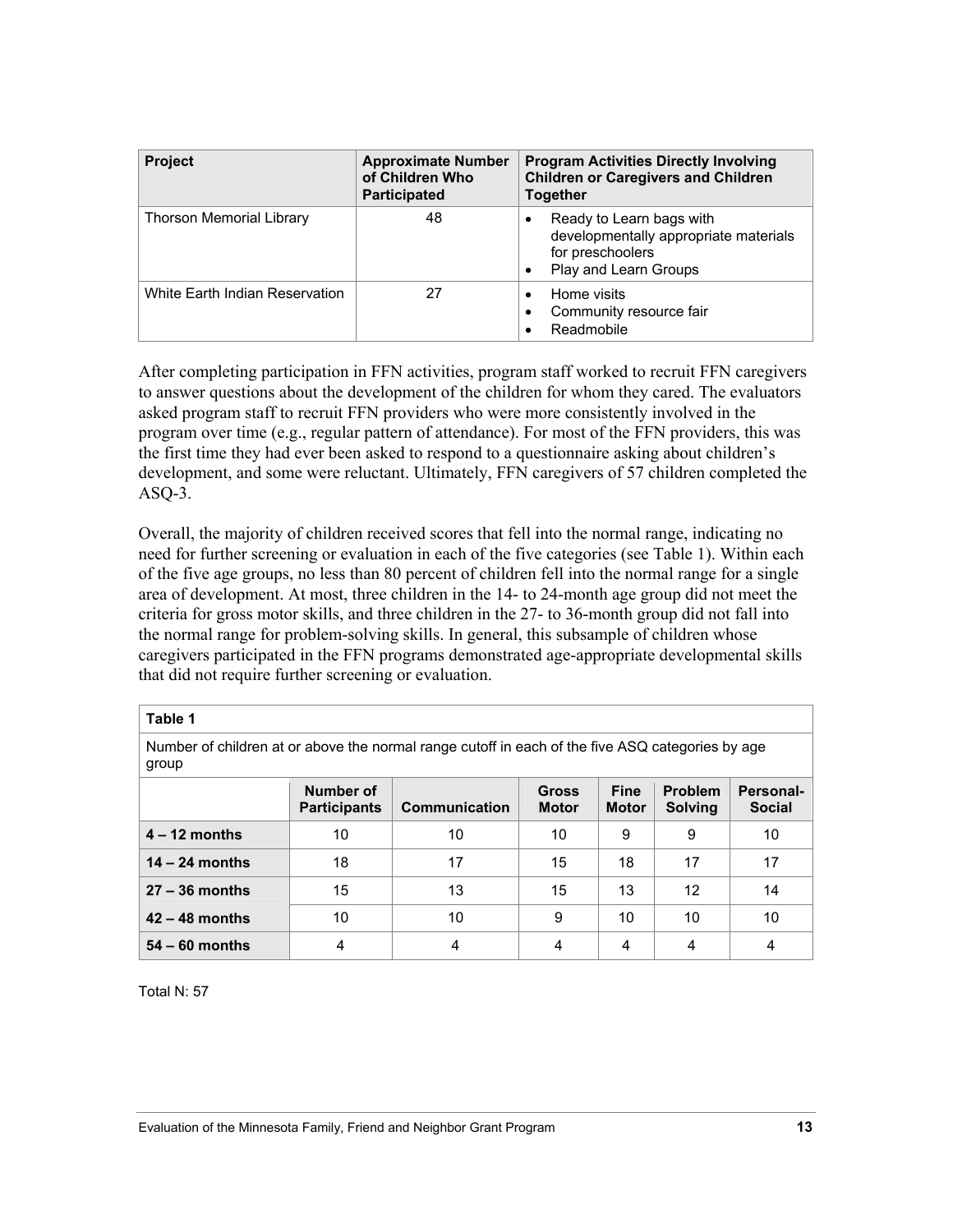# **Summary**

 $\overline{\phantom{a}}$ 

Children in the FFN programs participated in a diverse set of activities. A subsample of children whose caregivers were judged to be consistent participants in the FFN programs answered questions about the children's development. The children demonstrated age-appropriate skills.

### **Evaluation Question #2: What are the characteristics of FFN caregivers participating in the FFN grant program?**

Across all projects, approximately 800 to 1,000 providers participated in the FFN project activities.<sup>1</sup> As with the children, projects varied in the number of FFN caregivers who participated, generally as a function of the services they provided, their target FFN populations (e.g., FFN providers on the reservation, FFN providers connected with a community organization) and the scope of their activities (e.g., home visiting for providers vs. practice preschool vs. community events). For detailed program descriptions, see Appendix E.

| Project                                               | <b>Approximate Number of</b><br><b>Children Who Participated</b>                                                                                                                              | <b>Program Activities for Caregivers</b>                                                                                                                                                                                                                                                                                                     |
|-------------------------------------------------------|-----------------------------------------------------------------------------------------------------------------------------------------------------------------------------------------------|----------------------------------------------------------------------------------------------------------------------------------------------------------------------------------------------------------------------------------------------------------------------------------------------------------------------------------------------|
| Neighborhood House                                    | $\bullet$ 111 Total<br>20 Caregivers Resource Fair<br>٠<br>8-25 Together Time<br>$\bullet$<br>26-36 Circle of Parents<br>$\bullet$<br>30 Children's Museum "For<br>the Children" presentation | Child abuse prevention group<br>$\bullet$<br>Early literacy group activities (Para Los<br>Ninos)<br>Caregiver-child learning and playtime<br>with early childhood teacher or with staff<br>from Minnesota Children's Museum and<br>Resources for Child Caring (Together<br>Time and Play and Learn groups)<br>Community resource connections |
| Early Childhood<br>Resource and Training<br>Center    | • 30 Total<br>17 Trainings<br>$\bullet$<br>8 Events and Field trips<br>$\bullet$<br>5 Child Development<br>$\bullet$<br>Certificate (4 completed)                                             | CDA training<br>$\bullet$<br>Events and Field Trips<br>$\bullet$<br>Other trainings                                                                                                                                                                                                                                                          |
| Library Foundation of<br><b>Hennepin County</b>       | $\bullet$ 91 Total<br>71 Community Ambassadors<br>$\bullet$<br>20 Practice Preschool<br>$\bullet$                                                                                             | <b>Community Ambassadors</b><br>$\bullet$<br><b>Practice Preschool</b>                                                                                                                                                                                                                                                                       |
| Northland Foundation<br>(across all four<br>programs) | 812 Total<br>$\bullet$<br>62 Home Visits<br>$\bullet$<br>350 Play and Learn<br>٠<br>400 (30 FFN providers)<br>$\bullet$<br><b>Appreciation Event</b>                                          | Home visits<br>$\bullet$<br>Play and Learn groups<br>٠<br>Community events<br>٠                                                                                                                                                                                                                                                              |
| <b>Thorson Memorial</b>                               | 90 Total<br>$\bullet$                                                                                                                                                                         | Play and Learn<br>$\bullet$                                                                                                                                                                                                                                                                                                                  |

<sup>&</sup>lt;sup>1</sup> Data on caregiver participation came from grantee quarterly reports to the Department of Human Services. Please note that these numbers do not reflect the consistency of caregiver participation, but likely provide an overall estimate of the number of caregivers who participated in at least one program activity on one occasion. It is likely that projects defined participation differently across projects and also within projects. In some instances, projects estimated the number of caregiver attendees, and on occasion, some double-counting may have occurred.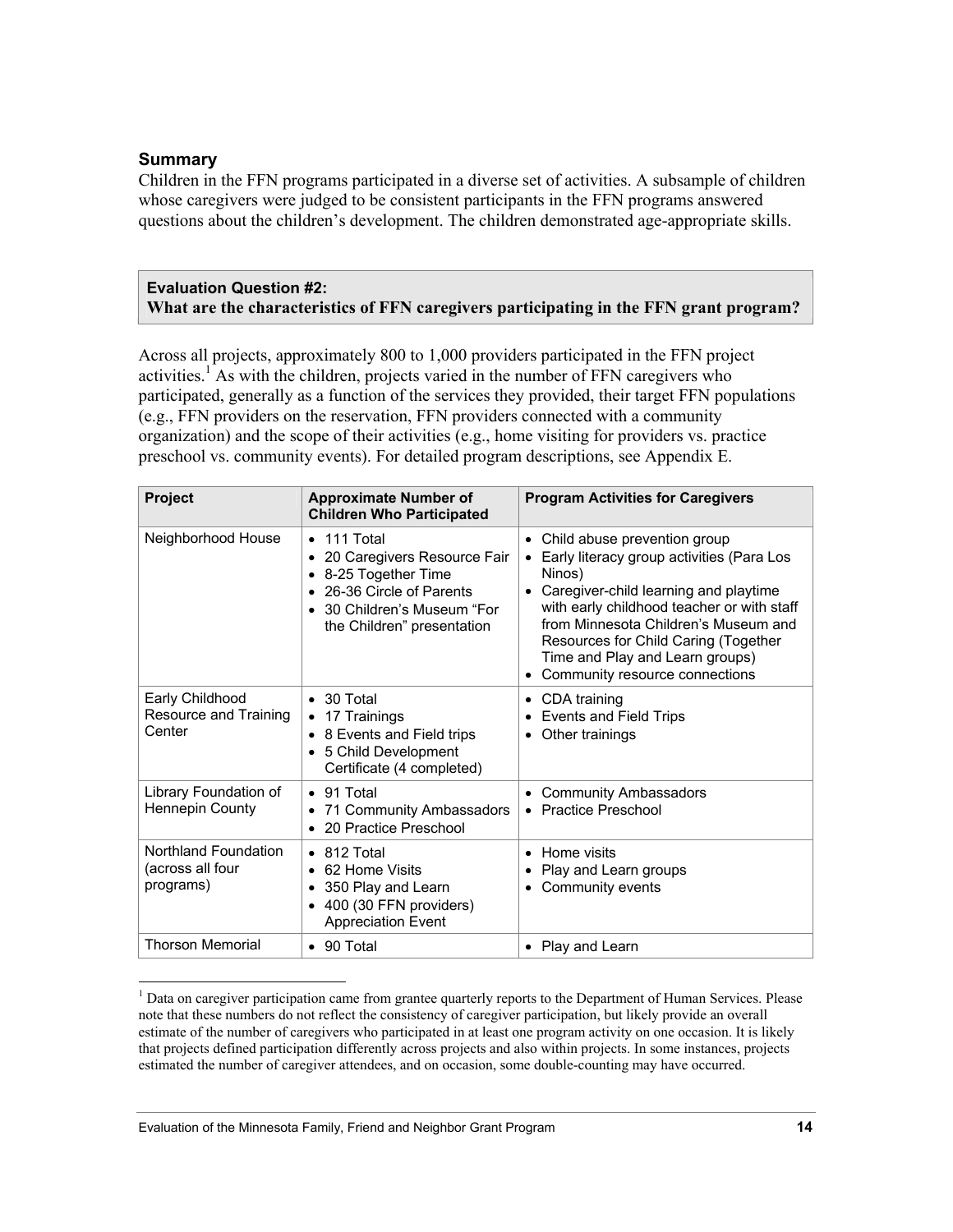| <b>Project</b>                    | <b>Approximate Number of</b><br><b>Children Who Participated</b>                                                                                                                                                                                   | <b>Program Activities for Caregivers</b>                                                                                            |
|-----------------------------------|----------------------------------------------------------------------------------------------------------------------------------------------------------------------------------------------------------------------------------------------------|-------------------------------------------------------------------------------------------------------------------------------------|
| Library                           | 12 Play and Learn<br>$\bullet$<br>78 Used resources such as<br>$\bullet$<br>backpacks                                                                                                                                                              | Backpacks (kits with library materials on<br>health, safety and developmental issues)                                               |
| White Earth Indian<br>Reservation | 129 Total<br>$\bullet$<br>96 Resource Fair (adults and<br>٠<br>children)<br>186 Mental Health and<br>$\bullet$<br>Importance of Play<br>presentation<br>5 Home Visits<br>$\bullet$<br>12 Readmobile and Ojibwe<br>$\bullet$<br>Language Activities | • Home visits<br>Readmobile<br>$\bullet$<br>• Resource Fair<br>Presentation on Mental Health and<br>$\bullet$<br>Importance of Play |

FFN caregivers who were more consistent participants in their respective grant programs were recruited via program staff to fill out the caregiver survey. For most of the FFN providers, this was the first time they had ever been asked to respond to a questionnaire about their caregiving and activities with children. Despite their hesitation with this new procedure (evaluation), there were a number who were eager to have a voice and help provide information that went directly to the State and legislators. Caregivers who consented filled out the survey in the format that was easiest for them: in their native language or English; in groups or individually; with the assistance of program staff or by themselves; online or on paper.

One hundred thirty-four participants in the FFN programs completed the survey. Of these, five were men and 128 were women; one person skipped this question. The majority of participants (31 percent or n=41) were in the 30-39 age range, but results indicated a broad range of ages engaged in FFN child care (see Table 2).

| Range     | <b>Response Percent</b> | <b>Response Count</b> |  |
|-----------|-------------------------|-----------------------|--|
|           |                         |                       |  |
| $15 - 17$ | 1.5%                    | 2                     |  |
| 18-19     | 2.3%                    | 3                     |  |
| 20-29     | 19.7%                   | 26                    |  |
| 30-39     | 31.1%                   | 41                    |  |
| 40-49     | 17.4%                   | 23                    |  |
| 50-59     | 15.2%                   | 20                    |  |
| 60-69     | 10.6%                   | 14                    |  |
| 70-74     | 2.3%                    | 3                     |  |

**Table 2** Ages of Survey Respondents

A little more than half of respondents reported their race ethnicity as White/European (52.6 percent or n=70), with one European immigrant. Other ethnic groups included:

- African Somalian: 5
- African Ethiopian: 8
- African American: 1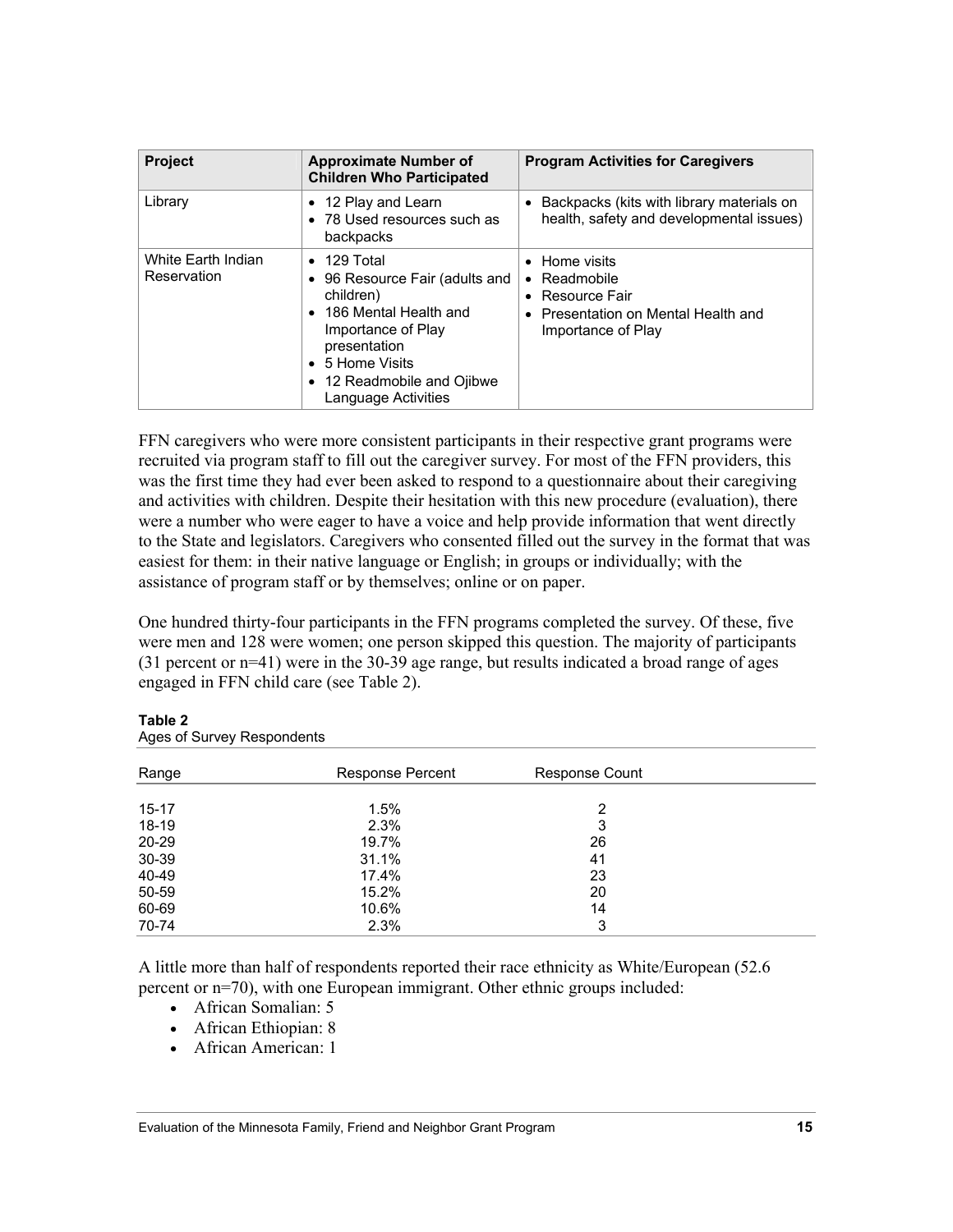- Hmong:  $15$
- Asian: 1
- Chicano: 4
- Central or South America: 2
- Other Latino: 9
- American Indian: 8
- Multi-racial: 1.

There was one missing response.

Countries of origin (n=95) included the following: USA, 56; Somalia, 14; Mexico, 11; Laos, six; Thailand, four; and one each in El Salvador, Columbia, Cuba, and Equador. Although 53.5 percent were born in the U.S., others had lived here varying amounts of time. Table 3 shows the time in the United States (33 skipped the question).

| Time          | Percent | Count |  |
|---------------|---------|-------|--|
| 0-2 years     | $5.9\%$ | 6     |  |
| 3-5 years     | 12.9%   | 13    |  |
| 6-9 years     | 9.9%    | 10    |  |
| 10-15 years   | 5.9%    | 6     |  |
| Over 15 years | 11.9%   | 12    |  |
| Born in U.S.  | 53.5%   | 54    |  |

#### **Table 3**  Length of Time in the United States

 $\overline{\phantom{a}}$ 

Given the diversity of the respondents, the eight languages spoken are not surprising. These included: English, 97; Spanish, 16; Somali, 15; Arabic, 2; Hmong, 14; other African, 3; and American Sign Language, 1.

The majority of respondents  $(69.4 \text{ percent or n=93})$  reported that they were married  $(134 \text{ m})$ answered). Eight people reported living together as married but not married, five were separated, 10 were divorced, five were widowed, and 15 were never married. Most had children of their own (117), with only 16 saying they had no children (133 answered; one skipped). Table 4 provides information on number of children reported. Ages of children ranged from infants to 13 or older, with the majority (43.45 or n=53) marking 13 or older; however, 25.4 percent, or 31, reported that they had children 3 to 5 years of age. Caregivers also listed the ages of children they cared for, up to 5. Summary counts indicate the largest number of children they care for are infants and toddlers (201), and roughly equal numbers of preschool-age and school-age children (101 4- and 5-year-olds and 108 over age 5). This suggests that caregivers have experience caring for children of different ages and as FFN caregivers, are caring for a wide age range of children, which is consistent with other reports of FFN caregivers [Susman-Stillman, 2004].<sup>1</sup>

<sup>&</sup>lt;sup>1</sup> These numbers are likely an underestimate of the number of children cared for by the FFN caregivers who responded to the survey. Some did not respond to the question thoroughly, as it became long to respond about each child, and there was no response option available if they cared for more than five children.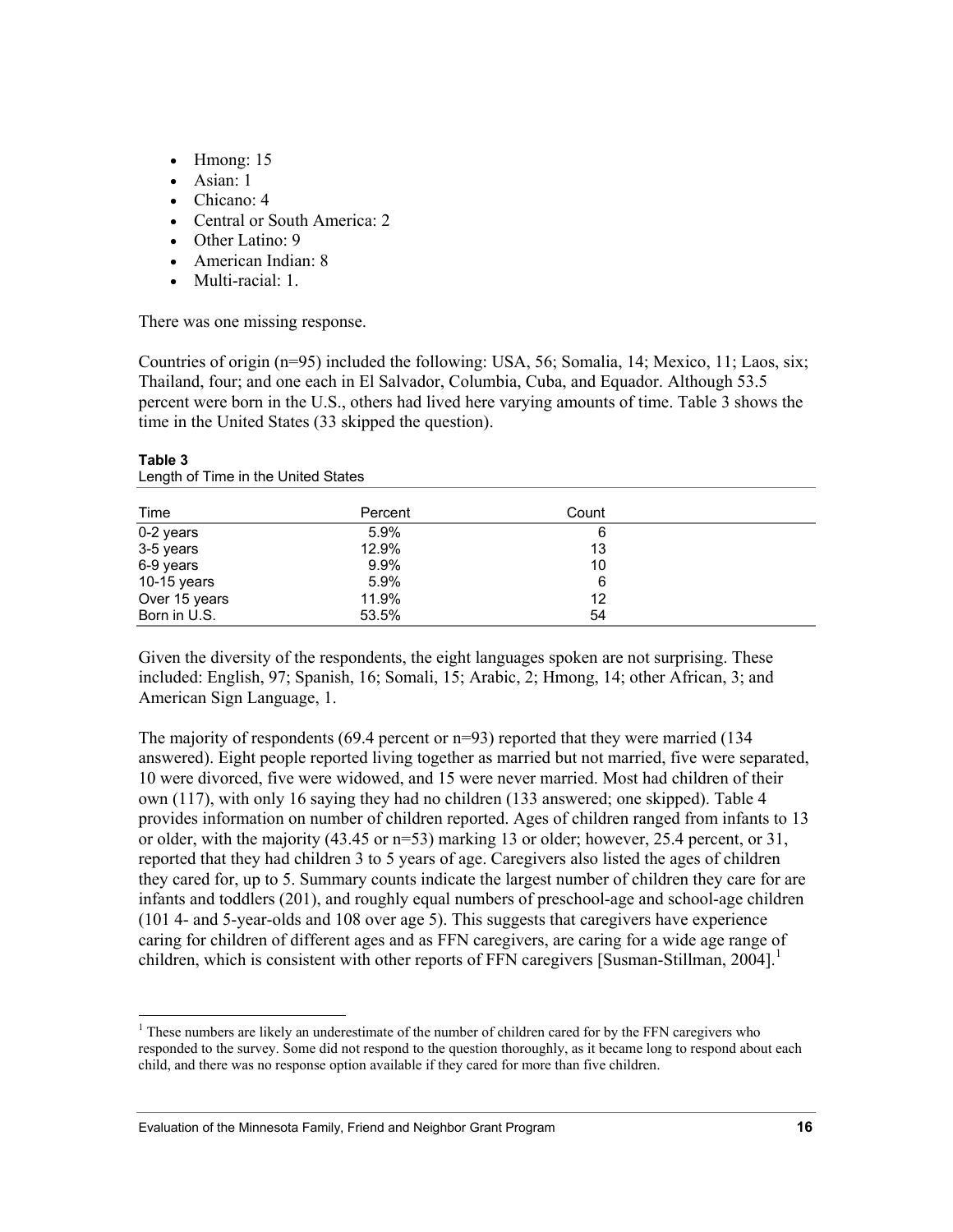| Number         | <b>Response Percent</b> | <b>Response Count</b> |  |
|----------------|-------------------------|-----------------------|--|
| 0              | 8.5%                    |                       |  |
| 1              | 9.3%                    | 12                    |  |
| $\overline{2}$ | 36.4%                   | 47                    |  |
| 3              | 19.4%                   | 25                    |  |
| 4              | 8.5%                    | 11                    |  |
| 5 or more      | 17.8%                   | 23                    |  |
|                |                         | 129 answered          |  |
|                |                         | 5 skipped             |  |

| Table 4               |  |
|-----------------------|--|
| Respondents' Children |  |

Fifty-six, or 41.8 percent, reported that they have another job besides caring for children. The survey asked respondents about their education generally and their education specifically about children and childcare. Table 5 displays the education levels and the country where the education was received. Respondents were told to "check all that applied" to ensure that all education experiences were captured. For example, at the post graduate level, one respondent noted completing post-graduate work in both the U.S. and the home country. Findings indicate that the higher the level of education, the more likely it is that it was completed in the United States. Thirty-seven respondents indicated that they have less than a high school education, with 62 respondents indicating either technical college training or a college degree, suggesting that overall, the participants in these programs vary greatly in their educational attainment.

| Level                     | <b>United States</b> | Home         | Another      | Count |
|---------------------------|----------------------|--------------|--------------|-------|
|                           |                      | Country      | Country      |       |
| Eighth grade or lower     | $35.3\%$ (6)         | 58.8% (10)   | $5.9\%$ (1)  | 17    |
| Some high school          | 45.0% (9)            | 50.0% (10)   | $10.0\%$ (2) | 20    |
| HS graduate or GED        | 74.4% (32)           | 25.6% (11)   | $0.0\%$ (0)  | 43    |
| Some college (2-year      |                      |              |              |       |
| degree/technical)         | 87.5% (35)           | $12.5\%$ (5) | $0.0\%$ (0)  | 40    |
| College grad (B.A., B.S.) | 100% (22)            | $0.0\%$ (0)  | $0.0\%$ (0)  | 22    |
| Post-graduate             | $100\%$ (6)          | 16.7% (1)    | $0.0\%$ (0)  | 6     |
| Answered question/total   |                      |              |              | 124   |
| <b>Skipped question</b>   |                      |              |              | 10    |

| Table 5                         |  |
|---------------------------------|--|
| Level and Location of Education |  |

To understand the nature of relationships between providers and children, respondents were asked what their relationship was to the children in their care. True to the Family, Friend, and Neighbor terminology, relationships were primarily those of families and friends. Consonant with other studies documenting demographic characteristics of FFN caregivers, including Minnesota [Chase, et al., 2006; Susman-Stillman & Banghart, 2008], grandparents are the most common FFN caregivers. Table 6 provides the percentages of the possible relationships.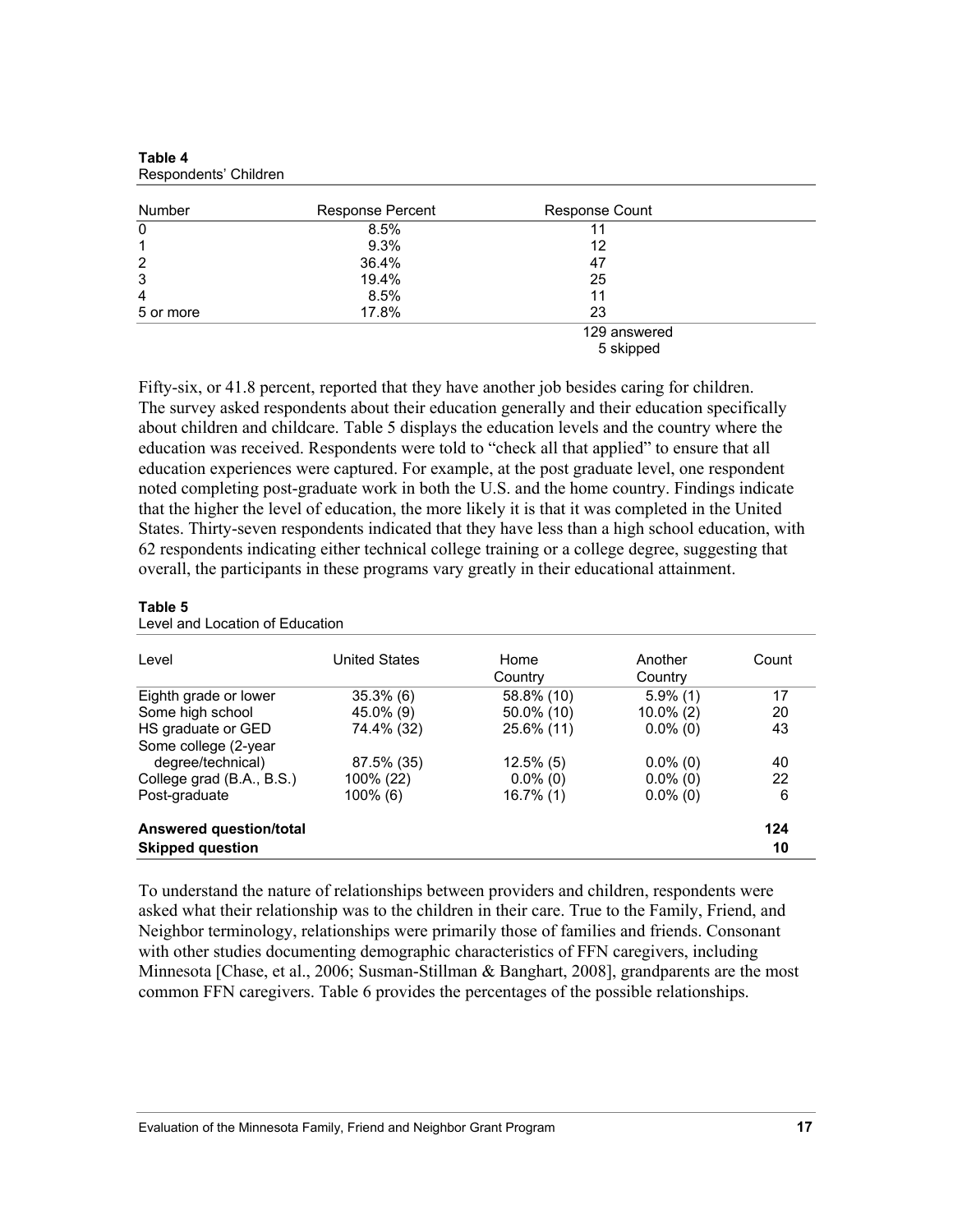| Relationship            | Response Percent | Response Count |  |
|-------------------------|------------------|----------------|--|
| Grandparent/parent      | 50.5%            | 55             |  |
| Cousin                  | 5.5%             | 6              |  |
| Sibling                 | 3.7%             | 4              |  |
| Close friend            | 35.8%            | 39             |  |
| Aunt                    | 12.8%            | 14             |  |
| Neighbor                | 17.4%            | 19             |  |
| Uncle                   | 4.6%             | 5              |  |
| Other                   |                  | 22             |  |
| Total                   |                  | 109            |  |
| <b>Skipped question</b> |                  | 25             |  |

#### **Table 6**  Relationship of Provider to Child and Family

In the "other" category, respondents for the most part did not note what their role was. Those who did indicated either foster child or licensed child care.

### **Summary**

Demographic profiles of the FFN caregivers who participated in the caregiver survey demonstrate the diversity among the providers in terms of immigrant status, languages spoken, and educational levels. The majority of respondents were married with children of their own, and 41.8 percent reported that they have an additional job besides taking care of children. Most are related to the children they care for.

# **Evaluation Question #3:**

**To what extent do caregivers demonstrate knowledge or practice about early child development and school readiness?** 

This section of the caregiver survey included questions about how FFN providers acquire knowledge about the caregiving practices in which they engage, and about their relationships with parents. Results are grouped together under the headings of knowledge, practice, and parent-provider relationships.

# **Knowledge**

Respondents were asked about educational experiences they had related to children. Table 7 provides a summary of providers' responses by project. Notable is the influence of the Early Childhood Family Education (ECFE) program and workshops given by churches, community organizations, and government organizations. This finding is consonant with the finding from the 2004 Minnesota Household FFN phone survey, which also found that FFN caregivers reported higher rates of educational classes or workshops such as ECFE [Chase, et al*.,* 2006].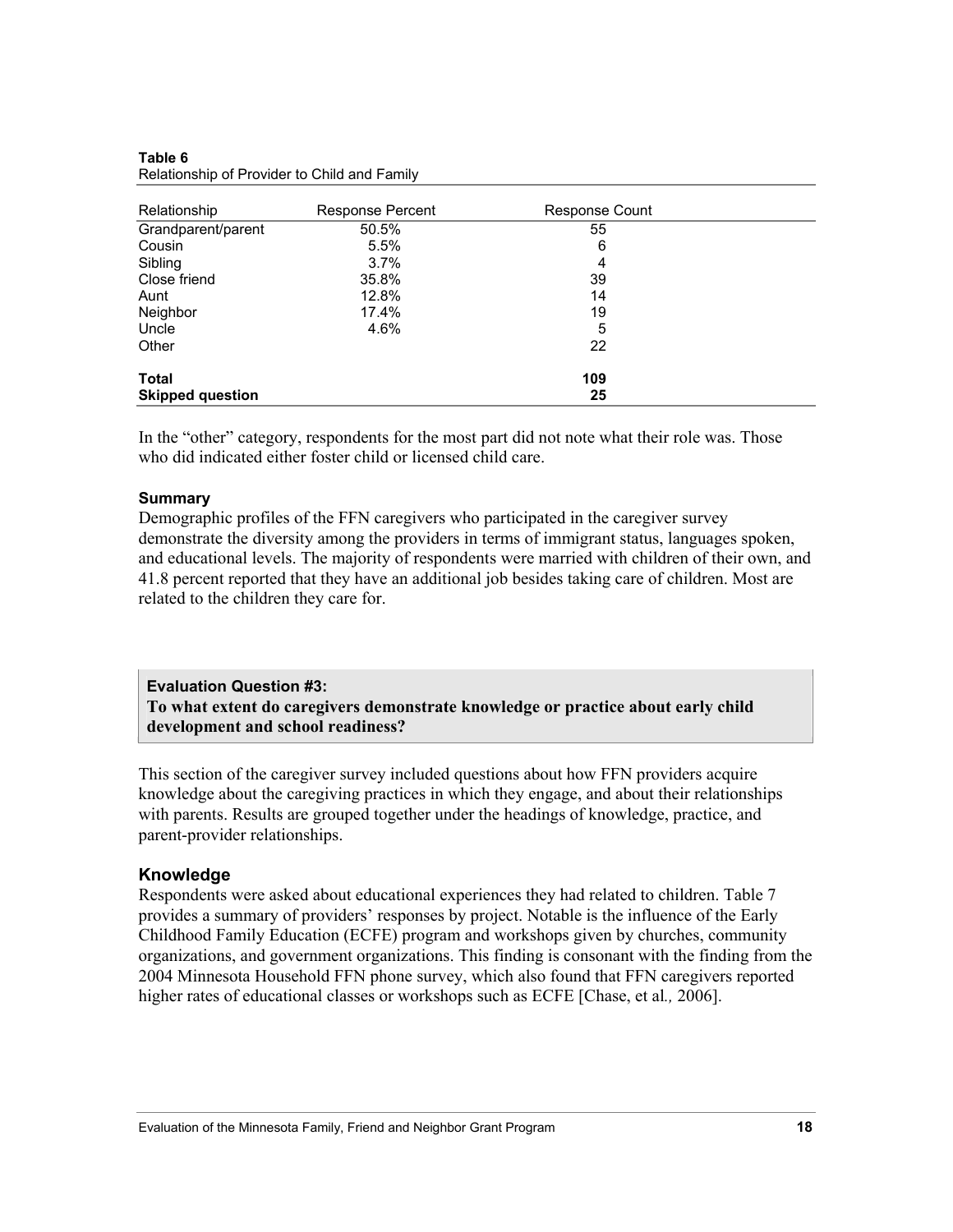|                         |    | <b>ECFE</b> |    | <b>Workshops</b> |    | Church,<br>Community<br>Child care classes |    | <b>Head Start</b> |   | College<br><b>Classes</b> |
|-------------------------|----|-------------|----|------------------|----|--------------------------------------------|----|-------------------|---|---------------------------|
| <b>Site</b>             |    |             |    |                  |    |                                            |    |                   |   |                           |
| Neighborhood House      | 8  | $(36.4\%)$  | 6. | (27.3%)          |    | 5(22.7%)                                   | 2  | $(9.1\%)$         |   | $(4.5\%)$                 |
| <b>ECRTC</b>            | 3  | (27.3%)     | 3. | (27.3%)          | 2  | $(18.2\%)$                                 |    | $(9.1\%)$         | 2 | $(18.2\%)$                |
| <b>Thorson Library</b>  | 17 | $(26.2\%)$  | 17 | $(26.2\%)$       | 15 | $(23.1\%)$                                 | 8  | $(12.3\%)$        | 8 | (12.3%)                   |
| Hennepin County Library | 16 | $(25.8\%)$  | 23 | $(37.1\%)$       | 13 | $(21.0\%)$                                 | 5  | $(8.1\%)$         | 5 | $(8.1\%)$                 |
| White Earth             |    | $(50.0\%)$  |    | $(50.0\%)$       | 0  |                                            | 0  |                   | 0 |                           |
| <b>Northland Duluth</b> | 8  | (26.7%)     | 9  | $(30.0\%)$       | 6  | $(20.0\%)$                                 | 3  | $(10.0\%)$        | 4 | $(13.3\%)$                |
| Hermantown              | 8  | (27.6%)     | 10 | (34.5%)          | 5  | $(17.2\%)$                                 |    | $(3.4\%)$         | 5 | $(17.2\%)$                |
| Lake Superior           |    | $(38.9\%)$  |    | $2(11.1\%)$      |    | $2(11.1\%)$                                | 3  | (16.7%)           | 4 | $(22.2\%)$                |
| Carlton County          | 5  | (41.7%)     | 1  | $(8.3\%)$        | 1  | $(8.3\%)$                                  |    | 2(16.7%)          | 3 | $(25.0\%)$                |
| Unknown                 | 2  | (66.7%)     |    | (33.3%)          | 0  |                                            | 0  |                   | 0 |                           |
| <b>TOTAL</b>            | 79 | (29.5%)     | 73 | (28.7%)          | 49 | (19.3%)                                    | 25 | $(9.8\%)$         |   | 32 (12.6%)                |

**Table 7**  Educational Experiences Related to Children

A second question asked about other influences such as educational television, doctors or clinics, pamphlets, the public library, magazines, internet, health fairs, college or university library, bookmobile, and child care outreach programs. Based on answers from the 122 who answered this question (12 skipped), educational television had the highest response at 66.4 percent, with pamphlets (64.8 percent) and doctor or clinic (60.7 percent) next.

# **Caregiving Practices**

Caregivers were asked how and what they communicated with parents at the end of the day. Three main categories are representative of the comments, including: descriptions of how the day was spent (e.g., eating, sleeping, activities); behavior, such as potty training, acting out, and getting along with other children; and development, such as milestones, new words, new physical skills, new communication skills, and other learning (126 answered, eight skipped). About five respondents mentioned health issues such as vision and hearing.

The survey also included questions about what children played and did at the caregivers' houses. Table 8 lists the percent and response count for each activity. The percent is based on the 127 respondents who completed the item. Traditional activities predominate, such as reading books, coloring, writing, painting, playing pretend, building with legos or other materials, and completing puzzles. In the "other" category, respondents most frequently listed playing outside, playing with dolls, cooking, and playing with other children. A couple of people noted infants who played with age-appropriate toys, and one person mentioned doing Hmong crafts. To some extent, choices probably reflect those materials available to the families. Events sponsored by the projects often involved providing materials for attendees to take home and use with the children in their care. Project personnel indicated the popularity of the backpacks in Elbow Lake and the duffle bags with learning toys and books in White Earth. Hennepin County project meetings usually ended with raffles for literacy materials such as felt boards and alphabet blocks. There was enthusiastic response to getting these materials to use with children.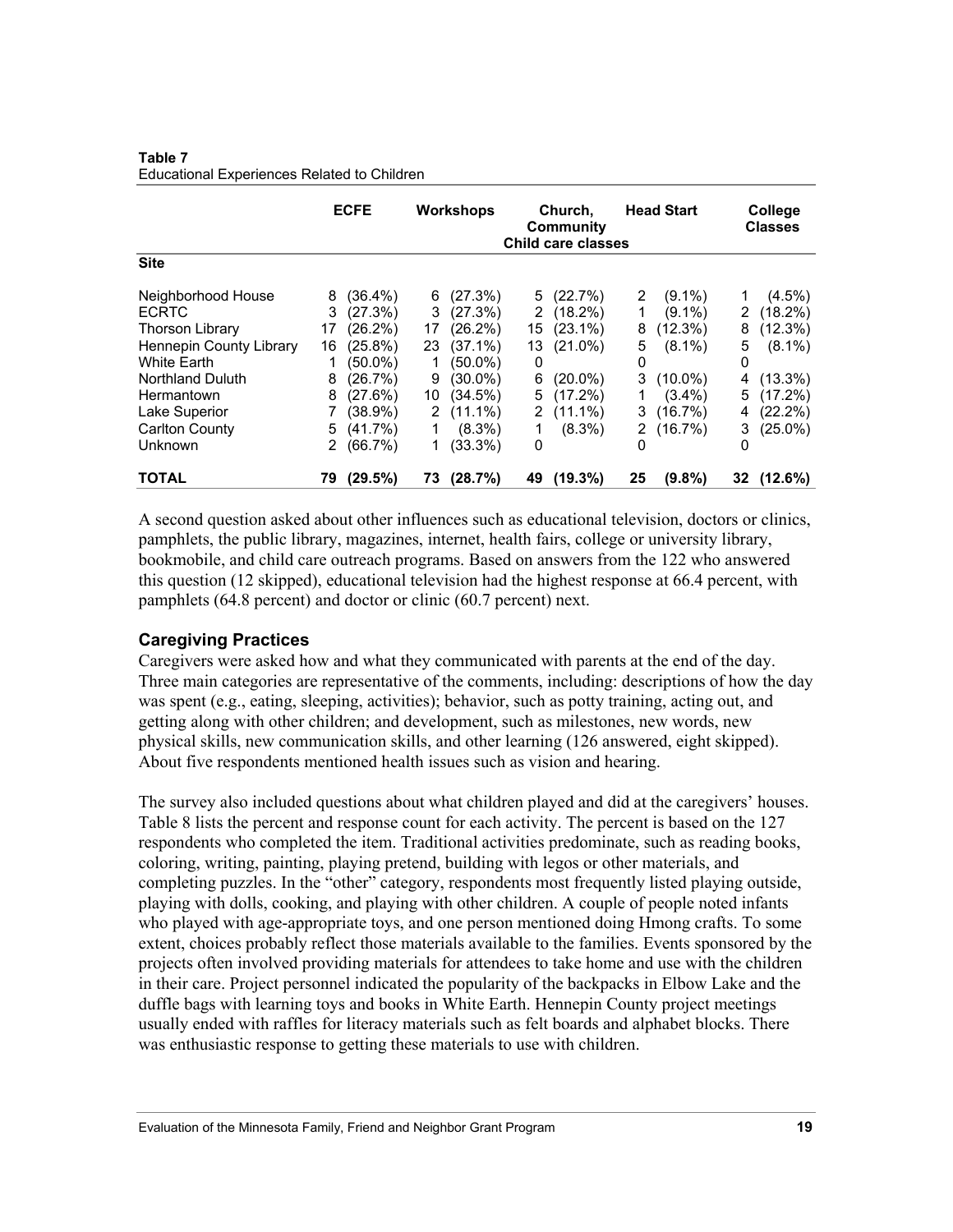| Table 8                                        |  |
|------------------------------------------------|--|
| What Children Play and Do at Caregivers' Homes |  |

|                                           | <b>Response Percent</b> | Response Count |  |  |  |
|-------------------------------------------|-------------------------|----------------|--|--|--|
| Read books                                | 89.8%                   | 114            |  |  |  |
| Play board games                          | 59.1%                   | 75             |  |  |  |
| Play computer games                       | 31.5%                   | 40             |  |  |  |
| Write                                     | 67.7%                   | 86             |  |  |  |
| Color                                     | 88.2%                   | 112            |  |  |  |
| Paint                                     | 66.1%                   | 84             |  |  |  |
| Pretend activities                        | 64.6%                   | 82             |  |  |  |
| Play dress-up                             | 54.3%                   | 69             |  |  |  |
| Build with blocks, legos, other materials | 77.2%                   | 98             |  |  |  |
| Complete puzzles                          | 63.8%                   | 81             |  |  |  |
| Watch educational DVD or video            | 52.8%                   | 67             |  |  |  |
| Watch entertaining DVD or video           | 45.7%                   | 58             |  |  |  |
| Watch TV                                  | 55.1%                   | 70             |  |  |  |
| Play with alphabet letters                | 67.7%                   | 86             |  |  |  |
| Other                                     |                         | 19             |  |  |  |
|                                           | 127 answered question   |                |  |  |  |
| 7 skipped question                        |                         |                |  |  |  |

Respondents (129 answered, five skipped) were asked about the community resources (library visits, bookmobile, community center, park or recreation visits, religious and cultural activities) that they used as part of their caretaking activities with children. What is most striking about the responses is that the data suggest these caregivers seemed to underutilize the community resources available to them. Four of the resources listed — library visits, bookmobile, religious activities, and cultural activities — had highest percentages in the "not at all" response category. On the other hand, visiting the community center, park, and recreation facilities was the one with the highest percent in the "once a week" response category. These answers may also reflect the differing locations where the projects were delivered. For example, rural areas may not have had as many cultural activities available during the day.

Respondents were asked about the activities that they did with children. These were broken down by social-emotional, learning and creativity, language and literacy, and cognitive development activities. Tables 9, 10, 11, and 12 display the answers provided. In every type of activity, there are small numbers that report "never" or "rarely" participating in the activity. It is difficult to determine the reason why some respondents answered this way, since overall the majority of providers reported higher participation in activities with children. One reason could be that the respondent takes care of infants, although even infants respond to many of these activities. Another could be that some items are culturally biased towards white, middle-class culture, and not reflective of the kinds of activities in which those providers might engage. And a third reason may be that the provider takes care of several children in addition to his or her own, and is less able to participate in activities with children. Another observation is that most providers reported high participation with children, which suggests that programs that serve FFN providers have an audience interested in and willing to support the learning needs of young children. The highest percentage of participation was for praising children.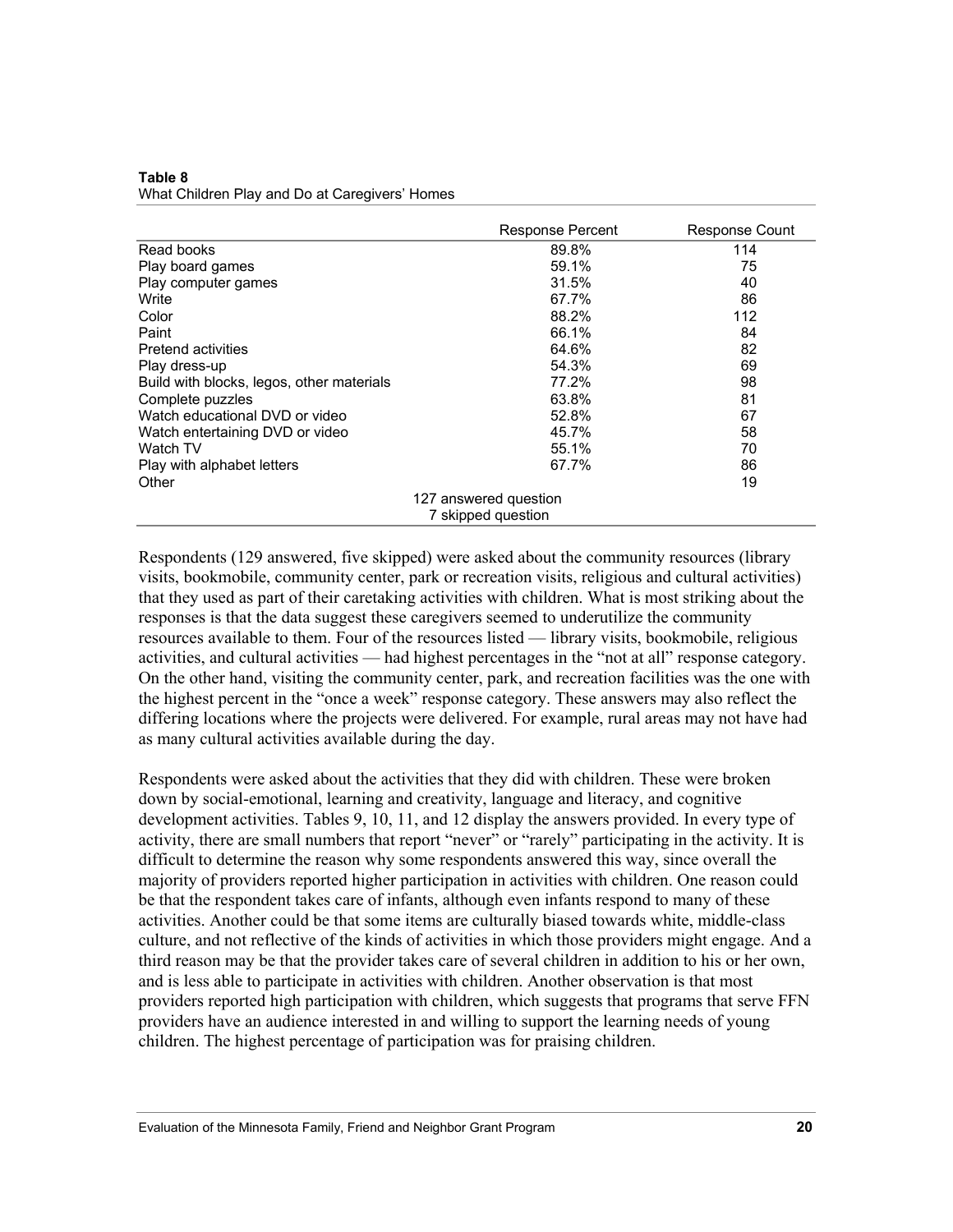#### **Table 9**

Caregivers' Perceptions of Their Participation with Children in Social-emotional Activities

|                                                                           | <b>Never</b> | Rarely       | Sometimes     | Frequently    |  |  |
|---------------------------------------------------------------------------|--------------|--------------|---------------|---------------|--|--|
| Involve children in everyday routines<br>like cooking, cleaning, laundry. | 15.6% (20)   | $7.8\%$ (10) | 40.6% (52)    | 37.5% (48)    |  |  |
| Take child to visit other adults<br>(e.g., friends and relatives).        | 16.4% (21)   | 18.0% (23)   | $35.2\%$ (45) | $30.5\%$ (39) |  |  |
| Talk about what is right and<br>wrong.                                    | $3.2\%$ (4)  | $2.4\%$ (3)  | 18.3% (23)    | 76.2% (96)    |  |  |
| Praise child for his/her<br>accomplishments.                              | $3.1\%$ (4)  | $1.6\%$ (2)  | $6.3\%$ (8)   | 89.0% (113)   |  |  |
| Play with the child.                                                      | $3.9\%$ (5)  | $0.8\%$ (1)  | $9.4\%$ (12)  | 85.9% (128)   |  |  |
| Teach basic manners.                                                      | $4.7\%$ (6)  | $0.8\%$ (1)  | 10.9% (14)    | 83.6% (128)   |  |  |
| 129 answered question<br>5 skipped question                               |              |              |               |               |  |  |

#### **Table 10**

Caregivers' Perceptions of Their Participation with Children in

Learning and Creativity Activities

|                                                                                                                                 | <b>Never</b> | Rarely       | Sometimes     | Frequently  |  |  |
|---------------------------------------------------------------------------------------------------------------------------------|--------------|--------------|---------------|-------------|--|--|
| Work on educational and<br>creative activities (e.g., puzzles,<br>drawing, building something<br>from directions). $(n=128)$    | $7.8\%$ (10) | $4.7\%$ (6)  | 28.9% (37)    | 59.4% (76)  |  |  |
| Play finger games (patty<br>cake, peek-a-boo). (n=125)                                                                          | $3.2\%$ (4)  | $8.0\%$ (10) | 35.2% (44)    | 53.6% (67)  |  |  |
| Play pretend games (dress-<br>up, dolls, role-playing). (n=125)                                                                 | $8.8\%$ (11) | $7.2\%$ (9)  | $30.4\%$ (38) | 53.6% (67)  |  |  |
| Provide crayons, pencils,<br>and paper for drawing and<br>writing. $(n=127)$                                                    | $6.3\%$ (8)  | $1.6\%$ (2)  | 12.6% (16)    | 79.5% (101) |  |  |
| Take children to organized<br>activities or lessons (e.g.,<br>library story hour, athletic<br>activities, music class). (n=119) | 18.5% (22)   | 16.8% (20)   | $31.1\%$ (37) | 34.5% (41)  |  |  |
| 129 answered question<br>5 skipped question                                                                                     |              |              |               |             |  |  |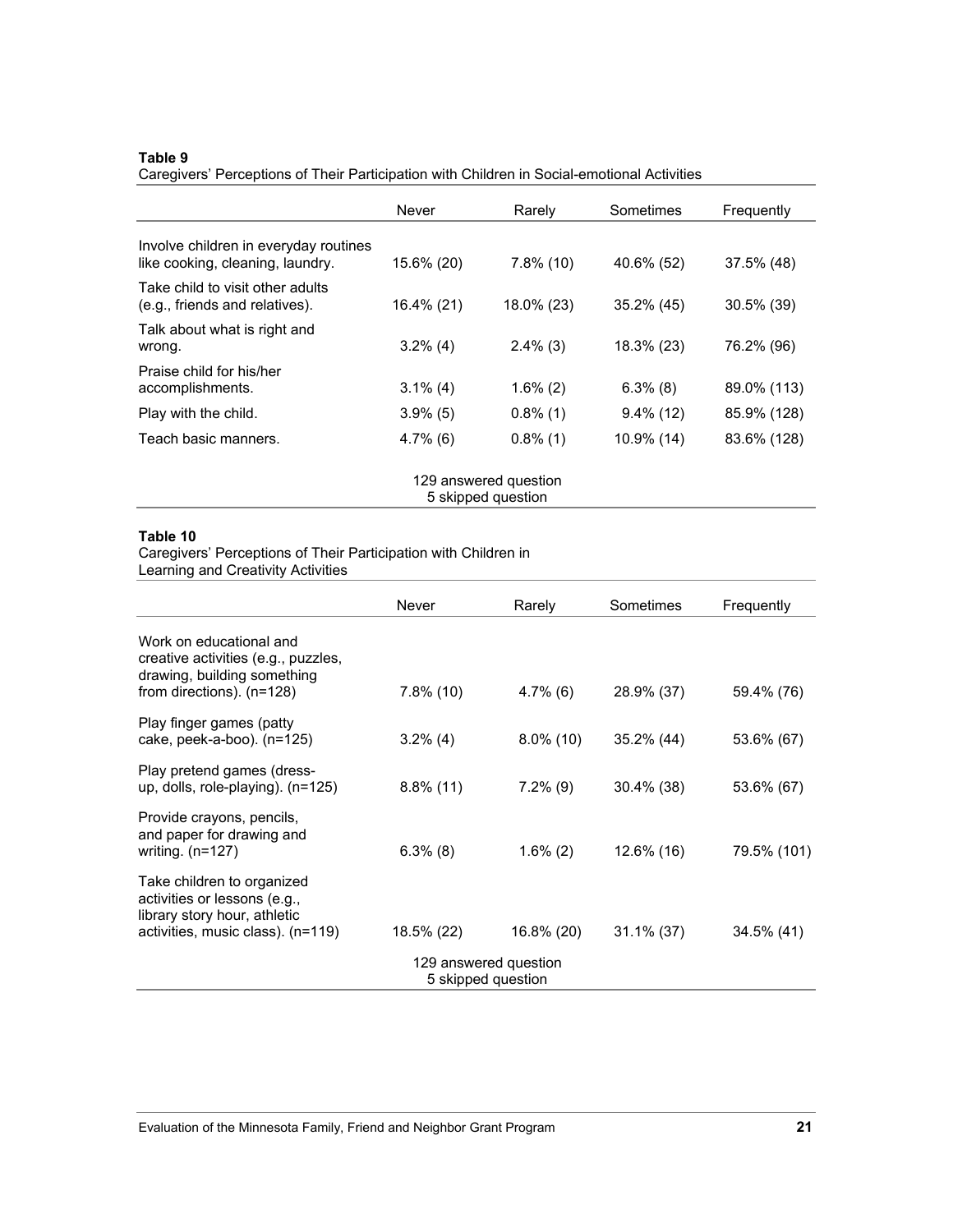#### **Table 11**

Caregivers' Perceptions of Their Participation with Children in Language and Literacy Activities

|                                                                                     | Never       | Rarely      | Sometimes    | Frequently  |  |  |
|-------------------------------------------------------------------------------------|-------------|-------------|--------------|-------------|--|--|
| Tell stories to children. (n=125)                                                   | $4.0\%$ (5) | $2.4\%$ (3) | 26.4% (33)   | 67.2% (84)  |  |  |
| Talk conversationally with<br>children. $(n=127)$                                   | $3.1\%$ (4) | $1.6\%$ (2) | $7.9\%$ (10) | 88.2% (112) |  |  |
| Practice language activities<br>(e.g., recite alphabet, teach<br>names). $(n=124)$  | $3.2\%$ (4) | $3.2\%$ (4) | 21.0% (26)   | 74.2% (92)  |  |  |
| Read to child. $(n=126)$                                                            | $2.4\%$ (3) | $3.2\%$ (4) | 14.3% (18)   | 80.2% (101) |  |  |
| Play rhyming games (Twinkle<br>Twinkle, Little Star, Itsy Bitsy<br>Spider). (n=123) | 4.1% (5)    | $1.6\%$ (2) | 29.3% (36)   | 65.0% (80)  |  |  |
| 127 answered question<br>7 skipped question                                         |             |             |              |             |  |  |

#### **Table 12**

Caregivers' Perceptions of Their Participation with Children in Cognitive Development Activities

|                                                                                                                   | Never        | Rarely      | Sometimes  | Frequently  |  |  |
|-------------------------------------------------------------------------------------------------------------------|--------------|-------------|------------|-------------|--|--|
| Play counting games or<br>do math problems. $(n=123)$                                                             | $3.3\%$ (4)  | $7.3\%$ (9) | 43.1% (53) | 46.3% (57)  |  |  |
| Name things for the child and<br>provide explanations. (n=123)                                                    | $4.1\%$ (5)  | $3.3\%$ (4) | 36.6% (45) | 56.1% (69)  |  |  |
| Watch child-oriented TV and<br>videos. $(n=124)$                                                                  | $3.2\%$ (4)  | 11.3% (14)  | 43.5% (54) | 41.9% (52)  |  |  |
| Teach about family and<br>community. (n=123)                                                                      | $4.9\%$ (6)  | $4.1\%$ (5) | 49.6% (61) | 41.55% (51) |  |  |
| Teach the child about his/her<br>heritage through stories,<br>celebrations, books, cultural<br>rituals. $(n=123)$ | $8.9\%$ (11) | 27.6% (34)  | 28.4% (35) | 35.8% (44)  |  |  |
| Give child simple tasks to do<br>(clean up toys, get something,<br>make a card). $(n=124)$                        | $5.6\%$ (7)  | $1.6\%$ (2) | 25.8% (32) | 66.9% (83)  |  |  |
| Learn about nature (watching<br>bugs). $(n=123)$                                                                  | $6.55\%$ (8) | $4.9\%$ (6) | 34.1% (42) | 54.5% (67)  |  |  |
| 125 answered question<br>9 skipped question                                                                       |              |             |            |             |  |  |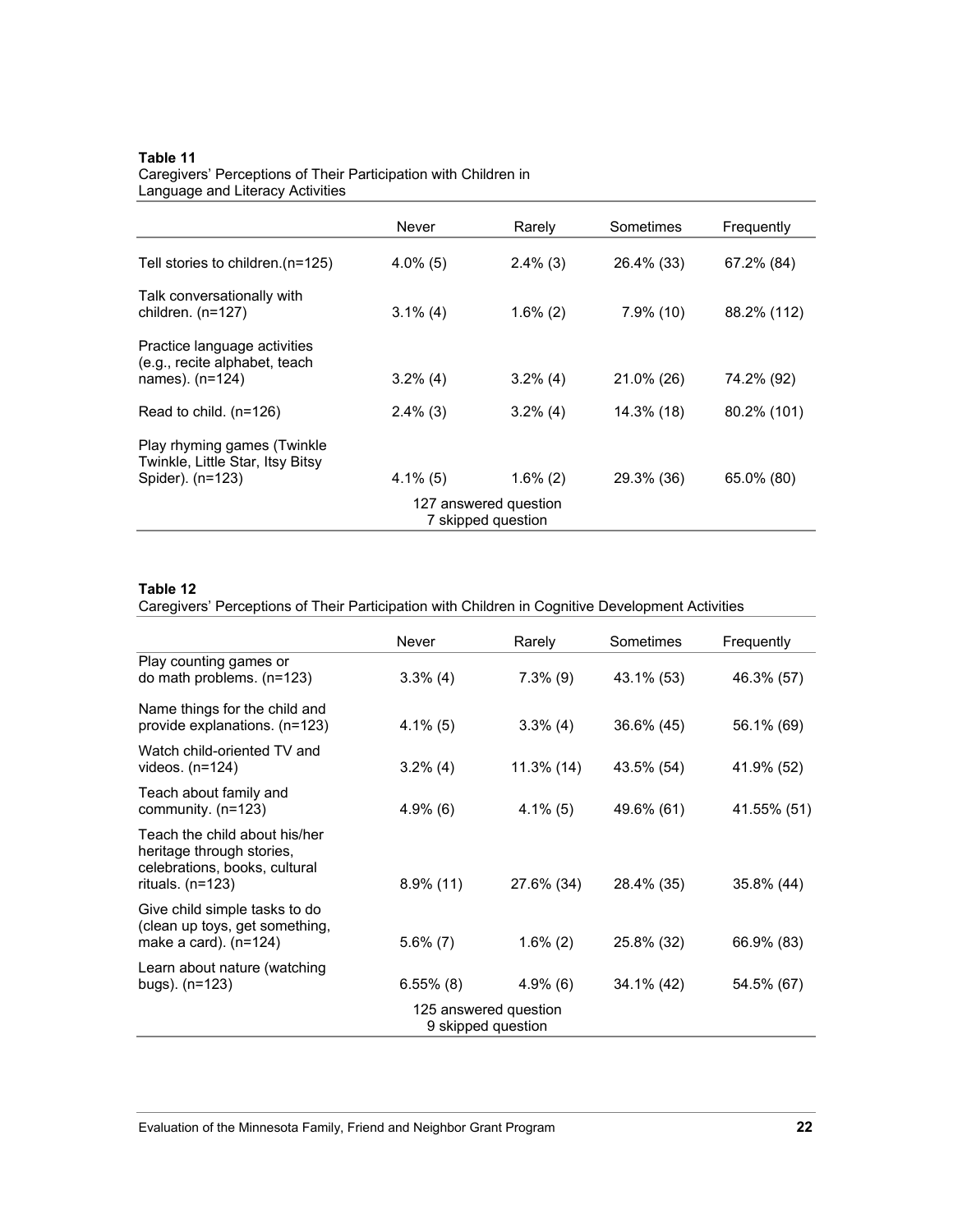### **Provider-parent Relationships**

Parents often choose FFN care because of the relationships they have with family and friends and the security they feel in leaving their children with people with whom they feel comfortable and close. Caring for children and communicating about it are not simple tasks and may add extra stresses and strains on those relationships. The next set of questions probed the perceptions and practices of FFN caregivers about their relationships with parents to begin to explore potential areas for supportive programming.

Caregivers were asked to rate the quality of the relationship between themselves and parents. The majority, 71.4 percent, rated it as "excellent," 19.8 percent rated it as "very good," 10.3 percent rated it as "good," and one person preferred not to rate the relationship. In order to examine relationships more closely, respondents answered a series of statements about their perceptions of specific aspects of relationships. Table 13 provides a breakdown of these responses by statements. For the most part, responses reflect strong agreement between the caregiver and the parents around childrearing values, schedule, discipline, diet, working together, and meeting learning needs. The one question where there was less agreement was whether the caregiver felt that the parents took advantage of him or her. Although most disagree that the parent took advantage, 30.5 percent (36) strongly agree or agree with the statement. This may reflect issues around dropping off and picking up children, providing meals, paying for child care, and expecting the provider to be available on short notice. These are more issues of employment/work conditions than of childrearing differences, but nonetheless are issues that may affect the relationship between the provider and the parent(s) and are issues over which providers might desire, and benefit from, assistance.

|                                                                                                     | Strongly<br>agree | Agree         | Disagree     | Strongly<br>disagree | Not applicable |
|-----------------------------------------------------------------------------------------------------|-------------------|---------------|--------------|----------------------|----------------|
| There is a match between<br>my childrearing values and<br>those of the child's<br>family. $(n=119)$ | 50.4%<br>(60)     | 42.0%<br>(50) | 2.5%<br>(3)  | $3.4\%$<br>(4)       | $1.7\%$<br>(2) |
| We agree about the<br>child's schedule.<br>$(n=119)$                                                | 46.2%<br>(55)     | 49.6%<br>(59) | 1.7%<br>(2)  | 1.7%<br>(2)          | 0.8%<br>(1)    |
| We agree about the<br>child's discipline.<br>$(n+118)$                                              | 44.9%<br>(53)     | 47.5%<br>(56) | 5.9%<br>(7)  | 1.7%<br>(2)          | 0.8%<br>(1)    |
| We agree about what<br>the child eats. $(n=45)$                                                     | 38.5%<br>(45)     | 49.6%<br>(58) | 9.4%<br>(11) | 1.7%<br>(2)          | 0.9%<br>(1)    |
| We work together<br>in order to make sure<br>the child's needs are<br>met. $(n=115)$                | 59.1%<br>(68)     | 38.3%<br>(44) | 0.9%<br>(1)  | 1.7%<br>(2)          | 0.9%<br>(1)    |
| Sometimes I feel like                                                                               |                   |               |              |                      |                |

#### **Table 13**

Caregiver Perceptions of Relationships with Parents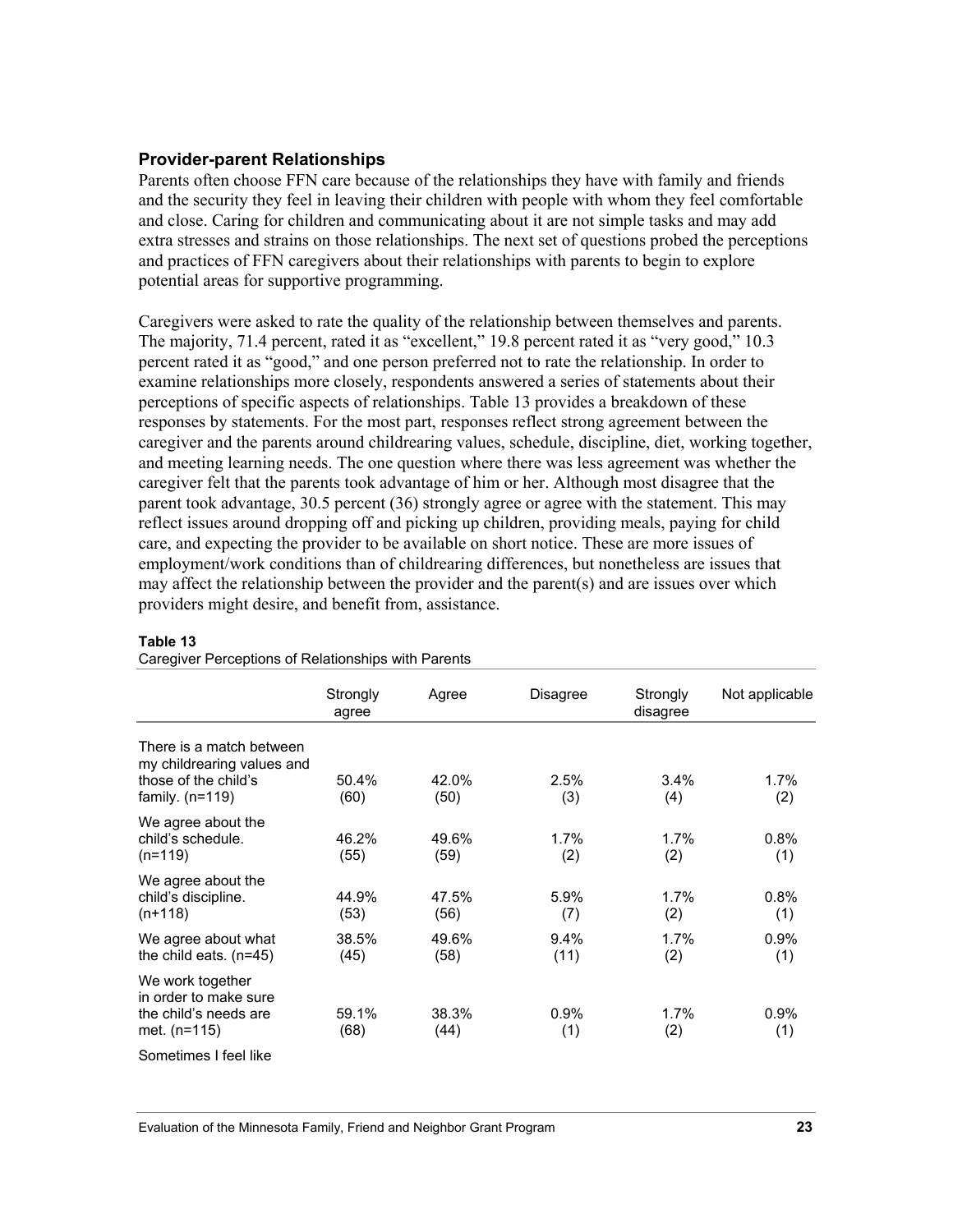|                                                            |               | 123 answered question<br>8 skipped question |                |               |                |
|------------------------------------------------------------|---------------|---------------------------------------------|----------------|---------------|----------------|
| We agree about the<br>child's learning needs.<br>$(n=123)$ | 55.3%<br>(68) | 40.7%<br>(50)                               | $0.0\%$<br>(0) | 1.6%<br>(2)   | $2.4\%$<br>(3) |
| the child's parents<br>take advantage of me.<br>$(n=118)$  | 11.9%<br>(14) | 18.6%<br>(22)                               | 30.5%<br>(36)  | 28.8%<br>(34) | 11.9%<br>(14)  |

#### **Summary**

Of the FFN caregivers who filled out the caregiver survey, a high percentage report acquiring knowledge about children through informal educational experiences such as ECFE and workshops. Parents and providers communicate about the children's day, behavior and development. Caregivers engage in a range of activities with children, with some indication that these caregivers do not often get outside the home, other than going to local parks. These caregivers report engaging in everyday learning activities with children on a regular basis, although some small numbers report little to no participation. Given the nature of survey data, these small numbers are difficult to account for, but suggest the need for further education about the importance of caregivers for children's cognitive development. At the same time, the high numbers of respondents who participate in activities with children indicate the interest of caregivers in engaging with children, reinforcing the need for programs that teach strategies for fostering early learning. Caregivers who filled out this survey had participated in their FFN program with some consistency; their responses to the survey may reflect their learning and experiences in the program. FFN caregivers also report good relationships with the parents they help; almost 100 percent rated their relationships as "good" or higher, though there are a couple of areas where they indicate potential differences of opinion or practice.

### **Similarities and Differences with Minnesota-specific FFN Research**

Although the sample of FFN providers who participated in the evaluation was not a representative sample of FFN providers, and the evaluation of the FFN grant programs was differently focused, there are some interesting similarities and differences with the sample of FFN providers who participated in the 2004 Minnesota Household Study [Chase, et al., 2006]. In both samples, grandparents comprise the largest group of FFN caregivers, the majority are married and have children of their own, and most have accomplished higher levels of education. They also tend to have many years of experience caring for children, and more than half participated in either ECFE or informal workshops on child development. The providers in the FFN grant program evaluation tended to have less education about children via higher education coursework, and have more diverse cultural and ethnic backgrounds, including native languages and years in the United States. FFN caregivers in both samples seem to be engaged in a variety of activities with children, although there are differences in the rates of engagement and the types of activities. Parents and FFN providers report general satisfaction with their relationships with each other, with some areas of more or less agreement.

Focus groups of recent immigrant and refugee FFN providers were also conducted around the state in 2004 to gauge their caregiving needs [Vang, 2006]. Compared to the FFN program evaluation sample, a little less than half were grandparent or family caregivers, about a third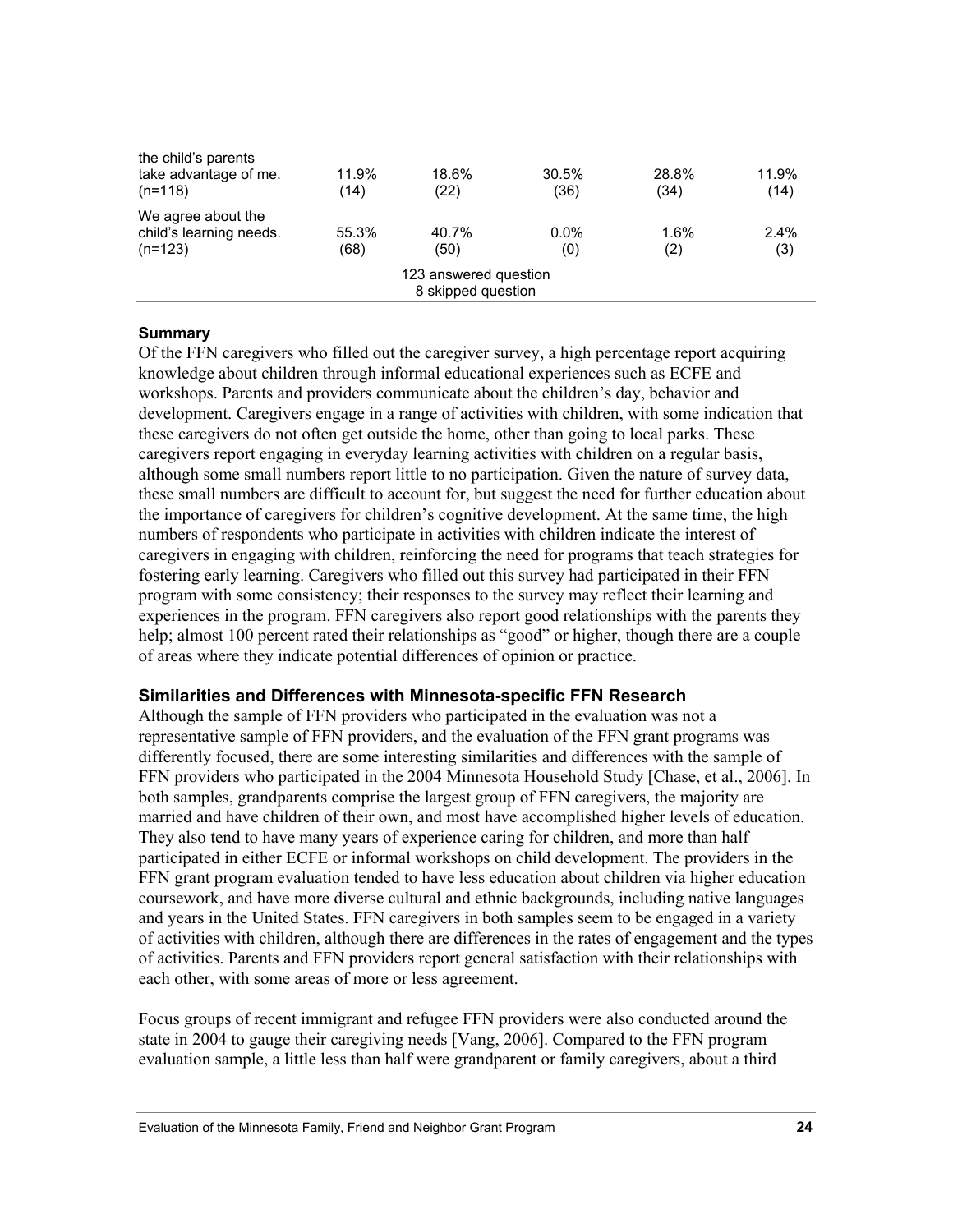cared for their own children as well, and they tended to have lower levels of education than Minnesota samples with native-born FFN providers. The focus groups also included a wider range of ethnic groups than the FFN caregiver programs. Similarly, they reported experience caring for children and interests in a range of resources for caregiving, including safety and activities. About 50 percent reported having some knowledge about school readiness and discussed promoting children's competence by hands-on learning. Some were aware of resources offered by child care agencies. Most were interested in learning and connecting with other FFN providers, but for a variety of reasons they were not interested in becoming licensed providers.

In 2004, observations of the caregiving practices and caregiving environments of a subsample of FFN caregivers who participated in the household surveys were also conducted [Tout  $\&$  Zaslow, 2006]. While there are demographic differences between these two samples (e.g., less diversity in the observational sample), there are similarities in the observations and reports of caregiving practices. In both, caregivers evidenced clear investment in their caregiving, engaging in activities and conversing with children and demonstrating positive regard for them. Recommendations from the observational study include making a wider range of activities and materials available to FFN providers and helping them to integrate learning opportunities in everyday activities; these recommendations are also reflected in both the requests of FFN providers participating in the FFN grant programs and the goals of the programs themselves. A focus on caregiving practices and activities that support school readiness and healthy child development remains an important area of content for FFN programs.

While there are important differences in each of these samples, this comparative analysis of these samples is useful to put findings in context as we cultivate a body of knowledge about FFN caregivers and best practices in FFN caregiving in Minnesota.

**Evaluation Question #4: Were the programs delivered as intended? What successes and challenges were encountered?** 

We culled multiple data sources to address the fidelity of implementation questions. Our goal was not to make any hard-and-fast determinations about whether or not programs reached a certain standard of implementation fidelity, since these programs were new and piloting their own new ways to work with FFN populations, but to provide a useful synthesis of program implementation themes that can be used by programs and policymakers in future phases of the FFN initiative. We describe these themes with supporting evidence and examples as appropriate.

Although the evaluation parsed data gathering into three levels, programs, caregivers, and children, analysis of the data resulted in themes that cut across levels. Themes include **raising awareness, building trust and community, connecting and collaborating, responding to context for program planning and delivery,** and **teaching/training grounded in experience and knowledge of local context.**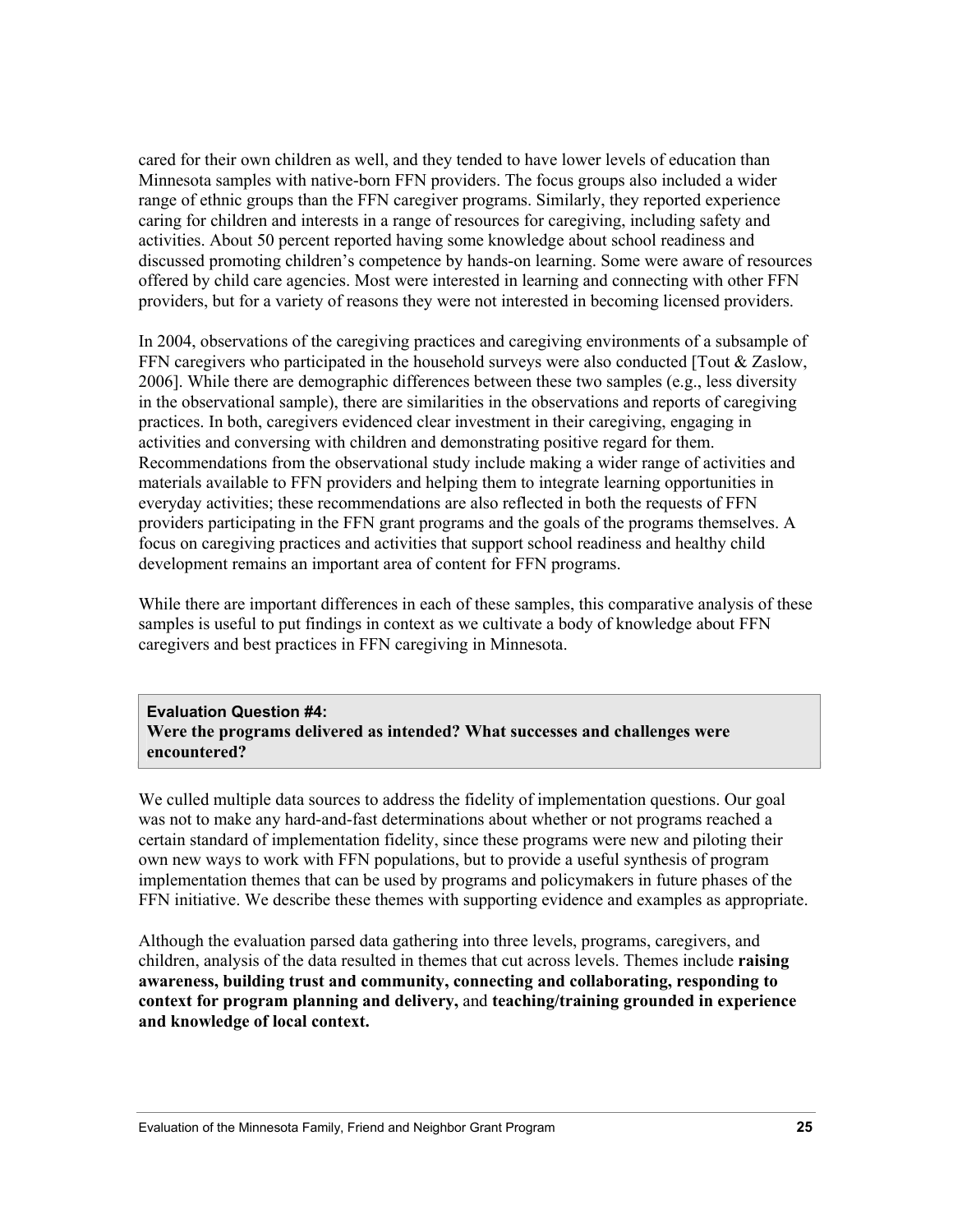### **Raising Awareness**

The theme of **raising awareness** aptly represents the interconnectedness of implementers, families, and FFN providers themselves. Raising awareness cut across levels of implementation and included defining, identifying, and reaching out. Each group needed clarity on the target populations. From the beginning, the difficulty of enrolling participants presented a challenge. In order to enroll participants, project directors needed to define what makes someone an FFN provider and to identify these people in the surrounding community. When interview respondents were asked what they would change in the program and what they would do differently next time, *defining FFN was frequently mentioned*. One person said that we need to "build this understanding" and another noted the importance of being able to explain to what FFN refers since providers minimized their work and tended to say, "I'm just taking care of my grandchildren." One project director offered a "look before you leap" comment, realizing that they needed to do more research on the specific FFN populations before they tried to recruit them and to go slowly, honoring the length of time it takes to build relationships and educate people about their options.

Strategies for raising awareness varied greatly and varied by the type of community and FFN caregivers in the community. One project, which addressed a more homogeneous community rather than specific ethnic groups, took an almost public health-type approach, publicizing the project and targeting FFN providers by creating placemats for use in public gathering places and advertising in community publications. Another project went to the apartments where they believed providers lived to begin to build their trust.

Recruitment work never ended as providers tended to move in and out of participation. Interview respondents noted that it was only towards the end of the programs that they were finally seeing a more stable group of participants.

Respondents also noted that it was hard to identify providers, making recruitment slow. After minimal success, program personnel targeted certain groups, namely grandparents, and used established organizations to reach them, such as ECFE. "It came down to having the conversations and explaining it [the FFN program]"; "the more personal the contact, the better the results." One person noted that "the most successful recruitment strategies were person-toperson." Also noted was that over time participants helped by spreading the word. For example, one person noted, "The second round was recruited by the first round… using people from the community you're trying to recruit." Nevertheless, most noted that recruitment was a challenge that took work and time, and that if they did this program again, they would allow themselves more time for the process.

Program developers noted that raising awareness and recruitment was easier if activities maintained a predictable, regular schedule. If caregivers knew that a program would be held at the same time and place, they could plan for transportation. Consistent scheduling of drop-in presentations also resulted in better attendance. Program leaders found that they needed to be responsive to the particular group they were working with, but the availability of FFN providers was not necessarily stable. Project personnel and program coordinators noted that providers can find it difficult to participate in a program because many of them provide care during the second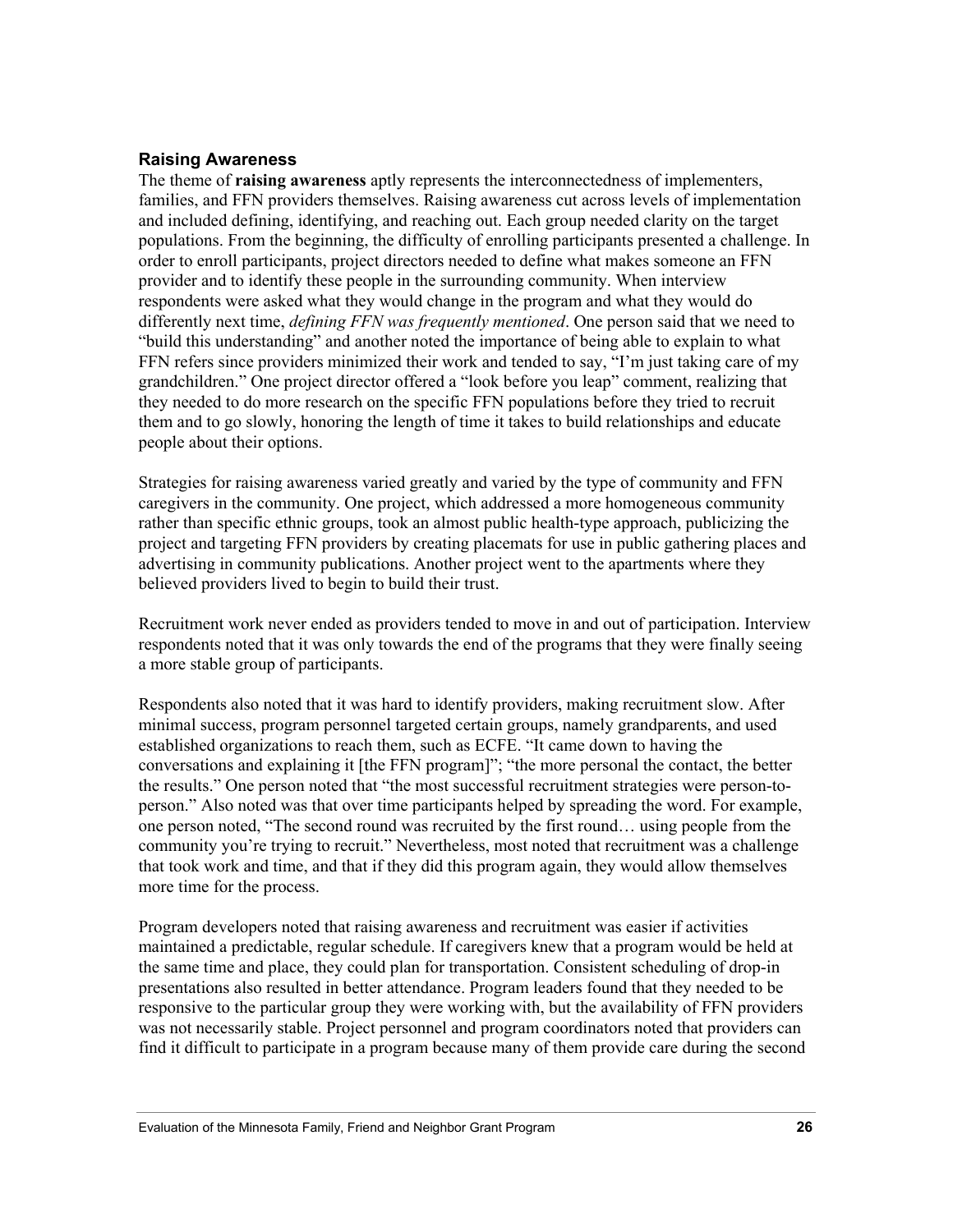shift and for school children who have their own schedules. A couple of respondents noted the fluidity of relationships among families that use FFN providers. Sometimes a child is with one person for a few months, but then the parent's work situation changes, and the child goes to someone else in the family or even in the building. Because of this fluidity, it can be difficult for providers to identify themselves as FFN providers and to participate in FFN educational activities.

Program directors noted the importance of incentives to attract FFN providers initially to the programs, and to support the knowledge being built by the activities and presentations. For example, health and safety was a topic that all programs addressed, and to support the suggestions of the presentations, participants received smoke detectors and first aid kits. Participation was also rewarded by using incentives such as gift cards to Target or points to purchase diapers, formula, and other necessities at reservation stores. At the end of the presentations, programs conducted drawings for learning materials to take home, such as puzzles, alphabet games, flash cards, and felt boards. Program directors believed that providing materials was one way of reinforcing the importance of building skills towards literacy in the homes.

### **Summary**

Raising awareness of who FFN providers are and the important role they play in the lives of children and families is critical to reaching and recruiting FFN providers. Raising awareness takes different forms and varies depending upon the community context and the target population. Recruitment is an ongoing process that can be strengthened by targeted and personal efforts, program consistency and incentives for participation. Barriers to successful recruitment include the changing nature of the care arrangement between the FFN provider and family and whether the provider can be available at the times the FFN program is offered.

# **Building Trust and Community**

Program personnel reported that **building trust and community** is a critical piece for successfully raising awareness. They describe a number of strategies that contributed to success: for example, using people from the community to recruit providers addressed the need for trusting relationships, or using existing programs (e.g., ECFE) to alert FFN providers to the new program drew on community relationships that had credibility to providers. Again and again, respondents mentioned that low-income and immigrant groups are afraid of participating in programs that will identify them to authorities. Some are afraid because they are being paid for child care and are not reporting that income, and others are worried about their status as immigrants. It took time to allay those fears, but once those issues were surmounted, the FFN programs judged themselves to have good success in building trust and community among the program staff and participants.

Providers built trust and community with other participating providers. Respondents noted that the FFN program "allowed providers to make connections for the children and for themselves that they would not have been able to make previously. Group activities allowed them to meet other people caring for children like they were." The programs gave them a "time and space for adults to interact with each other, and in a different setting outside the small spaces in their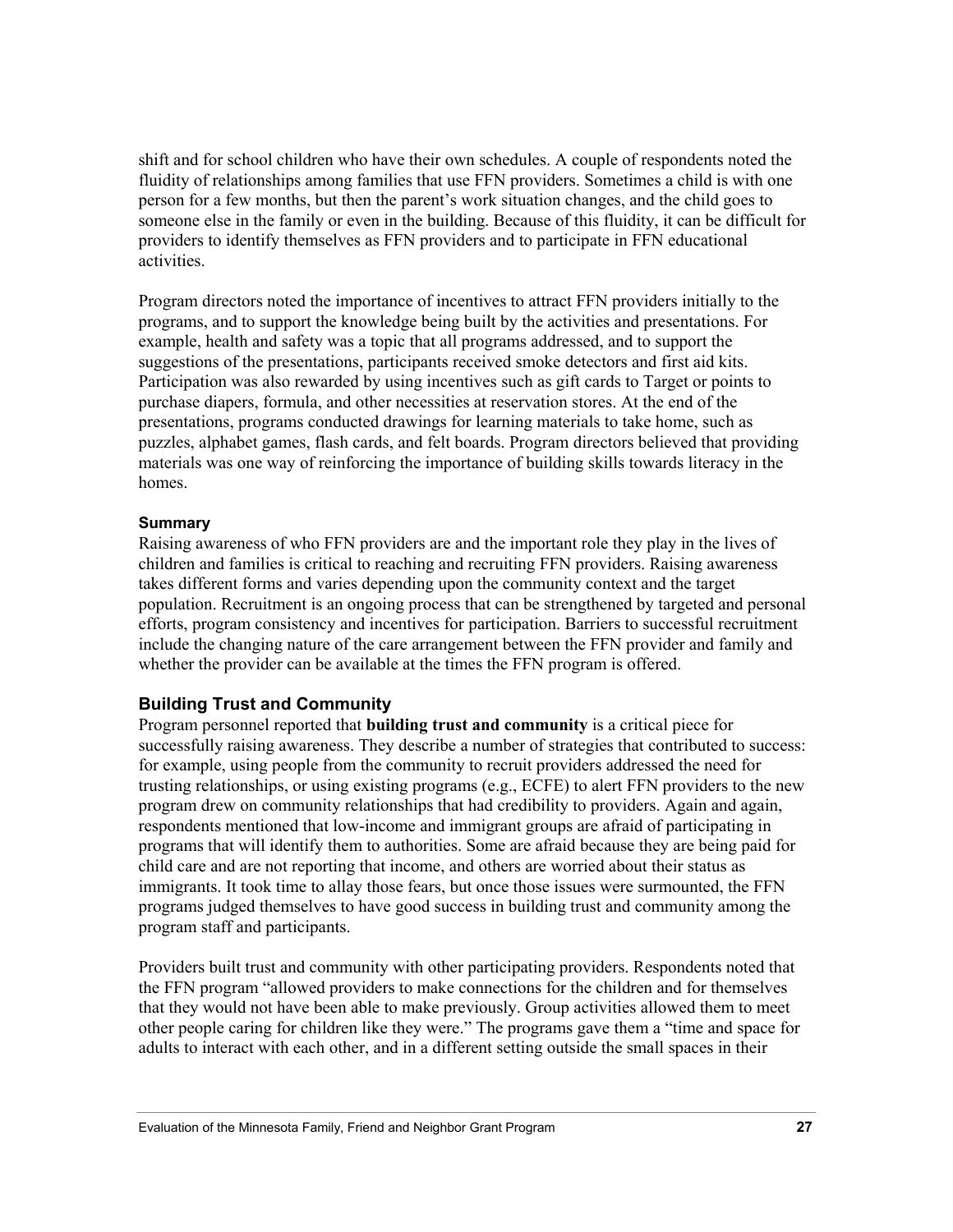apartments." Another respondent noted that a "wonderful piece was a lot of women don't leave their houses, and with Together Time program it brought caregivers together." At the same time, program personnel noted that it was hard to bring immigrants from different countries together in the same program (e.g., East and West Africans, for tribal and historical reasons, do not want to be together). One solution was to have separate groups, such as the Hennepin County community ambassador program. However, at Neighborhood House, because these groups often lived together in the same building, the different cultural groups gradually mixed.

Building trust and community also took place between programs and participants. One outcome noted was that the programs got people into the library so that they could learn about the supports available in their communities. One respondent noted that the Play and Learn kits had increased library circulation by 15 percent. FFN programs also connected people with ECFE services in their communities. An unexpected, or unplanned, benefit was that some FFN providers also learned about community resources that could help them in other areas of their lives, such as employment or health.

Because of the slow and incremental nature of building trust, some program developers were concerned that evaluation activities might threaten efforts to build trust. For example, the ASQ was mentioned as problematic because the teachers within the program who were to administer it were concerned that if they saw a problem, they would need to report it, and ultimately, reporting would compromise trust. There were also concerns that the ASQ did not adequately take into consideration cultural differences in childrearing (e.g., the assessment asks about using a fork, and in some cultures forks are not used by toddlers and preschoolers) and would not be wellreceived by providers. On the other hand, some sites reported that doing the ASQ identified and reinforced for the caregivers early skills that children need as preparation for schooling. One Somali caregiver noted that she didn't realize learning to draw a person was a skill that children are expected to have. She had never asked her children to draw a person.

#### **Summary**

Building trust and community is crucial to successfully engaging FFN providers. Participating providers had positive experiences with other participants, although that was more challenging for some ethnic groups, and gained information about community resources for themselves. Building trust was a slow and delicate process. Some viewed the evaluation as a threat to that trust building, while others did not.

### **Connecting and Collaborating**

**Connecting and collaborating** was one of the immediate strengths of the programs identified by respondents, who noted that community partners worked well together. They shared materials and information and connected the programs and FFN caregivers to community resources. One respondent said, "This project enhanced relationships between [sic] community partners," and others noted that partner agencies were flexible and helpful and brought needed expertise. One project had a site that closed, needed to regroup, and was able to stay in the neighborhood due to flexibility of partner agencies. Community agencies supplied curriculum materials and were responsive to the requests and needs of the FFN participants. Program personnel noted that the number one request from FFN providers was ideas for activities to do with children.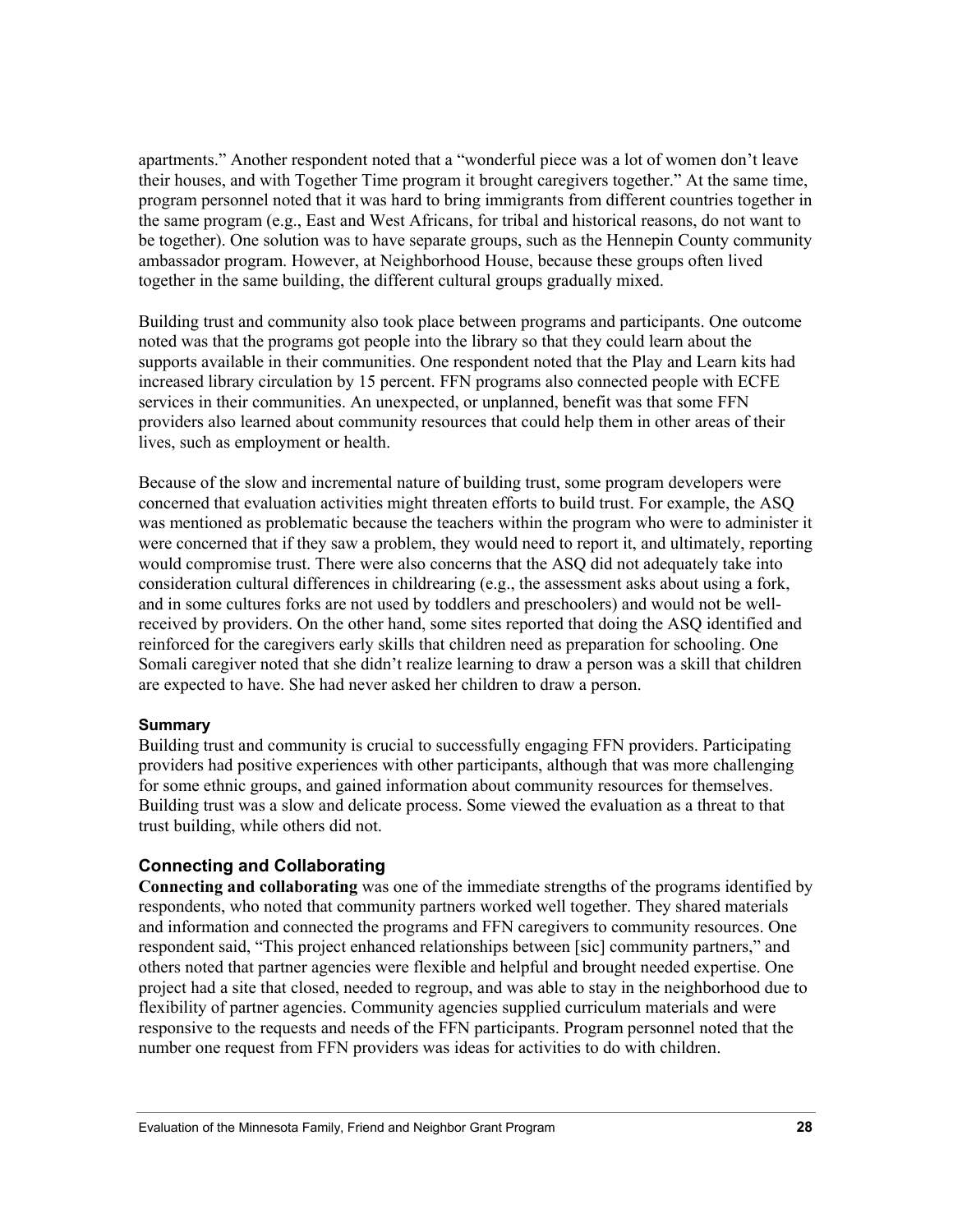On the other hand, some providers noted that working with agencies could also be difficult. Some agencies lacked experience with FFN caregivers and immigrant populations, and the greater the number of organizations involved, the more coordination and communication was needed. Communication often had to go through several people, which slowed down the process. Clarifying roles and responsibilities with partner agencies during the grant writing process was suggested to aid communication and ensure coherence of the program itself. One staffer noted that there were distinct differences in some of their offerings, and it was hard to marry them during the implementation.

Funding challenges with partner agencies also affected staffing and program implementation, which in those cases slowed down outreach and restricted programming. One project noted the short, 2-year timeframe, saying that it takes that long to respond and get up and running, and then the funding is gone.

### **Summary**

A strong and well-functioning infrastructure aids program implementation, and programs report some strengths and difficulties in working with their agencies. Funding challenges also affected program implementation.

# **Responding to Context for Program Planning and Delivery**

**Responding to context for program planning and delivery** was perceived by respondents as what made these projects work; that is, each program had to draw on local resources, respect the cultural context, and respond within local constraints (e.g., transportation) in order to be successful. Because the legislation specifically listed health, one the first topics addressed was health and safety. Child Abuse Minnesota presented workshops on building assets to strengthen families, which were developed based on questions raised by participants. Keeping staff consistent helped develop relationships so that providers could express their needs and interests. Program personnel came from a variety of backgrounds, reflected in their development and implementation of programs. Backgrounds included librarians, ECFE teachers, Head Start teachers, early education trainers, childcare lead teacher, social worker, family worker, and Peace Corps experience.

Some programs (e.g., Northland, Thorson Memorial Library) surveyed possible participants about their interests. Others conducted ad hoc discussions during scheduled meetings to assess questions of interest to the FFN providers. For example, American Indian providers expressed interest in culturally aligned materials, and teachers found Ojibwe language books to address this interest.

Although curriculum was driven by participants' needs and interests, the following curricula were named as sources for program activities for children: Creative Curriculum, Our Time Together, Play and Learn, and Para Los Ninos. The national organization, Zero to Three, was also referenced as a source of information. As noted previously, Child Abuse Minnesota drew from curriculum work on assets, specifically Protective Factors for Families, from the Center for Social Policy, developmental wheels, PACER-Champion for Children with Disabilities, and Emphasis on Children's Emotional Development from the Talaris Institute, and the Children's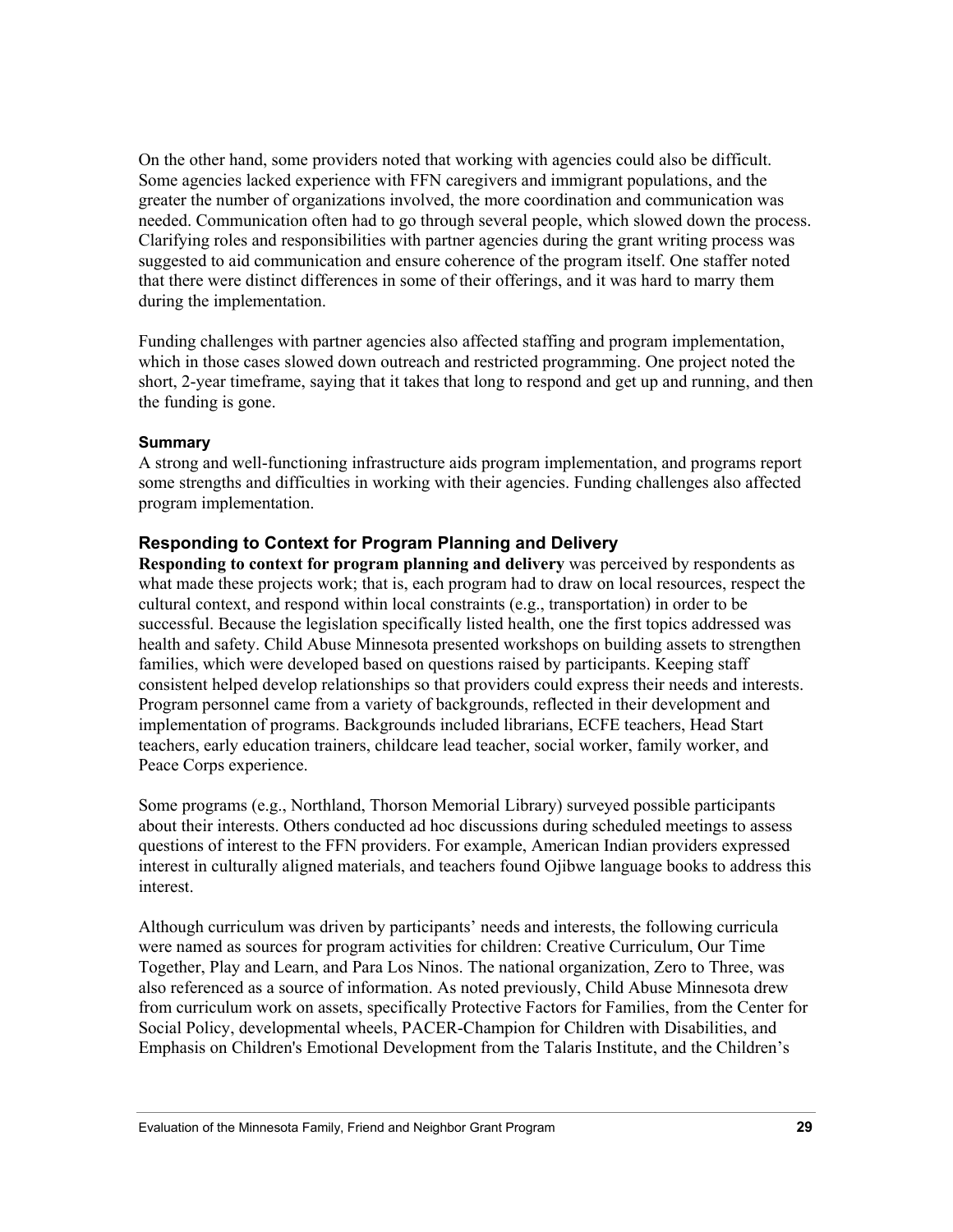Museum also adapted curriculum in Spanish specifically for their project. Projects that partnered with ECFE relied on the ECFE model for program content.

While the curriculum scan will examine this more thoroughly, in the classroom-based components, there was a sense that curriculum was used responsively; that is, that teachers and home visitors drew from a range of sources and sets of activities, rather than adhering to a formal curriculum. This strategy is reasonable for a variety of reasons (e.g., length of time of engaging the providers and children, interest in responding to needs and interest of providers and children, adapting to cultural interests), and it was commonly used across projects. At the same time, one project staff member noted that in her program, the curriculum felt less connected towards the end of the program.

Project personnel who did family home visits used the specific interests, ages of children, and needs of the families to plan activities for the visits. Program directors noted that the primary request of providers in both large group activities and family visits was for take-home activities to do with children, which reflects the interests and motivation of these FFN caregivers.

Project personnel had an enormous challenge in creating meaningful programs for providers, but in interviews they related that they were able to adapt curriculum as needed. They attributed their adaptability and flexibility to the fact that they had several years of experience in working with a variety of adults and children. Some project personnel described the significance of their work. "We were giving caregivers with a limited educational background really basic and fundamental information and examples, especially about play." Another stated, "The whole idea of getting ready for school was a new thing. A lot for the first time were coloring and singing songs, using scissors, understanding the importance of different skills to get ready for school."

Program staff also reported making some changes as they implemented the programs. Examples of changes were:

- Shortening the number of weeks a cohort group would meet in order to increase the number of cohort groups overall
- Adding a parent educator to increase information about activities with children
- Bringing in other resources from outside organizations
- Offering home visits as an alternative to the classroom program
- Altering the schedule of community events.

Not everyone made changes; for example, Child Abuse Minnesota, although responsive to the requests of participants, answered those with available curricula.

# **Summary**

Meeting the needs of the FFN providers was quite challenging, and program staff intentionally and thoughtfully worked to respond to their needs. This often entailed mixing of curricula, or modifying program plans. Further work needs to be done to examine the effectiveness of curricular mixes and document successful program modifications.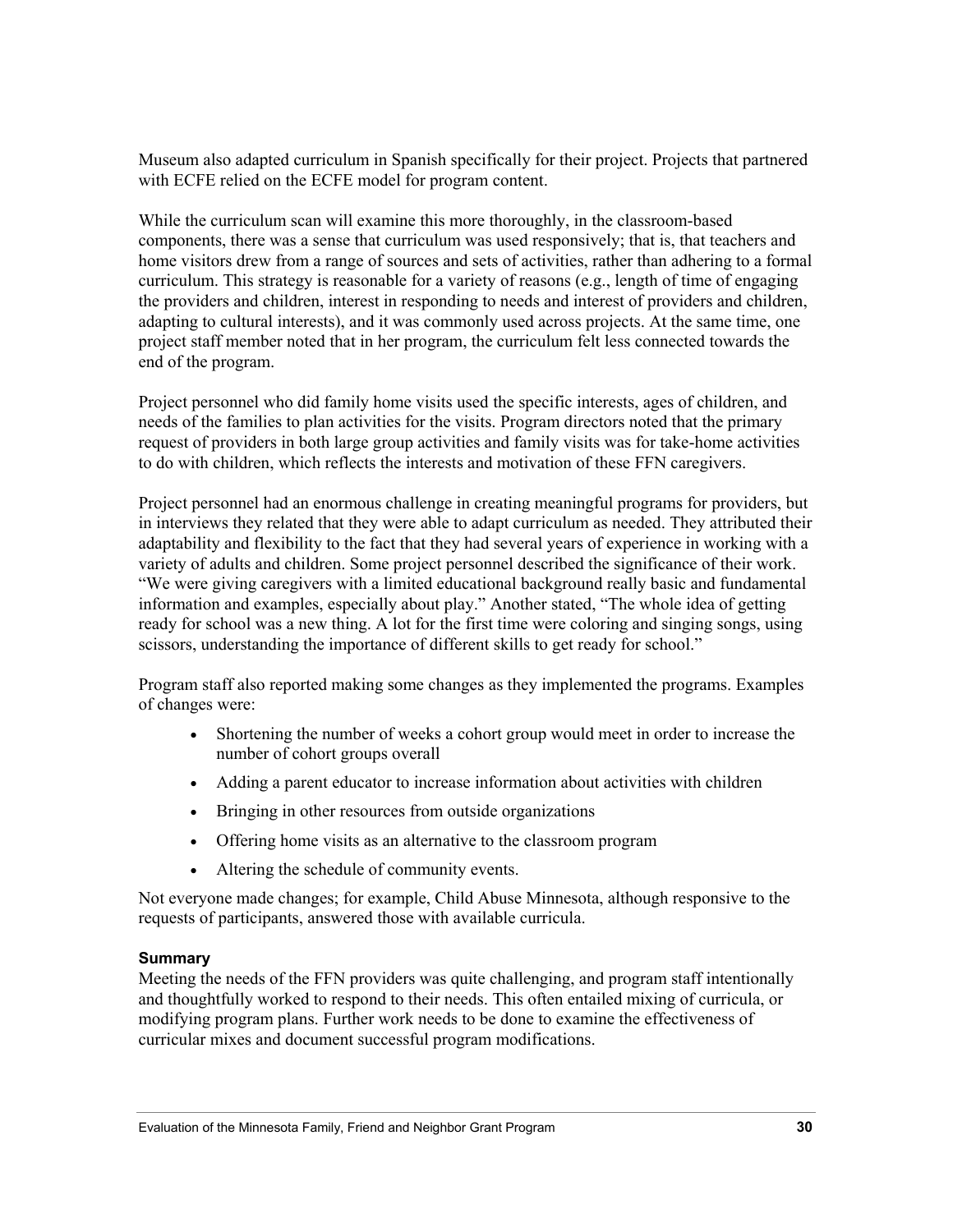### **Teaching/Training Grounded in Experience**

A theme that resonated in the FFN grant program is one reflected nationally as well: **teaching/training grounded in experience.** Program directors noted that they looked for project personnel who knew the community and who had experience working with both children and adults. In some cases, existing staff was used. Almost no specific training for working with FFN providers was given.<sup>1</sup> One director said, "They were specialists in their own work. We didn't train because most had presentations they gave." Staff was stable, and most favored experience over training as what was necessary to do this work well. Some spoke several languages and had home visiting experience. Meeting the needs of FFN providers in these programs requires a diverse set of tasks and staff skills, so the wide range of experiences and backgrounds seemed necessary and appropriate. Even so, staff still reported learning unique to their work with FFN providers. Some examples include the time it took to build trusting relationships, the unpredictability of caregivers' schedules affecting their availability to participate in programs, and the interests, needs and learning styles of the FFN caregivers. Staff who had regular meetings to debrief appreciated that opportunity, saying that sharing insights with one another really helped, so there "wasn't a constant reinvent[ion of] the wheel." They acknowledged that "this is unusual work, and having the basic support and opportunity to talk about it was important."

Although project personnel clearly demonstrated areas of competence and felt comfortable working in these programs, it was rare to find individual staff who had experience and training in the multiple areas of early education, adult learning, FFN caregivers and specific cultural perspectives. Clearly, this is a new arena for cultivating staff competencies, and meaningful staff development within the context of FFN education and support programs requires further discussion and development. Developing educational programming for staff working with FFN providers that incorporates many of the lessons learned from the grant program and other FFN initiatives around the nation may help programs "get up to speed" more quickly and easily and improve their effectiveness.

Program directors and staff were also asked about the extent to which cultural factors such as language barriers or lack of knowledge about specific cultural child rearing practices affected their work with FFN providers. The programs served at least six different cultural groups, including Caucasian, African American, Native American, Somali, Hmong, and West and East Africans. At least 50 percent of the programs served FFN providers from multiple ethnic backgrounds. Having translators was viewed as key and an absolute necessity. Surprisingly, however, program staff did not report lack of knowledge of specific cultural practices, or cultural issues in general, to be barriers in working with the FFN providers either on-site or in their homes or apartment buildings. In sites where multiple ethnic groups participated, program personnel noted that having a multicultural staff enabled them to address and respond to any issues related to culture. One staff member talked about the challenges for new immigrant families around the topic of discipline and around general concepts of child and adult development; others acknowledged the "newness" of the concept of school readiness and the need to move slowly when introducing new information, and to keep reviewing ideas and

l

 $1$  We are not aware of any training in this region, or elsewhere, at this time that specifically focuses on working with FFN populations.

Evaluation of the Minnesota Family, Friend and Neighbor Grant Program **31**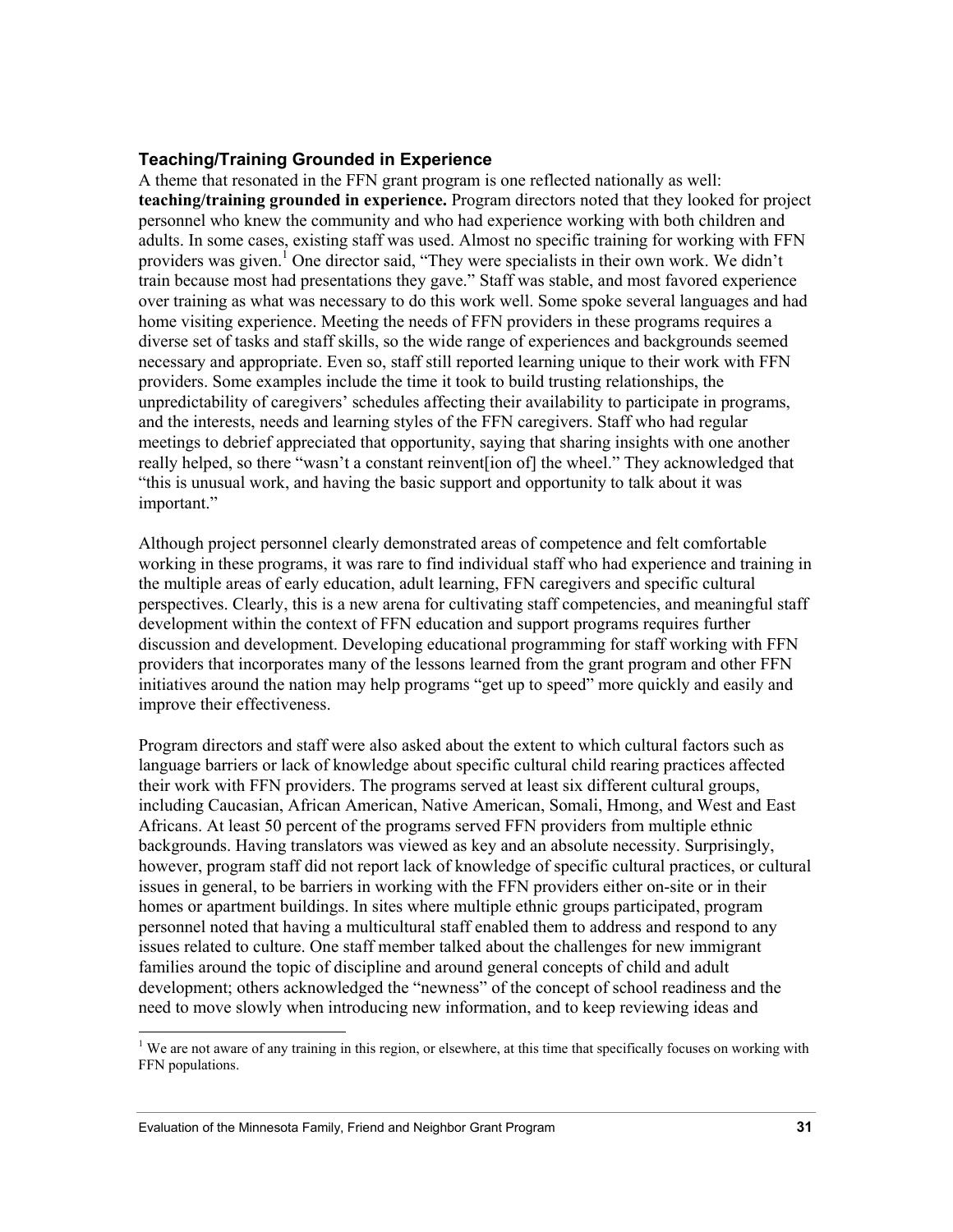concepts. One program specifically noted how they gathered information about African life and incorporated culturally specific information into the practice preschool sessions, and that the African grandparents responded by bringing in traditional African music and teaching dance.

### **Summary**

Staff possessed a range of experiences and backgrounds, which are needed as multiple skills and experiences are required to serve diverse FFN populations. Educational programming for staff that incorporates lessons learned from this program and others may increase the effectiveness of new and continued program implementation. The role of cultural factors and program goals should also be continually examined and program implementation adapted as needed.

# **Reflections on the Evaluation Process**

The initial lesson, experienced first-hand by both the projects and evaluators, was the difficulty in identifying FFN providers in various communities and persuading them to participate in a program aimed at improving their knowledge both of the health and welfare of children and of child development, particularly in terms of school readiness. Although the original plan called for pre-measurement of some constructs of interest, it was apparent that this would compromise the fragile relationships the programs were building. Thus, the evaluation became more focused on implementation, with an emphasis on description of programs, participants, and children.

Because the evaluation necessarily changed, communication about evaluation with all staff at programs broke down initially. Once the evaluation component was defined and began to be implemented, sites were enthusiastic about learning from it. The process of data collection reflected one obstacle that program implementation experienced, that of finding times when maximum numbers of providers were available to respond to the survey. Some sites were able to administer the survey online, which addressed the problem of finding good times to meet. Other sites held events at which they administered the survey. On their own, some sites also developed satisfaction surveys of individual activities or events to gauge providers' perspectives on them and inform their own programming.

Also, initially problematic was concern about the ASQ. As noted previously, some sites were concerned about reporting requirements associated with administering tests to children. Some noted that they would have liked to have administered the ASQ earlier in the project, as it provided information about developmental tasks children are expected to master.

For development of the FFN Caregiver Survey, evaluators worked closely with program staff with the realization that evaluation would be a new concept to many of the respondents. Items were developed based on the literature and other surveys given to FFN providers. The evaluation team created the best measure possible while facing a challenge to ensure that the questions would be understood by all across multiple languages even when translated. The survey was translated and administered, with translators available, to the respondents. The partnership with the sites on the evaluation was critical to enrolling participants and collecting data, and the evaluation team is grateful for their solid and helpful participation.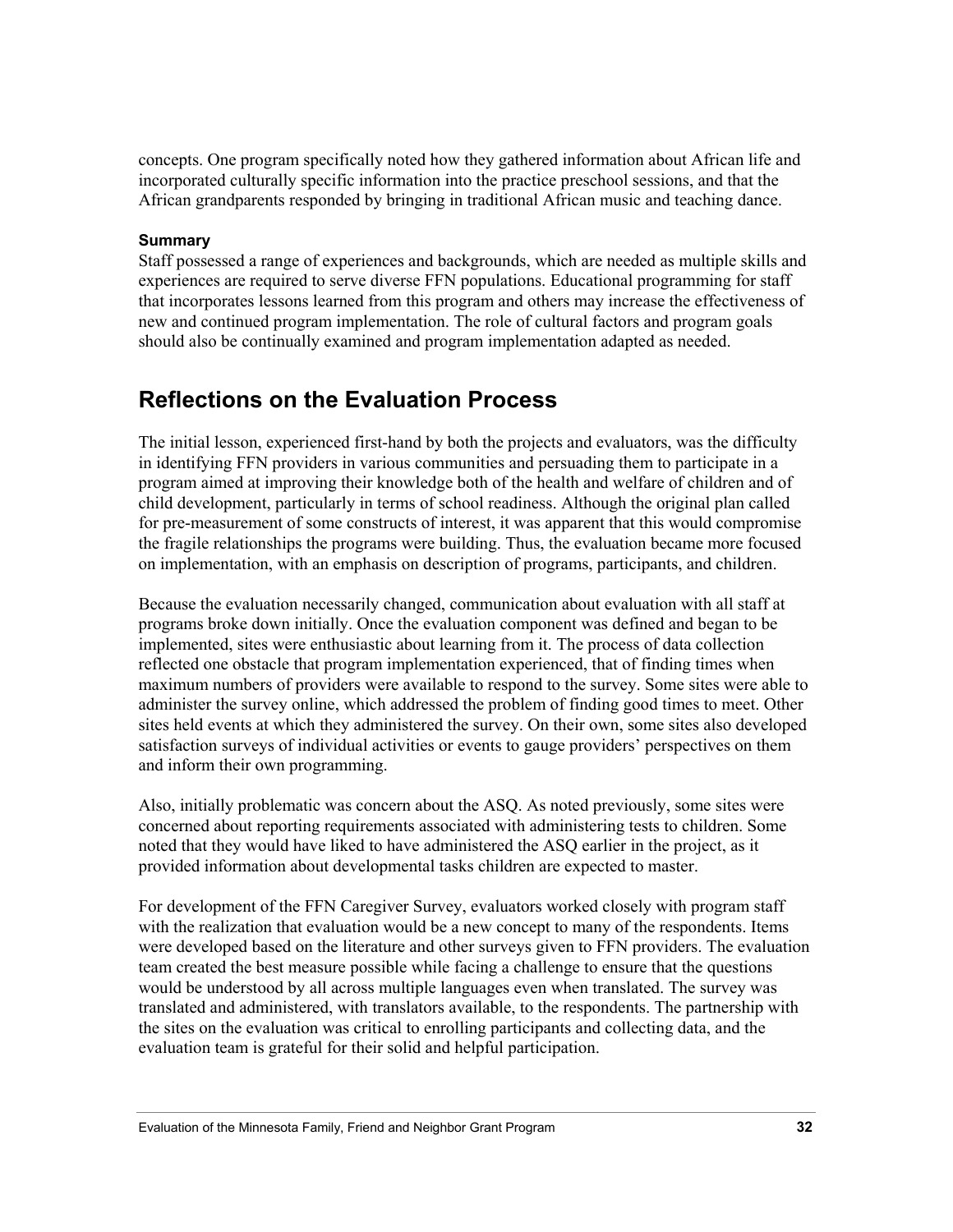The strength of the evaluation was its multi-method approach, which accessed multiple data sources. Reliability was enhanced by the careful review to cull themes, which was done with two to three reviewers, as needed. Additionally, results were shared with program staff as needed for confirmation.

In short, the evaluation mirrors the experience of the program developers in that it had to adapt quickly as difficulties — such as finding participants — surfaced. Although pre-measures were not used, a respectable sample of respondents across programs participated in a comprehensive survey about their backgrounds, work, and participation with children in developmental activities. Results from this survey provide a data set that functions as a solid baseline since the programs are still in their infancy. The ASQ was given in small numbers at all sites, and the information provides a beginning for documenting the school readiness of children cared for in FFN settings in Minnesota. The survey, ASQ results, and interview findings provide good information for informing the next steps of FFN programming.

Like any good evaluation, what is missing spurs further exploration in some areas, particularly of culture. When program staff were asked about cultural issues, they mentioned the adaptations they made (e.g., use of translators, bringing language-familiar materials to providers), but almost none mentioned challenges with cultural perspectives affecting the implementation. This was a surprise to the evaluation team. We anticipated responses that described difficulties in the match of certain ideas or concepts. However, participants may have felt the need to adapt to what was being presented. They may have viewed this as an opportunity for acculturation, their initial reticence about participating may have made them reluctant to question the cultural sensitivity of the materials or the project personnel, or they may have been comfortable with all the materials and interactions they experienced. Alternatively, initial difficulties with recruitment may have been due in part to cultural issues playing a role in finding the most effective ways to contact and connect with providers and encourage their participation.

Although program staff and program content worked to address varying perspectives, there were small hints that this is an area for continued attention. For example, one person noted that Africans do not teach their children to use silverware, but the ASQ uses the ability to eat with a fork as a developmental task. Program staff described challenges in creating meaningful programs for providers. It is likely that there are other examples, that a more focused examination could reveal.

The evaluation team was fortunate to receive some additional funds from the McKnight Foundation to collect interview data from grandparents who participated in the FFN grant program. The intent of this project is to add to what was learned during this initial evaluation to better understand from the perspective of the grandparents the impact participating in the program had on their knowledge and practices with their grandchildren and their families. Interviews have begun and results should be available at the end of spring, 2010.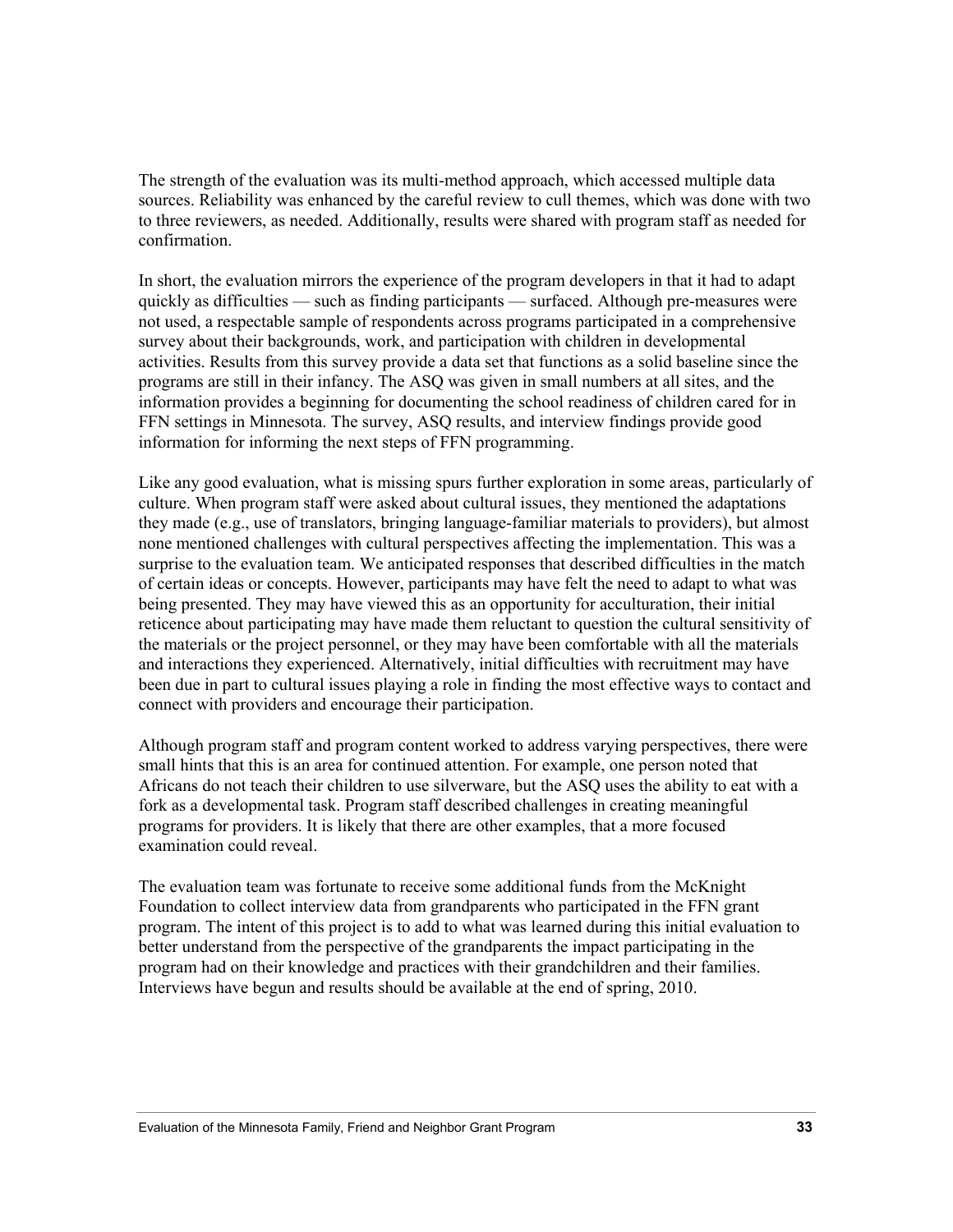# **Lessons Learned/Recommendations**

For centuries, families have adapted to the local situation in providing care for children when families must work. In early rural America, women working in the fields simply kept the children with them, often playing at the edges of the field while the mother worked. Today, the country reflects a diversity of ethnic backgrounds and cultures. There is private and public child care available for children, but 46 percent of Minnesotans rely on family, friends, and neighbors to care for their children while they work. Because such a high percentage of children are cared for in these informal and fluid settings, it is imperative that caregivers realize their vital role in promoting health, safety, growth and development, including school readiness, for their young charges. Accordingly, Minnesota's state funding of programs aimed at serving caregivers and children in FFN settings is groundbreaking, and evaluation of these programs provides a unique opportunity to understand program development and implementation, participants, and children.

The FFN grant program served diverse groups of FFN providers: almost half non-Caucasian, representing nine countries of origin other than the United States, mostly married, and taking care of their own children as well as those of family, friends, and neighbors, with almost 42 percent holding another job. FFN caregivers reported engaging in school readiness activities (broadly construed), and like many who take care of young children, they did not get out of the caregiving setting very often.

Implementation of the FFN projects across the state began slowly as issues of definition and identification quickly became apparent. Though researchers and helping professionals may have defined this category of caretakers, FFN providers themselves have not identified themselves as such; they have no identifiable network. Thus, programs had to get out the message that this work counts, and that as people who take care of children in informal, home-based settings, there is support in the community for the work being done.

Initially, trust was fragile as many people had involvement with community programs that quickly ended as funding disappeared. Some were recent immigrants who, for various reasons, were cautious about calling attention to themselves. Nevertheless, program developers put together a variety of interventions designed to bring information to FFN providers in their communities. No two programs look alike, yet many of the experiences were similar. Program components mirrored components recommended in literature, such as providing information on a range of child development topics, expanding informal networks of FFN providers, and ensuring training occurs in home languages or via effective translation services [Vang, 2006].

Scheduling was difficult. Providers often do not work predictable hours. The parents they help work various shifts. Jobs can change frequently within this population; thus, the relationship between the provider and child remains, but the hours of child care can change quickly. There may be some transiency as people seek affordable housing, and transportation can be a problem. Eventually, after trying various times and types of programs, program implementers came to believe that a set schedule worked better than trying to accommodate the shifting schedules of providers.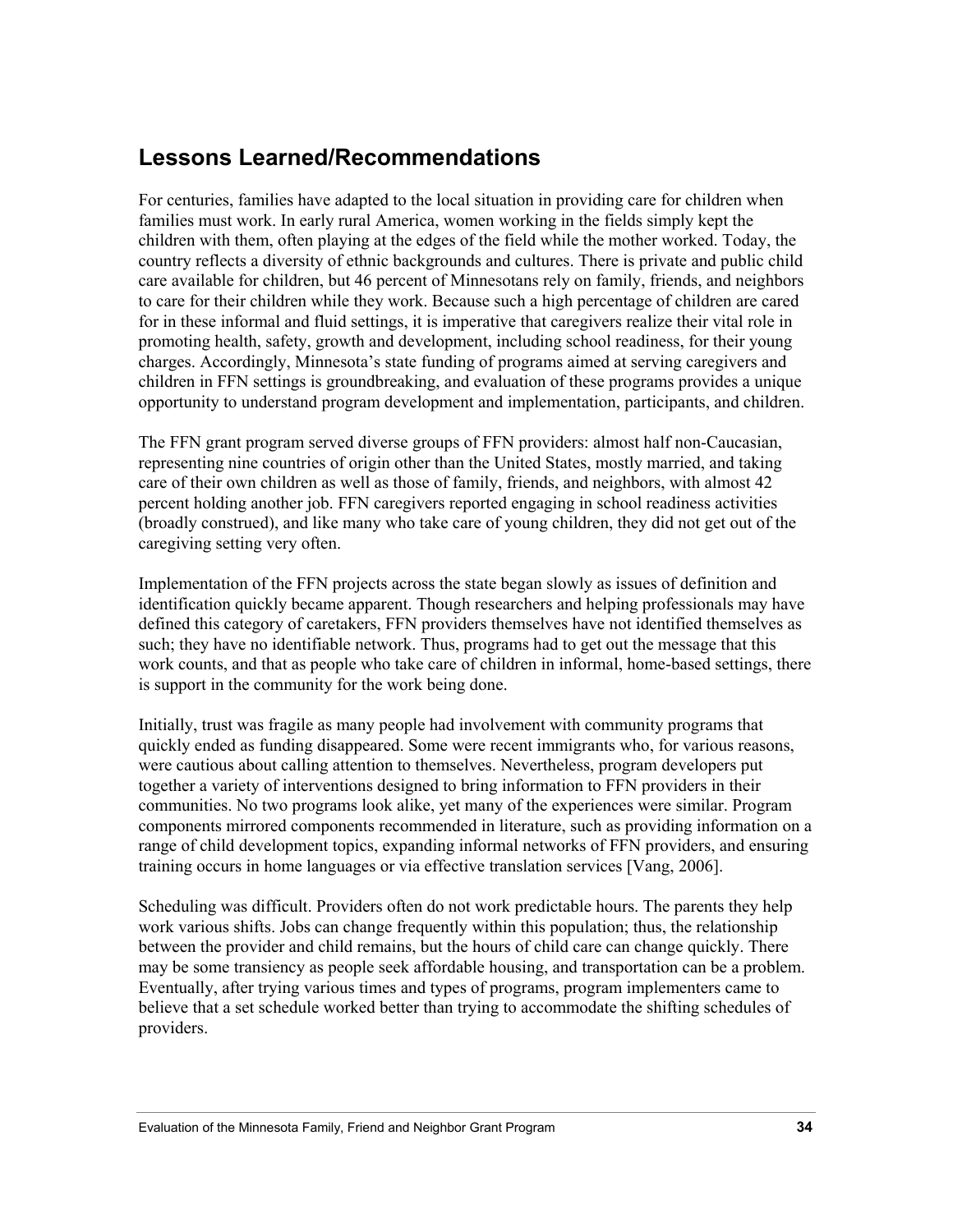Some programs used home visits and one-on-one contact with providers. In this way, education about early development took place in the home and was responsive to individual interests and needs. Other programs met at libraries and community centers. These programs were based on perceived needs of the attendees. It took time to get a stable group of people who attended the events. Some programs used a combination of large events and home visits. All programs provided materials for early learning to be used at the provider's home. Providers most frequently requested activities to do with children. These were quite successful, with one library reporting an increase in its circulation related to providing these materials, and another site reporting that people were constantly asking for a new set of materials.

FFN providers reported robust participation in learning activities with children, evidencing a group that is interested in early learning. This involvement with children in learning the many tasks of childhood supports the importance of programs like this. Providers come from various educational, ethnic, cultural, and language backgrounds. The children they serve will enter local schools needing a well-defined set of school readiness skills in order to be successful.

Evaluation findings describe the providers, children, and the programs that served them. Central recommendations of this evaluation include using child developmental and family support perspectives; the implementation of themes of raising awareness; building trust and community; connecting and collaborating; responding to context for program planning and delivery; teaching/training grounded in experience and knowledge of local context; defining, creating, and supporting a community of FFN practitioners; and creating networks of support and information for FFN caregivers. Broadly, we recommend efforts that continue to support FFN work, both for program development, including staff development, and for providers. The following delineates more specifically our recommendations.

- 1. Foster learning and support opportunities, such as an FFN provider network for FFN providers. At the end of their participation in the first FFN grant programs, caregivers reported high levels of activities with children and high interest in learning more activities to do with children. Providers desire and need multiple kinds of supports, including:
	- Information about child development and school readiness
	- Methods for strengthening their community connections
	- Education about family-friend relationship issues and communication.
- 2. Clearly define and effectively target both program implementation and policy. This is important because there are limited resources and a vast FFN population. Developing strategic understanding and targeting of groups of FFN providers (e.g., grandparents, those receiving subsidies) will likely result in greater uptake of programs, higher quality implementation, greater program effectiveness, and more effective use of funds. These programs identified whom they would serve but noted that there were other, equally needy groups that wanted to participate (e.g., African Americans). Clarity of definition and targeting of groups will also help the State as it implements its strategic initiatives for FFN caregiving.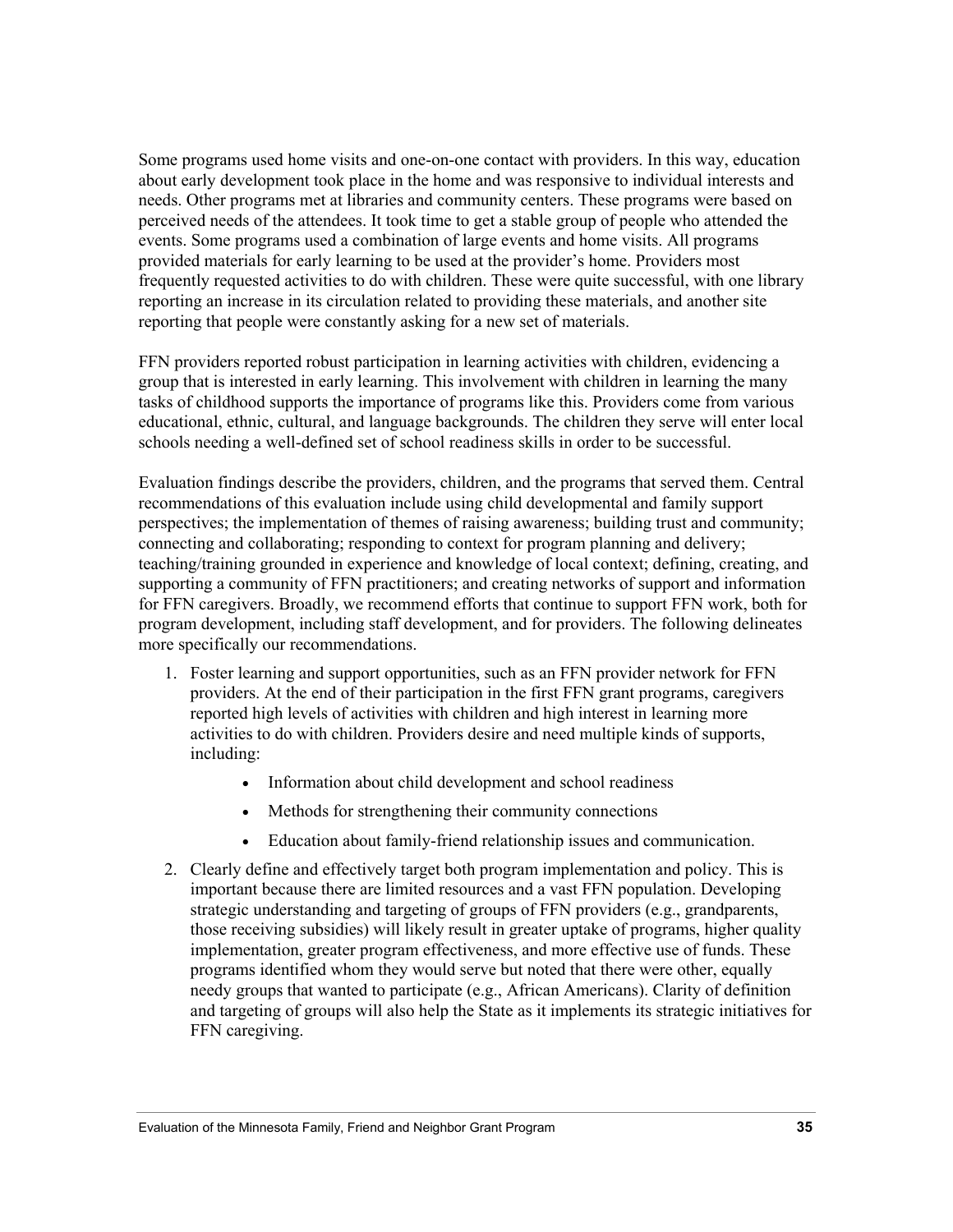- 3. Continue program development with attention to program goals, content and effectiveness. Largely, the programs delivered an eclectic curriculum based on identified needs at the delivery site. Initially, programs realized that their main goal was participation and worked to build a stable group of participants by responding to needs.
	- a. Clarify program goals for child development and caregiver-family support, and ensure coherence with program content and services offered (e.g., perhaps primary and then secondary services).
	- b. Examine more closely the extent to which the content that formed the basis for program information matched and met the goals of the program and of the caregivers.
	- c. Explore connections between program goals and cultural perspectives. Respondents in this evaluation may have been reluctant for a variety of reasons to raise issues about the cultural appropriateness of some of the curricula and practices being taught. Subsequent evaluations should examine this issue more closely.
- 4. Develop education and support for professionals working with FFN providers. This will accomplish at least two purposes: apply lessons learned from Minnesota FFN initiatives and national initiatives to improve program implementation, and create a community of practice for professionals working with FFN providers. We now have a substantial body of knowledge about what works to engage and sustain FFN caregivers in programs; there is consistency with the Minnesota themes and the themes from the national review conducted by Porter, et al., and it is time to act on that knowledge.
	- a. Create and disseminate materials to guide successful program implementation and develop trainings so that programs can start at a higher level of implementation. Programs will be more efficient, needing to do less adapting at the delivery level, and will likely increase their quality and effectiveness.
	- b. Cultivate a community of practice for professionals working with FFN providers. Offer staff development specific to working with FFN caregivers and cultivate the multiple competencies required to successfully support FFN caregivers.
- 5. Continue to evaluate program implementation and effectiveness. The evaluation literature is replete with examples of ways to use evaluation to guide continued implementation (see developmental evaluation, Patton, 2008).
	- a. Future evaluation should examine findings against the community context (e.g., educational level, employment data, etc.). Finding what works for whom in what setting is a critical need for FFN program development and implementation.
	- b. The programs examined in this evaluation are beginning a second round of funding. Programs are in a better position with this second phase of program implementation to collect data at earlier stages of program participation, making it more appropriate and feasible to examine changes over time.
	- c. Provide support to organizations delivering FFN programs to improve their internal capacity to track aspects of program implementation. Required collection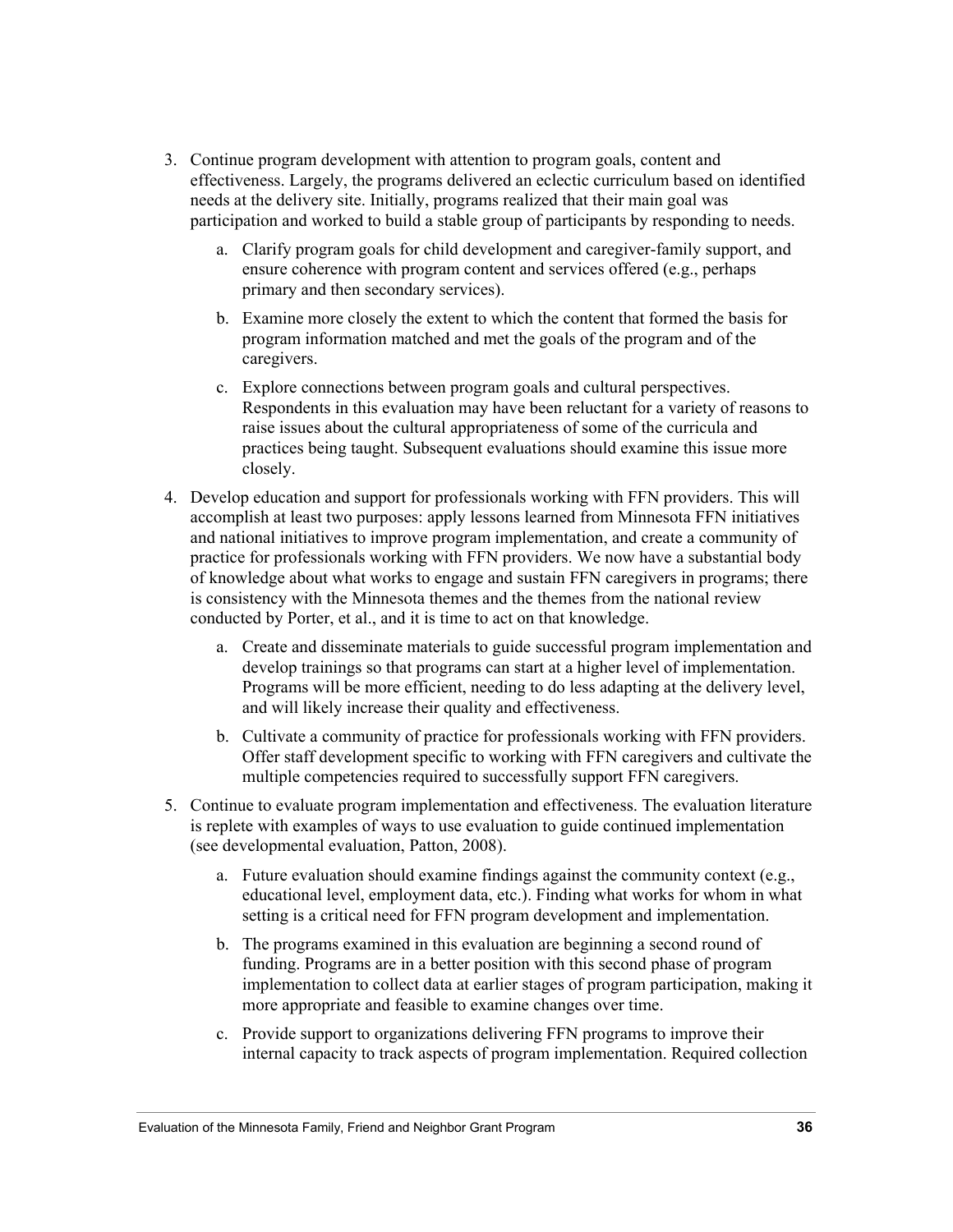of program implementation data with a clear format will provide structure and accountability to the programs may be helpful when viewed for both individual programs and the full grant program.

Minnesota prides itself on its education systems, and once again, the state has shown its willingness to work in new territory for the good of its children. Family, Friend and Neighbor programs provide support for the early education of children and support of families, whether it is because parents prefer it or there are few resources for formal early education. Six programs spread across the state designed and successfully implemented a variety of programs to address the needs of the family, friends, and neighbors who help these parents and their children. FFN caregivers learned about safety, health, and ways to support early literacy in children. They found support for the isolating work of taking care of children, and they learned what is available in their own communities and in the state to support them in their work. Evaluation results support continued implementation of the existing programs and suggestions to continue to improve implementation and outreach to FFN providers. With continued program implementation and consistent participation, evaluation can then focus on use of measures to allow for pre- and post-assessment of caregivers' perceptions, knowledge, and attitudes and children's developmental status. With continued commitment to these projects, we believe Minnesota will be filling a great need for the FFN caregivers, families and children they care for.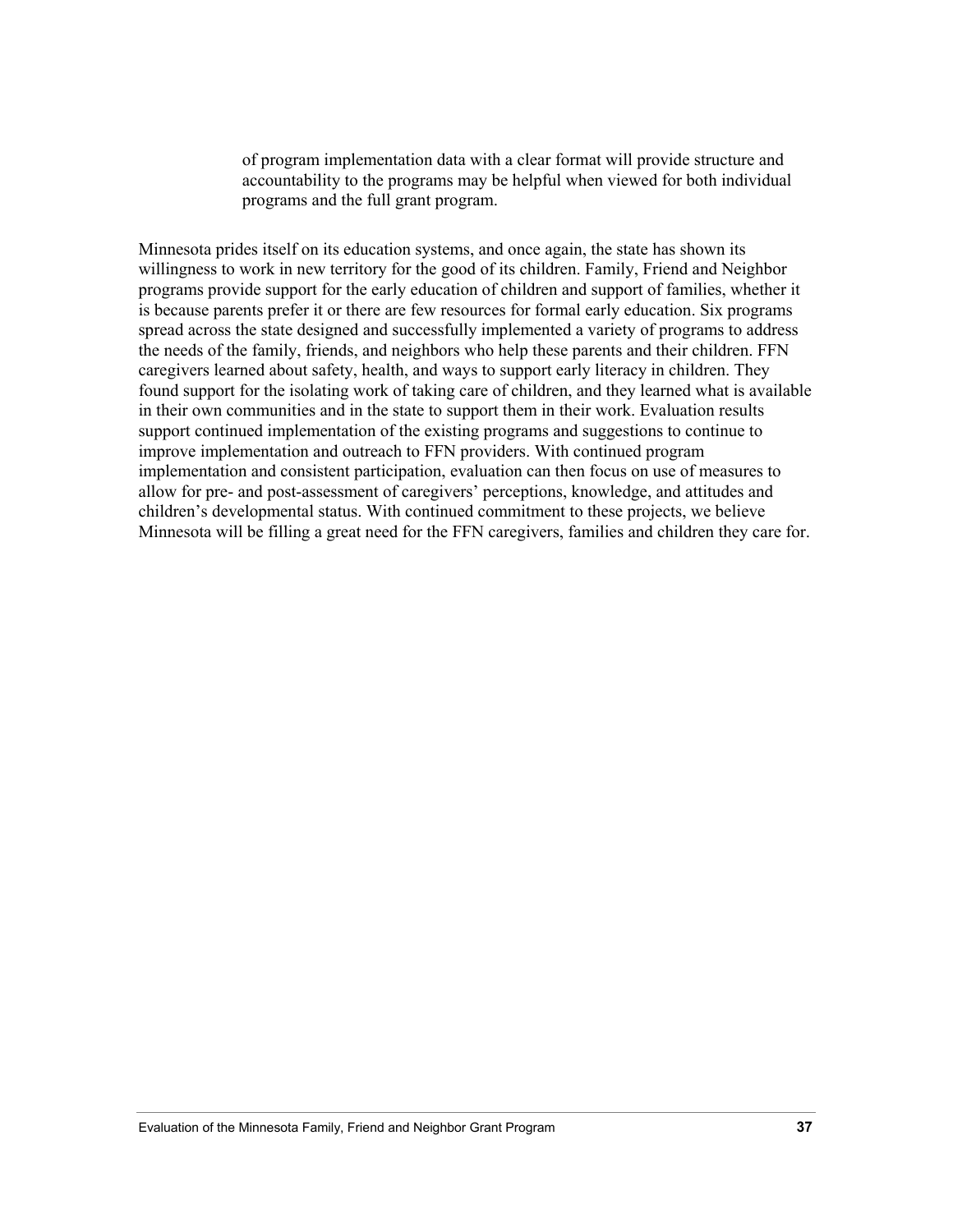# **References**

Chase, R., Arnold, J., Schauben, L., & Shardlow, B. (2006). Family, friend and neighbor caregivers: Results of the 2004 Minnesota Statewide Household Child Care Survey. Wilder Research. http://edocs.dhs.state.mn.us/lfserver/Legacy/DHS-4516-ENG

Fixsen, D. L., Naoom, S. F., Blase, K. A., Friedman, R. M., & Wallace, F. (2005). Implementation research: A synthesis of the literature. Tampa, FL: University of South Florida, Louis de la Parte Florida Mental Health Institute, The National Implementation Research Network.

Kvale, S. & Brinkmann, S. (2009). *Interviews: Learning the craft of qualitative research interviewing, Second edition.* Los Angeles, CA: Sage.

Maher, E. J., Kelly, J.F., & Scarpa, J.P. (2008). A qualitative evaluation to of a program to support family, friend and neighbor caregivers. *NHSA Dialog, 11 (2), 69-89*.

McCabe, L. & Cochran, M. (2008). Can home visiting increase the quality of home-based child care? Findings from the Caring for Quality Project. Research Brief, The Cornell Early Childhood Program.

Miles, M. B. & Huberman, A. M. (1984). *Qualitative data analysis: An expanded sourcebook.* Thousand Oaks, CA: Sage.

Patton, M. Q. (2008). *Utilization-focused evaluation: 4th edition.* Los Angeles, CA: Sage.

Porter, T. & Vuong, L. (2008). Tutu and Me: Assessing the effects of a family interaction program on parents and grandparents. Institute for a Child Care Continuum. Bank Street College of Education, www.bankstreet.edu/iccc.

Porter, T., Pausell, D., Del Grosso, P., Avellar, S., Haas, R., & Vuong, L. (forthcoming). A review of the literature on home-based child care: Implications for the future. Mathematica Policy Research.

Powell, D. R. (2008). *Who's watching the babies? Improving the quality of family, friend, and neighbor care.* Washington, DC: Zero to Three Press.

Susman-Stillman, A. (2004). Family, friend and neighbor care: Promoting quality care and children's healthy development. Sacramento: First 5 California.

Susman-Stillman, A., & Banghart, P. (2008). Demographics of family, friend, and neighbor child care in the United States. Child Care and Early Education Research Connections, http://www.childcareresearch.org/location/14337.

Tout, K., & Zaslow, M. (2006). Observations of child care provided by family, friends and neighbors in Minnesota. A report of the Minnesota Child Care Policy Research Partnership. http://edocs.dhs.state.mn.us/lfserver/Legacy/DHS-4515-ENG

Vang, C. (2006). Family, Friend and Neighbor Child Care Providers in Recent Immigrant and Refugee Communities. http://edocs.dhs.state.mn.us/lfserver/Legacy/DHS-4518-ENG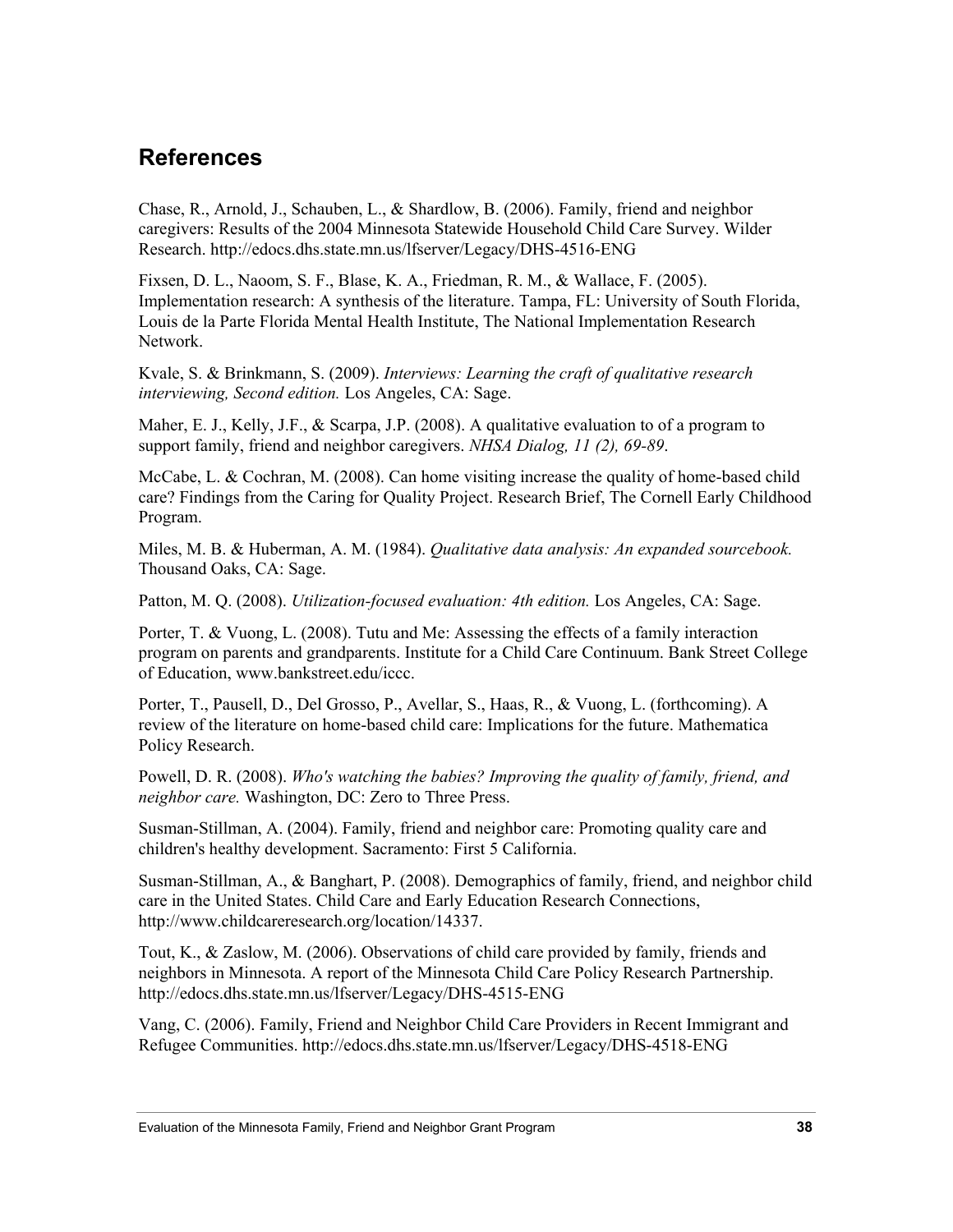# **Appendix A: Grant Legislation**

### **FFN Grant Program** (FY 2008-2009)

Funding: \$750,000

*109.31* Sec. 58. **FAMILY, FRIEND, AND NEIGHBOR GRANT PROGRAM.**

*109.32* Subdivision 1. **Establishment.** A family, friend, and neighbor (FFN) grant program *109.33*is established to promote children's early literacy, healthy development, and school *109.34*readiness, and to foster community partnerships to promote children's school readiness. *109.35*The commissioner shall attempt to ensure that grants are made in all areas of the state. The *110.1*commissioner of human services shall make grants available to fund: community-based *110.2*organizations, nonprofit organizations, and Indian tribes working with FFN caregivers *110.3*under subdivision 2, paragraph (a); and community-based partnerships to implement early *110.4*literacy programs under subdivision 2, paragraph (b).

*110.5* Subd. 2. **Program components.** (a)(1) Grants that the commissioner awards under *110.6*this section must be used by community-based organizations, nonprofit organizations, and *110.7*Indian tribes working with FFN caregivers in local communities, cultural communities, *110.8*and Indian tribes to:

*110.9* (i) provide training, support, and resources to FFN caregivers in order to improve *110.10*and promote children's health, safety, nutrition, and school readiness;

*110.11* (ii) connect FFN caregivers and children's families with appropriate community *110.12*resources that support the families' health, mental health, economic, and developmental *110.13*needs;

*110.14* (iii) connect FFN caregivers and children's families to early childhood screening *110.15*programs and facilitate referrals where appropriate;

*110.16* (iv) provide FFN caregivers and children's families with information about early *110.17*learning guidelines from the Departments of Human Services and Education;

*110.18* (v) provide FFN caregivers and children's families with information about becoming *110.19*a licensed family child care provider; and

*110.20* (vi) provide FFN caregivers and children's families with information about early *110.21*learning allowances and enrollment opportunities in high quality community-based *110.22*child-care and preschool programs.

*110.23* (2) Grants that the commissioner awards under this paragraph also may be used for:

*110.24* (i) health and safety and early learning kits for FFN caregivers;

*110.25* (ii) play-and-learn groups with FFN caregivers;

*110.26* (iii) culturally appropriate early childhood training for FFN caregivers;

*110.27* (iv) transportation for FFN caregivers and children's families to school readiness and *110.28*other early childhood training activities;

*110.29* (v) other activities that promote school readiness;

*110.30* (vi) data collection and evaluation;

*110.31* (vii) staff outreach and outreach activities;

*110.32* (viii) translation needs; or

*110.33* (ix) administrative costs that equal up to 12 percent of the recipient's grant award.

*110.34* (b) Grants that the commissioner awards under this section also must be used to fund *110.35*partnerships among Minnesota public and regional library systems, community-based *111.1*organizations, nonprofit organizations, and Indian tribes to implement early literacy *111.2*programs in low-income communities, including tribal communities, to: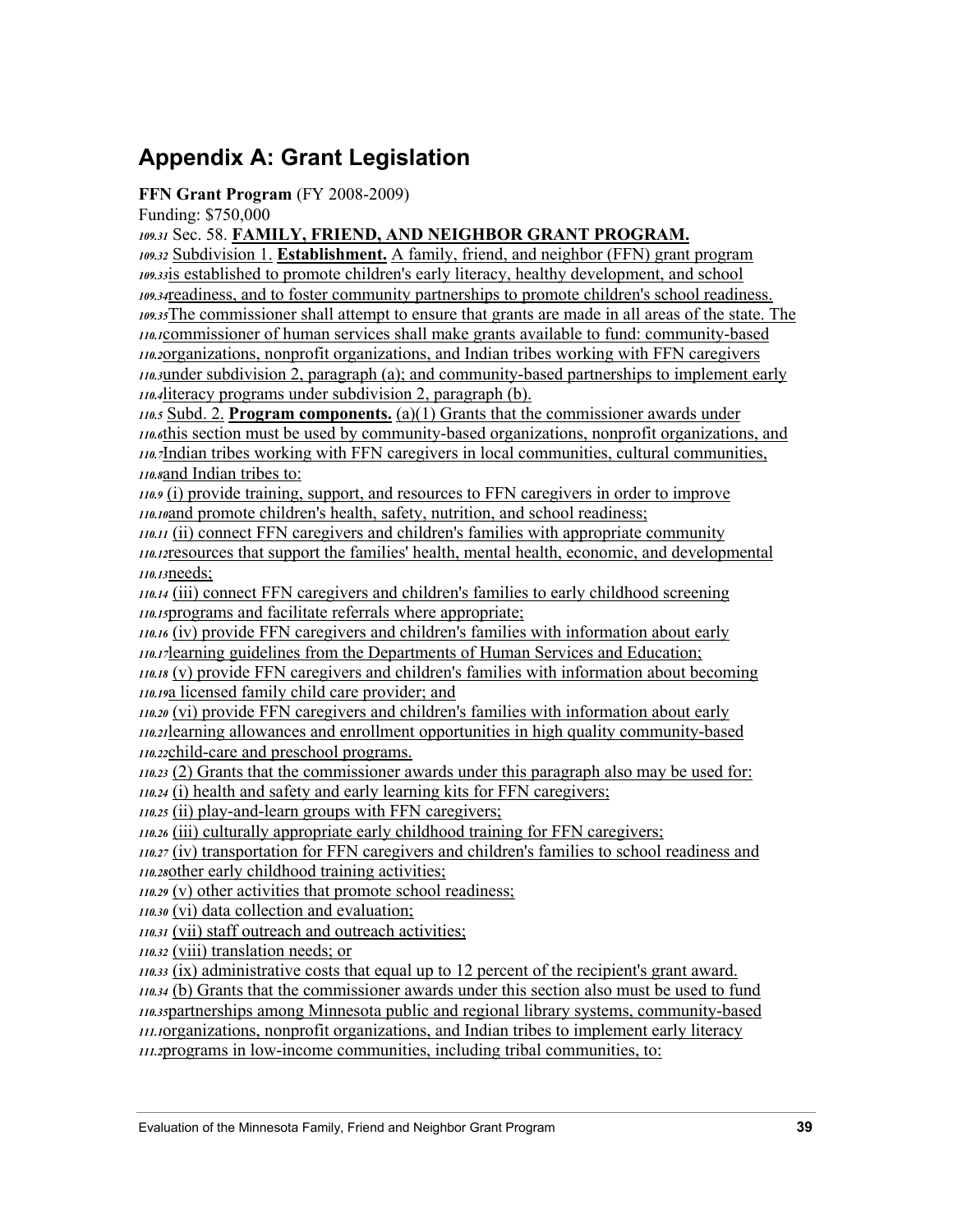*111.3* (1) purchase and equip early childhood read-mobiles that provide FFN caregivers *111.4*and children's families with books, training, and early literacy activities; *111.5* (2) provide FFN caregivers and children's families with translations of early

*111.6*childhood books, training, and early literacy activities in native languages; or *111.7* (3) provide FFN caregivers and children's families with early literacy activities in *111.8*local libraries.

*111.9* Subd. 3. **Grant awards.** Interested entities eligible to receive a grant under *111.10*this section may apply to the commissioner in the form and manner the commissioner *111.11*determines. The commissioner shall awards grants to eligible entities consistent with *111.12*the requirements of this section.

*111.13* Subd. 4. **Evaluation.** The commissioner, in consultation with early childhood *111.14*care and education experts at the University of Minnesota, must evaluate the impact of *111.15*the grants under subdivision 2 on children's school readiness and submit a written report *111.16*to the human services and education finance and policy committees of the legislature by *111.17*February 15, 2010.

*111.18***EFFECTIVE DATE.**This section is effective the day following final enactment.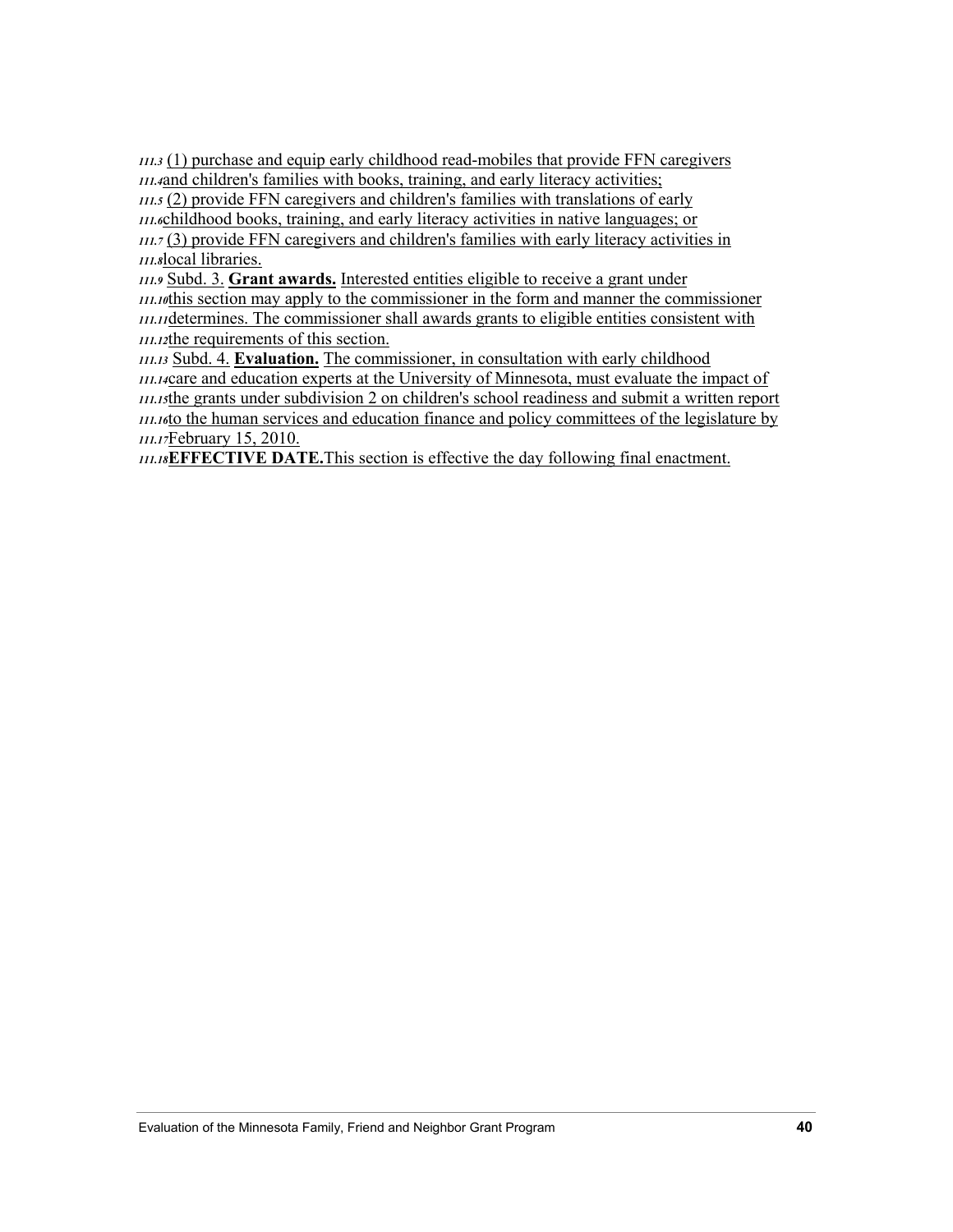

# **Appendix B: FFN Grant Program Evaluation Logic Model**

CEED (2008)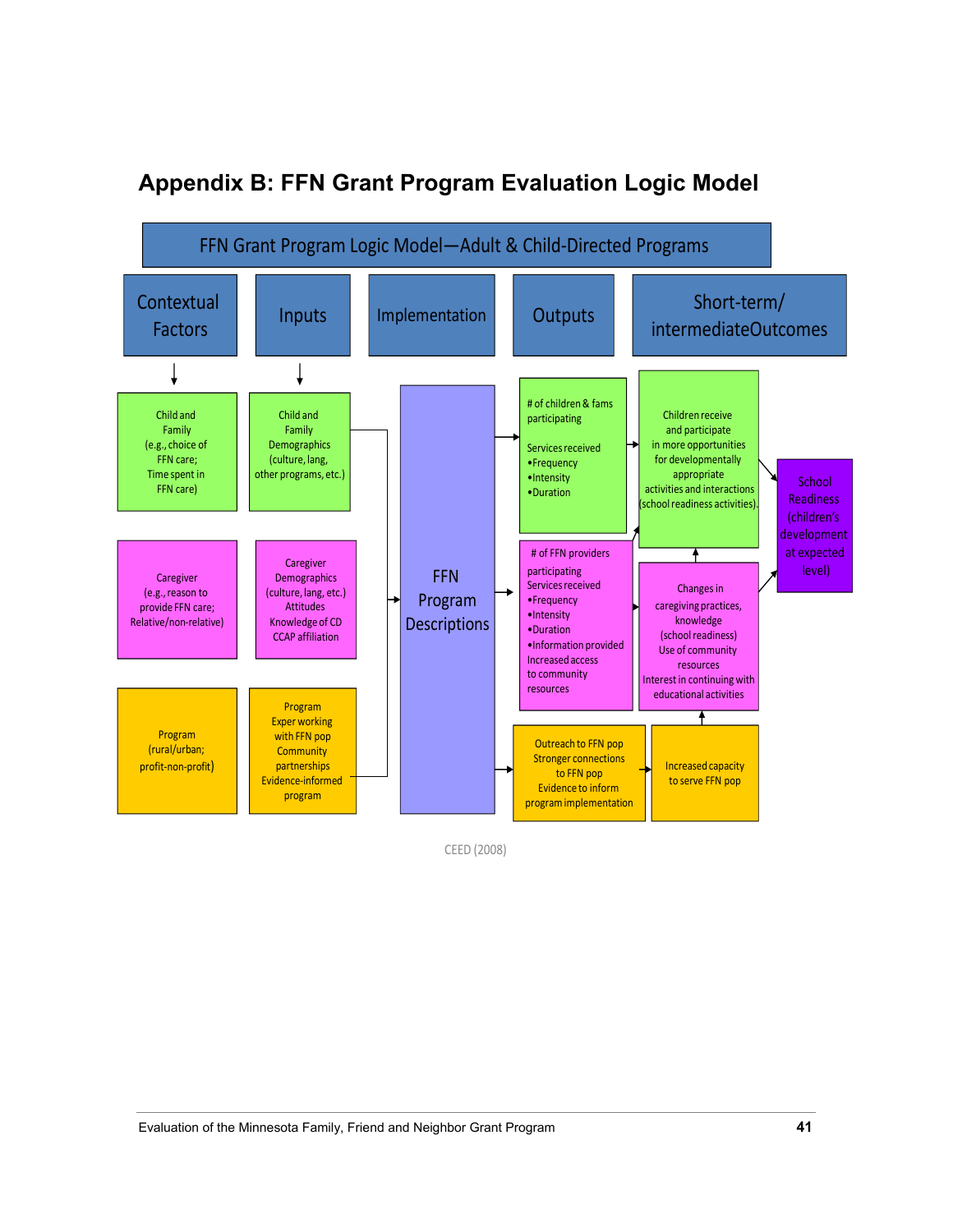## **Appendix C: FFN Grant Program Evaluation Questions**

The following evaluation questions guided the original design and methods:

- 1. What are the characteristics of children and families?
- 2. What are the characteristics of FFN caregivers?
- 3. What are the characteristics of the FFN programs?
- 4. Were the programs delivered as intended?
- 5. Were programs able to successfully engage FFN providers?
- 6. Were programs able to successfully engage children in age-appropriate developmental activities?
- 7. To what extent do FFN program features relate to program outcomes? How do these features add to the existing supports for FFN care?
- 8. Over the course of participation in the FFN grant program, to what extent were there changes in caregivers' knowledge or practice about early child development and school readiness? Adult-child interaction strategies/engagement associated with school readiness?
- 9. Over the course of participation in the FFN grant program, to what extent were there changes in caregivers' knowledge and attitudes in relation to their own education about children's development and early care and education?
- 10. Over the course of participation in the FFN grant program, to what extent do children whose caregivers participate demonstrate age-appropriate school readiness skills?
- 11. To what extent do FFN participants have access to and make use of the resources available to them to help their children be ready for school?
- 12. To what extent are FFN caregivers receiving information about the resources available to them regarding the early care and education system?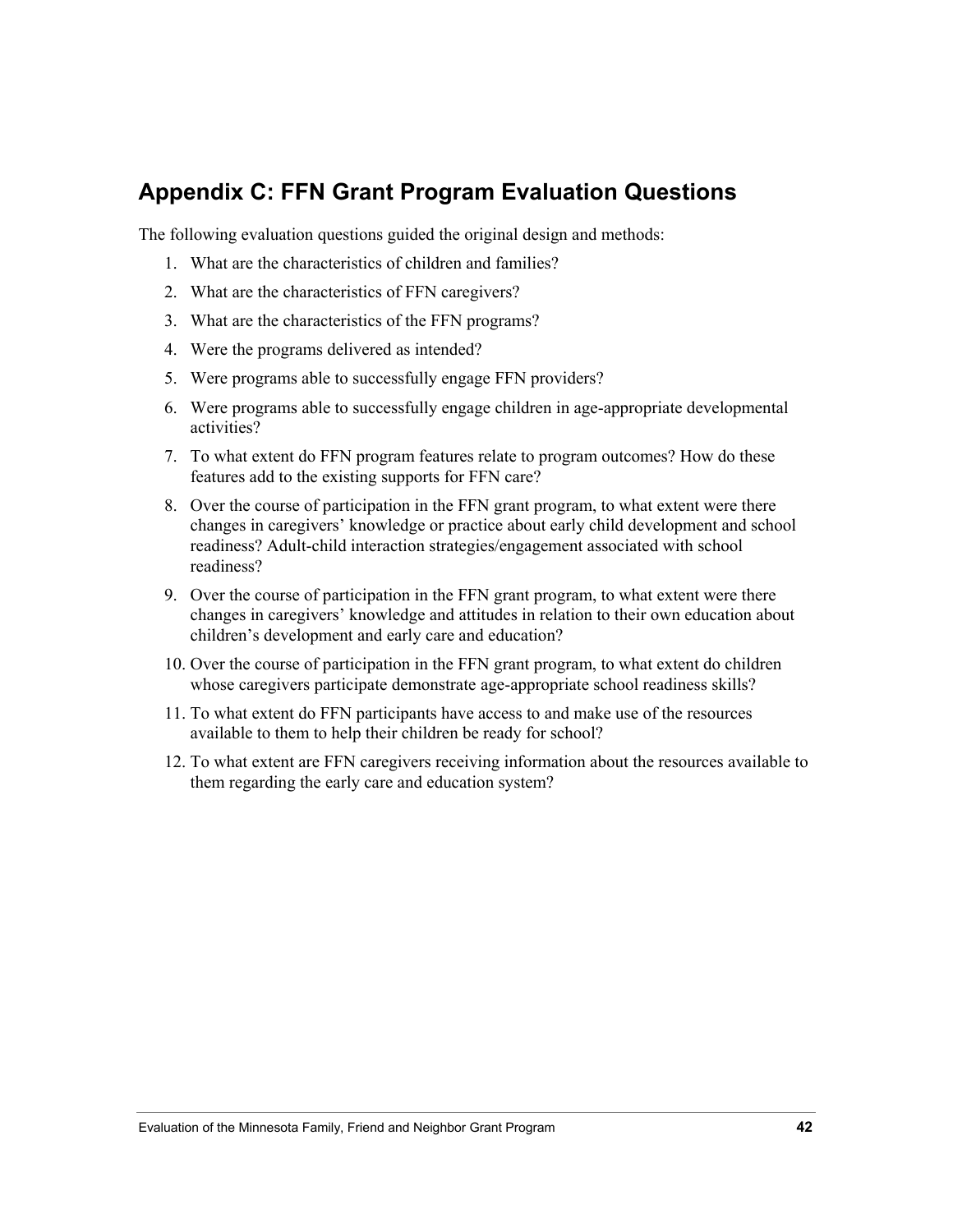# **Appendix D: FFN Grant Program Evaluation Design**

# Evaluation Design CEHD1

|            | <b>Data</b><br><b>Constructs</b>                                                                         | <b>Method and</b><br><b>Measure</b>             | <b>Timing of data</b><br>collection          | <b>Data source</b>                       |
|------------|----------------------------------------------------------------------------------------------------------|-------------------------------------------------|----------------------------------------------|------------------------------------------|
| Program    | Program<br>content<br>Implementation<br>•Successes<br>•Challenges<br>.Cultural issues                    | Site visit<br>Questionnaire                     | 1 year into program<br>Program<br>completion | Program director<br>Direct service staff |
| Caregivers | Caregiver<br>knowledge and<br>activities related to<br>school readiness<br>and children's<br>development | Questionnaire                                   | Toward program<br>completion                 | <b>FFN</b> caregivers                    |
| Children   | Communication<br><b>Gross Motor</b><br>Fine Motor<br>Problem Solving<br>Personal-social                  | Ages and Stages<br>Questionnaire-3<br>$(ASQ-3)$ | Program<br>completion                        | <b>FFN</b> caregivers                    |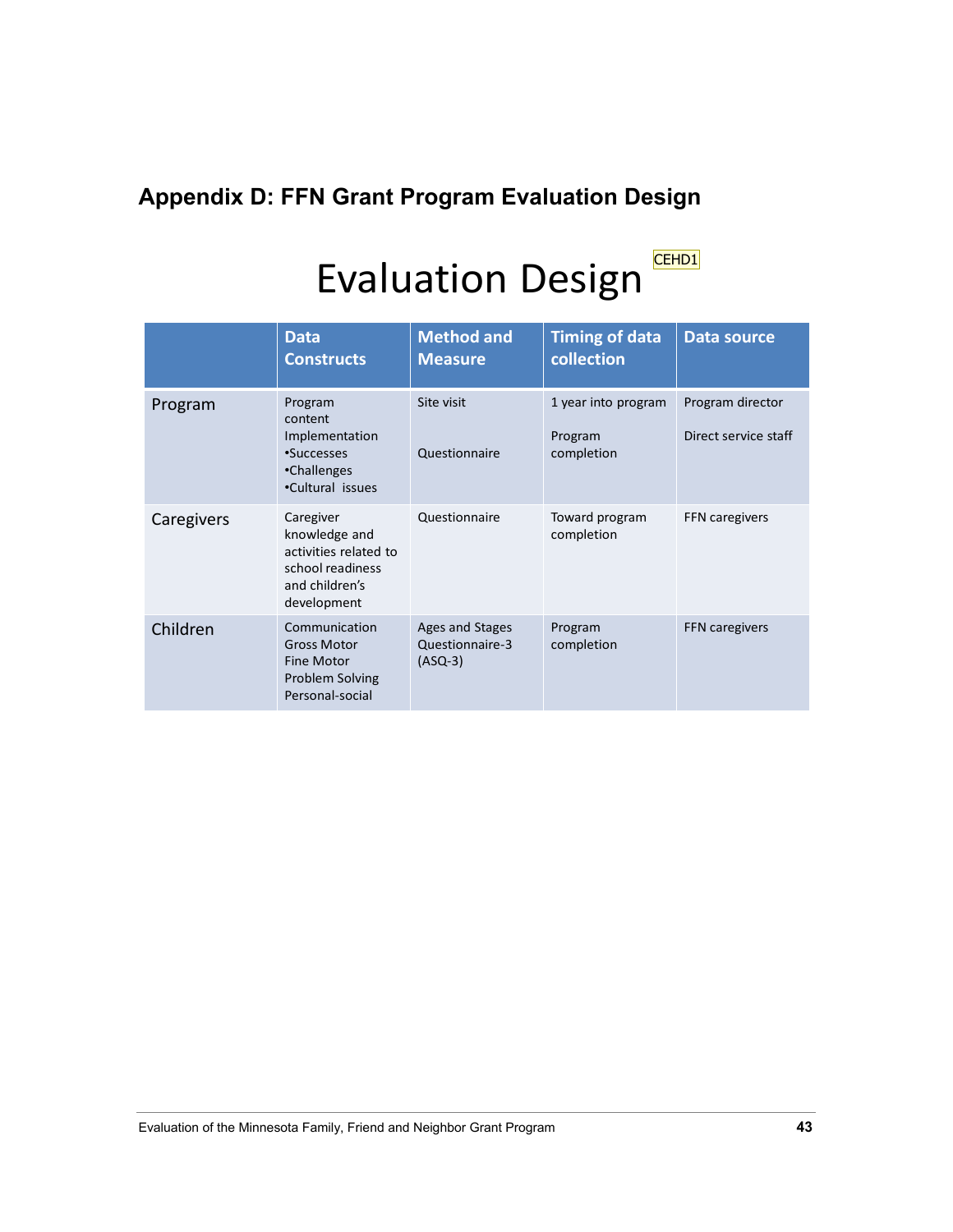### Appendix E: Family, Friends, and Neighbor Caregiver Survey

### **Name** \_\_\_\_\_\_\_\_\_\_\_\_\_\_\_\_\_\_\_\_\_\_\_\_\_\_\_\_\_\_\_\_\_\_\_\_\_\_\_\_\_ **ID** \_\_\_\_\_\_\_\_\_\_\_\_

**Introduction:** This survey is part of the evaluation of the Family, Friends, and Neighbors grant. Because you participated in some activities related to the grant, we are asking you to give us some information that will help us make the program better. Some questions are about you and your caregiving. Because the grant was sponsored by the State of Minnesota, we are asking these questions because knowing more about you will help legislators write policies for better programs for people who care for children in their homes.

Your answers will be reported anonymously and will be used only as part of a group in the report.

**Demographics:** Please tell us a little bit about yourself.

| 1. What is your gender?                       |                               |  |
|-----------------------------------------------|-------------------------------|--|
| $\Box$ Male                                   |                               |  |
| $\square$ Female                              |                               |  |
|                                               |                               |  |
| 2. What is your age?                          |                               |  |
| $\Box$ 18-19                                  |                               |  |
| 20-29<br>П                                    |                               |  |
| 30-39<br>П                                    |                               |  |
| $\Box$ 40-49                                  |                               |  |
| $\square$ 50-59                               |                               |  |
| 60-64<br>0                                    |                               |  |
| $\square$ 65-69                               |                               |  |
| $\square$ 70-74                               |                               |  |
| $\Box$ 75-87                                  |                               |  |
|                                               |                               |  |
| 3. What is your race or ethnicity?(Check One) |                               |  |
| African-American<br>$\Box$                    | Other Asian<br>П              |  |
| African-Somali<br>$\perp$                     | □ White/European American     |  |
| African-Ethiopian<br>ப                        | □ European Immigrant          |  |
| African-Eritrean<br>$\Box$                    | Chicano<br>П.                 |  |
| <b>Other African</b><br>П                     | $\Box$ Central or S. American |  |
| $\Box$ Hmong                                  | <b>Other Latino</b><br>П      |  |
| $\Box$ Lao                                    | $\Box$ American Indian        |  |
| $\Box$ Vietnamese                             | Multi-Racial<br>П             |  |
| Cambodian<br>$\Box$                           | $\Box$ Other                  |  |
|                                               |                               |  |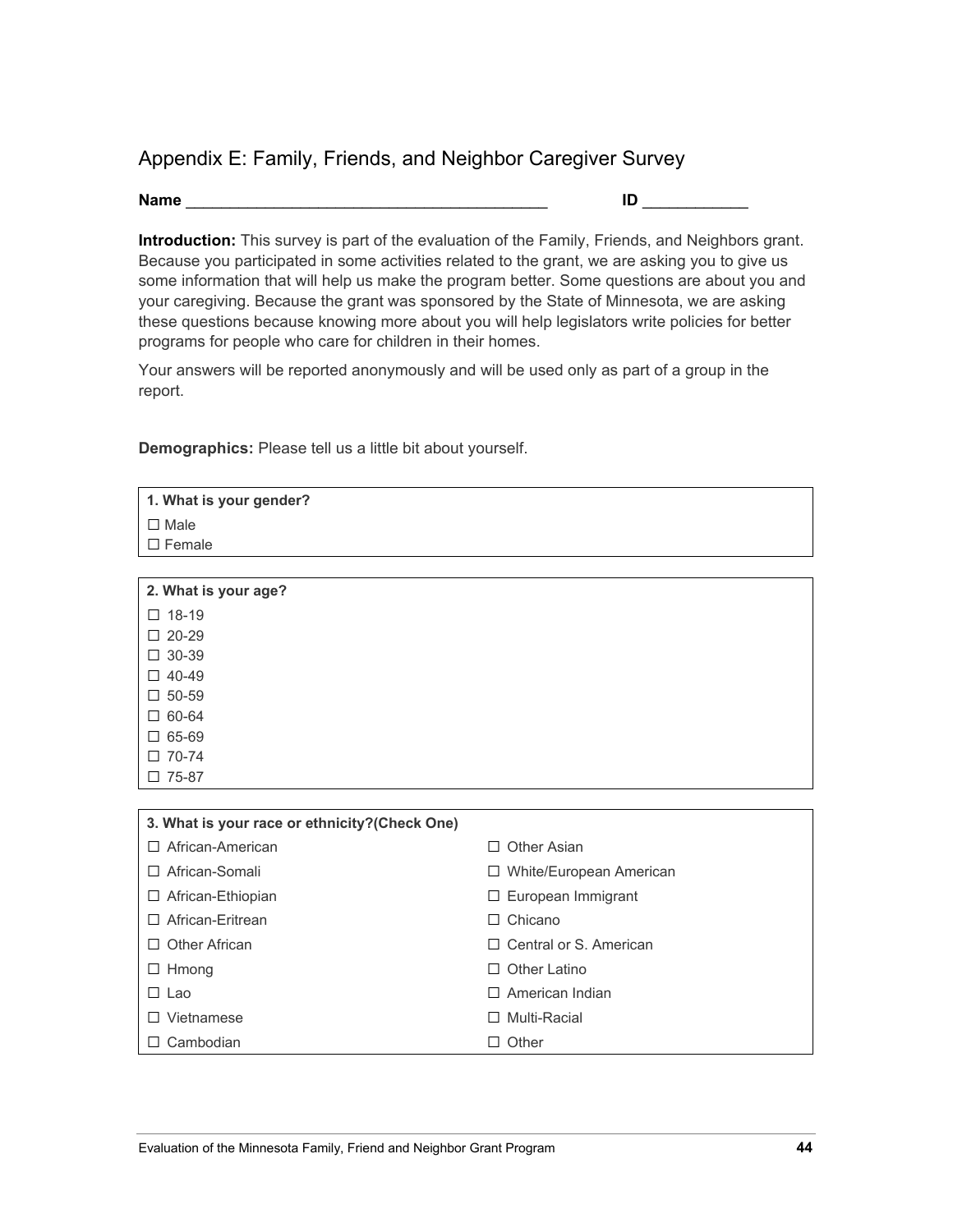| 4. Please indicate your marital status.                      |                        |  |  |
|--------------------------------------------------------------|------------------------|--|--|
| $\Box$ Married                                               | $\Box$ Widowed         |  |  |
| $\Box$ Living together as married but not legally<br>married | $\Box$ Never Married   |  |  |
| $\Box$ Separated                                             | $\Box$ Missing/Refused |  |  |
| $\Box$ Divorced                                              |                        |  |  |

| 5. Are you a parent to children of your own? |
|----------------------------------------------|
| $\Box$ Yes                                   |
| $\Box$ No                                    |
|                                              |

| 6. How many children of your own do you have? |
|-----------------------------------------------|
| $\Box$ 0                                      |
| $\Box$ 1                                      |
| $\Box$ 2                                      |
| $\Box$ 3                                      |
| Π4                                            |
| $\Box$ 5 or more                              |

**7. How old is your oldest child? □** <sup>0</sup> **□** 1-2 **□** 3-5 **□** 6-9 **□** 10-12 **□** 13 or older

**8. Do you have a paid job in addition to taking care of children? □** Yes

**□** No

**9. Some participants may have immigrated to the United States. It helps us to know your country of origin. What is your country of origin?**

**10. If you have immigrated to the United States from another country, it helps us to know how long you've been here. How long have you lived in the United States?**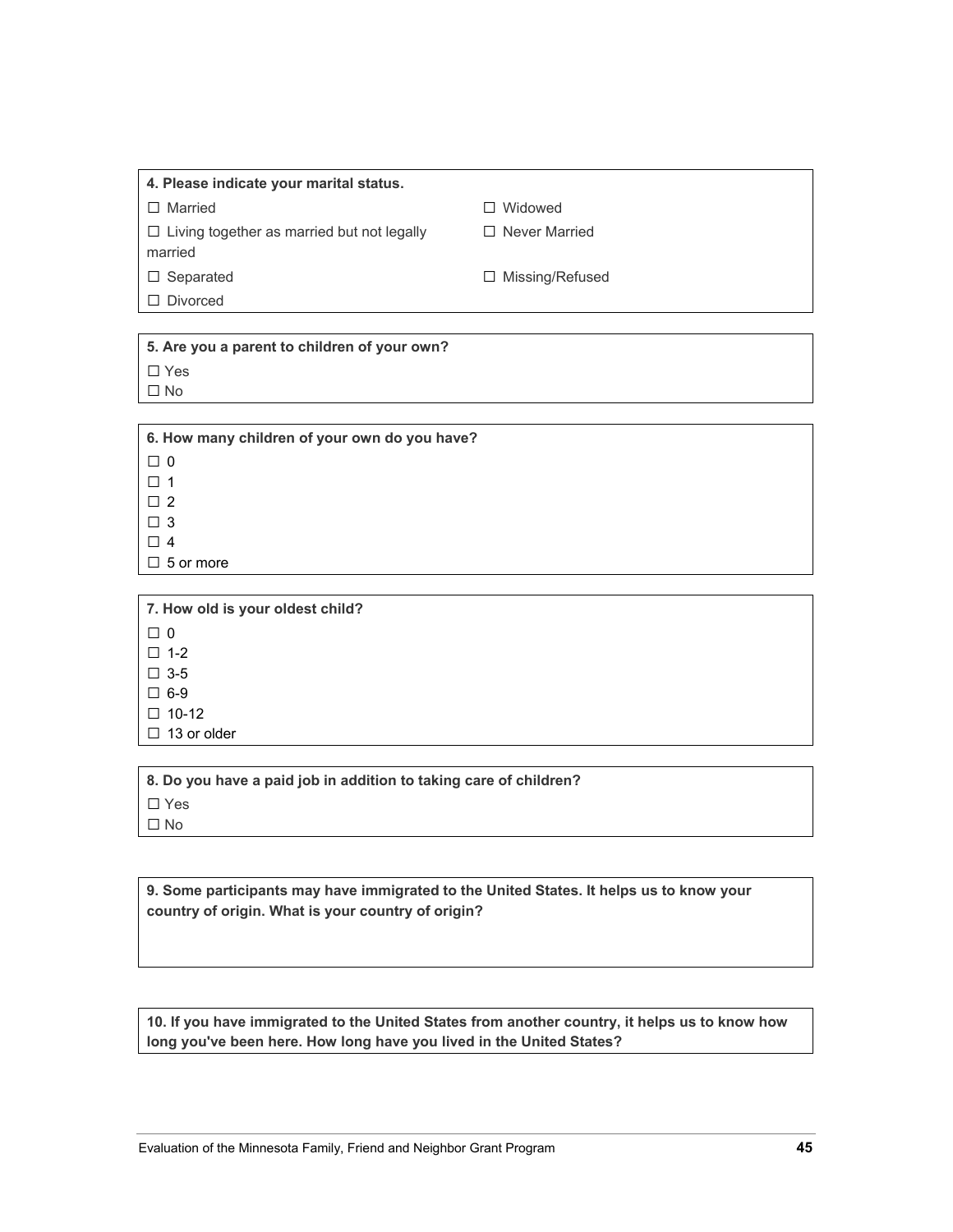| $\Box$ 0-2 years                                                 |                              |
|------------------------------------------------------------------|------------------------------|
| $\Box$ 3-5 years                                                 |                              |
| $\Box$ 6-9 years                                                 |                              |
| $\Box$ 10-15 years                                               |                              |
| $\Box$ Over 15 years                                             |                              |
| $\Box$ Born in U.S.                                              |                              |
|                                                                  |                              |
| 11. What languages do you speak fluently? (Check all that apply) |                              |
| English<br>$\Box$                                                | $\Box$ Hmong                 |
| Spanish<br>ப                                                     | <b>Other African</b><br>П    |
| Somali<br>П                                                      | $\Box$ Other American Indian |
| $ -$                                                             | ----                         |

| $\Box$ Lao     | $\Box$ Other European         |
|----------------|-------------------------------|
| $\Box$ Russian | $\Box$ Vietnamese             |
| $\Box$ Ojibwe  | $\Box$ Cambodian              |
| $\Box$ Dakota  | $\Box$ Serbo/Croatian         |
| $\Box$ Arabic  | $\Box$ American Sign Language |

### **Education and Child-related Training/Education**

**12. Please indicate your highest level of education. In the column to the right of your education level, please indicate whether that education took place mostly in the United States, your home country, or another country altogether.** 

|                                                           | <b>United</b><br><b>States</b> | Home<br><b>Country</b> | <b>Other</b> |   |
|-----------------------------------------------------------|--------------------------------|------------------------|--------------|---|
| Eighth grade or lower                                     | $\Box$                         | □                      |              |   |
| Some high school                                          | П                              | П                      |              |   |
| High school graduate or GED                               | $\Box$                         | П                      |              |   |
| Some college (includes 2-year degree/technical<br>college | П                              |                        |              |   |
| College graduate (BA, BS)                                 | П                              |                        | П            | П |
| Post-graduate work or professional school                 |                                |                        |              |   |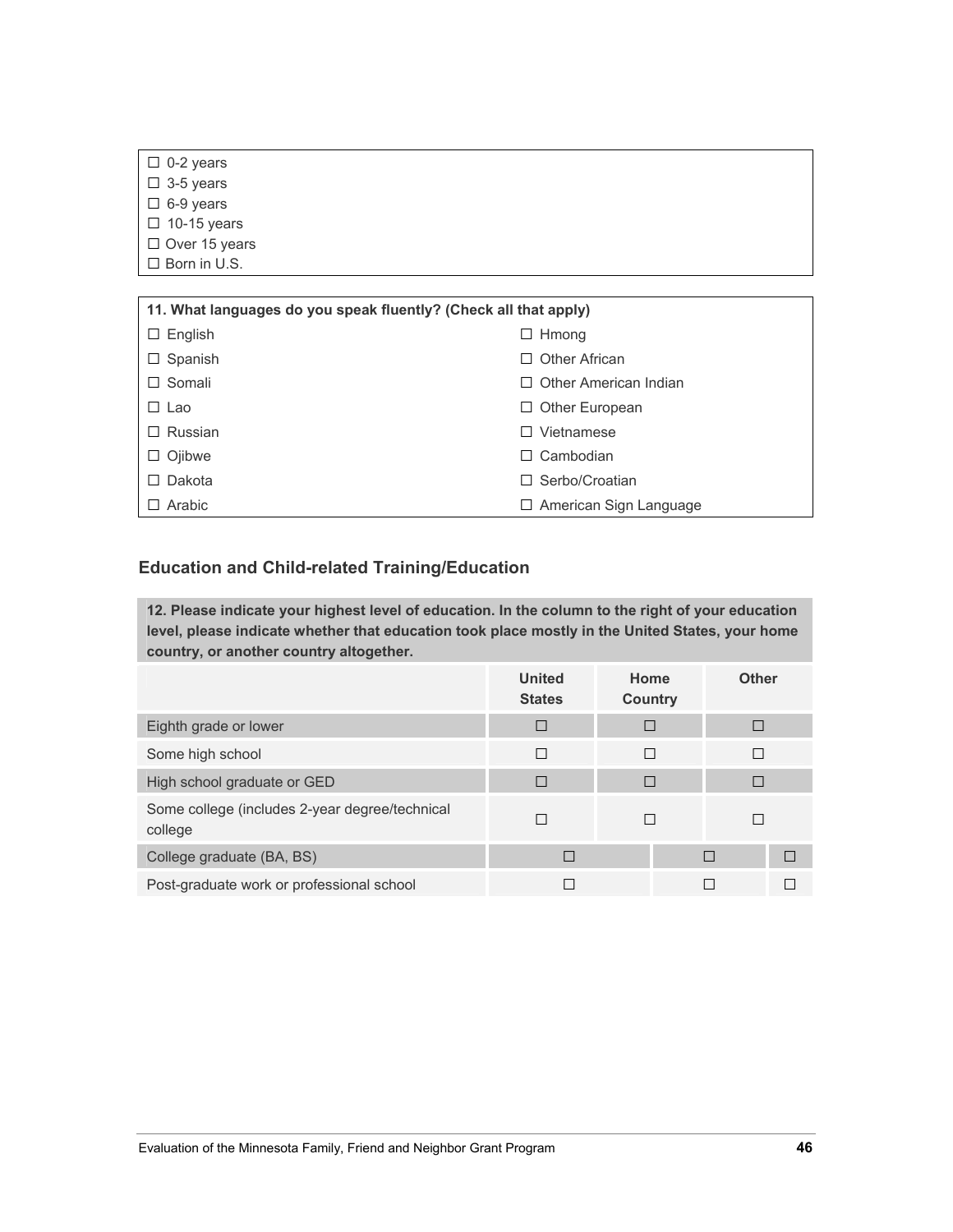#### **13. Please indicate which educational experiences related to children that you have had. (Check all that apply.)**

- **□** Early Childhood Family Education (ECFE) or other parent education
- **□** Workshops on child development, nutrition, health, and/or safety
- **□** Child care training program through a church, community or government organization
- **□** Head Start
- **□** College classes in child development, nutrition, health, and/or safety

#### **14. Please tell us other ways that you've learned about children. (Check all that apply.)**

- **□** By caring for children
- **□** From reading books
- **□** From your own parents or extended family
- **□** By watching educational videos/DVD's

**15. Please check any of the other ways listed below that have helped you learn about children.** 

- **□** Educational TV **□** Health fairs
- **□** Doctor or Clinic **□** College or University Library
- **□** Facts sheets or pamphlets **□** Bookmobile
- **□** Public Library **□** Child care outreach program
- **□** Child care or teacher magazines **□** 800 number for caregivers
- **□** The Internet
- **Caregiving**

| 16. Please list the first names of the children you care for in a typical week, from Sunday<br>through Saturday. |                                                                        |                                                 |  |
|------------------------------------------------------------------------------------------------------------------|------------------------------------------------------------------------|-------------------------------------------------|--|
| Child #1, Name:                                                                                                  |                                                                        |                                                 |  |
| Please indicate the age, the time of day, and number of hours per week that you care for them.                   |                                                                        |                                                 |  |
| Age:<br>$\Box$ 0-12                                                                                              | Time of Day:                                                           | <b>Approximate Number of Hours</b><br>Per Week: |  |
| months<br>$\Box$ 1 year                                                                                          | $\Box$ Everyday during standard working hours from<br>about 7am to 6pm | $\Box$ Fewer than 5 hours                       |  |
| $\Box$ 2 years                                                                                                   | After school<br>$\Box$                                                 | $\Box$ 6-10 hours                               |  |
| $\Box$ 3 years<br>$\Box$ 4 years                                                                                 | Before School                                                          | $\Box$ 11-19 hours                              |  |
| $\Box$ 5 years                                                                                                   | Early mornings before 7am                                              | $\Box$ 20-29 hours                              |  |
| $\Box$ 6 years                                                                                                   | Evenings from about 6pm to 10pm<br>ப                                   | $\Box$ 30-39 hours                              |  |
| $\Box$ 7 years                                                                                                   | Late nights after 10pm                                                 | $\Box$ More than 40 hours                       |  |
| $\Box$ 8 years<br>$\Box$ 9 years<br>$10+$ years                                                                  | Weekends                                                               |                                                 |  |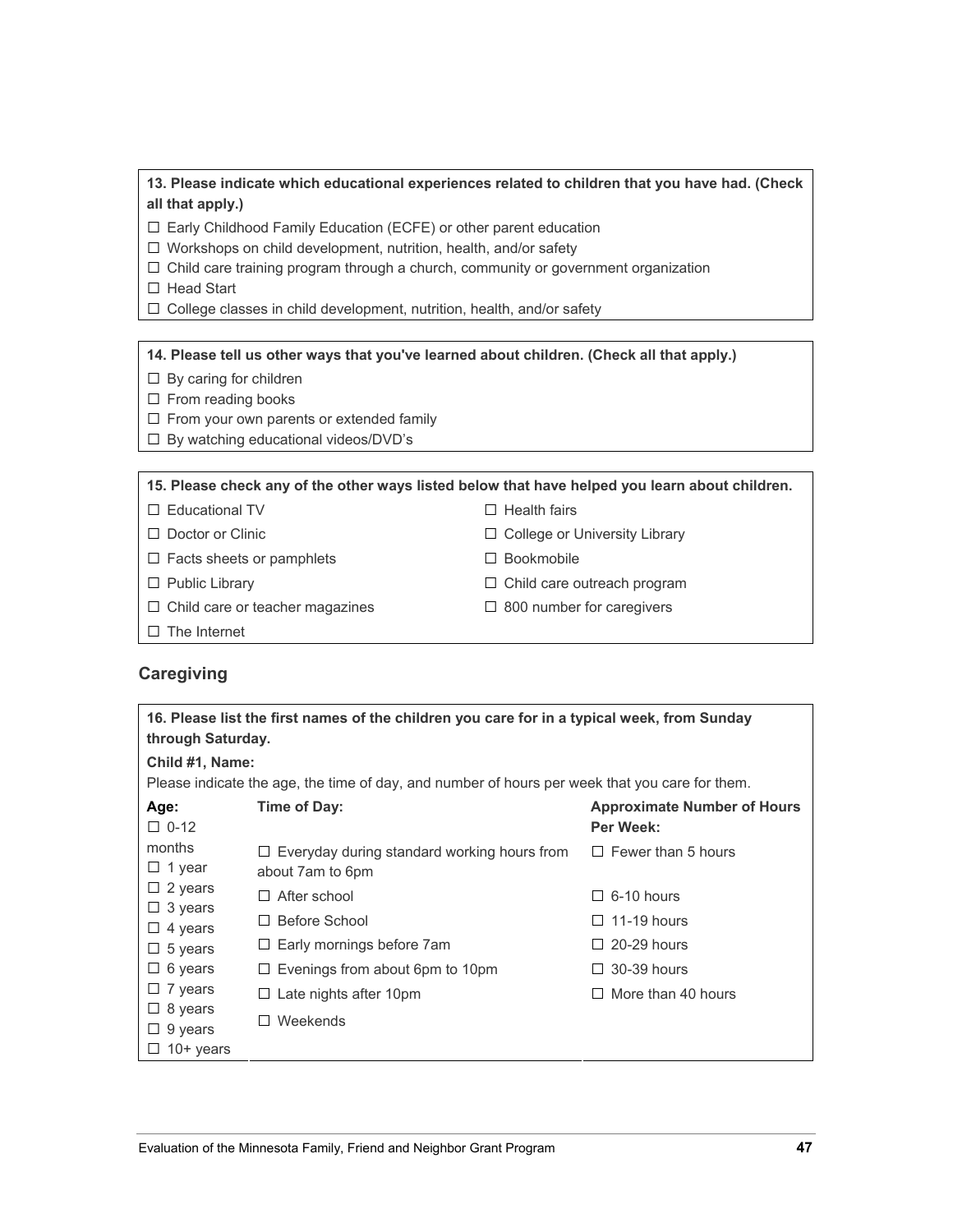| Child #2, Name:<br>Please indicate the age, the time of day, and number of hours per week that you care for them. |                                                                          |                                                        |  |
|-------------------------------------------------------------------------------------------------------------------|--------------------------------------------------------------------------|--------------------------------------------------------|--|
| Age:<br>$\Box$ 0-12                                                                                               | Time of Day:                                                             | <b>Approximate Number of Hours</b><br><b>Per Week:</b> |  |
| months<br>$\Box$ 1 year                                                                                           | $\Box$ Everyday during standard working hours from<br>about 7 am to 6 pm | $\Box$ Fewer than 5 hours                              |  |
| $\Box$ 2 years                                                                                                    | After school<br>$\Box$                                                   | 6-10 hours<br>П                                        |  |
| $\Box$ 3 years<br>$\Box$ 4 years                                                                                  | Before School<br>$\perp$                                                 | $\Box$ 11-19 hours                                     |  |
| $\Box$ 5 years                                                                                                    | $\Box$ Early mornings before 7am                                         | 20-29 hours<br>П                                       |  |
| $\Box$ 6 years                                                                                                    | Evenings from about 6pm to 10pm<br>$\Box$                                | 30-39 hours<br>$\Box$                                  |  |
| $\Box$ 7 years                                                                                                    | Late nights after 10pm<br>$\Box$                                         | More than 40 hours                                     |  |
| $\Box$ 8 years<br>$\Box$ 9 years<br>$10+$ years                                                                   | Weekends<br>$\perp$                                                      |                                                        |  |
|                                                                                                                   |                                                                          |                                                        |  |

#### **Child #3, Name:**  Please indicate the age, the time of day, and number of hours per week that you care for them. **Time of Day:** Approximate Number of **Hours Per Week: □** Everyday during standard working hours from about 7am to 6pm **□** Fewer than 5 hours **□** After school **□** 6-10 hours **□** Before School **□** 11-19 hours **□** Early mornings before 7am **□** 20-29 hours **□** Evenings from about 6pm to 10pm **□** 30-39 hours **□** Late nights after 10pm **□** More than 40 hours **Age: □** 0-12 months **□** 1 year **□** 2 years **□** 3 years **□** 4 years **□** 5 years **□** 6 years **□** 7 years **□** 8 years **□** 9 years **□** 10+ years **□** Weekends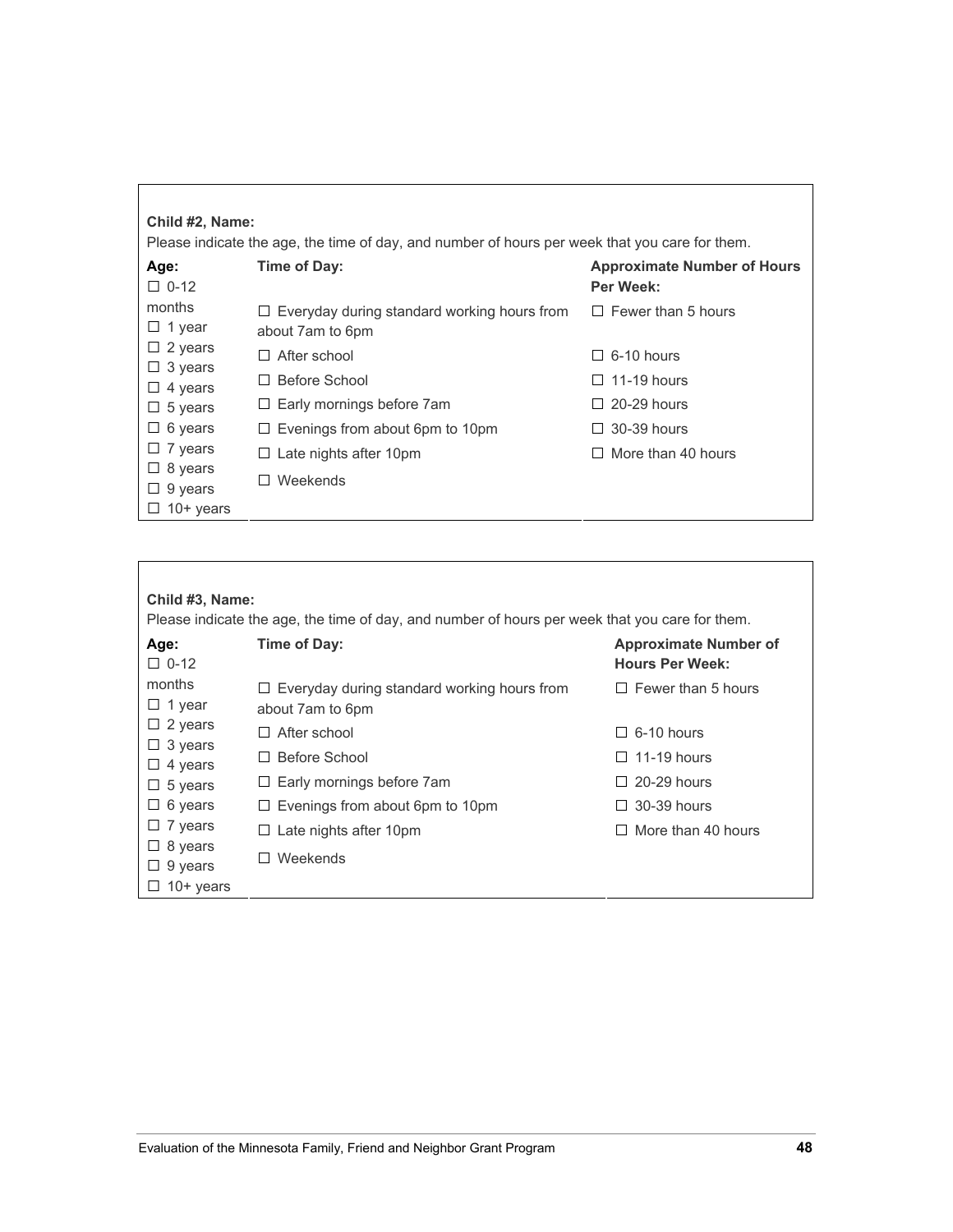| Child #4, Name:                          | Please indicate the age, the time of day, and number of hours per week that you care for them. |                                                        |
|------------------------------------------|------------------------------------------------------------------------------------------------|--------------------------------------------------------|
| Age:<br>$\Box$ 0-12                      | Time of Day:                                                                                   | <b>Approximate Number of</b><br><b>Hours Per Week:</b> |
| months<br>$\Box$ 1 year                  | Everyday during standard working hours from<br>⊔<br>about 7 am to 6 pm                         | $\Box$ Fewer than 5 hours                              |
| $\Box$ 2 years                           | $\Box$ After school                                                                            | $\Box$ 6-10 hours                                      |
| 3 years<br>ப<br>$\Box$ 4 years           | Before School                                                                                  | $\Box$ 11-19 hours                                     |
| $\Box$ 5 years                           | Early mornings before 7am<br>⊔                                                                 | $\Box$ 20-29 hours                                     |
| $\Box$ 6 years                           | Evenings from about 6pm to 10pm<br>$\Box$                                                      | 30-39 hours<br>$\perp$                                 |
| $\Box$ 7 years                           | Late nights after 10pm<br>ப                                                                    | $\Box$ More than 40 hours                              |
| $\Box$ 8 years<br>9 years<br>$10+$ years | Weekends<br>H                                                                                  |                                                        |

### **Child #5, Name:**

Please indicate the age, the time of day, and number of hours per week that you care for them.

| Age:<br>$\Box$ 0-12              | Time of Day:                                       | <b>Approximate Number of Hours</b><br>Per Week: |
|----------------------------------|----------------------------------------------------|-------------------------------------------------|
| months<br>$\Box$ 1 year          | $\Box$ Everyday during standard working hours from | $\Box$ Fewer than 5 hours                       |
|                                  | about 7 am to 6 pm                                 |                                                 |
| $\Box$ 2 years<br>$\Box$ 3 years | $\Box$ After school                                | $\Box$ 6-10 hours                               |
| $\Box$ 4 years                   | Before School<br>$\mathsf{L}$                      | $\Box$ 11-19 hours                              |
| $\Box$ 5 years                   | $\Box$ Early mornings before 7am                   | $\Box$ 20-29 hours                              |
| $\Box$ 6 years                   | $\Box$ Evenings from about 6pm to 10pm             | $\Box$ 30-39 hours                              |
| $\Box$ 7 years                   | $\Box$ Late nights after 10pm                      | $\Box$ More than 40 hours                       |
| $\Box$ 8 years                   |                                                    |                                                 |
| $\Box$ 9 years                   | Weekends<br>$\perp$                                |                                                 |
| $\Box$ 10+ years                 |                                                    |                                                 |

| 17. Where do you care for the child/children? |
|-----------------------------------------------|
| $\Box$ Your home                              |
| $\Box$ Child's Home                           |
| $ \Box$ Some other place (please specify):    |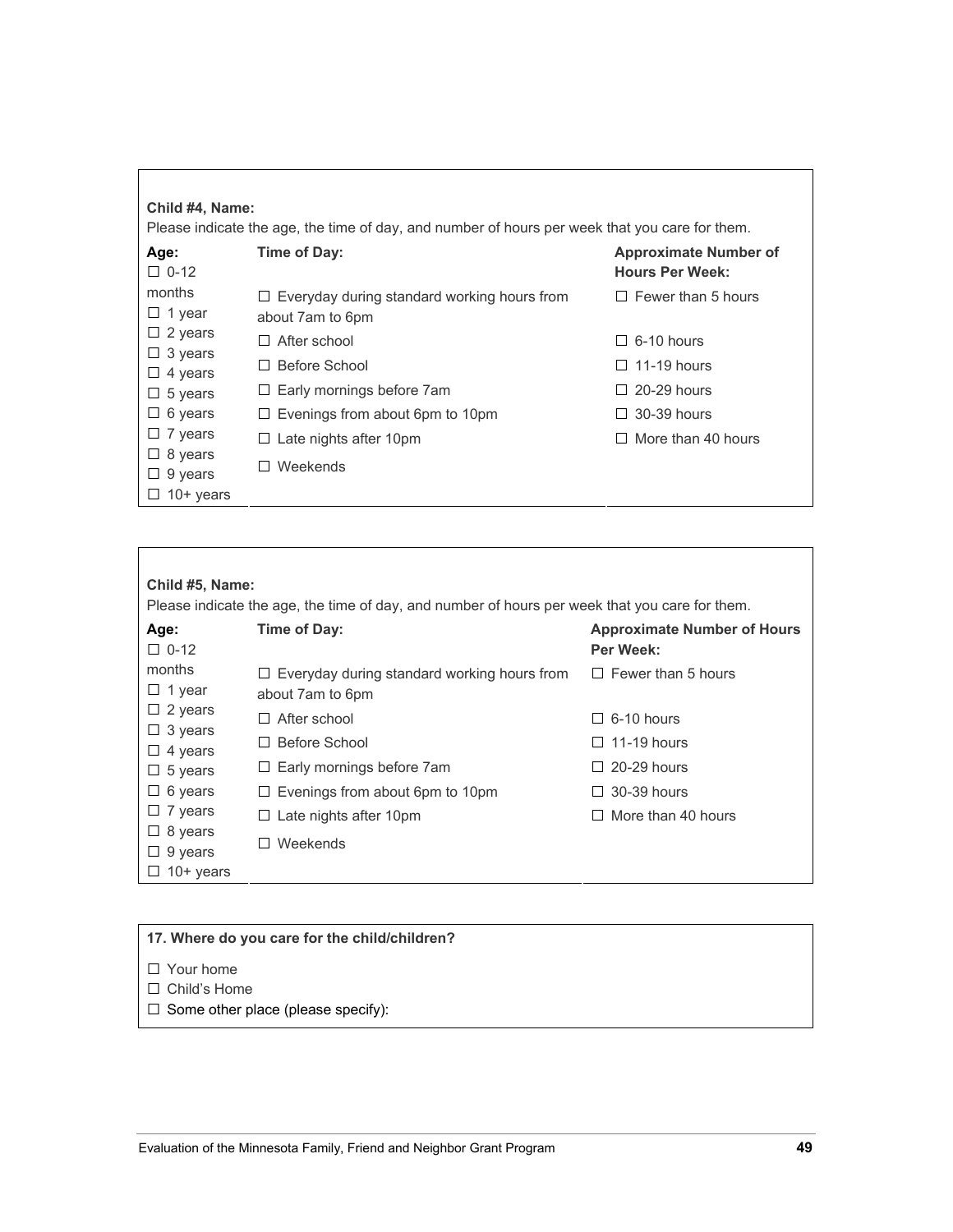| 18. What language do you mostly speak with the children you care for? |                               |  |  |  |
|-----------------------------------------------------------------------|-------------------------------|--|--|--|
| $\Box$ English                                                        | $\Box$ Hmong                  |  |  |  |
| $\Box$ Spanish                                                        | $\Box$ Other African          |  |  |  |
| $\Box$ Somali                                                         | $\Box$ Other American Indian  |  |  |  |
| □ Lao                                                                 | $\Box$ Other European         |  |  |  |
| Russian                                                               | Vietnamese<br>$\mathsf{L}$    |  |  |  |
| $\Box$ Ojibwe                                                         | Cambodian<br>П                |  |  |  |
| Dakota                                                                | $\Box$ Serbo/Croatian         |  |  |  |
| Arabic                                                                | $\Box$ American Sign Language |  |  |  |

### **Working with parent(s)**

| 19. What is your relationship to the child and family? Please check all that apply |
|------------------------------------------------------------------------------------|
| Grandparent/parent<br>$\Box$                                                       |
| Cousin                                                                             |
| Sibling                                                                            |
| $\Box$ Close Friend                                                                |
| $\Box$ Aunt                                                                        |
| Neighbor<br>□                                                                      |
| $\Box$ Uncle                                                                       |
| Other:                                                                             |
|                                                                                    |
|                                                                                    |

**20. About how often do you talk with the parent(s) about the child's growing and changing?** 

- **□** Occasionally
- **□** Almost everyday
- **□** 1 or 2 times a month
- **□** Don't know
- **□** 1 time a week

**21. Give an example of something you might talk about:** 

**22. How would you rate the quality of relationship between you and the parent?** 

- **□** Excellent
- **□** Not very good
- **□** Very good
- **□** Poor
- **□** Good
- **□** Prefer not to answer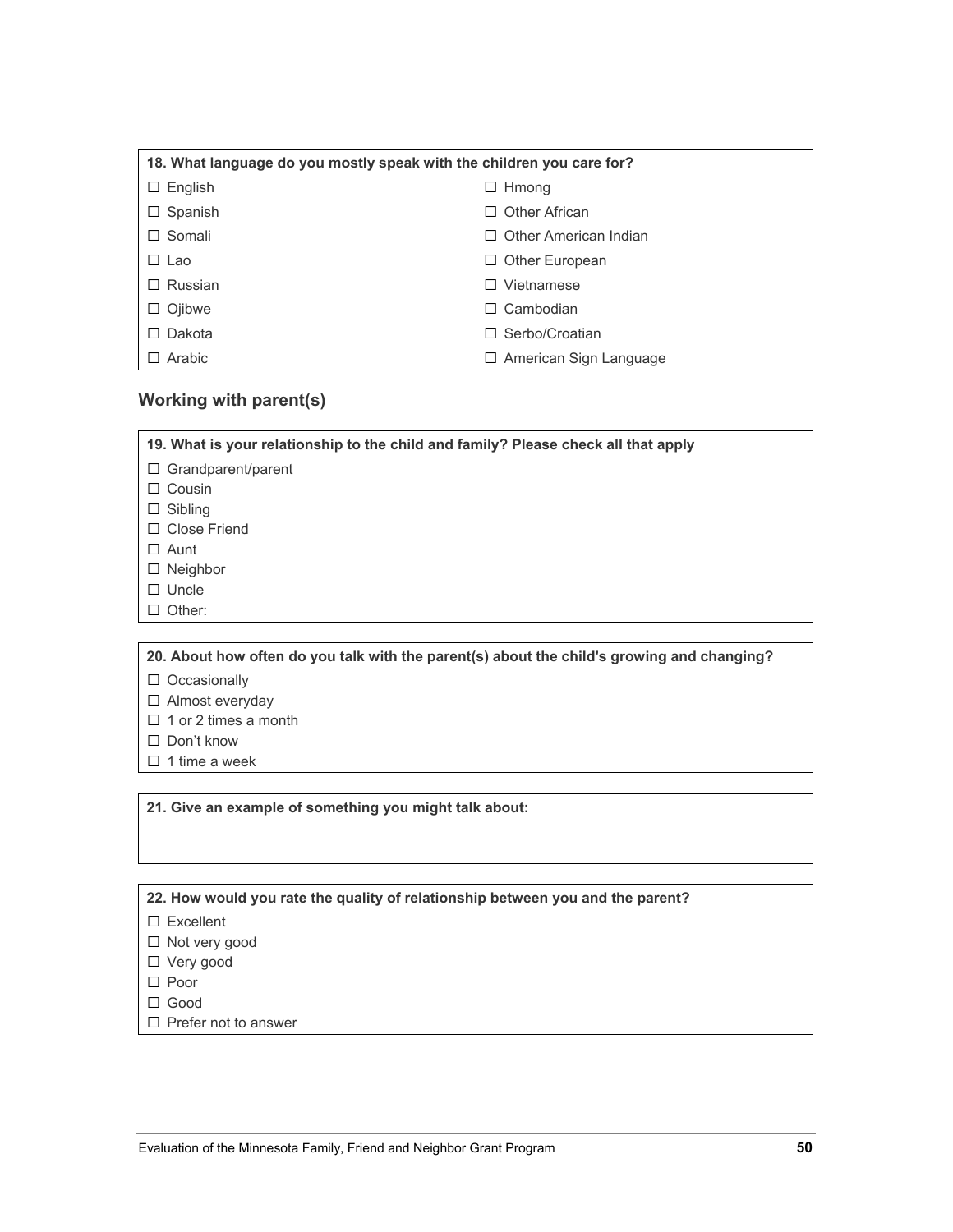### **23. Please check either agree or disagree for the following statements about your relationship with the parent(s).**

|                                                                                         | <b>Strongly</b><br>Agree | Agree | <b>Disagree</b> | <b>Strongly</b><br><b>Disagree</b> | <b>Not</b><br><b>Applicable</b> |
|-----------------------------------------------------------------------------------------|--------------------------|-------|-----------------|------------------------------------|---------------------------------|
| There is a match between my<br>child rearing values and those<br>of the child's family. | П                        | П     | П               | П                                  | П                               |
| We agree about the child's<br>schedule.                                                 | П                        | П     | П               | П                                  | П                               |
| We agree about the child's<br>discipline.                                               | П                        | П     | П               | П                                  | П                               |
| We agree about what the child<br>eats.                                                  | П                        | П     | П               | П                                  | П                               |
| We work together in order to<br>make sure the child's needs<br>are met.                 | П                        | П     | П               | П                                  | П                               |
| Sometimes I feel like the<br>child's parents take advantage<br>of me.                   | П                        | П     | П               | П                                  | П                               |
| We agree about the child's<br>learning needs.                                           | П                        |       | П               | П                                  |                                 |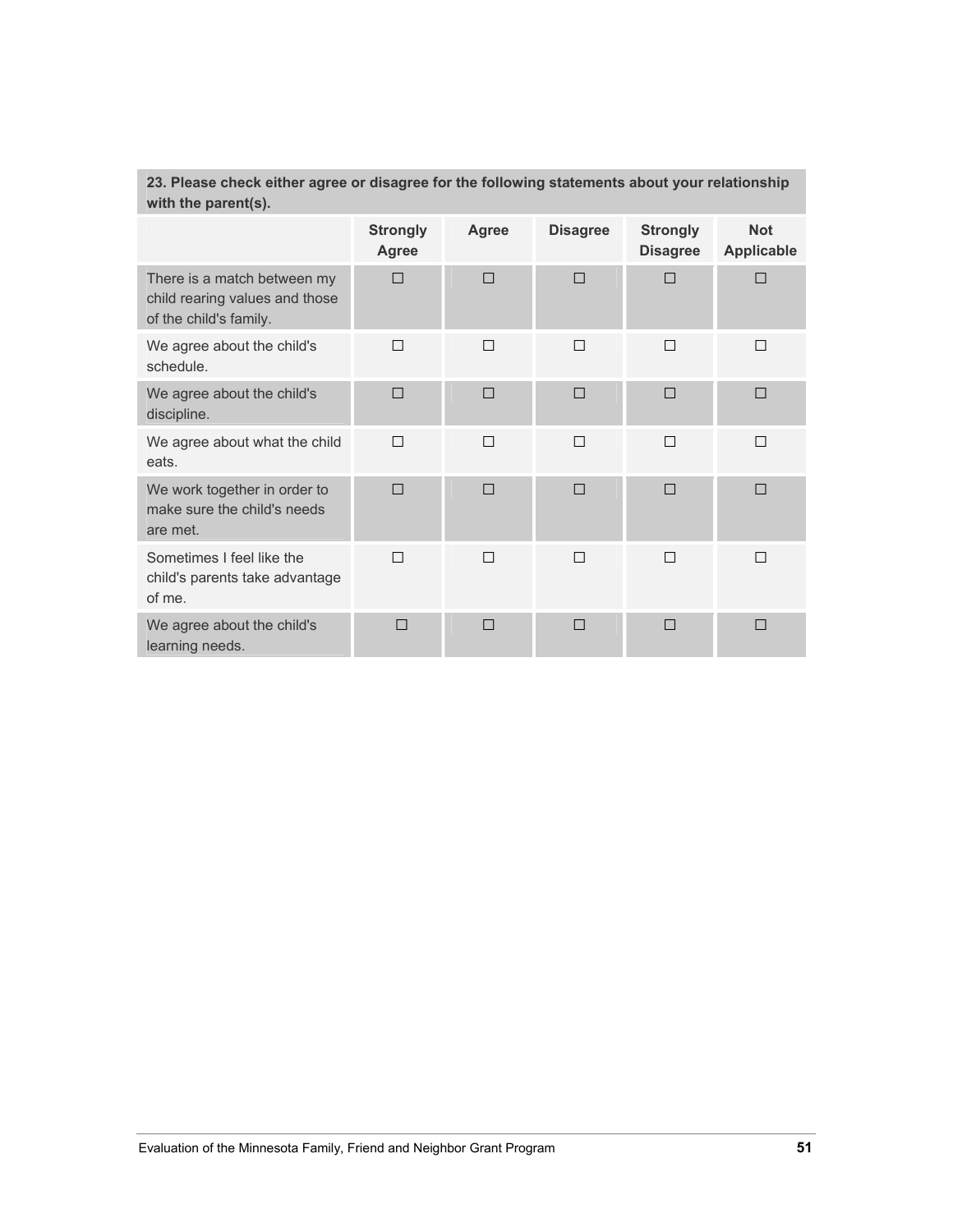**Caregiving Activities:** The following section is about the activities that you do during time with children.

**24. The following are activities that you might do on a day when you are caring for children. Using Never, Rarely, Sometimes, and Frequently, please indicate how often you do these activities.** 

|                                             | <b>Never</b> | <b>Rarely</b> | <b>Sometimes</b> | <b>Frequently</b> |
|---------------------------------------------|--------------|---------------|------------------|-------------------|
| Household chores (cleaning, laundry)        | □            | □             | □                | □                 |
| Meal preparation                            | $\Box$       | $\Box$        | $\Box$           | П                 |
| Walking in the neighborhood for<br>exercise | П            | П             | П                | П                 |
| Walking to the park                         | П            | П             | П                | П                 |
| Grocery shopping                            | П            | П             | П                | П                 |
| Other shopping                              | $\Box$       | □             | □                | □                 |
| Hobbies such as sewing, knitting            | □            | П             | П                | П                 |
| Meeting socially with friends               | $\Box$       | $\Box$        | $\Box$           | П                 |
| Attending events with my faith<br>community | $\Box$       | □             | $\Box$           | П                 |
| Playing games                               | $\Box$       | $\Box$        | П                | П                 |
| Watching TV                                 | $\Box$       | □             | П                | П                 |
| Reading stories                             | $\Box$       | $\Box$        | П                | П                 |
| Making crafts                               | $\Box$       | $\Box$        | $\Box$           | $\Box$            |
| Singing and/or listening to music           | $\Box$       | $\Box$        | $\Box$           | $\Box$            |
| Talking in a conversation with children     | П            | П             | П                | П                 |
| Other:                                      | $\Box$       | □             | □                | $\Box$            |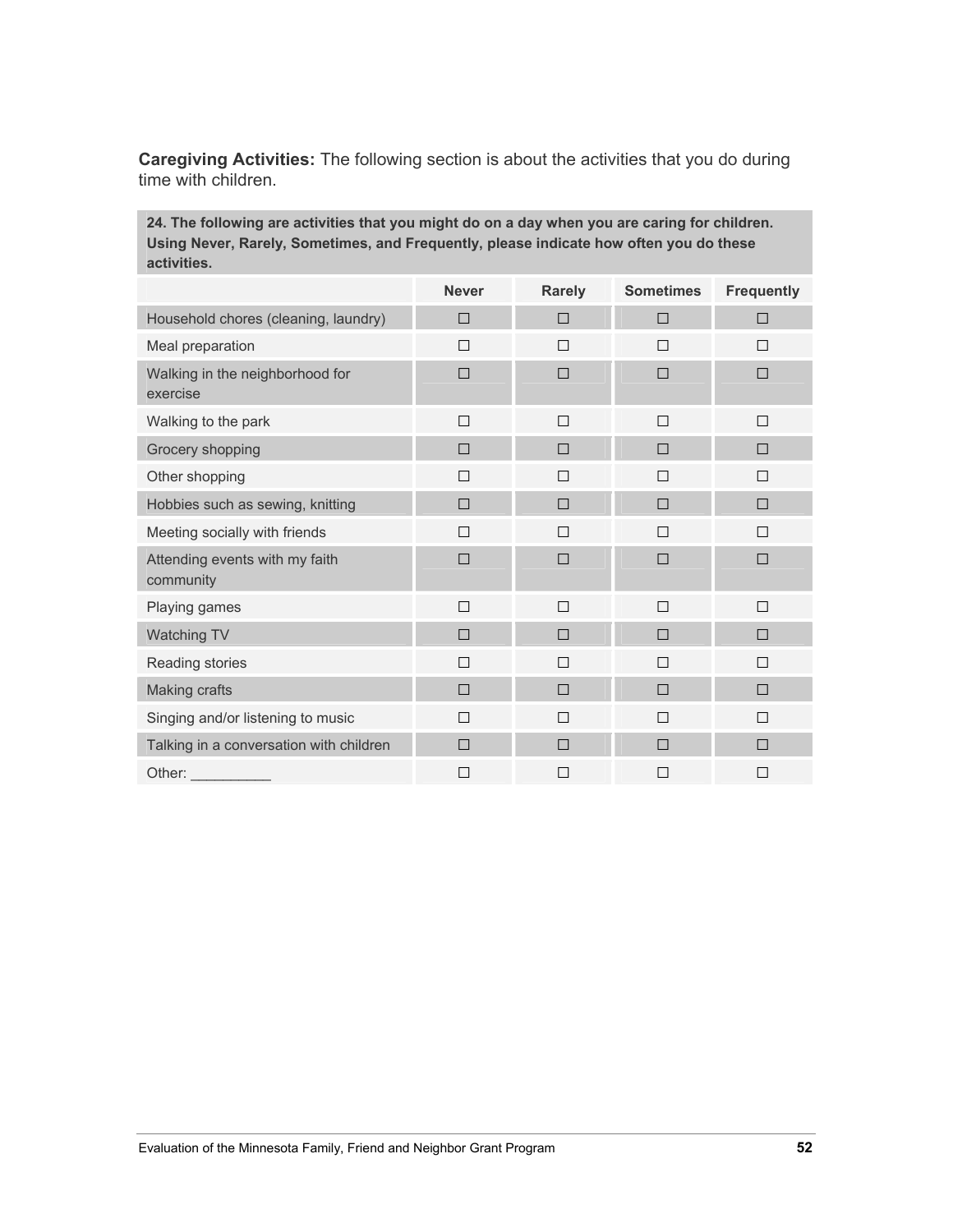#### **25. What do children play with and do at your house? (Check all that apply)**

- **□** Read books **□** Play dress up
- 
- **□** Play computer games **□** Complete puzzles
- 
- 
- 
- 
- 
- **□** Play board games **□** Build with blocks, lego, other materials
	-
- **□** Write **□** Watch educational DVD or video
- **□** Color **□** Watch entertaining DVD or video
- **□** Paint **□** Watch TV
- **□** Pretend activities **□** Play with alphabet letters
- **□** Other (please specify):

**26. For each of the following community resources, please indicate how often each one is part of your caregiving activities with children. Use Not at all, Once or twice a year, Every few months, Once a month, Twice a month, Once a week.** 

|                                                         | Not at all | Once or<br>twice a<br>year | <b>Every few</b><br>months | Once a<br>month | Twice a<br>month | Once a<br>week |
|---------------------------------------------------------|------------|----------------------------|----------------------------|-----------------|------------------|----------------|
| <b>Library Visits</b>                                   | $\Box$     | $\Box$                     | $\Box$                     | $\Box$          | $\Box$           | □              |
| <b>Bookmobile</b>                                       | П          | $\Box$                     | $\Box$                     | $\Box$          | $\Box$           | $\Box$         |
| Community<br>Center or park<br>and recreation<br>visits | П          | $\Box$                     | $\Box$                     | $\Box$          | $\Box$           | ш              |
| Religious<br>Activities                                 | П          | П                          | П                          | П               | П                | П              |
| <b>Cultural Activities</b>                              | □          | $\Box$                     | $\Box$                     | $\Box$          | $\Box$           | □              |

**27. The following are activities that adults can do with children. Using Never, Rarely, Sometimes, and Frequently, please indicate how often you do these activities.** 

| Social-Enfotional Development Activities.                                |              |               |                  |                   |  |
|--------------------------------------------------------------------------|--------------|---------------|------------------|-------------------|--|
|                                                                          | <b>Never</b> | <b>Rarely</b> | <b>Sometimes</b> | <b>Frequently</b> |  |
| Involve children in everyday routines<br>like cooking, cleaning, laundry |              |               |                  |                   |  |
| Take child to visit other adults (e.g.,<br>friends and relatives)        |              |               | $\Box$           |                   |  |
| Talk about what is right and wrong                                       |              |               | $\Box$           | П                 |  |
| Praise child for his/her                                                 |              |               |                  |                   |  |

*Social-Emotional Development Activities:*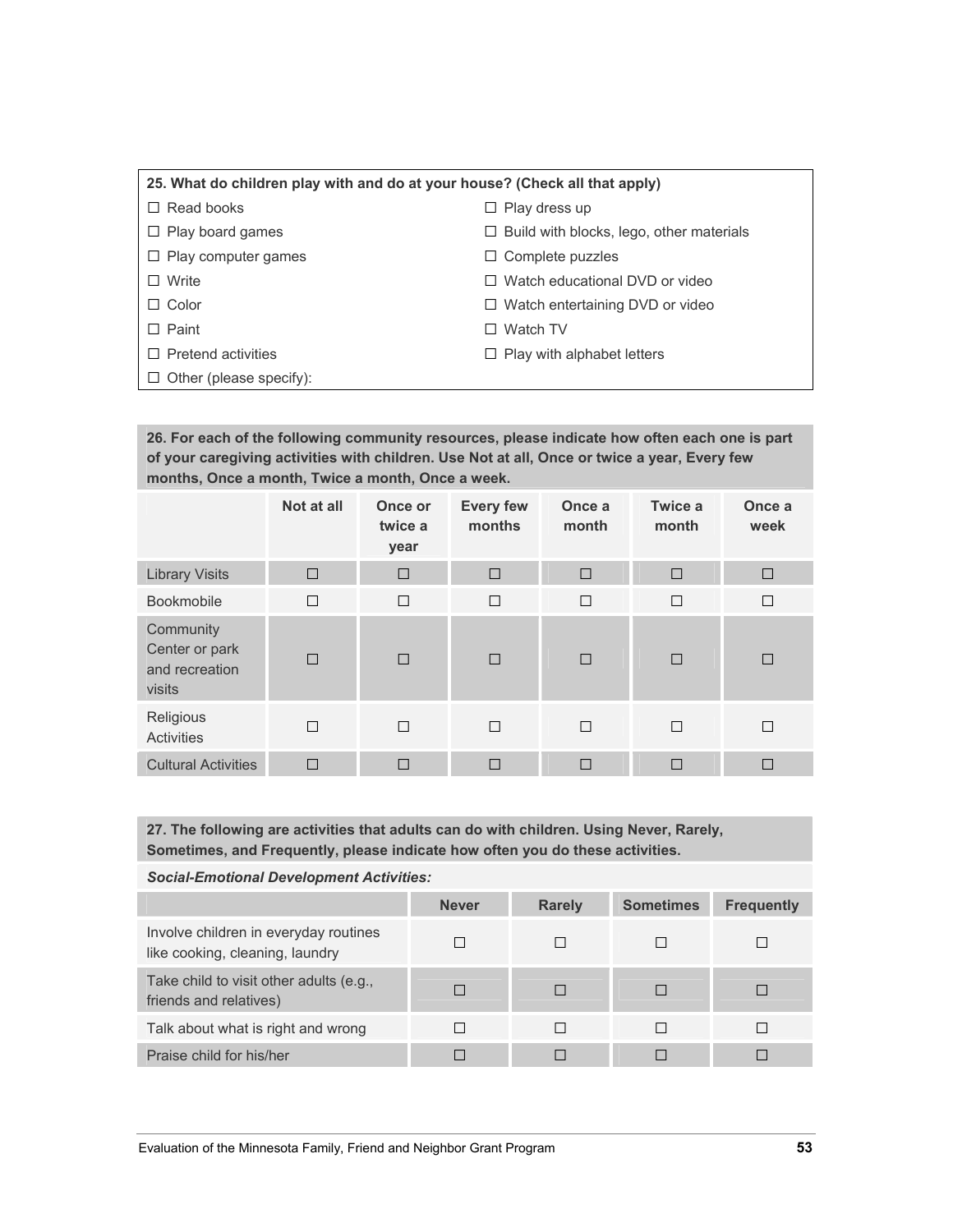| accomplishments     |  |  |
|---------------------|--|--|
| Play with the child |  |  |
| Teach basic manners |  |  |
|                     |  |  |

### **28. Activities continued**

*Learning and Creativity Development Activities:* 

|                                                                                                                     | <b>Never</b> | <b>Rarely</b> | <b>Sometimes</b> | <b>Frequently</b> |
|---------------------------------------------------------------------------------------------------------------------|--------------|---------------|------------------|-------------------|
| Work on educational and creative<br>activities (e.g., puzzles, drawing,<br>building something from directions)      |              | П             |                  |                   |
| Play finger games (patty cake, peek-a-<br>boo)                                                                      | П            | П             | П                |                   |
| Play pretend games (dress up, dolls,<br>role-playing)                                                               |              | П             |                  |                   |
| Provide crayons, pencils, and paper for<br>drawing and writing                                                      |              | П             |                  |                   |
| Take children to organized activities or<br>lessons (e.g., library story hour, athletic<br>activities, music class) |              | П             |                  |                   |

### **29. Activities continued**

### *Language and Literacy Development Activities:*

|                                                                         | <b>Never</b> | <b>Rarely</b> | <b>Sometime</b><br>S | <b>Frequently</b> |
|-------------------------------------------------------------------------|--------------|---------------|----------------------|-------------------|
| Tell stories to children                                                | П            | П             |                      |                   |
| Talk conversationally with children                                     | □            | $\Box$        | П                    | П                 |
| Practice language activities (e.g., recite<br>alphabet, teach names)    | П            | ш             |                      |                   |
| Read to child                                                           | $\Box$       | П             | П                    |                   |
| Play rhyming games (Twinkle, Twinkle Little<br>Star, Itsy Bitsy Spider) | П            |               |                      |                   |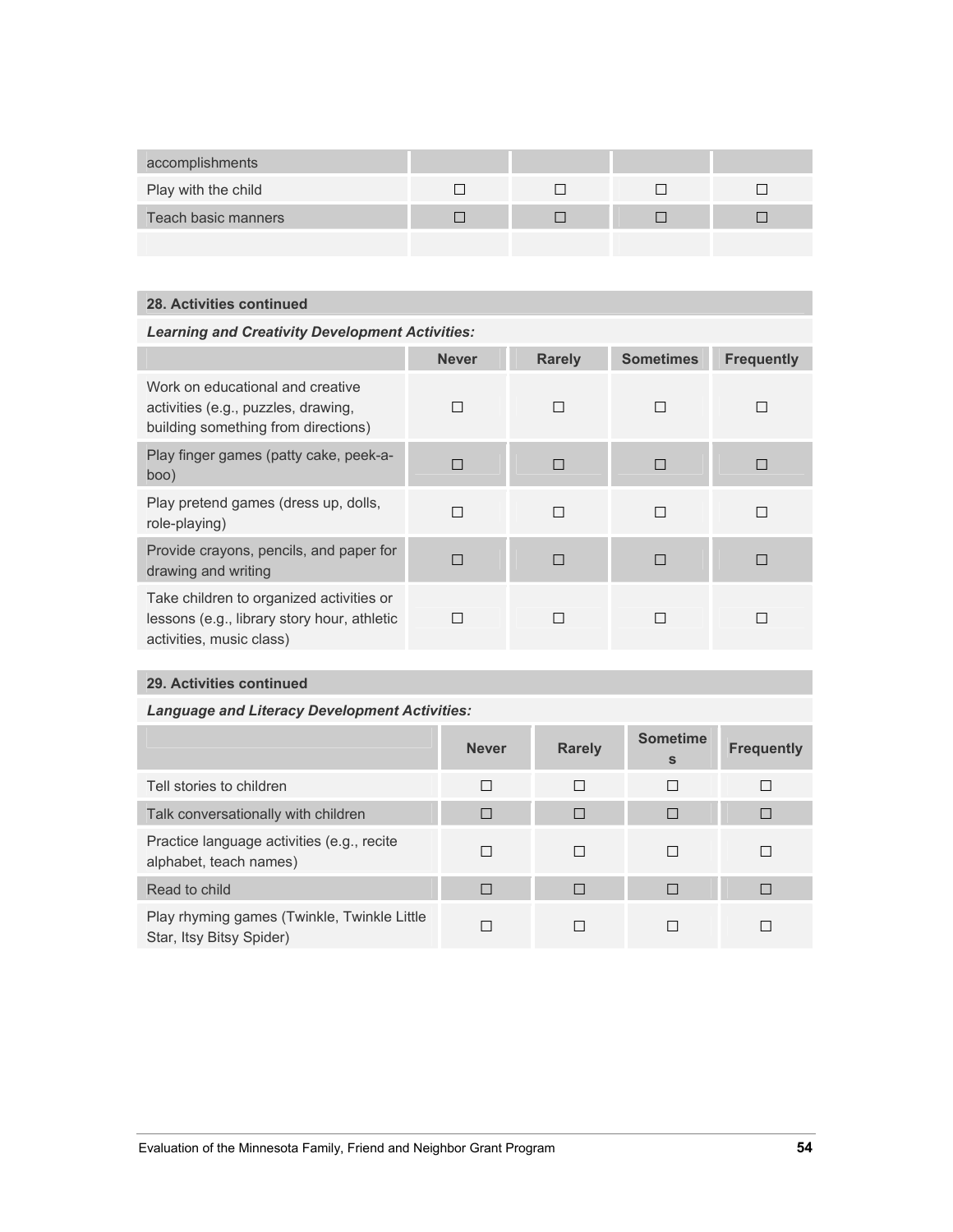#### **30. Activities continued**

| <b>Cognitive Development Activities:</b>                                                            |              |               |                  |                   |  |
|-----------------------------------------------------------------------------------------------------|--------------|---------------|------------------|-------------------|--|
|                                                                                                     | <b>Never</b> | <b>Rarely</b> | <b>Sometimes</b> | <b>Frequently</b> |  |
| Play counting games or do math<br>problems                                                          |              | П             | П                |                   |  |
| Name things for the child and provide<br>explanations                                               |              | П             | П                |                   |  |
| Watch child-oriented TV and videos                                                                  | $\Box$       | П             | П                | П                 |  |
| Teach about family and community                                                                    |              | П             | П                |                   |  |
| Teach the child about his/her heritage<br>through stories, celebrations, books,<br>cultural rituals |              | П             | П                |                   |  |
| Give child simple tasks to do (clean up<br>toys, get something, make a card)                        |              | П             | П                |                   |  |
| Learn about nature (watching bugs)                                                                  |              | П             | П                | П                 |  |
| Give child simple tasks to do (clean up<br>toys, get something, make a card)                        |              | П             | П                |                   |  |

### **Final Questions about Your Participation**

- **33. Please indicate the project with which you participated.**
- **□** Neighborhood House (Includes Resources for Children, Prevent Child Abuse Minnesota, and the MN Children's Museum)
- **□** Early Childhood Resource and Training Center (ECRTC)
- **□** Thorson Memorial Library and West Central Schools (WCA)
- **□** Hennepin County Library Foundation
- **□** White Earth
- **□** Northland Foundation Duluth
- **□** Northland Foundation Hermantown & Proctor
- **□** Northland Foundation Lake Superior School District
- **□** Northland Foundation Carlton County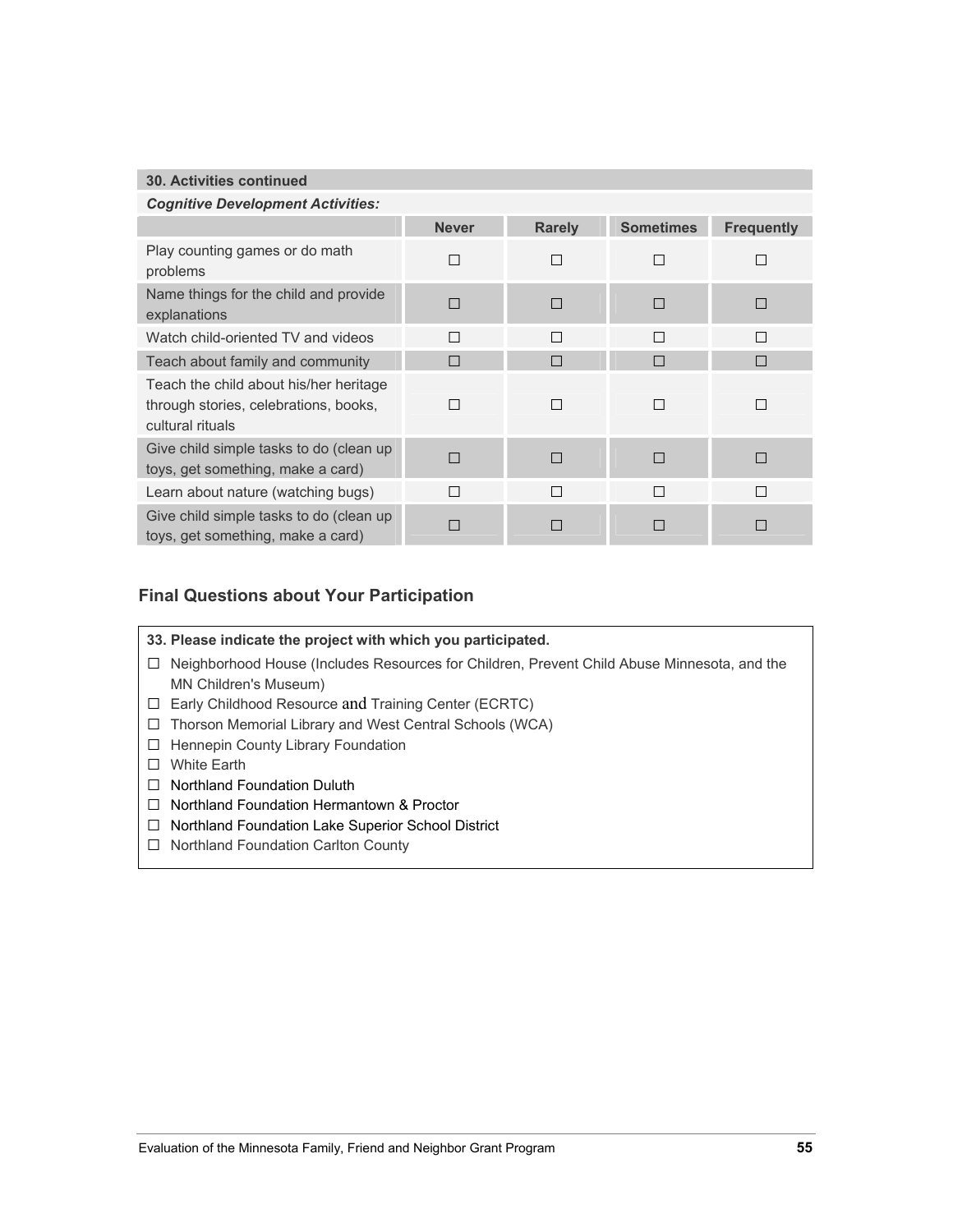#### **34. Please estimate how much you participated using Very Often, Often, Sometimes, Rarely, and Cannot Say**

**□** Very Often

**□** Rarely

**□** Often

**□** Cannot Say

**□** Sometimes

#### **What type of activity is most helpful to you?**

**□** Home visits

**□** Group activities as a central location

**Thank You:** Thank you for taking your time to help us better understand people who give care to friends', families' and neighbors' children.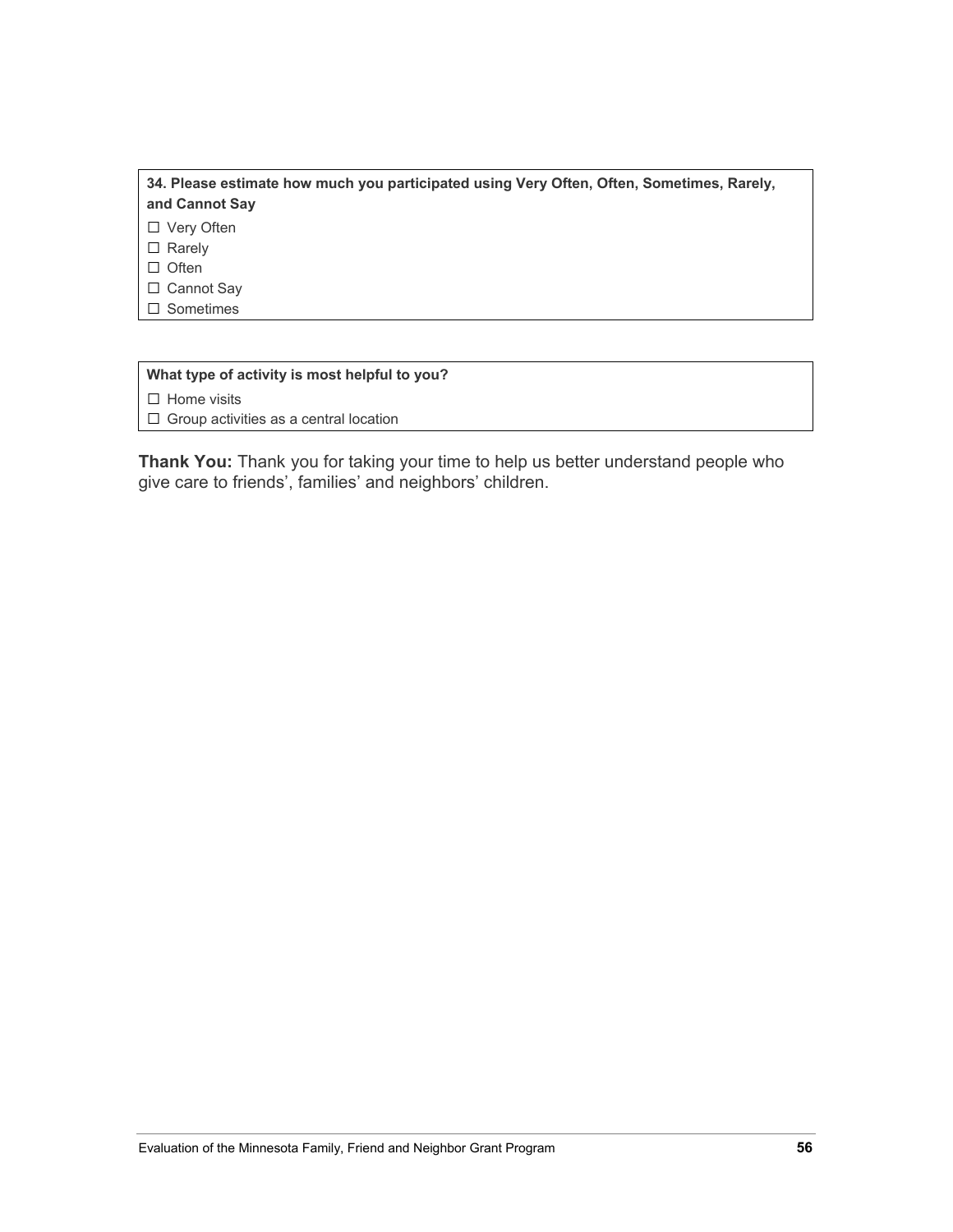# **Appendix F: Program Descriptions**

### **Northland Foundation:**

### **Northland Family, Friend and Neighbor Child Care Provider Outreach and Support Initiative**

**Project Director(s):** Zane Bail and Lynn Haglin

**Location**: Northeastern Minnesota

**Project Partners (if any):** Carlton County Prenatal/Early Childhood Coalition, Duluth Public Schools Early Childhood Family Education, Lake Superior School District, and Hermantown and Proctor Early Childhood Programs

**Numbers of adults and children who participated:** Approximately 120 (age birth to 5) children and 600 child care providers (across four project sites).

### **Project Activities Summary:**

- Held four Northland Alliance work sessions with representatives from 10 partner organizations
- Held three joint trainings (FFN provider training on infant and early childhood mental health, early literacy, and strategies for dealing with challenging behaviors, Raising Media Wise Kids training with Erin Walsh, presentation of the Northland FFN Alliance to 150 school and community representatives)
- Distributed infant and toddler parent/caregiver tip cards
- Held 29 Play and Learn Special Events (focused on first aid certification; CPR certification; children and challenging behaviors; large motor activities; summer safety; literacy "make & takes"; outdoor field trips; and gardening and nutrition)
- Completed 75 home visits with 52 FFN Child Care Providers and 105 young children.

| <b>Project Personnel:</b>            |                                                                                                          |                                                                                                                                                                                                                                                                                 |
|--------------------------------------|----------------------------------------------------------------------------------------------------------|---------------------------------------------------------------------------------------------------------------------------------------------------------------------------------------------------------------------------------------------------------------------------------|
| Organization                         | <b>Coordination Team Members</b>                                                                         | <b>Primary Roles/Responsibilities</b>                                                                                                                                                                                                                                           |
| Northland<br>Foundation <sup>1</sup> | Lynn Haglin, vice-president/KIDS<br>PLUS director (team leader)<br>Zane Bail, director, special projects | Provide overall project management<br>and fiscal responsibility for the<br>Alliance, including coordination of<br>monthly work sessions, overseeing<br>evaluation, coordination of joint<br>trainings and material development,<br>and management of Innovative<br>Concept Fund |
| <b>Direct Partners</b>               |                                                                                                          |                                                                                                                                                                                                                                                                                 |
| Duluth Public<br>Schools Early       | Robin McClelland, Early Childhood<br>Family Education (ECFE) specialist                                  | Coordinate Duluth FFN child care<br>provider efforts (subcontractor).                                                                                                                                                                                                           |

### **Project Personnel:**

l

<sup>&</sup>lt;sup>1</sup> Northland Foundation Project Team includes additional support from two Program Associates, Shari McCorison and Jan Amys; Chief Financial Officer, Heather Brouse; and Administrative Assistant, Suzanne Rauvola.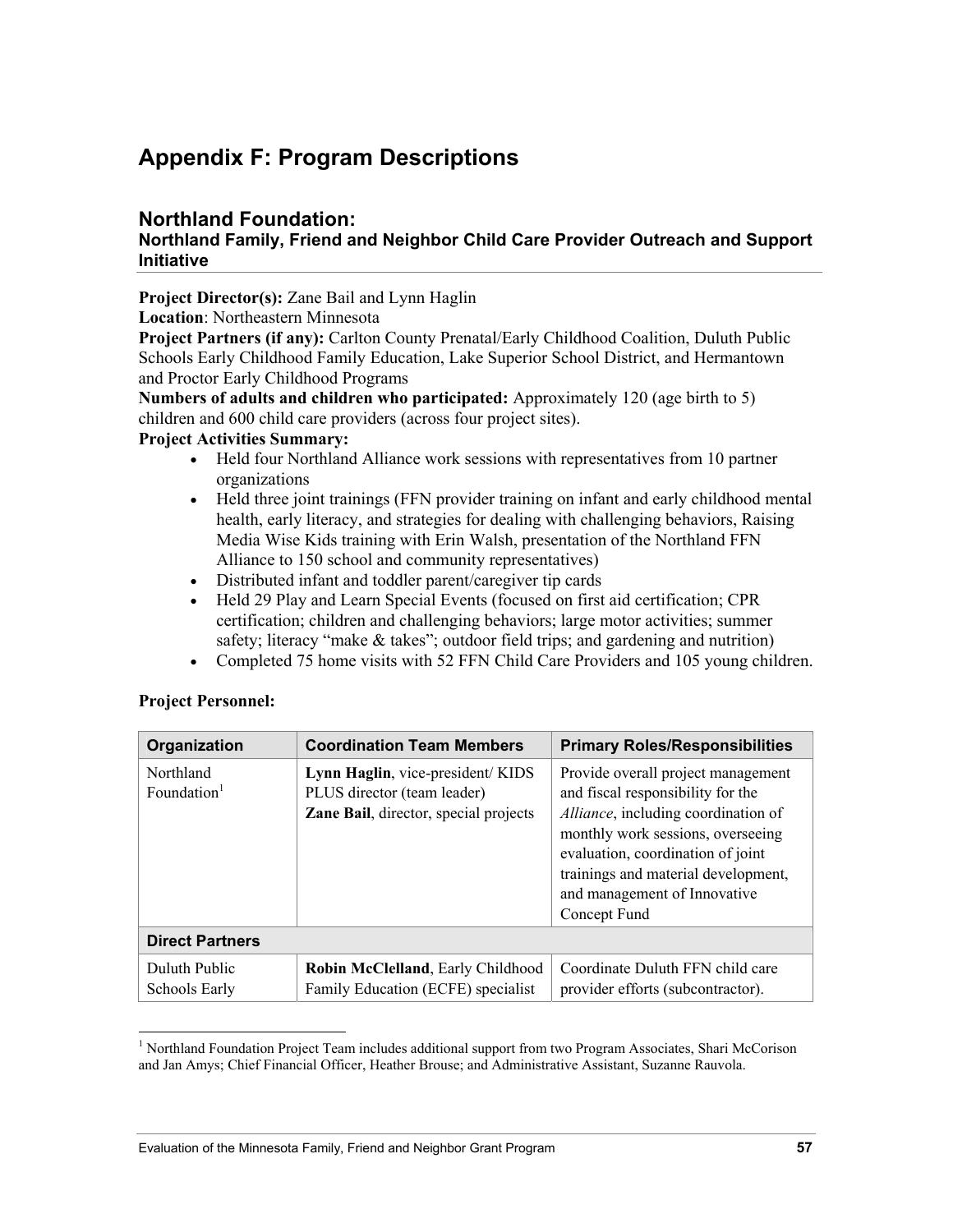| Organization                                                                     | <b>Coordination Team Members</b>                                                                                                                                                    | <b>Primary Roles/Responsibilities</b>                                                                                                                                          |
|----------------------------------------------------------------------------------|-------------------------------------------------------------------------------------------------------------------------------------------------------------------------------------|--------------------------------------------------------------------------------------------------------------------------------------------------------------------------------|
| Childhood Programs:<br>ECFE, Head Start,<br>and School Readiness                 | Marilyn Larson, supervisor, Early<br>Childhood Programs                                                                                                                             |                                                                                                                                                                                |
| <b>Carlton County</b><br>Prenatal/Early<br>Childhood Initiative                  | Mary Lindgren <sup>1</sup> , coordinator,<br>Carlton County. Parental/Early<br>Childhood Coalition                                                                                  | Coordinate Carlton County FFN child<br>care provider efforts (subcontractor)                                                                                                   |
| Hermantown and<br>Proctor Early<br>Childhood Programs                            | Cindy Ryan <sup>2</sup> , coordinator,<br>Hermantown-Proctor Early<br>Childhood Programs<br>Lori Fichtner, coordinator,<br>Hermantown-Proctor Early<br>Childhood Coalition          | Coordinate Hermantown and Proctor<br>FFN child care provider efforts<br>(subcontractor)                                                                                        |
| Lake Superior School<br>District                                                 | Chris Olafson, director, community<br>education/coordinator, Two Harbors<br>Early Childhood<br>Kim Lenski, ECFE<br>coordinator/coordinator, Silver Bay<br>Early Childhood Coalition | Coordinate Lake Superior FFN child<br>care provider efforts (subcontractor)                                                                                                    |
| <b>Other Northland FFN Alliance Partners</b>                                     |                                                                                                                                                                                     |                                                                                                                                                                                |
| <b>Child Care Resource</b><br>& Referral – Region $3$                            | Julie Fredrickson, coordinator                                                                                                                                                      | Play key role in identifying,<br>assessing, and supporting FFN<br>caregivers through Alliance and<br><b>CCR&amp;R</b> efforts                                                  |
| Duluth Public Library                                                            | Judith Sheriff, Youth Services<br>coordinator                                                                                                                                       | Support outreach to FFN caregivers<br>through library initiatives, including<br>materials, training, early literacy<br>expertise, etc.                                         |
| Arrowhead Library<br>System                                                      | Rebecca Patton, Public Library<br>consultant                                                                                                                                        | Support outreach to FFN caregivers<br>through public libraries in<br>participating sites and coordination of<br>bookmobile outreach support for<br>material for FFN caregivers |
| United Way of<br>Greater Duluth and<br>network affiliates<br>serving Carlton and | Therese Scherrer, director,<br><b>Community Initiatives</b>                                                                                                                         | Provide connections to well<br>developed relationships with<br>employers and nonprofit partners; and<br>support material distribution and                                      |

<sup>&</sup>lt;sup>1</sup> Please note, Mary Lindgren retired in June 2009. Julie Duesler is the coordinator for Early Childhood Programs in Barnum and Moose Lake, located in Carlton County, and is serving as the key contact for the Carlton County FFN partner site.<br><sup>2</sup> Please note, Cindy Ryan left her position in June 2009 for another position at the University of Minnesota. Lucy

Carlson is the new coordinator for the Hermantown-Proctor Early Childhood Program.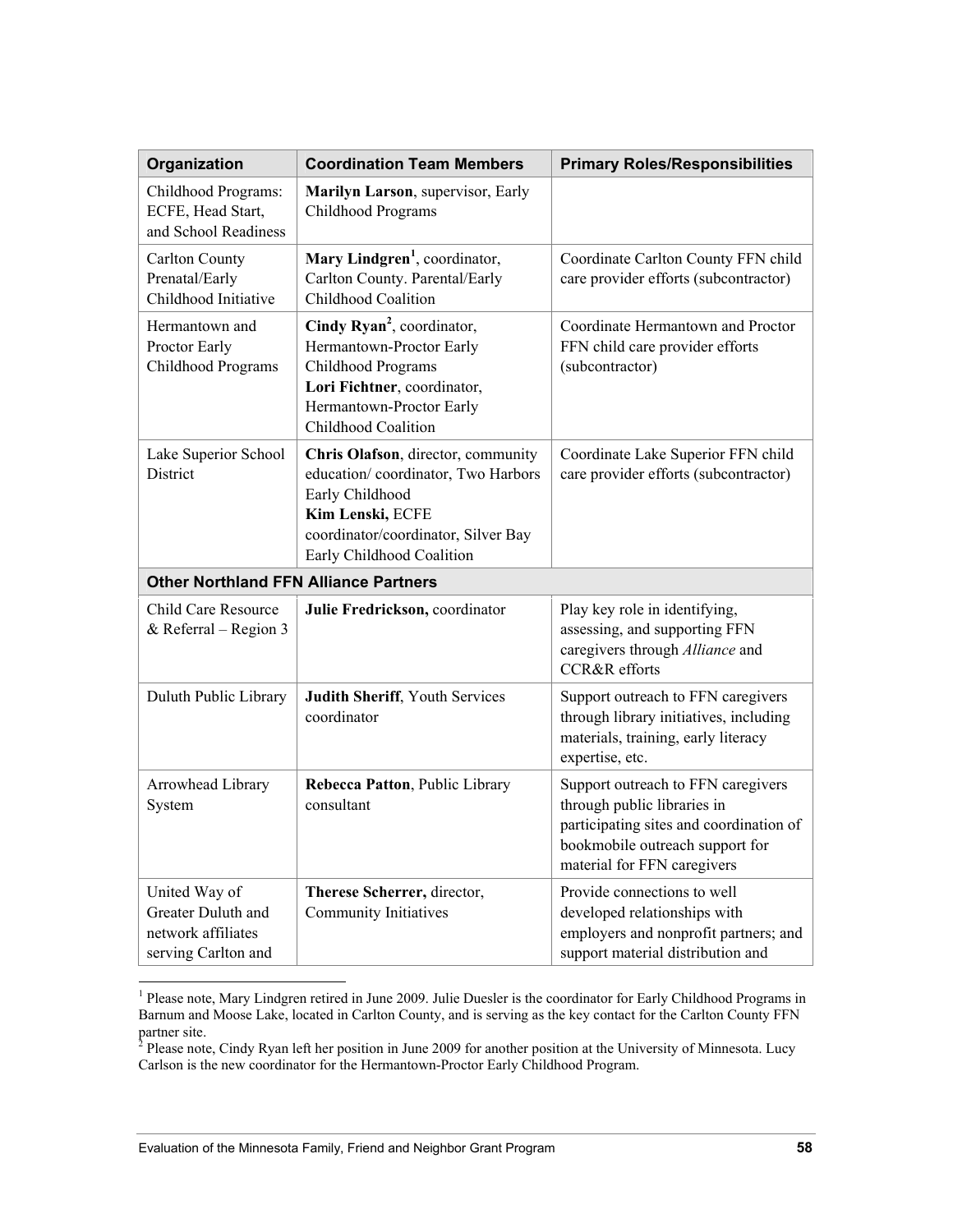| Organization                      | <b>Coordination Team Members</b>                                          | <b>Primary Roles/Responsibilities</b>                                                                                           |
|-----------------------------------|---------------------------------------------------------------------------|---------------------------------------------------------------------------------------------------------------------------------|
| Lake Counties                     |                                                                           | public outreach                                                                                                                 |
| Arrowhead Area<br>Agency on Aging | Cindy Conkins, senior planner                                             | Provide information, resources, and<br>support to build connections with<br>grandparents raising or caring for<br>grandchildren |
| University of<br>Minnesota Duluth | Molly Minkkinen, Ph.D., associate<br>professor of Early Childhood Studies | Provide local program evaluation<br>consultation                                                                                |

| Project Activities: The Northland Foundation had five intended activities that they would complete<br>under this grant.                                                                                                          |                                                                                                                                                                                                                                                                                                                                                                                                                                                                                                                                                                                                                                                                                       |  |
|----------------------------------------------------------------------------------------------------------------------------------------------------------------------------------------------------------------------------------|---------------------------------------------------------------------------------------------------------------------------------------------------------------------------------------------------------------------------------------------------------------------------------------------------------------------------------------------------------------------------------------------------------------------------------------------------------------------------------------------------------------------------------------------------------------------------------------------------------------------------------------------------------------------------------------|--|
| 1. The first intended<br>activity included designing<br>and conducting a regional<br>FFN provider outreach<br>assessment to learn about<br>FFN provider needs in                                                                 | Northland Foundation designed and conducted the regional FFN provider<br>outreach assessment in the first six months of the grant. The Northland<br>Foundation worked with their Alliance Partners to design two surveys -<br>one for parents and one for FFN providers. They also designed a focus<br>group protocol and facilitators' guide.                                                                                                                                                                                                                                                                                                                                        |  |
| relation to caring for<br>young children.                                                                                                                                                                                        | These assessment tools were then provided to each of the partner sites,<br>who then worked with local community organizations to administer<br>them. They were able to hold nine focus groups with 41 FFN providers,<br>and received 196 parent surveys and 61 FFN provider surveys.                                                                                                                                                                                                                                                                                                                                                                                                  |  |
|                                                                                                                                                                                                                                  | The Foundation found that the needs of parents versus providers were<br>very similar, with providers indicating a need for training and<br>information on safety, child development, early literacy, activities for<br>young children, and strategies for dealing with challenging behaviors in<br>youth. Parents requested information and training on safety, reading,<br>activities for young children, and strategies for dealing with challenging<br>behaviors in youth. Another interesting finding from the assessment was<br>that 80 percent of FFN providers are related to children in their care, with<br>the majority (parents indicating 75 percent) being grandparents. |  |
| 2. The second intended<br>activity was to complete<br>home visits, hold Play and<br>Learn sessions, and hold<br>training sessions for FFN<br>providers using targeted<br>outreach. These activities<br>were set to take place in | Each of the four partner sites completed a variety of activities ranging<br>from home visits to Play and Learn sessions. A typical Play and Learn<br>session included:<br>Approximately 30 minutes of adult and child activity/play time<br>$\bullet$<br>Circle time, including finger plays, stories, and songs<br>٠<br>Separation of children and providers<br>$\bullet$<br>Snack for children followed by more play time.<br>$\bullet$                                                                                                                                                                                                                                             |  |
| the four FFN partner sites:<br>Carlton County, Duluth,<br>Hermantown-Proctor, and                                                                                                                                                | During the separation time, providers had the opportunity to network,<br>receive information about a variety of topics, and address any concerns<br>or questions they had.                                                                                                                                                                                                                                                                                                                                                                                                                                                                                                            |  |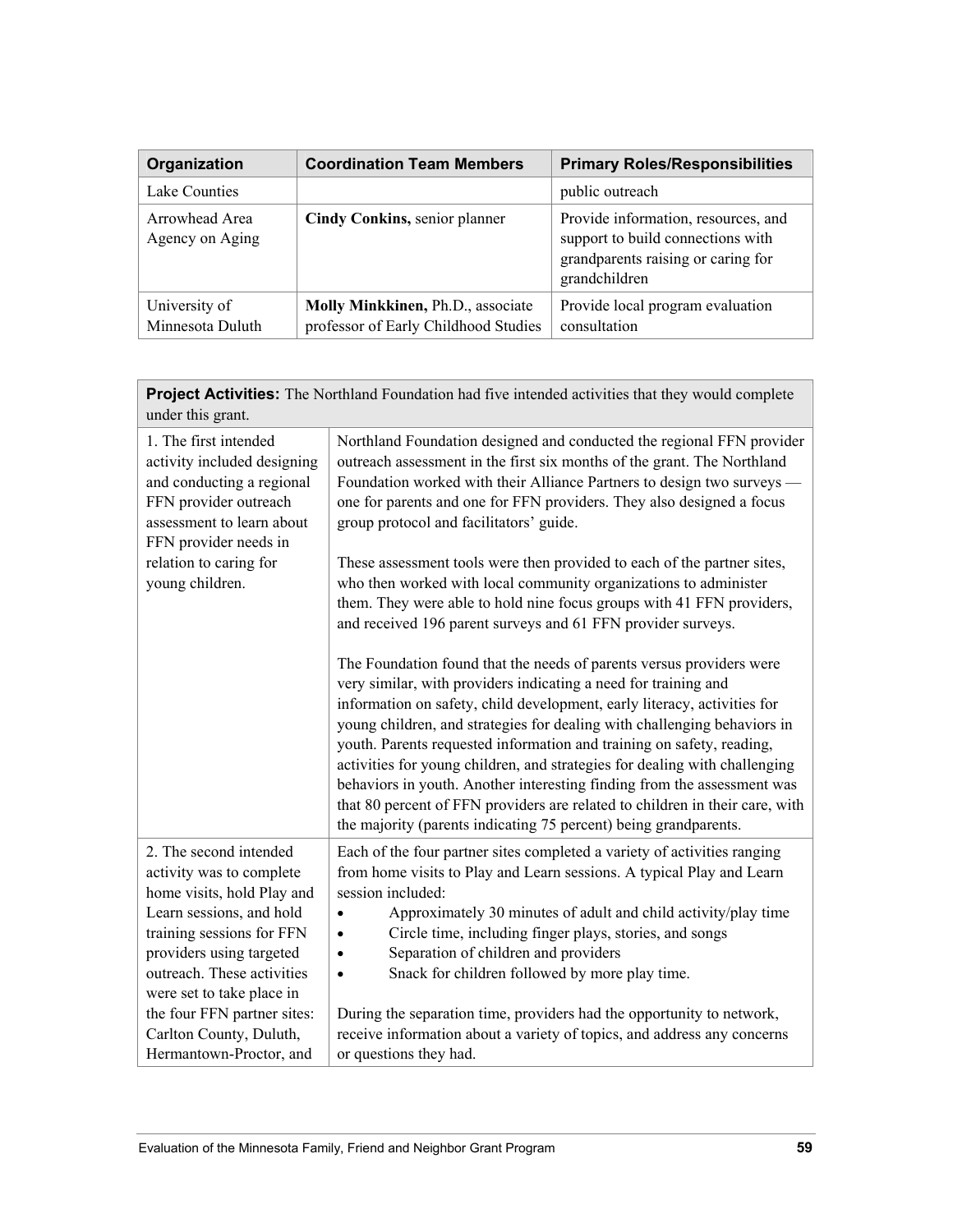| under this grant. |                                                                                                                                                                                                                                                                                                                                                                                                                                                                                                                                                                                                                                                                                                                                                                                                                  |
|-------------------|------------------------------------------------------------------------------------------------------------------------------------------------------------------------------------------------------------------------------------------------------------------------------------------------------------------------------------------------------------------------------------------------------------------------------------------------------------------------------------------------------------------------------------------------------------------------------------------------------------------------------------------------------------------------------------------------------------------------------------------------------------------------------------------------------------------|
| Lake County.      | Carlton County developed curriculum and materials that were provided<br>to FFN providers through home visits and Play and Learn sessions. They<br>held six Play and Learn sessions that had 54 FFN providers and 79<br>young children attending. Additionally, they completed 28 home visits<br>with 28 FFN providers and 60 young children.                                                                                                                                                                                                                                                                                                                                                                                                                                                                     |
|                   | Duluth hired a staff person for this project who worked on both outreach<br>and early childhood education. With this new staffing, they were able to<br>create an events calendar, assess and select a curriculum, and hire two<br>new staff (educational assistant and parent educator). With this new FFN<br>team, they were able to reach a large number of FFN providers and<br>children. They created home visit kits which included a variety of<br>educational information, and distributed them at 62 home visits with 26<br>FFN providers and 54 young children. They also held 16 special events<br>over the timeframe of this grant, seven in the last year alone. The events<br>were popular and drew 66 FFN providers and 66 young children and<br>featured many topics, such as CPR and nutrition. |
|                   | Hermantown-Proctor completed two home visits this year, with two<br>different FFN providers and six children. They also held six Play and<br>Learn sessions where they provided learning activities on topics ranging<br>from literacy to sign language information. Providers left the sessions<br>with books and resources to use in their day-to-day work. Additionally,<br>they created literacy kits that were distributed through both home visits<br>and Play and Learn sessions.                                                                                                                                                                                                                                                                                                                         |
|                   | Lake County created three different educational kits, which were<br>designed to illustrate how children learn through play. The kits included<br>a variety of activities ranging from activities that encourage science<br>exploration to activities that build fine motor skills. The kits were<br>provided to five different FFN providers (15 total kits) at home visits.<br>Additionally, home visits were facilitated by a parent educator. Lake<br>County also held three Dinosaur Day events, which were fun, kick-off<br>activities to increase awareness for the FFN activities. They also held 10<br>Play and Learn sessions with 21 FFN providers and 40 young children<br>attending.                                                                                                                 |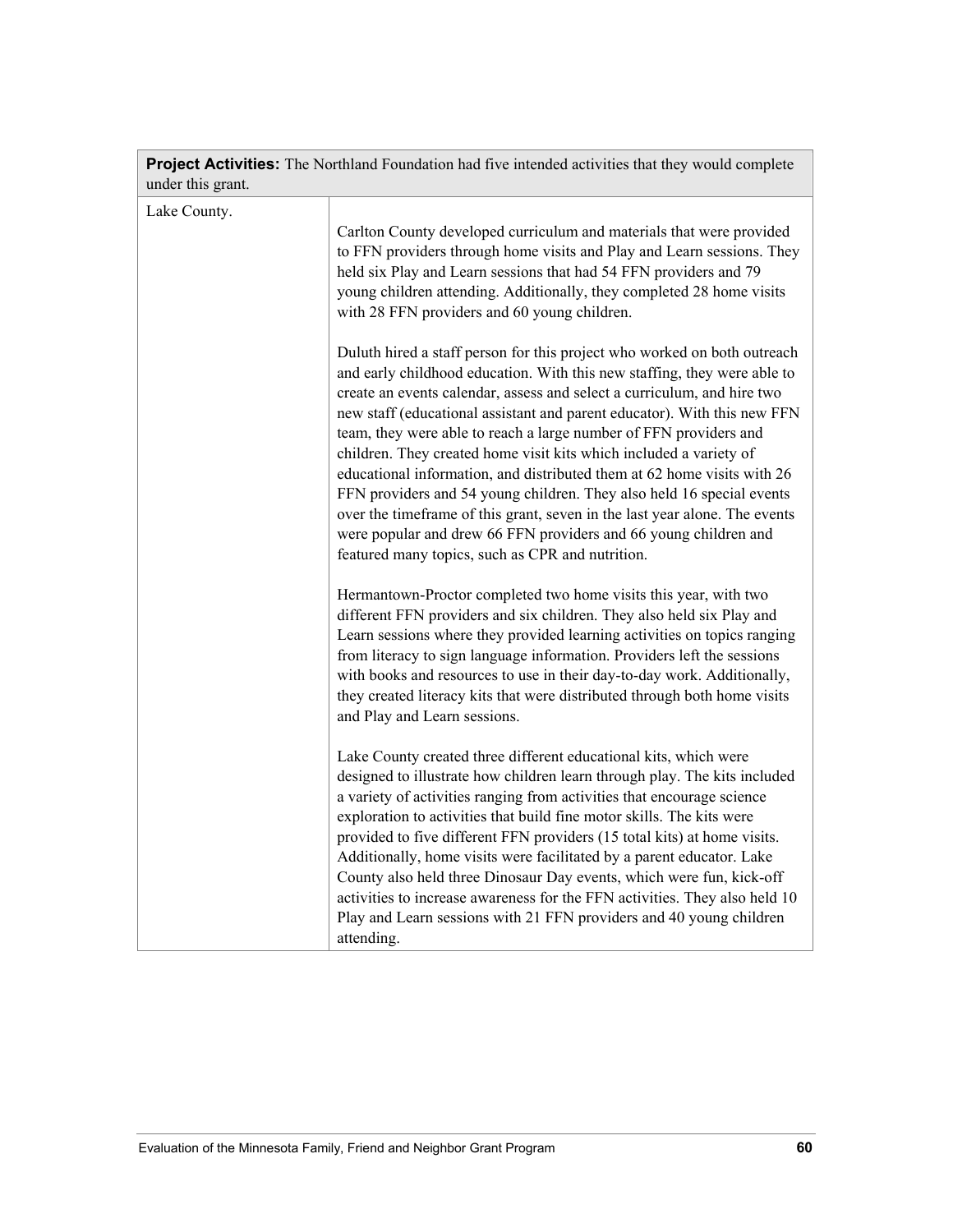|                   | <b>Project Activities:</b> The Northland Foundation had five intended activities that they would complete |  |
|-------------------|-----------------------------------------------------------------------------------------------------------|--|
| under this grant. |                                                                                                           |  |

| 3. The Northland<br>Foundation's third activity<br>was to create a learning<br>community among the<br>Northland Alliance<br>partners. The Northland<br>Alliance includes a range<br>of organizations from the<br>region, such as Arrowhead<br>Library System and United<br>Way of Greater Duluth. | Northland Foundation has made significant progress in creating a<br>learning community among the Northland Alliance partners.<br>The Northland Alliance has held four work sessions to develop a<br>strategy to achieve this goal. The work sessions included representatives<br>from 10 partner organizations.         |
|---------------------------------------------------------------------------------------------------------------------------------------------------------------------------------------------------------------------------------------------------------------------------------------------------|-------------------------------------------------------------------------------------------------------------------------------------------------------------------------------------------------------------------------------------------------------------------------------------------------------------------------|
| 4. Northland Foundation's<br>fourth activity was to<br>partner with the Northland                                                                                                                                                                                                                 | The Foundation, working with Alliance partners, developed several joint<br>trainings to enhance the capacity of FFN providers.                                                                                                                                                                                          |
| Alliance to hold joint<br>trainings, develop<br>materials for FFN<br>providers, and embark on a<br>regional FFN provider                                                                                                                                                                          | A regional FFN provider appreciation and training event was developed.<br>It was attended by 30 FFN providers and included training focused on<br>infant and early childhood mental health, early literacy, and strategies for<br>dealing with challenging behaviors.                                                   |
| public awareness<br>campaign.                                                                                                                                                                                                                                                                     | Additionally, they held a Raising Media Wise Kids training, and<br>developed a presentation about the Alliance that was delivered to 150<br>school and community representatives.                                                                                                                                       |
|                                                                                                                                                                                                                                                                                                   | Finally, they jointly created infant and toddler parent/provider tips cards<br>that were distributed.                                                                                                                                                                                                                   |
| 5. Northland Alliance's<br>fifth activity was to create<br>an Innovative Concepts<br>Fund that would make<br>grants to enhance the<br>capacity of FFN providers<br>to support the healthy<br>development, early<br>literacy, and school                                                           | Northland Foundation created the Innovative Concepts Fund, including<br>creating an application and fund guidelines. They moved forward with<br>awarding funding for their first grantees, which included supporting FFN<br>providers to attend trainings and funding home visit binders for the four<br>partner sites. |
| readiness of young<br>children.                                                                                                                                                                                                                                                                   |                                                                                                                                                                                                                                                                                                                         |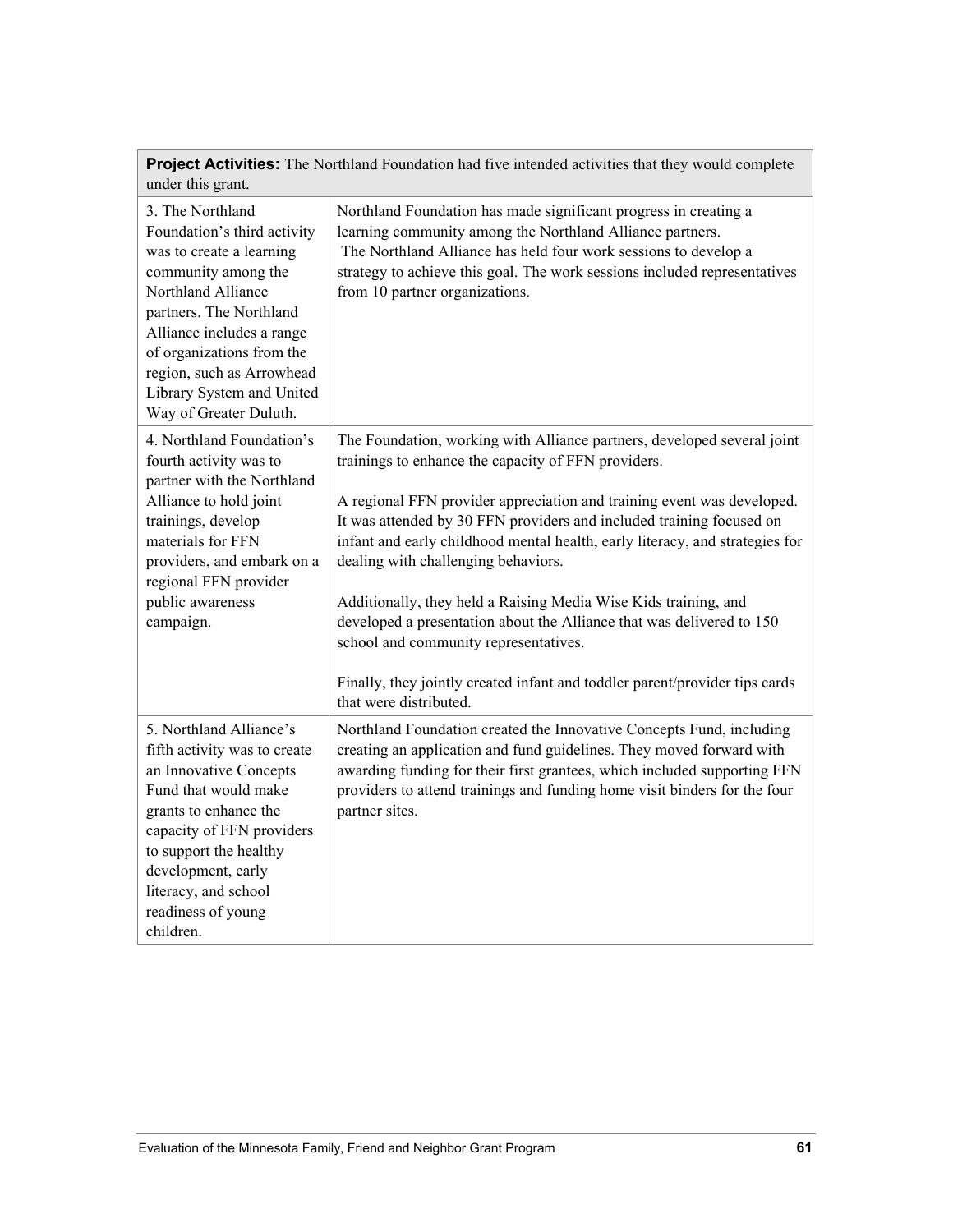# **Thorson Memorial Library**

**Project Director(s):** Gayle Hedstrom, Pat Anderson, and Deb Hengel

**Location:** Elbow Lake, Minnesota

**Project Partners (if any):** West Central Schools, Child & Youth Council (Grant County), and Family Services Collaborative

**Numbers of adults and children who participated:** 48 children and approximately 50 adults\* **Project Activities Summary:**

- Distributed more than 100 FFN caregiver toolkits (toolkits distributed in both English and Spanish)
- Held four Play and Learn group events that provided training for FFN caregivers along with educational, age-appropriate activities for children (attended by more than 12 adults and more than 20 children at each event)
- Assembled and circulated Ready to Learn bags in library system (40 created and checked out more than 300 times)
- Ran newspaper articles/ads to reach out to eight new communities to publicize and promote FFN Caregiving supports and resources.

**Project Personnel:** Susan Sanford, Library staff, cataloging and processing materials; Allie Weigand, West Central Area Schools business department, wrote checks and paid bills; Diane Powers, West Central Area Schools business manager, oversaw financial reporting.

| <b>Project Activities:</b> Thorson Memorial Library had four intended activities for this grant.                                                                                                                                      |                                                                                                                                                                                                                                                                                                                                                                                                                                                                                                               |  |
|---------------------------------------------------------------------------------------------------------------------------------------------------------------------------------------------------------------------------------------|---------------------------------------------------------------------------------------------------------------------------------------------------------------------------------------------------------------------------------------------------------------------------------------------------------------------------------------------------------------------------------------------------------------------------------------------------------------------------------------------------------------|--|
| 1. The first activity was to<br>create FFN provider toolkits<br>that included useful resources<br>and information as identified by<br>providers. They then advertised<br>the toolkits, and distributed<br>them to providers.          | Thorson Memorial Library created and distributed over 100 toolkits<br>to FFN providers. The toolkits included educational information<br>such as nutrition and school readiness, in addition to resources such<br>as transportation options and partner materials. They also included<br>materials in Spanish.                                                                                                                                                                                                |  |
| 2. The second activity was to<br>hold four Play and Learn<br>groups, which provided<br>educational activities for<br>children, and training on<br>children's health, safety,<br>nutrition, and school readiness<br>for FFN providers. | Thorson Memorial Library successfully held four Play and Learn<br>groups with more than 12 adults and 20 children at each event. The<br>Play and Learn groups were structured to provide activities for<br>children such as crafts and stories, in addition to providing an<br>opportunity for adults to take part in a learning session with an adult<br>educator.<br>They have secured a range of adult educators to facilitate learning<br>sessions, including the local University of Minnesota Extension |  |

Provider numbers may differ due to attendance counts but not names being taken at events and to inconsistencies in reporting.

l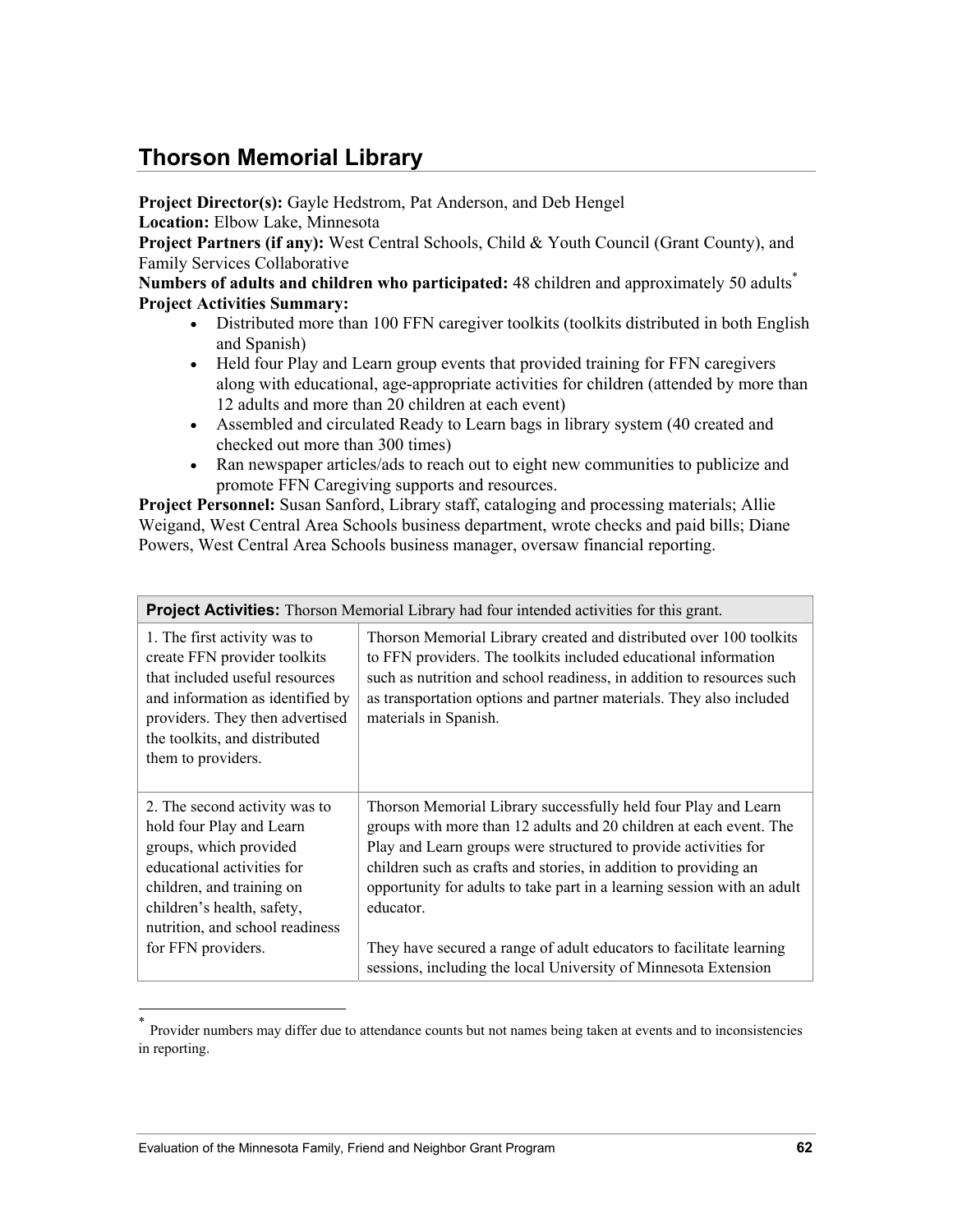| Project Activities: Thorson Memorial Library had four intended activities for this grant.                                                                                                                                                                         |                                                                                                                                                                                                                                                                                                                                                                                                                                                                                                                                                                                                                                                                                                                                                                                |  |
|-------------------------------------------------------------------------------------------------------------------------------------------------------------------------------------------------------------------------------------------------------------------|--------------------------------------------------------------------------------------------------------------------------------------------------------------------------------------------------------------------------------------------------------------------------------------------------------------------------------------------------------------------------------------------------------------------------------------------------------------------------------------------------------------------------------------------------------------------------------------------------------------------------------------------------------------------------------------------------------------------------------------------------------------------------------|--|
|                                                                                                                                                                                                                                                                   | Nutrition specialist and the local fire response coordinator. The<br>library received very positive feedback from attendees about the<br>Play and Learn groups.                                                                                                                                                                                                                                                                                                                                                                                                                                                                                                                                                                                                                |  |
| 3. Thorson Memorial Library's<br>third activity was to put<br>together 20 Ready to Learn<br>bags, which included<br>components based on partner<br>input and research. The Library<br>circulated the bags through the<br>library system, bookmobile,<br>and mail. | Thorson Memorial Library surpassed their original goal of putting<br>together and circulating 20 Ready to Learn bags, assembling 40<br>Ready to Learn bags, which have been checked out more than 300<br>times with 30 to 35 checked out at any given time. The bags have<br>been circulated through the library, bookmobile, and via mail<br>delivery.<br>The Ready to Learn Bags are backpacks that include a range of<br>materials for both adults and children, with information on topics<br>ranging from children's health to instructions for at-home games<br>that reinforce learning.<br>Thorson Memorial Library has received a significant amount of<br>positive feedback about the Bags, and plan to modify and create<br>more bags based on suggestions received. |  |
| 4. The fourth activity was to<br>use unconventional channels to<br>reach out to eight different<br>communities in three school<br>districts to promote FFN<br>provider resources.                                                                                 | The Library was able to use both conventional promotion methods,<br>such as newspaper ads and public access television, in addition to<br>unconventional promotion methods, such as arts brochures and<br>placemats, to reach out to new communities. They found that the<br>newspaper ads received a significant amount of feedback, but were<br>unable to determine the impact of some of the other unconventional<br>methods.                                                                                                                                                                                                                                                                                                                                               |  |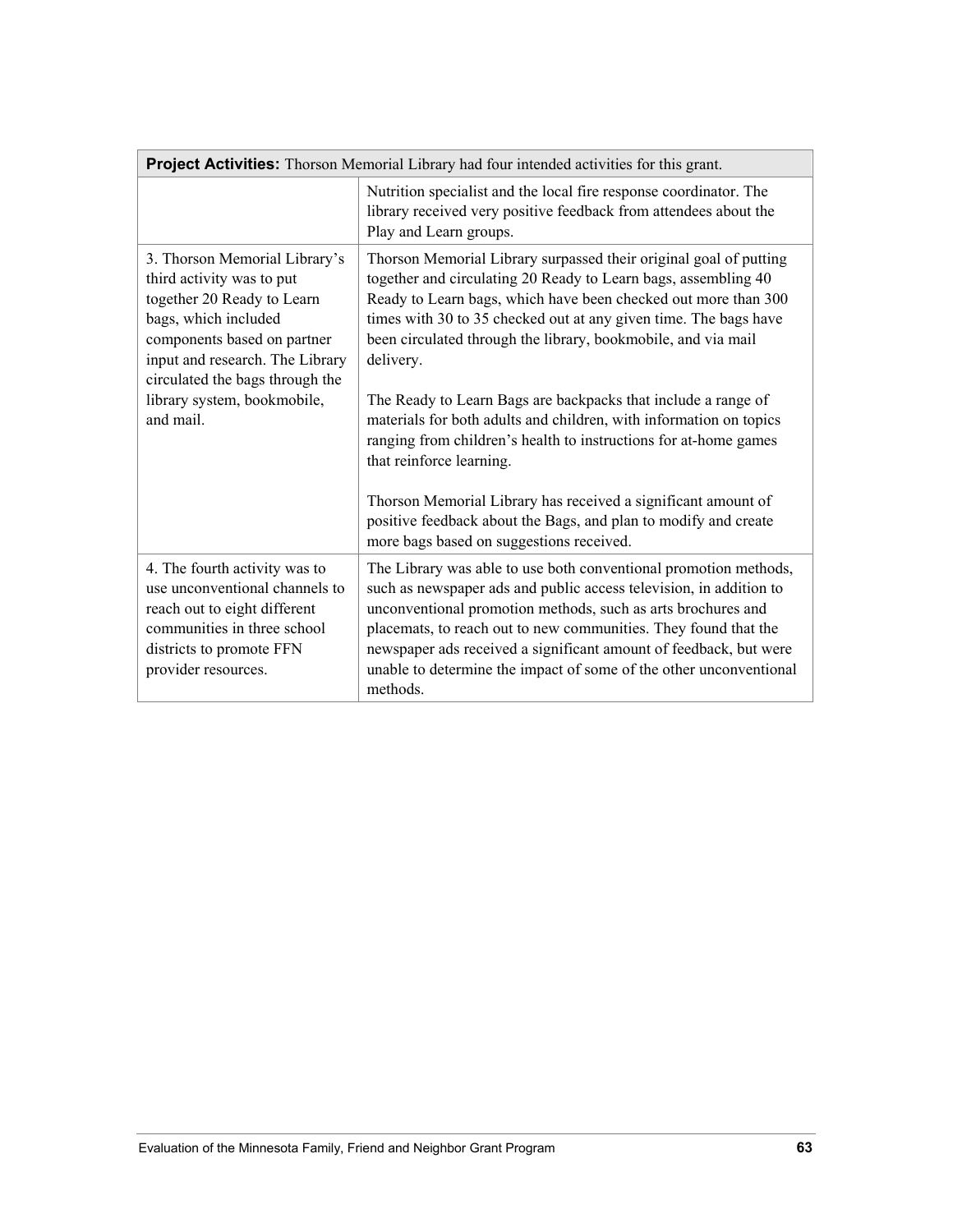# **Early Childhood Resource and Training Center (ECRTC)**

**Project Director(s):** Sameerah Bilal, Rhonda Reese, and Rebecca Faust Goze **Location:** Minneapolis, Minnesota

### **Project Partners (if any):**

**Numbers of adults and children who participated:** 15 to 20 children and four providers **Project Personnel:** 2008-09 American Indian School Readiness Project: Sameerah Bilal-Roby, Louisa Cox, Rebecca Goze, Rhonda Reese, Angela Lyons. 2009-10 American Indian African American School Readiness Project: Sameerah Bilal-Roby, Louisa Cox, Maryann Robinson, Jamie Hanson, Rhonda Reese, Malyun Duale

#### **Project Activities Summary:**

- Held three FFN provider trainings (abuse prevention, literacy training, and secondhand smoke)
- Completed home visits
- Completed ASQ questionnaire
- Four of the five providers completed the 120 hour CDA training and are awaiting Child Development Certification
- Held cavity-free kids workshops (brought awareness to the community on dental health problems which leads to other health problems in economically disadvantaged communities).

#### **Project Activities:**

1. ECRTC's primary intended activity was to provide professional development opportunities for caregivers of children that would increase their knowledge and skills. To do this, staff outlined several objectives, including hiring trainers from the American Indian community, integrating families and students in Center activities, and using research-based curriculum and instruction that would increase literacy, health knowledge, safety, and math skills).

2. Held pre-school classroom for children ECRTC began a Child Development Certification (CDA) program in August 2008 to help Family, Friend, and Neighbor providers become more educated about child development. The CDA program entails 120 hours of training, including both informal and formal observations of the provider and the children in their care. ECRTC completed a variety of trainings, provided materials and resources to providers and parents, took providers and children to events and on field trips, and completed home visits.

ECRTC partnered with several individuals and non-profit organizations to hold 10 FFN provider trainings. The trainings covered a range of topics from CPR and first aid to nutrition and abuse prevention. Additionally, ECRTC partnered with the Washington Dental Service Foundation to provide trainings, entitled "Cavity Free Kids," to help raise awareness about periodontal disease among children in the community. There were two target audiences for the Cavity Free Kids trainings: parents and peer educators. Three parents and seven children attended the training for parents. Several trainings were held for peer educators to provide them with in-depth knowledge of the Cavity Free Kids curriculum to enable them to go out into the community and share what they had learned. Two FFN providers and three staff were trained to become peer educators.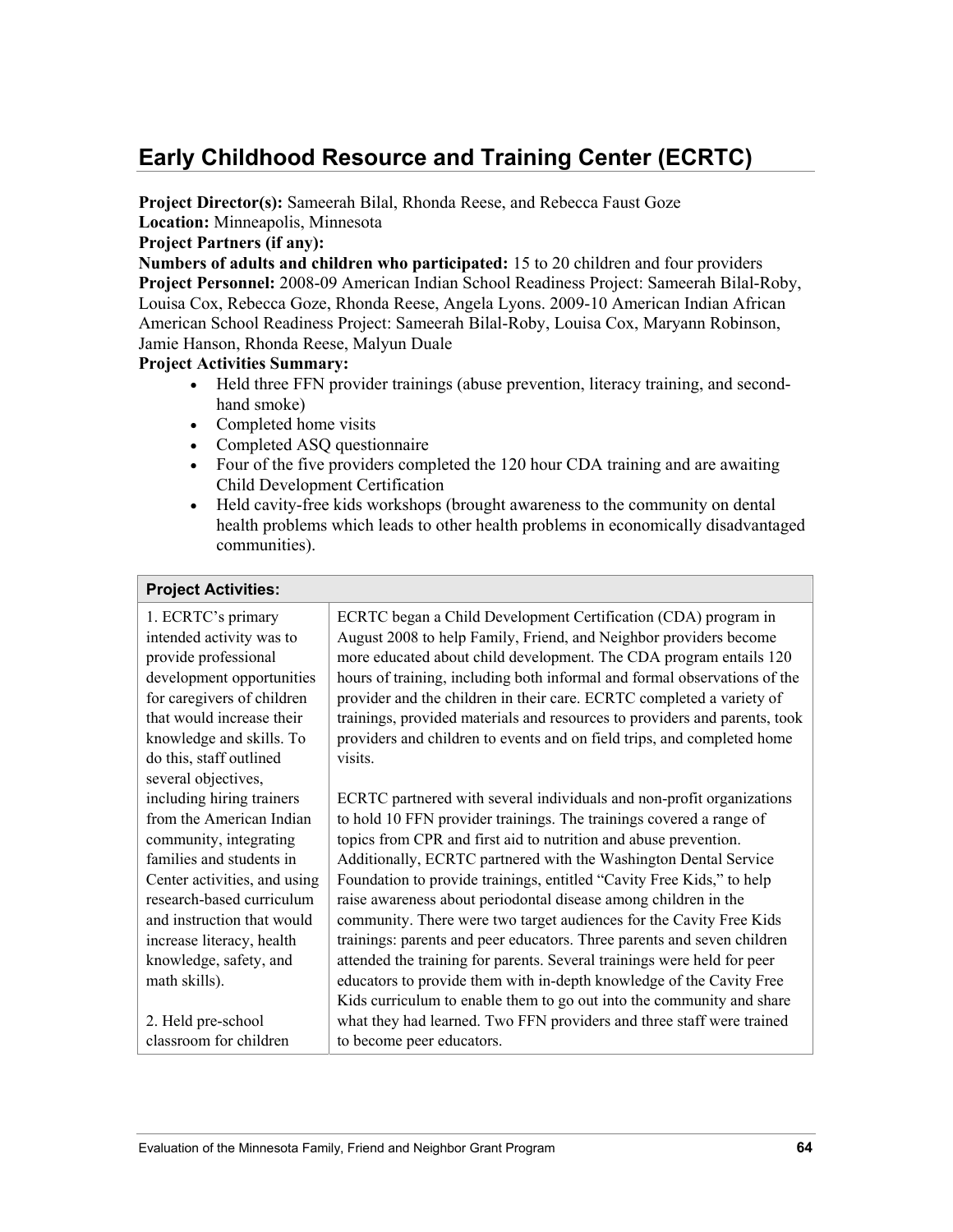| <b>Project Activities:</b>                  |                                                                                                                                                                                                                                                                                                                                                              |
|---------------------------------------------|--------------------------------------------------------------------------------------------------------------------------------------------------------------------------------------------------------------------------------------------------------------------------------------------------------------------------------------------------------------|
| three days a week for three<br>hours a day. | ECRTC distributed both educational (books, safety kits, etc.) and basic<br>needs (winter coats, gift cards, etc.) items to families and providers.                                                                                                                                                                                                           |
|                                             | Children (24) and FFN providers (8) participated in multiple educational<br>and cultural events, such as language immersion camp and a field trip to<br>the Science Museum.                                                                                                                                                                                  |
|                                             | To observe the environment and provide at-home instruction, home visits<br>were completed. Educational materials such as memory games and<br>literacy activities were given to FFN providers.                                                                                                                                                                |
|                                             | Under this grant, ECRTC was able to enroll five American Indian FFN<br>providers in the CDA program, of which four completed the program.<br>Those four providers went on to submit applications to the Council of<br>Professional Recognition in Washington, D.C., which will provide them<br>with CDA certificates, allowing them to become head teachers. |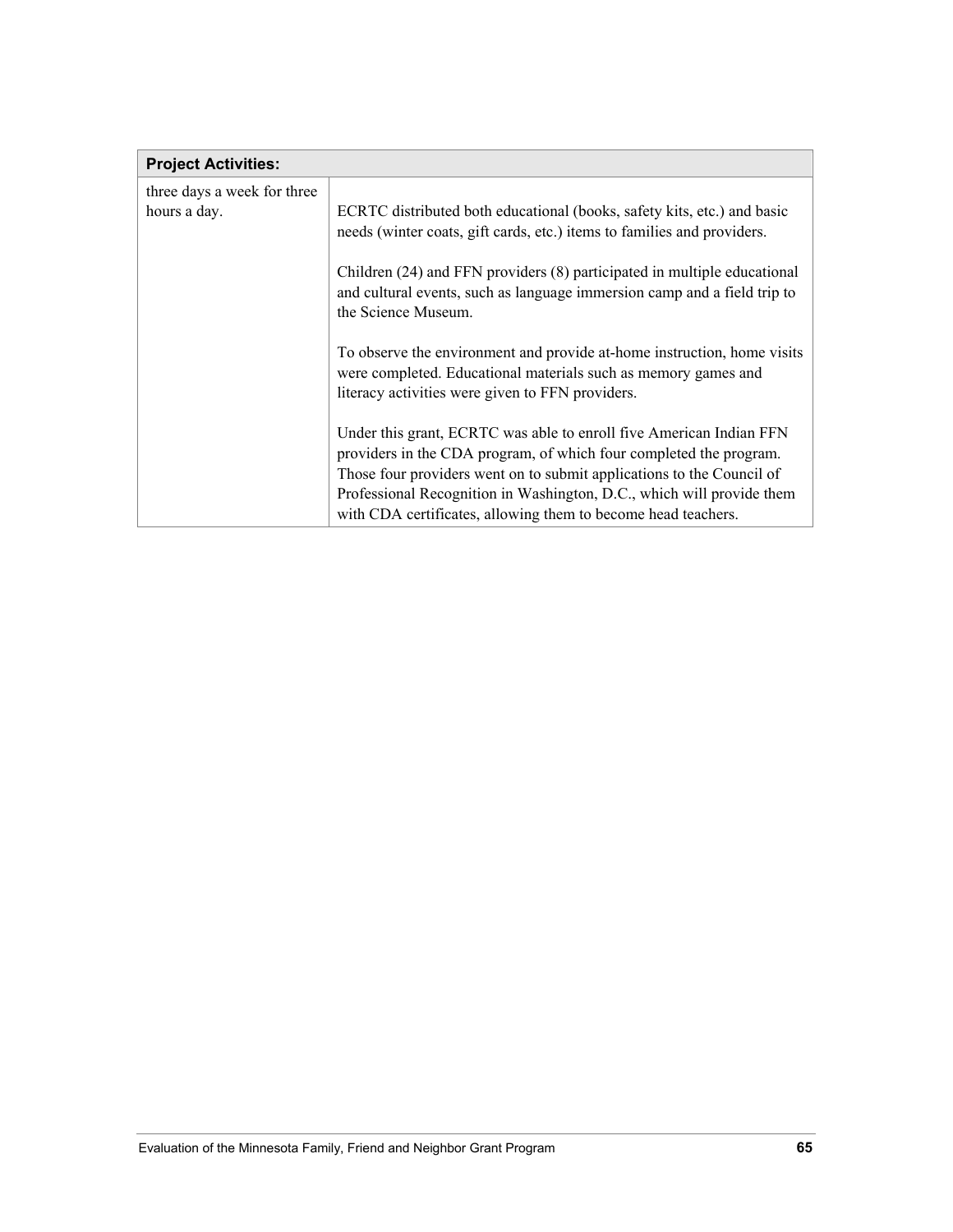# **Hennepin County Library**

**Project Director(s):** Kelly Wussow, Emily Watts, and Gretchen Wronka **Location:** Hennepin County, Minnesota

**Project Partners (if any):** Minneapolis ECFE and Northwest Hennepin Family Services Collaborative ECFE

**Project Personnel:** Paulie Salazr, project coordinator; Atalelech Worku, parent educator; Lao Moua, parent educator; Hilda Green, parent educator

**Numbers of adults and children who participated:** 49 children and 91 providers **Project Activities Summary:**

- 71 individuals participated in the Community Ambassador program. The Community Ambassador project reached 27 Latino providers, 31 Hmong providers, and 13 East African providers (organizations presented to FFN providers about early education and they then spread information to 201 FFN providers in the community).
- The Practice Preschool program reached 10 Latino providers and eight children, four Hmong providers and 30 children, and six West African providers and 11 children (provided the opportunity for grandparents to learn from a parent educator in a nonthreatening way as well as gave the children an opportunity to experience a preschool-type experience).

| 1. Their first activity was to | Hennepin County Library decided to create the Community                    |
|--------------------------------|----------------------------------------------------------------------------|
| build a network of 30 FFN      | Ambassador program based on needs of the communities that would be         |
| Community Ambassadors,         | served. Community Ambassadors would learn information from                 |
| educated peers who would       | community organizations and share that information with other FFN          |
| be sources of trusted          | providers in the community.                                                |
| information in the             |                                                                            |
| community. This network        | The Community Ambassador program was structured into two cohorts,          |
| then provided members of       | each with two or three different classes that would meet over five         |
| the community — both FFN       | months. Hennepin County Library was able to recruit two classes for        |
| providers and families -       | the first 5-month cohort, a Hmong class (16 individuals) and a Latino      |
| with resources related to      | class (13 individuals). They did not have a West African class due to      |
| health, early childhood        | difficulties in recruitment. At the meetings, seven different community    |
| education, and social          | organizations that offer services to child care providers, including the   |
| services. They aimed to        | Minnesota Parent Center and Early Childhood and Family Education,          |
| connect 300 FFN providers      | presented information.                                                     |
| and families with resources    |                                                                            |
| via the Community              | Feedback from the first program was very positive, and participants        |
| Ambassador program.            | stated that they enjoyed the meetings and suggested that future            |
|                                | programming should include a session on what activities a provider can     |
|                                | do with children. Using the feedback from the first cohort, Hennepin       |
|                                | County Library decided to hire parent educators for the second cohort.     |
|                                | Additionally, using what they learned from recruitment for the first       |
|                                | cohort, they filled all three classes of the second cohort by successfully |

**Project Activities:** Hennepin County Library had two primary intended activities.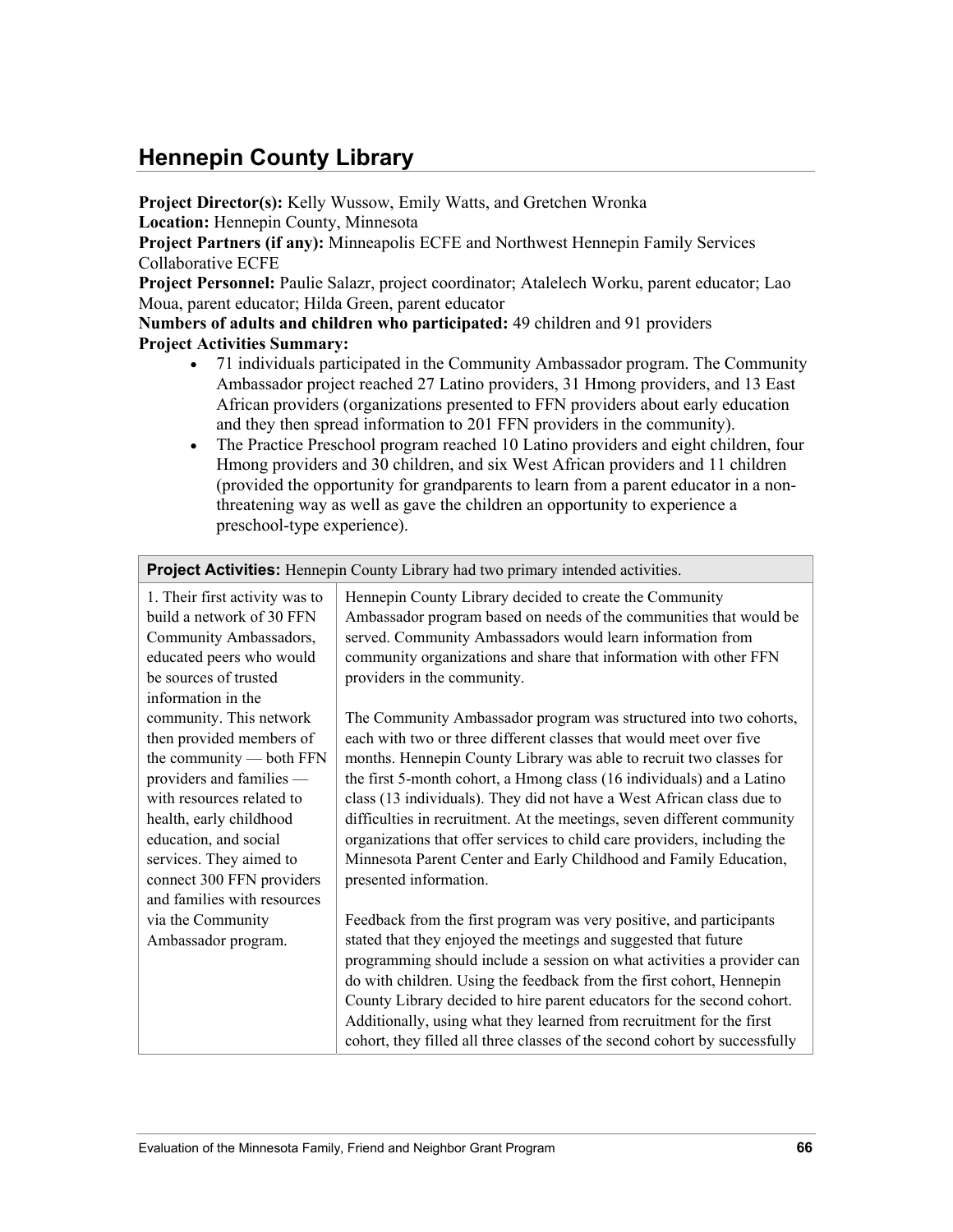| <b>Project Activities:</b> Hennepin County Library had two primary intended activities.                                                                                                                                                                                                                                  |                                                                                                                                                                                                                                                                                                                                                                                                                                                                                                                                                                                                                                                                                                                                         |  |
|--------------------------------------------------------------------------------------------------------------------------------------------------------------------------------------------------------------------------------------------------------------------------------------------------------------------------|-----------------------------------------------------------------------------------------------------------------------------------------------------------------------------------------------------------------------------------------------------------------------------------------------------------------------------------------------------------------------------------------------------------------------------------------------------------------------------------------------------------------------------------------------------------------------------------------------------------------------------------------------------------------------------------------------------------------------------------------|--|
|                                                                                                                                                                                                                                                                                                                          | targeting East Africans for the third class.                                                                                                                                                                                                                                                                                                                                                                                                                                                                                                                                                                                                                                                                                            |  |
|                                                                                                                                                                                                                                                                                                                          | For the second cohort, three classes were recruited: a Hmong class (15)<br>individuals), a Latino class (14), and an East African class (13). As with<br>the first cohort, community organizations presented information to each<br>of the three classes. New to this cohort were the parent educators, who<br>provided participants fun, educational ideas for activities they could do<br>with children. As with the first cohort, feedback was very positive, with<br>several participants indicating interest in additional educational<br>opportunities. Hennepin County Library found that as a result of these<br>71 individuals being trained as Community Ambassadors, information<br>was shared with 201 other FFN providers. |  |
| 2. Hennepin County<br>Library's second activity<br>was to create an early<br>childhood learning<br>experience, called "Practice<br>Preschool," which would<br>serve three communities:<br>Hmong, Latino, and East<br>African, respectively. They<br>aimed to engage 28 families<br>in the Practice Preschool<br>program. | Hennepin County Library partnered with Minneapolis schools to recruit<br>participants for the Latino, Hmong, and East African Practice<br>Preschools. The Latino Practice Preschool had full attendance, with 10<br>adults and eight children.                                                                                                                                                                                                                                                                                                                                                                                                                                                                                          |  |
|                                                                                                                                                                                                                                                                                                                          | The Hmong and East African Practice Preschool recruitment<br>experienced several difficulties. Prospective participants in the Hmong<br>community expressed that the time the program was offered interrupted<br>their schedules and impaired their ability to meet the school bus. To<br>address this issue, the program was slightly restructured to provide<br>home visits to FFN providers. Four FFN providers and 30 children<br>received home visits. The home visits were very popular and continued<br>to be offered well after the Practice Preschool had ended.                                                                                                                                                               |  |
|                                                                                                                                                                                                                                                                                                                          | For the East African Practice Preschool, much of the difficulty in<br>recruitment was related to the teacher not being East African, which<br>indicates the importance of culturally specific teachers for this<br>population. They were unable to secure participants for an East African<br>Practice Preschool. Still wanting to address the East African population,<br>they then partnered with the Northwest Hennepin Family Services<br>Collaborative to provide Practice Preschool to the large population of<br>West Africans who reside at Park Haven Apartments in Brooklyn<br>Center. They held 10 classes at the apartments and were able to recruit<br>six FFN providers and 11 children to attend.                        |  |
|                                                                                                                                                                                                                                                                                                                          | For all three populations, the Practice Preschool provided a preschool-<br>type experience and gave FFN providers the opportunity to learn from a<br>parent educator in a non-threatening way. An important aspect of the<br>Practice Preschool was the provision of a time for children and adults to<br>be separated from each other. Adults were able to network with other<br>providers during this time. Children worked on early learning and                                                                                                                                                                                                                                                                                     |  |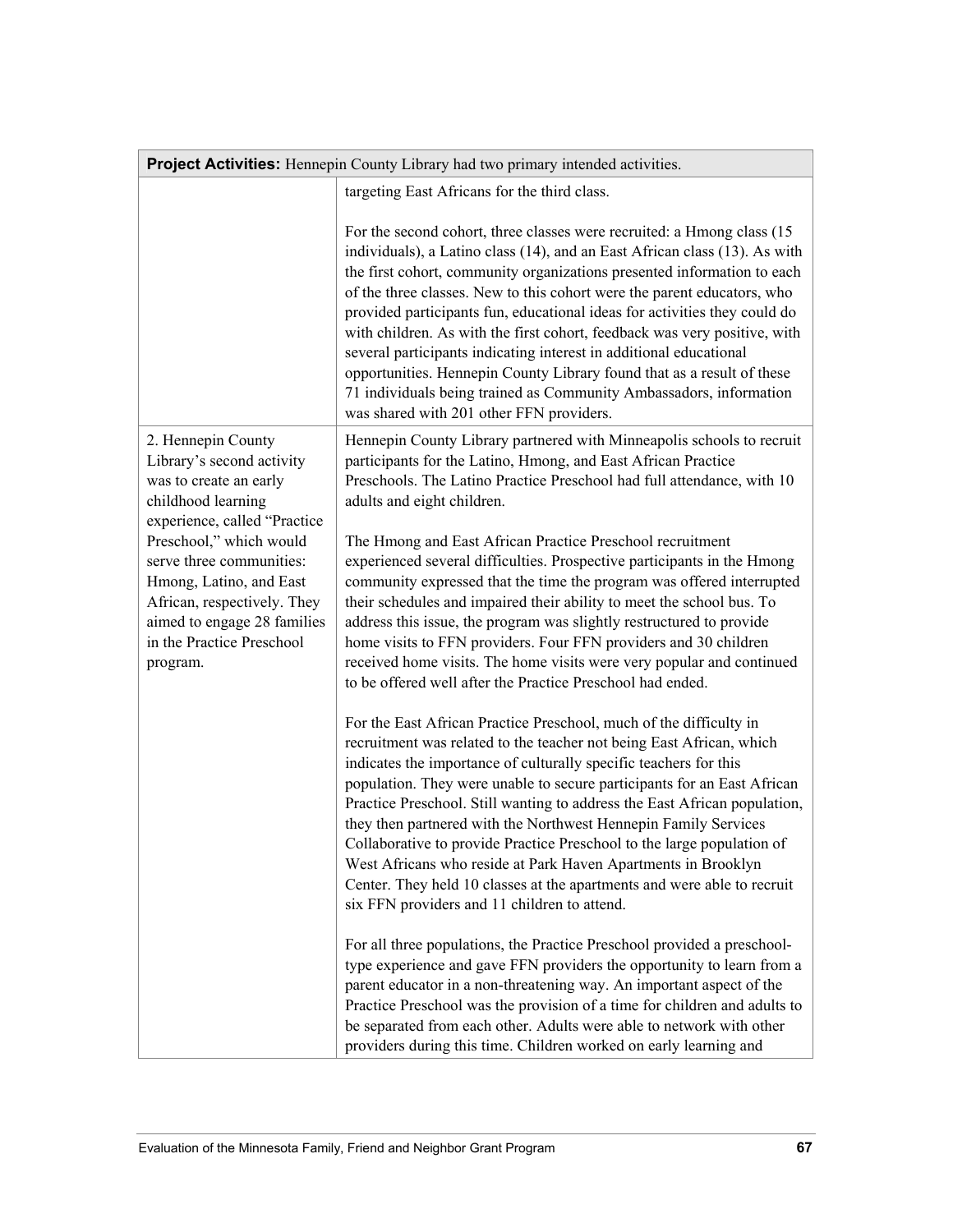| <b>Project Activities:</b> Hennepin County Library had two primary intended activities. |                                                                                                                                                                                                                                                                                                     |
|-----------------------------------------------------------------------------------------|-----------------------------------------------------------------------------------------------------------------------------------------------------------------------------------------------------------------------------------------------------------------------------------------------------|
|                                                                                         | behavioral skills, such as using gentle touching instead of hitting.<br>Participants expressed positive feedback about the program, including<br>several grandparents noting that the class gave them the opportunity to<br>practice their English and learn traditional American children's songs. |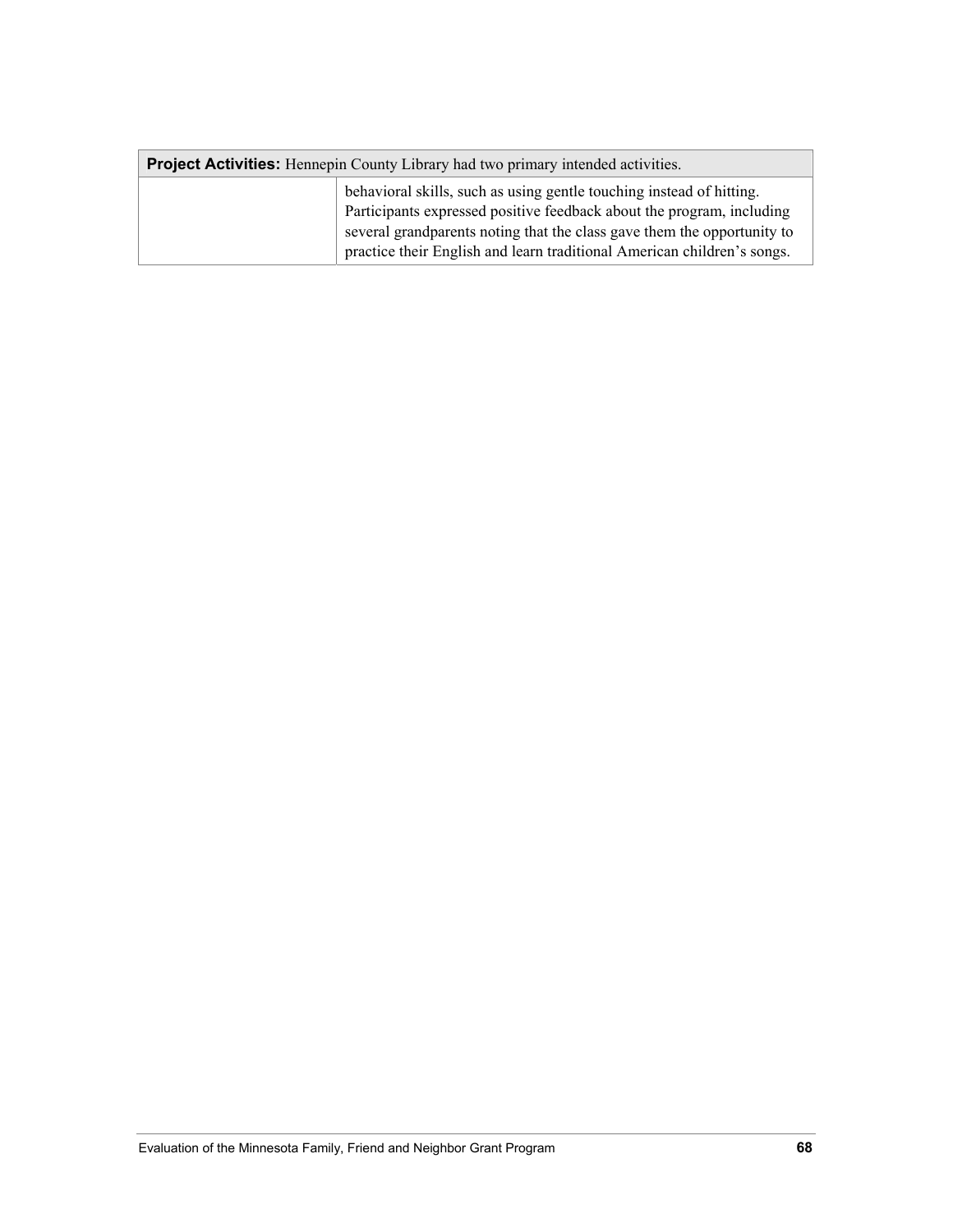## **Neighborhood House**

**Project Director(s):** Milena Gebrensekel, Barbara Merrill, Janeth Guerra de Patino **Location:** St. Paul, Minnesota

**Project Partners (if any):** Resources for Child Caring, CommonBond Communities, Prevent Child Abuse Minnesota, and Minnesota Children's Museum

**Numbers of adults and children who participated:** 85-90 children and approximately 95 providers<sup>\*</sup>

## **Project Activities Summary:**

- Connected FFN caregivers to community resources and organizations
- Connected FFN caregivers and children with literacy programs at Neighborhood House (Together Time and Discovery Room)
- Started a new Together Time program at Skyline Towers (for adults and children to build literacy skills)
- Provided "Raising Children in a New Country" educational series to caregivers
- Held a resource fair for caregivers (attended by about 66) with information provided about Child and Teen Check Up, Bridge to Benefits, Saint Paul Libraries, Head Start, ECFE, Saint Paul Public Schools, Saint Paul Parks and Recreation, Youth Express, YWCA, Women, Infants & Children (WIC) and Network for Education and Action Team (NEAT) as well as Neighborhood House, Minnesota Children's Museum, Prevent Child Abuse Minnesota, CommonBond and Resources for Child Caring
- Started two FFN provider circles
- Held three trainings (Child Development, Interactive with Children, and Families and Communities).

**Project Activities:** Neighborhood House indicated three primary intended activities under this grant.

| 1. The first activity was to<br>hold, along with partners, | Neighborhood House held multiple interactive activities for FFN<br>providers and children. By partnering with Skyline Tower, an apartment |
|------------------------------------------------------------|-------------------------------------------------------------------------------------------------------------------------------------------|
| interactive activities for                                 | complex, they were able to recruit many children and FFN providers to                                                                     |
| both FFN providers and                                     | attend the activities. They held several Together Time sessions with                                                                      |
| children. The planned                                      | participation ranging from four to nine FFN providers and six to nine                                                                     |
| interactive activities                                     | children at each session. The Together Time sessions were structured to                                                                   |
| included reading circles,                                  | have early education teachers modeling behavior for caregivers to                                                                         |
| Play and Learn, and                                        | develop their skills, in addition to teaching educational activities to                                                                   |
| Together Time. They aimed                                  | improve literacy skills for children. They also held a reading circle at                                                                  |
| to serve 120 FFN providers                                 | Skyline Tower four times a week for children ages 3 to 5.                                                                                 |
| and 200 children.                                          |                                                                                                                                           |
|                                                            | Neighborhood House held 10 Play and Learn groups at both Skyline                                                                          |
|                                                            | Tower and the Minnesota Children's Museum, which included activities                                                                      |

Provider numbers may differ due to attendance counts but not names being taken at events and to inconsistencies in reporting.

l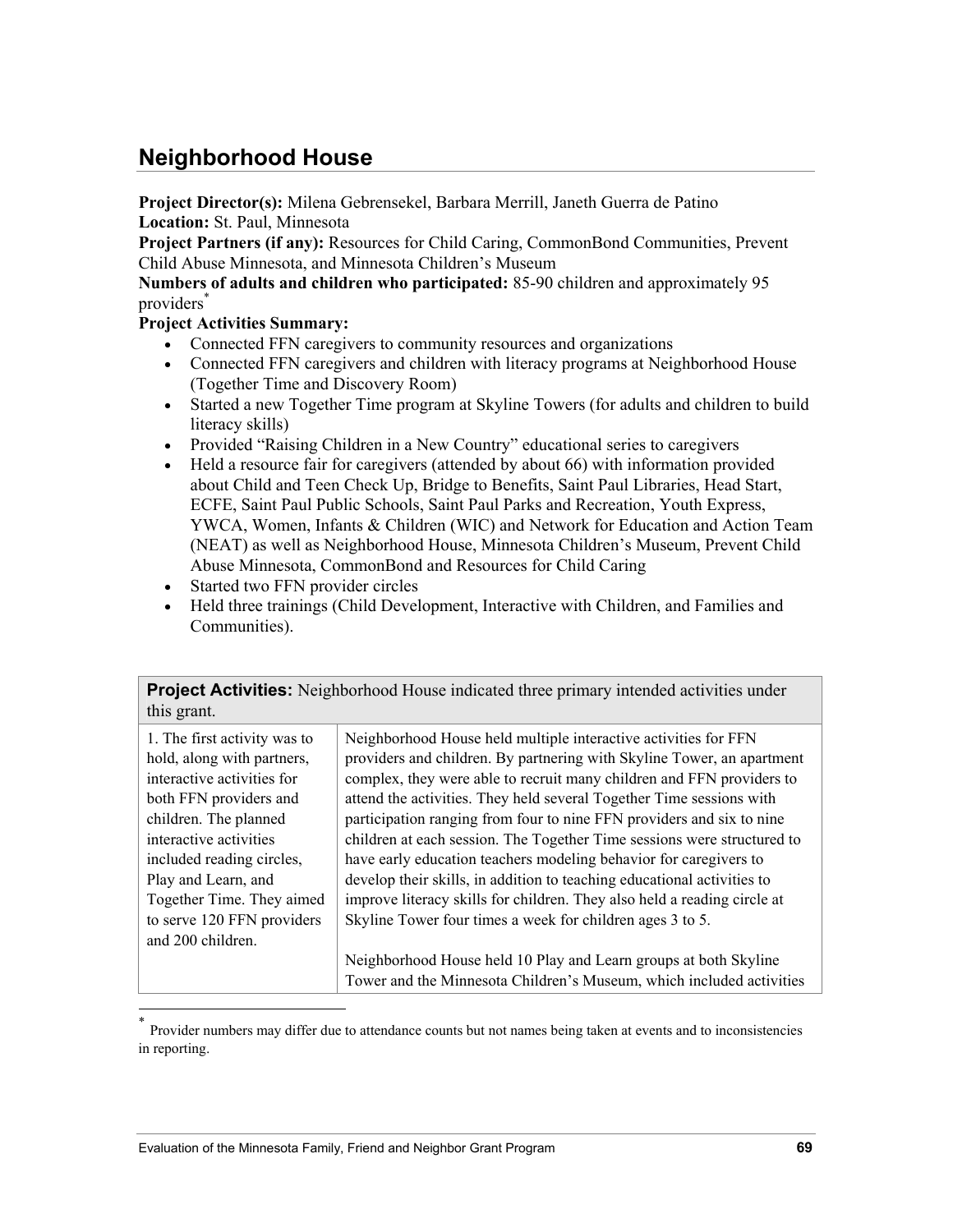| <b>Project Activities:</b> Neighborhood House indicated three primary intended activities under<br>this grant.                                                                                                                            |                                                                                                                                                                                                                                                                                                                                                                                                                                                                                                                                                                          |  |
|-------------------------------------------------------------------------------------------------------------------------------------------------------------------------------------------------------------------------------------------|--------------------------------------------------------------------------------------------------------------------------------------------------------------------------------------------------------------------------------------------------------------------------------------------------------------------------------------------------------------------------------------------------------------------------------------------------------------------------------------------------------------------------------------------------------------------------|--|
|                                                                                                                                                                                                                                           | that covered learning numbers and letters, puzzles, and story time. They<br>also partnered with the Minnesota Children's Museum to hold a family<br>day event, which drew attendance of 88 FFN providers, parents, and<br>children.<br>Neighborhood House compiled information and resources and gave                                                                                                                                                                                                                                                                    |  |
|                                                                                                                                                                                                                                           | them, along with books, to parents and FFN providers.                                                                                                                                                                                                                                                                                                                                                                                                                                                                                                                    |  |
| 2. Neighborhood House's<br>second activity was to<br>create an information<br>sharing community among<br>FFN providers, which<br>included creating a circle of<br>parents, holding resource<br>fairs, and creating a<br>provider network. | Neighborhood House created an information sharing community among<br>providers that was able to connect approximately 50 FFN providers to<br>community resources and access to services. This was done in several<br>ways.                                                                                                                                                                                                                                                                                                                                               |  |
|                                                                                                                                                                                                                                           | Neighborhood House held a resource fair that included representation of<br>more than 16 different organizations, ranging from Saint Paul Public<br>Schools to the Network for Education and Action Team. The resource<br>fair encouraged attendees to linger at the information booths by including<br>snacks, door prizes, and children's activities. The fair was a success with<br>an estimated 66 people attending, 20 of whom were FFN providers, and<br>all were provided with information on resources, along with reading<br>material and children's activities. |  |
|                                                                                                                                                                                                                                           | Neighborhood House has identified 15 FFN providers for the providers'<br>network, and has formed an advisory group that provides technical<br>assistance and guidance to the providers' network. Additionally, an<br>Amharic (Ethiopian) provider network was started in summer 2008, and<br>the Spanish provider network is currently being formed.                                                                                                                                                                                                                     |  |
|                                                                                                                                                                                                                                           | Neighborhood House has also identified a potential facilitator for the<br>Circle of Parents; recruitment for the circle is ongoing. They have trained<br>Amharic, Spanish, and Somali language volunteers to train facilitators,<br>and possibly become facilitators themselves.                                                                                                                                                                                                                                                                                         |  |
| 3. Neighborhood House's<br>third activity was to provide<br>educational workshops and<br>trainings for FFN providers<br>to increase their child-<br>caring abilities. They aimed<br>to provide 29 training<br>sessions/workshops.         | Neighborhood House partnered with the Minnesota Children's Museum<br>to deliver eight "For the Children" educational sessions. The sessions<br>were held twice per month from December 2008 through March 2009,<br>serving 17 adults and children. The sessions included a range of<br>information on both educational and behavioral skills, such as Getting<br>Ready for Kindergarten and How Do Children Express Their Feelings?                                                                                                                                      |  |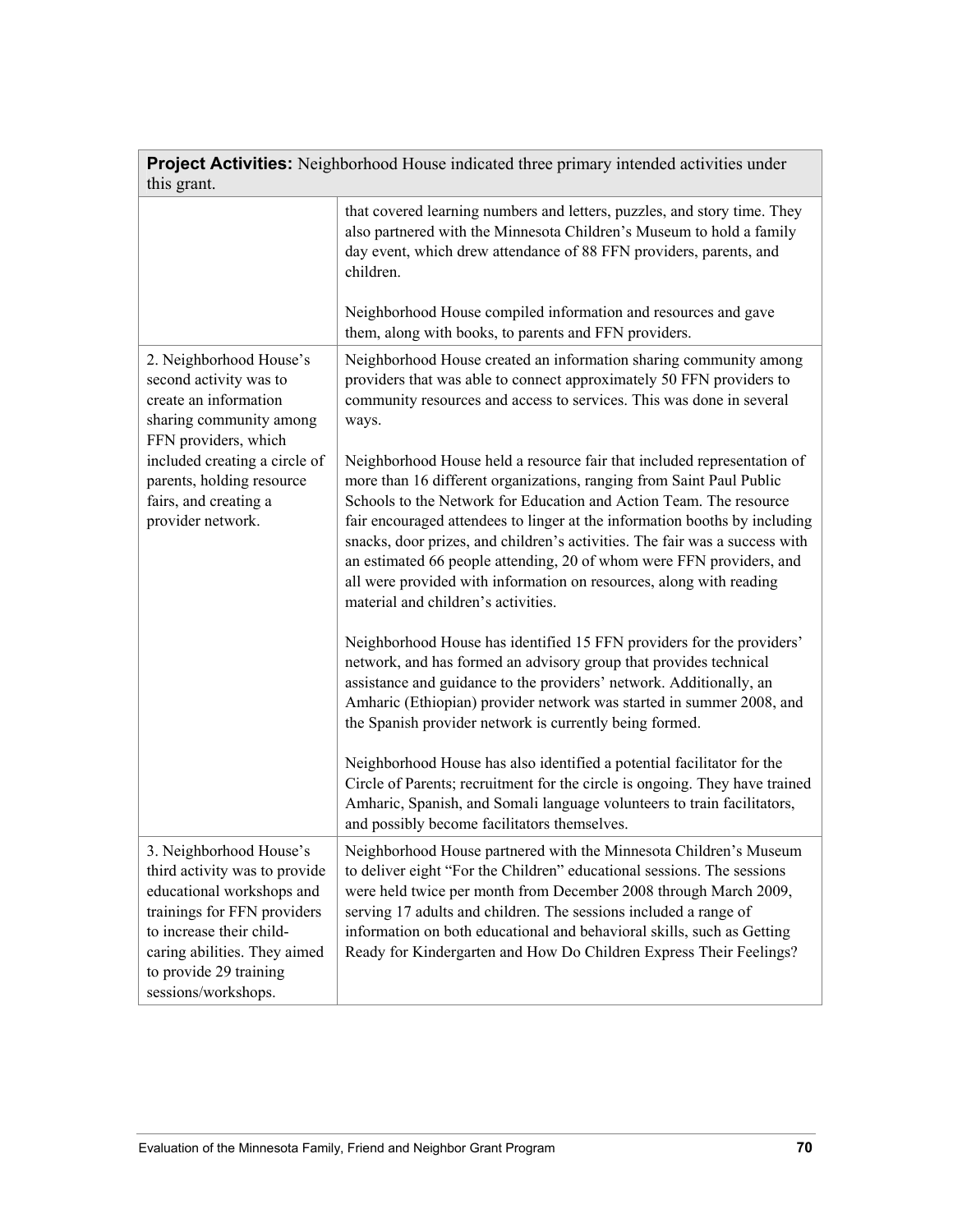## **White Earth Indian Reservation**

**Project Director(s):** Barb Fabre

**Project Staff:** Katie Olson, Paige Wark, Sue Heisler

**Location:** White Earth Indian Reservation, Northwestern Minnesota

**Project Partners (if any):** Even Start and White Earth Early Childhood Initiative, WE Home Health, Mahnomen/Becker/Clearwater Counties, WE Head Start, Shooting Star Casino/HR, Indian Health Service, WE Child Care Assistance Program, and WE Child Care Program/Early Childhood Training

**Numbers of adults and children who participated:** approximately 20 children and five adults **Project Activities Summary:** Home visits and monthly trainings characterized the project.

**Project Activities:** White Earth Indian Reservation outlined three intended activities under this grant.

| 1. The first activity was to<br>develop a comprehensive FFN<br>provider referral system for<br>providers on the Reservation.<br>The referral system would<br>provide information on a<br>variety of topics ranging from<br>the Department of Human<br>Service's early learning<br>guidelines to early childhood<br>screening programs.<br>Additionally, the referral<br>system was publicized through<br>a variety of means including | White Earth Indian Reservation created a provider referral system<br>and publicized it through a variety of ways, including posters,<br>brochures and newspaper ads. They used the system to publicize<br>educational events in the community, and noted that participation in<br>community events increased.<br>Additionally, the referral system promoted the importance of<br>licensing and ongoing training. They found that providers seemed to<br>have increased awareness of those two objectives; for example, one<br>FFN provider became licensed and another sought out additional<br>training and attended the 2008 Brain Development Conference.                      |
|---------------------------------------------------------------------------------------------------------------------------------------------------------------------------------------------------------------------------------------------------------------------------------------------------------------------------------------------------------------------------------------------------------------------------------------|-----------------------------------------------------------------------------------------------------------------------------------------------------------------------------------------------------------------------------------------------------------------------------------------------------------------------------------------------------------------------------------------------------------------------------------------------------------------------------------------------------------------------------------------------------------------------------------------------------------------------------------------------------------------------------------|
| brochures and advertisements.<br>2. The second activity of White<br>Earth Indian Reservation was to<br>expand existing FFN school<br>readiness services by providing<br>trainings, completing home<br>visits, and sending information<br>to providers.                                                                                                                                                                                | White Earth Indian Reservation expanded services to FFN providers<br>by hiring a part-time FFN specialist who worked with<br>approximately 20 different FFN providers to connect them with<br>resources.<br>They were able to secure participation from 10 FFN providers,<br>which included 25 home visits at which educational materials were<br>reviewed and provided (literacy kits, "Early Dental Care: Investing<br>in your child's future" booklet, etc.)<br>In combination with the home visits, White Earth Indian<br>Reservation provided family albums that were designed to<br>encourage parents to communicate about the child's development<br>and daily activities. |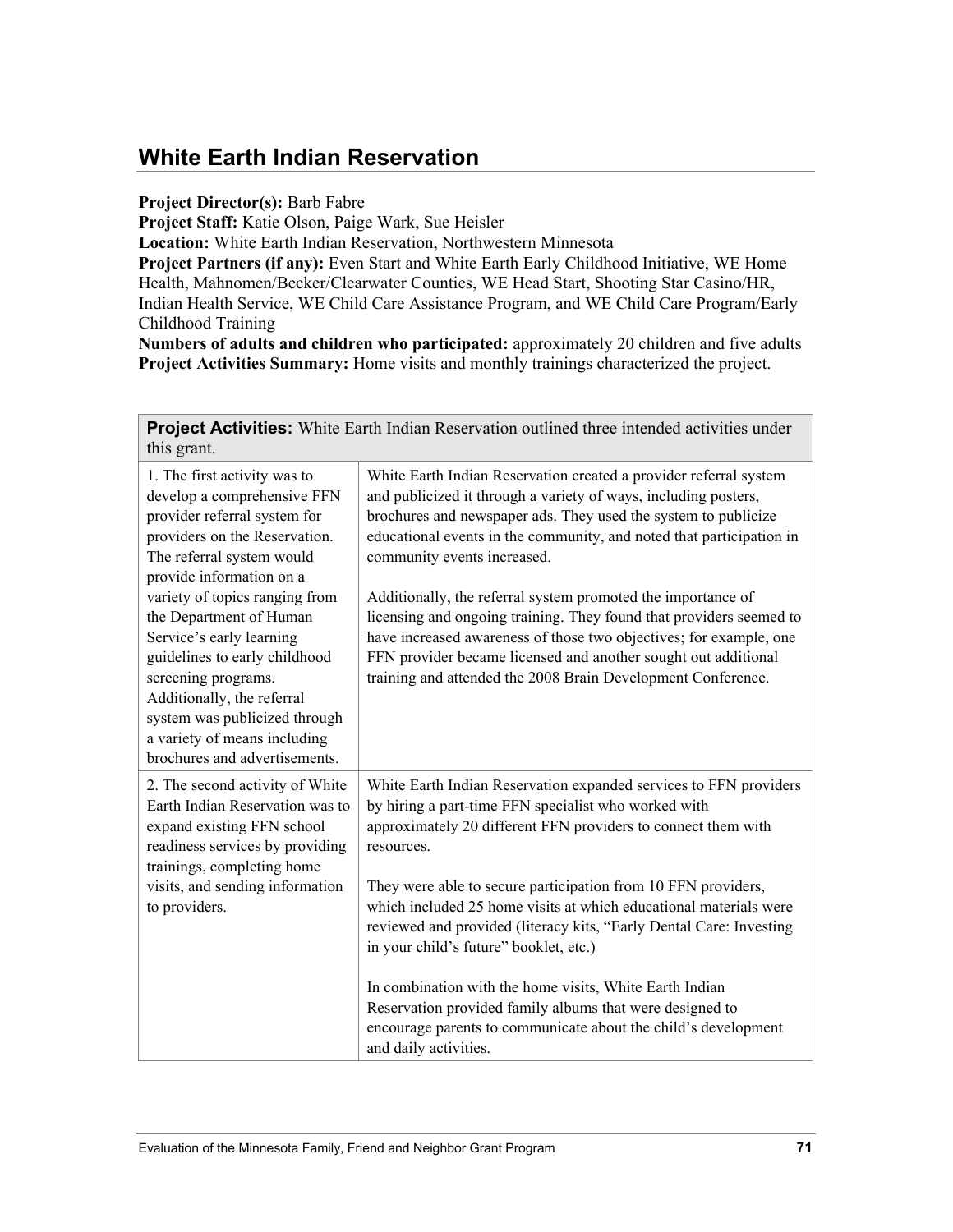| this grant.                                                                                                                                                                                                                                                                     |                                                                                                                                                                                                                                                                                                                                                                                                                                                                                                                                                                                                                                                                                                                                                                                         |  |
|---------------------------------------------------------------------------------------------------------------------------------------------------------------------------------------------------------------------------------------------------------------------------------|-----------------------------------------------------------------------------------------------------------------------------------------------------------------------------------------------------------------------------------------------------------------------------------------------------------------------------------------------------------------------------------------------------------------------------------------------------------------------------------------------------------------------------------------------------------------------------------------------------------------------------------------------------------------------------------------------------------------------------------------------------------------------------------------|--|
|                                                                                                                                                                                                                                                                                 | White Earth Indian Reservation also held two community events.<br>They held a community resource fair that was attended by 96<br>providers, parents, and children. They also held a community<br>training focused on mental health and the importance of play.<br>To evaluate the success of their efforts, they used Child/Home<br>Environmental Language and Literacy Observation (CHELLO),<br>which began at the second home visit and was updated every three<br>months. The evaluation suggested that the program was successful,<br>with an average of 59 of 91 at the first evaluation, with an average<br>of 84 of 91 for ongoing evaluations. This 25 point increase is likely<br>due to the quality of literacy materials, in additional to a better<br>learning environment. |  |
| 3. White Earth Indian<br>Reservation's third activity was<br>to expand its Readmobile and<br>Community Outreach Unit<br>services by increasing its<br>inventory through purchasing<br>additional books,<br>literacy/activity kits, and safety<br>items such as smoke detectors. | White Earth Indian Reservation was able to expand both its<br>Readmobile and community outreach services by increasing its<br>inventory. They purchased safety items, such as fire extinguishers<br>and safety gates, in addition to developing literacy kits, all of which<br>was distributed to FFN providers.                                                                                                                                                                                                                                                                                                                                                                                                                                                                        |  |

**Project Activities:** White Earth Indian Reservation outlined three intended activities under